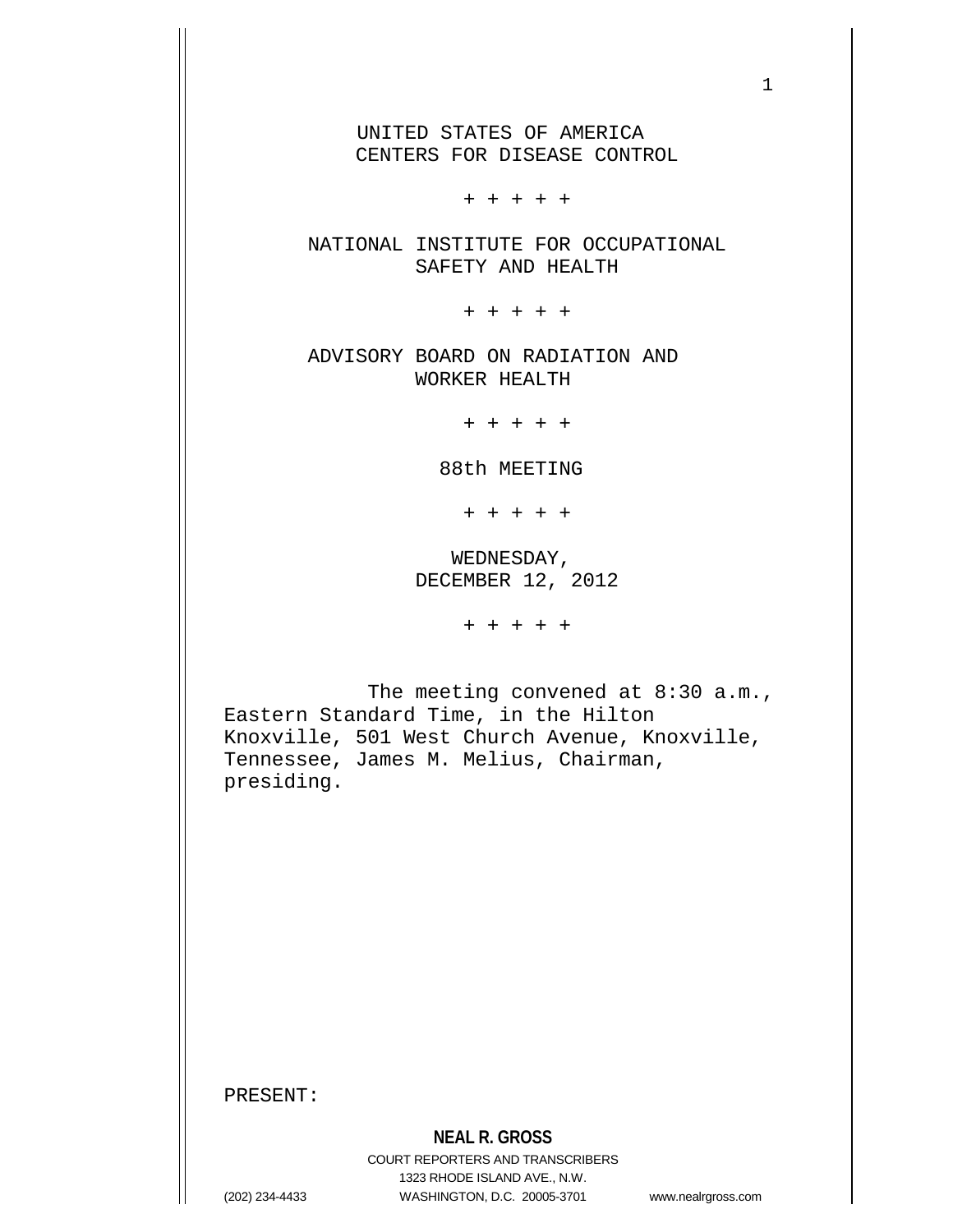JAMES M. MELIUS, Chairman HENRY ANDERSON, Member JOSIE M. BEACH, Member BRADLEY P. CLAWSON, Member R. WILLIAM FIELD, Member\* DAVID KOTELCHUCK, Member WANDA I. MUNN, Member DAVID B. RICHARDSON, Member GENEVIEVE S. ROESSLER, Member\* PHILLIP SCHOFIELD, Member LORETTA R. VALERIO, Member PAUL L. ZIEMER, Member THEODORE M. KATZ, Designated Federal Official

REGISTERED AND/OR PUBLIC COMMENT PARTICIPANTS:

#### **NEAL R. GROSS**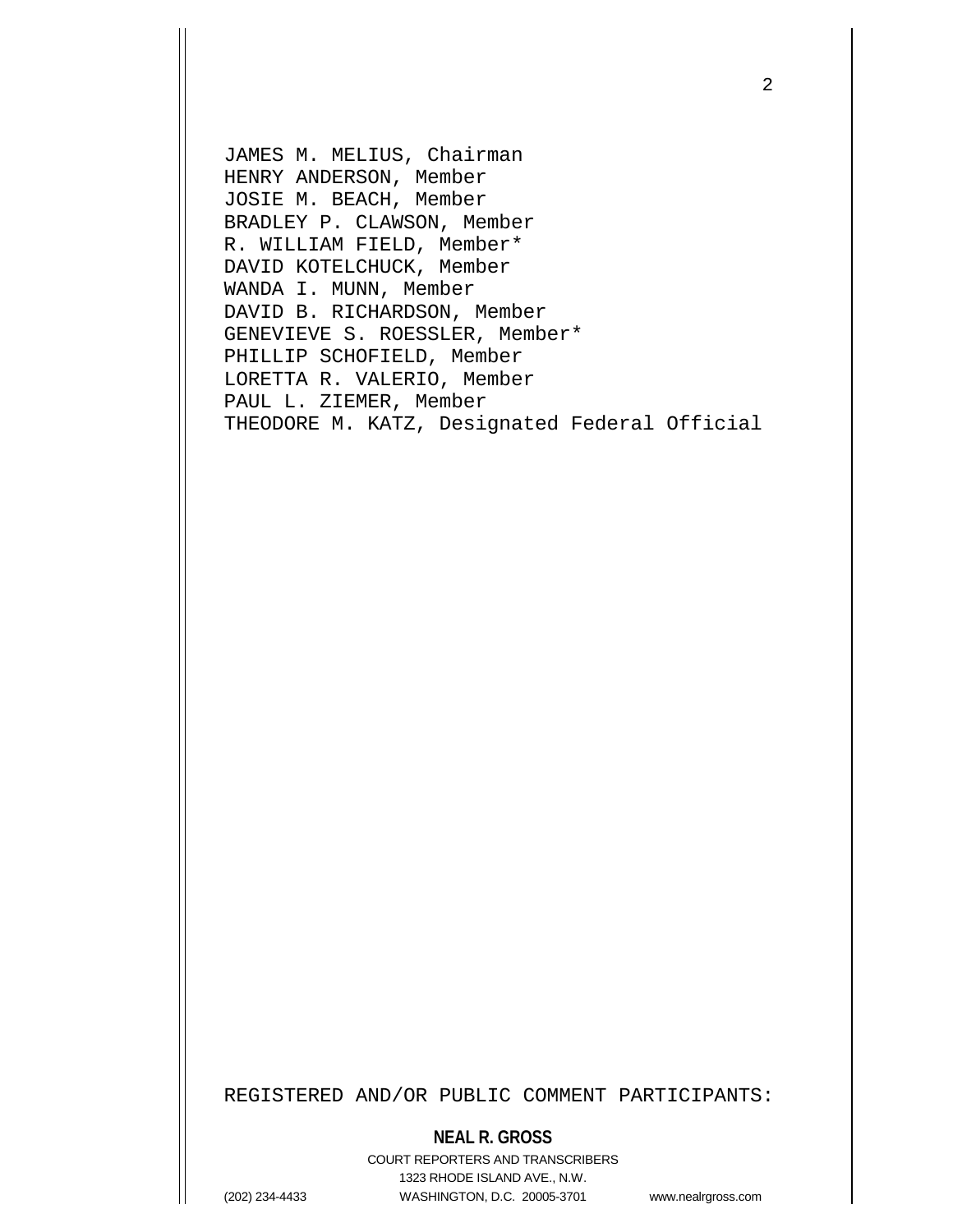ADAMS, NANCY, NIOSH Contractor ADLER, SANDRA AL-NABULSI, ISAF, DOE ALLEN, DAVID, DCAS ANIGSTEIN, BOB, SC&A BURGOS, ZAIDA, NIOSH DEHART, JULIA DEHART, ROY FITZGERALD, JOE, SC&A GLOVER, SAM, DCAS HINNEFELD, STU, DCAS KINMAN, JOSH, DCAS Contractor KOTSCH, JEFF, DOL LEWIS, GREG, DOE LIN, JENNY, HHS MAHATHY, MIKE, ORAU Team MAKHIJANI, ARJUN, SC&A MCFEE, MATT, ORAU Team MCQUADE, JAMES, DOL NETON, JIM, DCAS PRESLEY, LOUISE RUTHERFORD, LAVON, DCAS STIVER, JOHN, SC&A TAULBEE, TIM, DCAS

\* Participating via telephone

## **NEAL R. GROSS**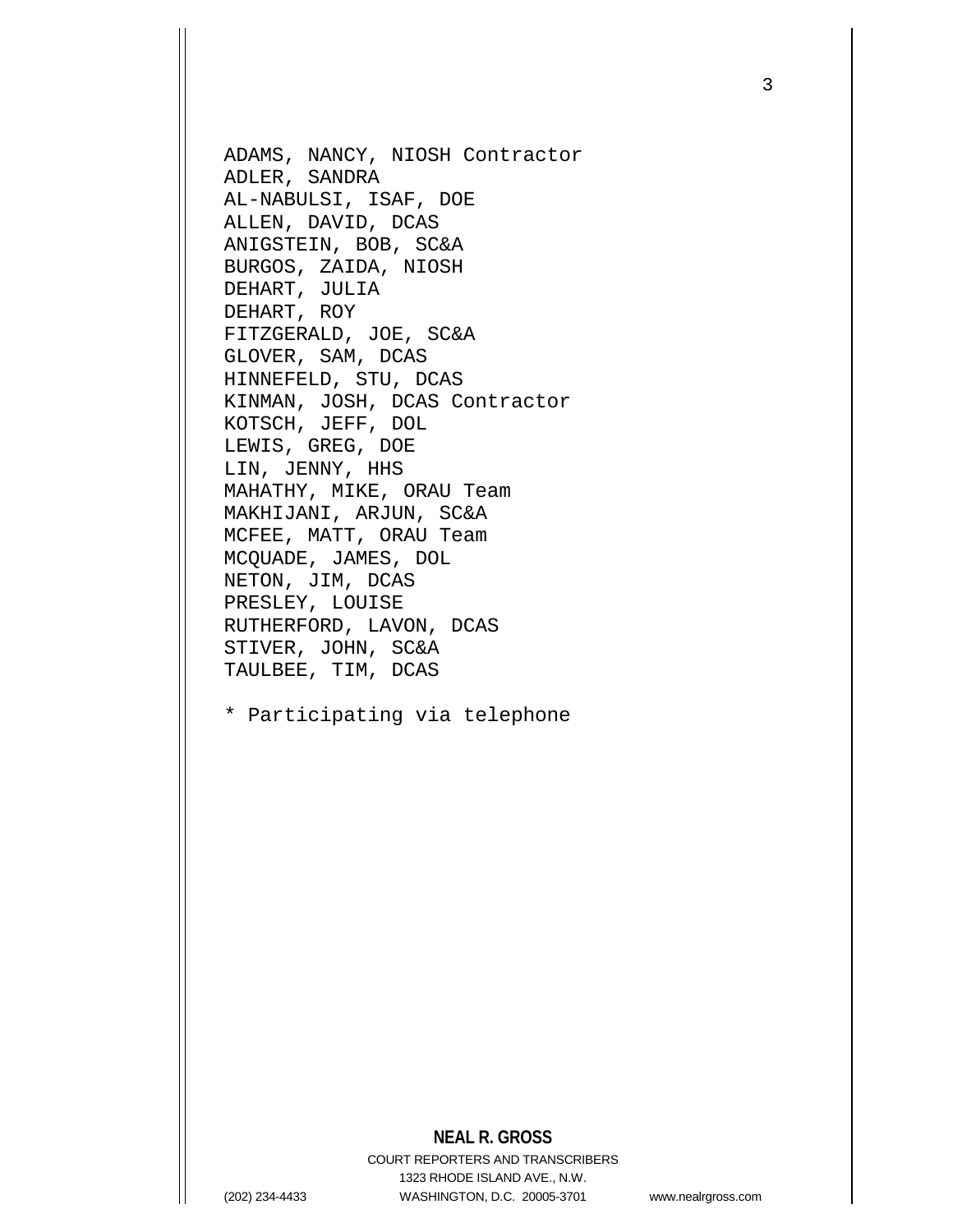### TABLE OF CONTENTS

| AGENDA ITEM                                                                                                                                                         | <b>PAGE</b> |
|---------------------------------------------------------------------------------------------------------------------------------------------------------------------|-------------|
| Welcome - Dr. James Melius, Chair                                                                                                                                   | 4           |
| Joslyn Manufacturing and Supply Co.<br>(Ft. Wayne, IN), SEC petition (PV)<br>Dr. Sam Glover, NIOSH<br>Petitioner: Ms. Kristi Keller,<br>Ms. Betty Keller (possibly) | 6           |
| SEC Petitions Status Update<br>Mr. LaVon Rutherford, NIOSH                                                                                                          | 41          |
| Baker Brothers (Toledo, OH) SEC<br>petition (PV)<br>Dr. James Neton, NIOSH<br>Petitioners: Not participating                                                        | 47          |
| Board Work Session                                                                                                                                                  | 74          |
| - Correspondence                                                                                                                                                    | 74          |
| - WG Reports                                                                                                                                                        | 77          |
| - Scheduling meetings                                                                                                                                               | 107         |
| Dr. James Melius, Chair                                                                                                                                             |             |

# **NEAL R. GROSS**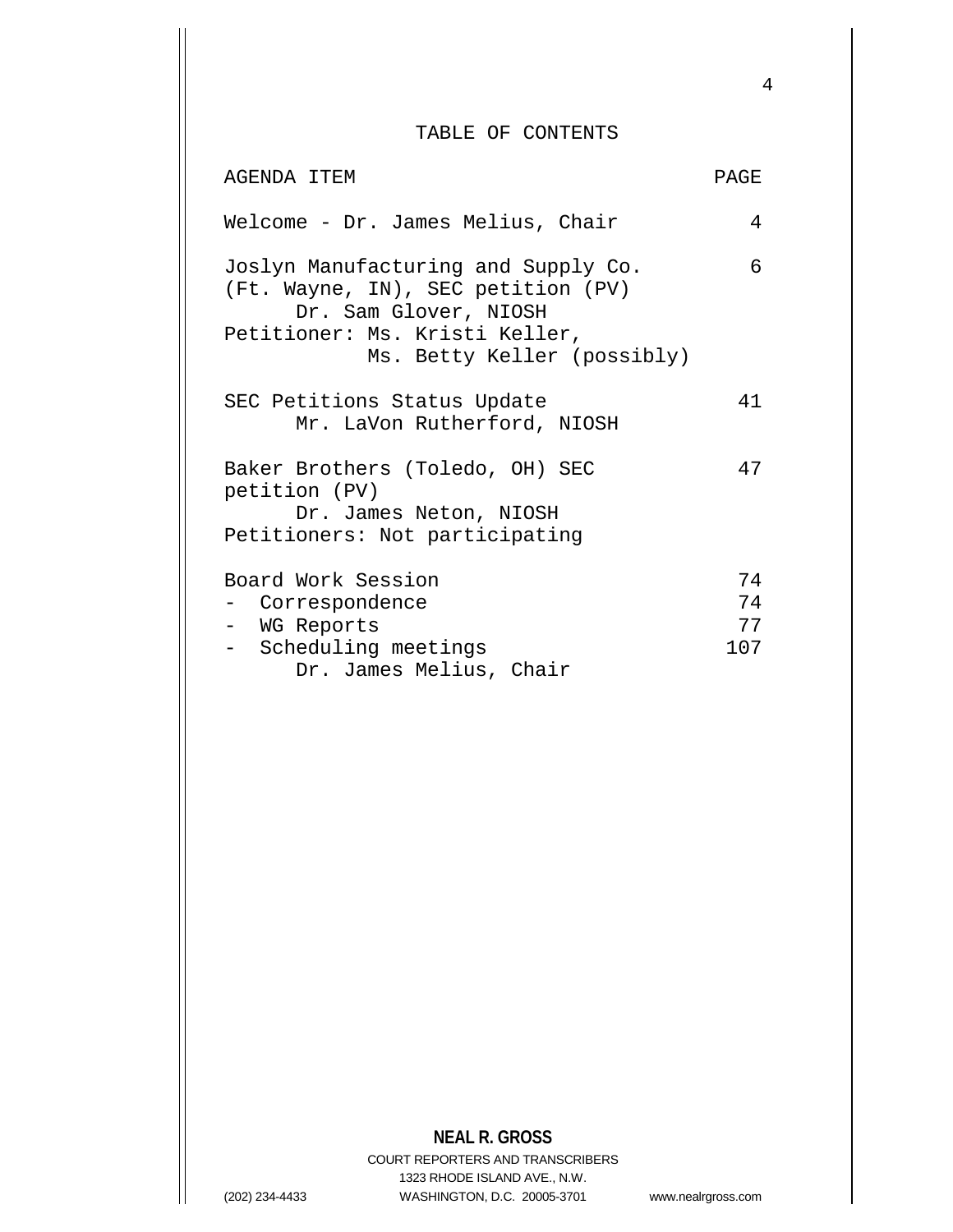**NEAL R. GROSS** COURT REPORTERS AND TRANSCRIBERS 1323 RHODE ISLAND AVE., N.W. (202) 234-4433 WASHINGTON, D.C. 20005-3701 www.nealrgross.com 1 P-R-O-C-E-E-D-I-N-G-S  $2 \parallel$  (8:31 a.m.) 3 | CHAIRMAN MELIUS: Good morning,  $4 \parallel$  everybody. We'll get started with the second 5 day of meeting number 88. And, Ted, do you 6 want to do the introduction? 7 MR. KATZ: Yes. Good morning, 8 everyone, to the Advisory Board of Radiation 9 || and Worker Health. For people on the phone, 10 the materials for today's meeting, the 11 presentations, are all posted on the NIOSH 12 website under the Board section under today's 13 || -- under meetings, today's date. So you can 14 || follow along with the presentations as they're 15 given. There is no public comment session  $16 \parallel$  today. 17 And I would ask you all on the 18 phone to please mute your phones for the 19 entirety of these proceedings. Press \*6 to 20 | mute your phone. 21 And then we do have two petitions 22 || being presented: Joslyn and Baker Brothers.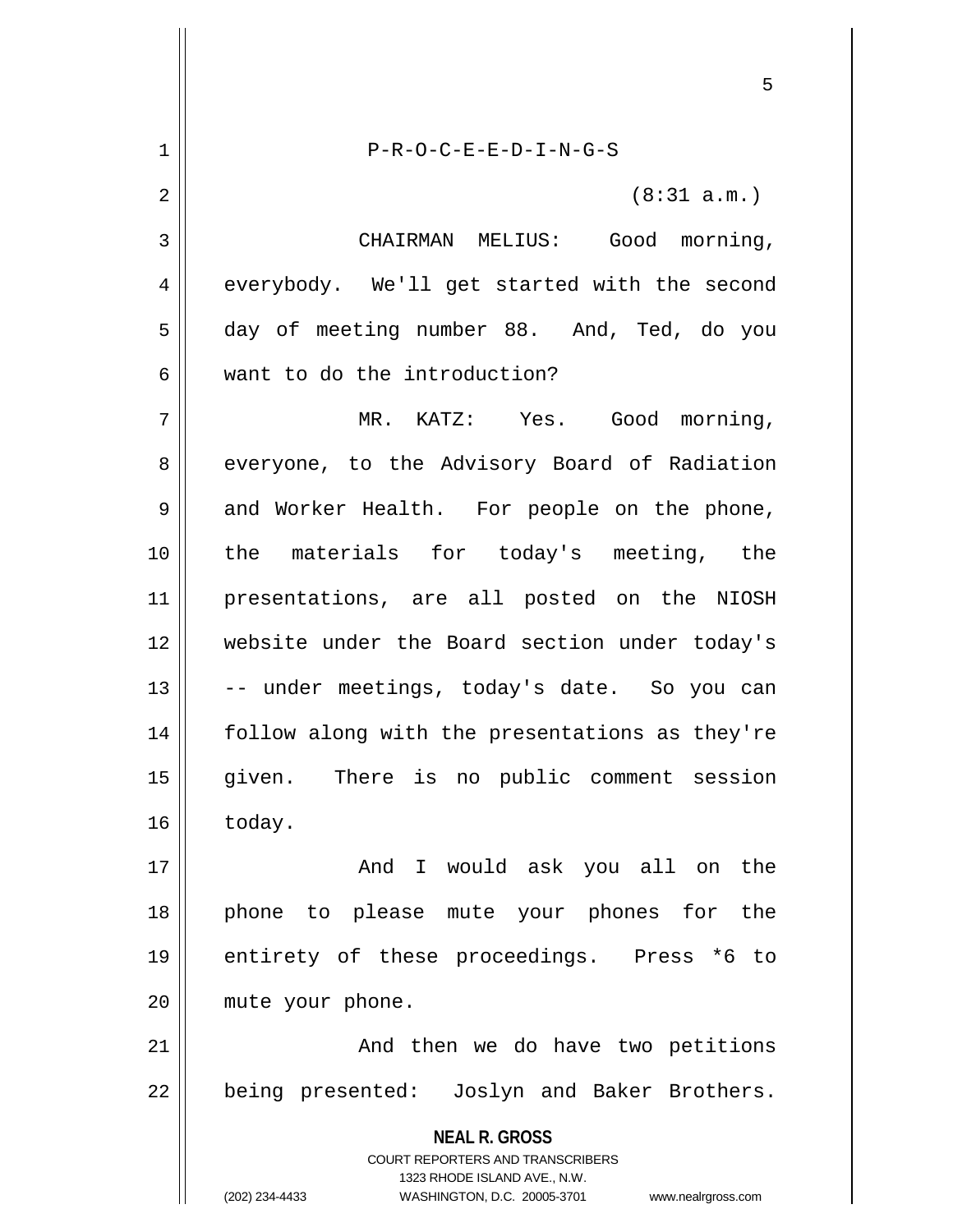**NEAL R. GROSS** COURT REPORTERS AND TRANSCRIBERS 1323 RHODE ISLAND AVE., N.W. (202) 234-4433 WASHINGTON, D.C. 20005-3701 www.nealrgross.com  $1 \parallel$  And when those are presented, the petitioners  $2 \parallel$  have the opportunity to speak. And those  $3 \parallel$  petitioners, if you are on the line now, you 4 would take your phone off of mute so that you 5 | can speak when your portion of that session  $6 \parallel$  comes up. 7 Let's just do -- we have no 8 conflicts. So I don't have to address that 9 when doing Board roll call, but let's run 10 || Board roll call alphabetically. 11 || (Roll call.) 12 MR. KATZ: That's good. We have a 13 || quorum, and we're good to go. 14 CHAIRMAN MELIUS: For those of you 15 who haven't checked out yet or whatever, we 16 will fit in a break around 10:00 o'clock, 17 despite our DFO forgetting to include a break 18 | this morning. 19 || So our first item this morning is 20 Joslyn Manufacturing and Supply, Fort Wayne,  $21$   $\parallel$  and Sam Glover. 22 DR. GLOVER: All right. So we're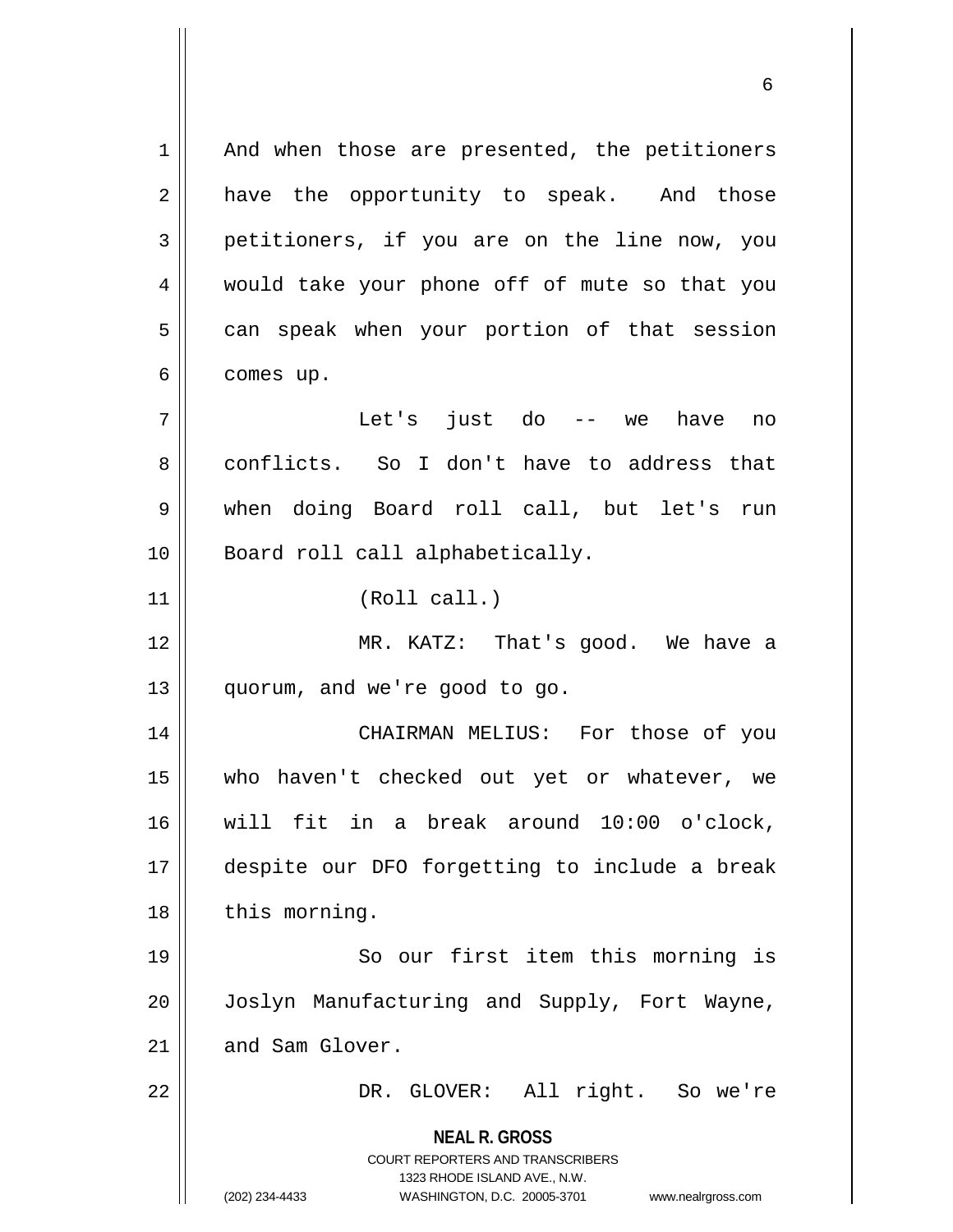1 || going to talk about Joslyn Manufacturing.  $2 \parallel$  This is one of the earliest sites. This 3 facility was part of the very earliest war 4 effort. So this is the beginning of rolling  $5$   $\parallel$  of uranium. This is where it started.

6 All right. So Joslyn is listed as 7 an Atomic Weapons Employer for the AEC from 8 March of 1943 to 1952. The principal 9 | operations include the machining and rolling 10 of uranium rods with limited thorium machining 11 operations. Joslyn was primarily a commercial 12 || rolling facility for the AEC. And if you 13 || recall, Simonds Saw and Steel in 1948 14 essentially took over the commercial rolling 15 operations for the AEC, but before that, it 16 | was primarily Joslyn.

 Petition overview. SEC-00200 was 18 || received March 15th, 2012 and qualified on May 10th. Petitioner-proposed Class was all || employees who worked in any area of the Joslyn Manufacturing and Supply Company in Fort Wayne, Indiana from 1944 through 1952.

> **NEAL R. GROSS** COURT REPORTERS AND TRANSCRIBERS 1323 RHODE ISLAND AVE., N.W. (202) 234-4433 WASHINGTON, D.C. 20005-3701 www.nealrgross.com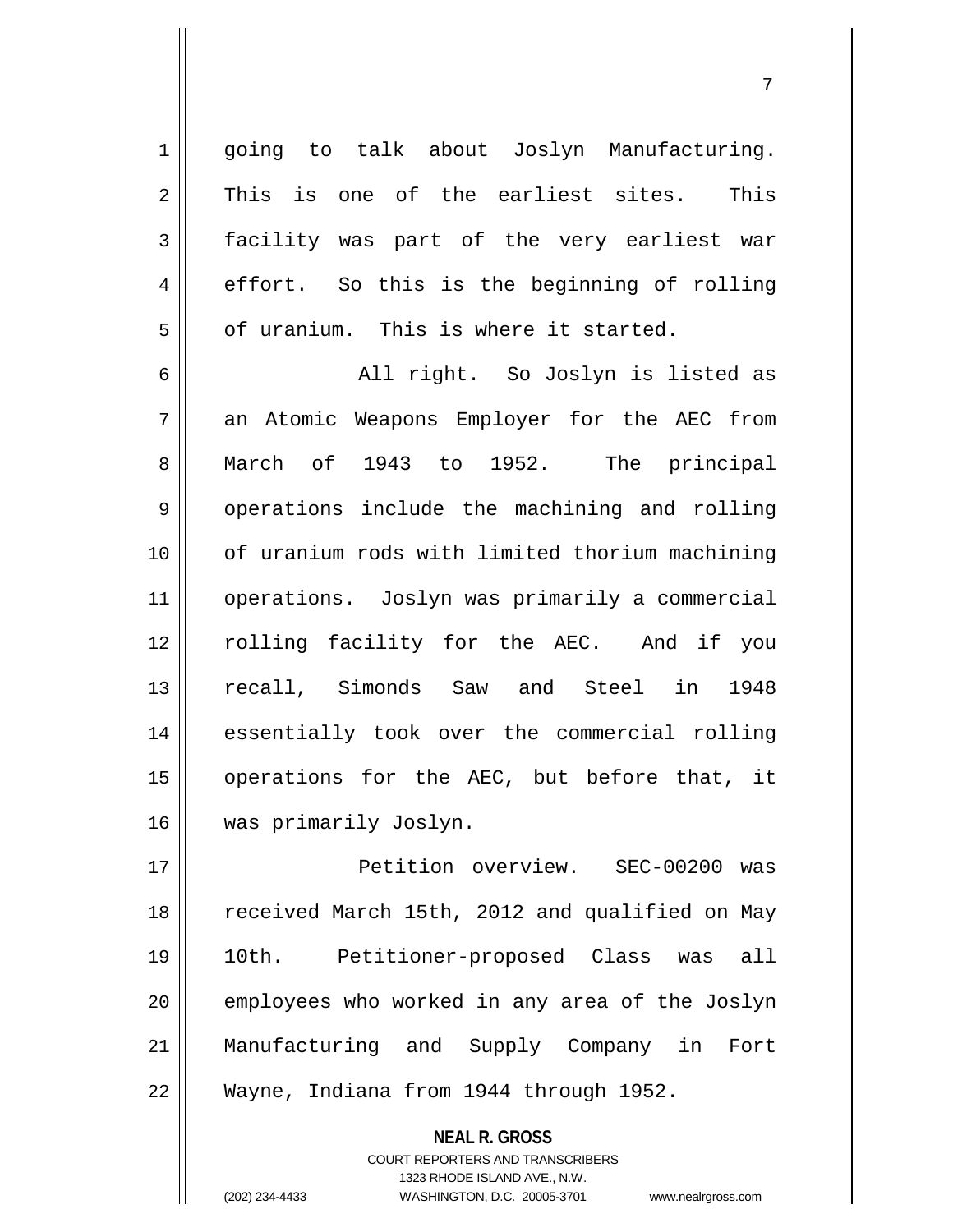**NEAL R. GROSS** COURT REPORTERS AND TRANSCRIBERS 1323 RHODE ISLAND AVE., N.W. (202) 234-4433 WASHINGTON, D.C. 20005-3701 www.nealrgross.com 1 NIOSH extended the Class slightly. 2 We extended that through March 1, 1943, in  $3 \parallel$  part, because there were changes in the Class. 4 | As time went along we found new documentation  $5 \parallel$  that was provided to the Department of Labor,  $6 \parallel$  and they changed the covered period. 7 The total number of claims 8 Submitted. I was shocked when I put this  $9 \parallel$  slide together because it doubled in the last 10 two months. We had 36 just a short time ago, 11 and now we have 62. So DOL outreach worked 12 || pretty well. They had an outreach meeting not 13 || very long ago, and we were out there as well. 14 || So of the 62 cases, 36 have a DR 15 at DOL. Number of claims with internal or 16 external records is zero. And number of 17 || claims with a PoC greater than 50 percent is  $18 \parallel 27$ . 19 Joslyn Manufacturing is obviously  $20$  || located in Fort Wayne. And they have a long 21 || history of producing stainless steel. They 22 || participated in a number of radiological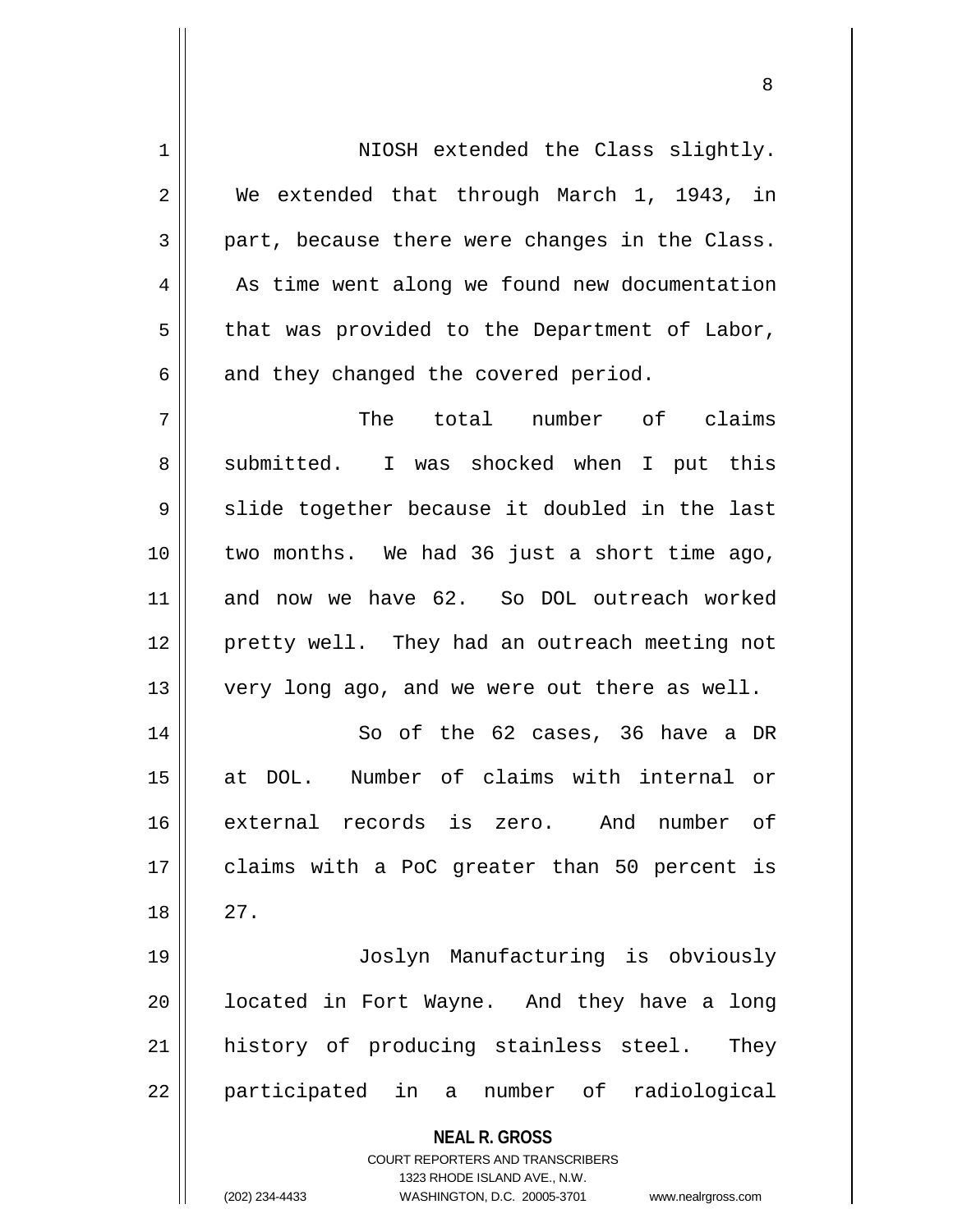1 || operations for the MED and later AEC, 2 including hot rolling, quenching,  $3 \parallel$  straightening, cooling, grinding, waste 4 burning, abrasive cutting of natural uranium 5 billets into metal rods.

6 || Background continued. Much of the 7 early work at Joslyn, pre-'48, was related to 8 || the production of uranium for the Hanford 9 || site. They were also used for numerous 10 || experiments to develop procedures for rolling 11 uranium metal for use in nuclear reactors, 12 performed rolling operations associated with 13 testing of uranium metal rods at the Chalk 14 River reactors in Canada. They prepared 15 | uranium metal for the British government.

 This is just kind of a simple diagram. When you go to the facility, it makes a lot more sense, and I think of it sort 19 || of turned on its side here because of how you come into it.

21 || But basically the entire facility,  $22$   $\parallel$  this stuff was trucked through it for one part

> **NEAL R. GROSS** COURT REPORTERS AND TRANSCRIBERS 1323 RHODE ISLAND AVE., N.W.

(202) 234-4433 WASHINGTON, D.C. 20005-3701 www.nealrgross.com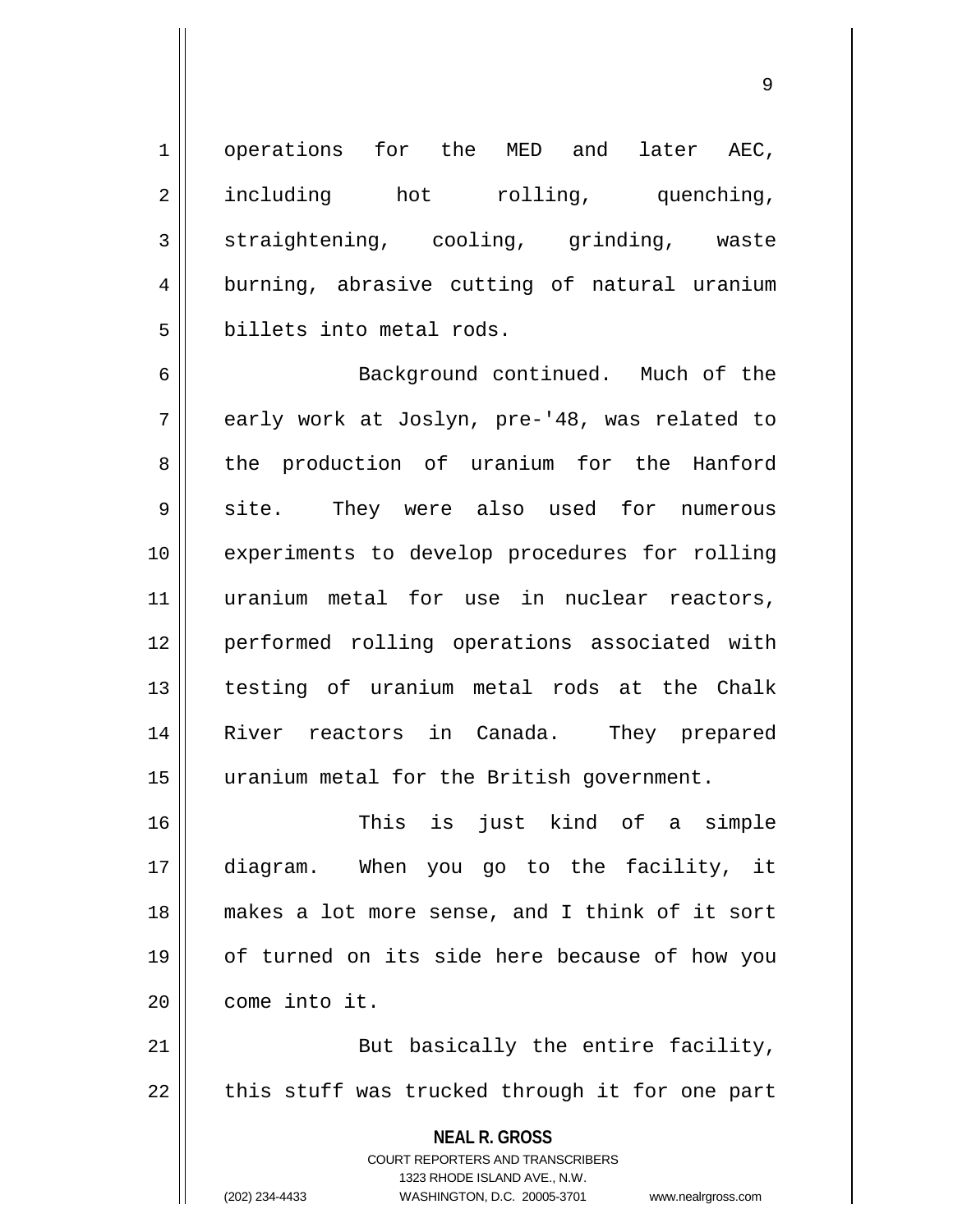1 | or another. Between the grinding operations  $2 \parallel$  and the handling and the packing, it pretty  $3 \parallel$  much all made its way through the whole plant. 4 || Not every part of the plant was as highly  $5 \parallel$  contaminated, let's say, like in the burning  $6$  || areas of the rolling mills, but it did make  $7 \parallel$  its way through quite a bit of the plant. 8 So, sources of exposure.

9 Principal source of exposure include the 10 inhalation and ingestion of natural uranium 11 oxide from the production and shaping of 12 uranium metal rods. Joslyn was a hand 13 || operated shop. People grabbed. As the stuff 14 || came through the rolling passes, they used 15 || tongs and actually pulled it through and drug 16 it back around and manually reinserted it. So 17 || they were manually reinserted into the mill. 18 There was no automatic roller like Bethlehem 19 Steel.

20 And they did that the number of  $21$  | times required. And that may be 20-25 passes 22 || to get a rod down to shape. Then they would

**NEAL R. GROSS**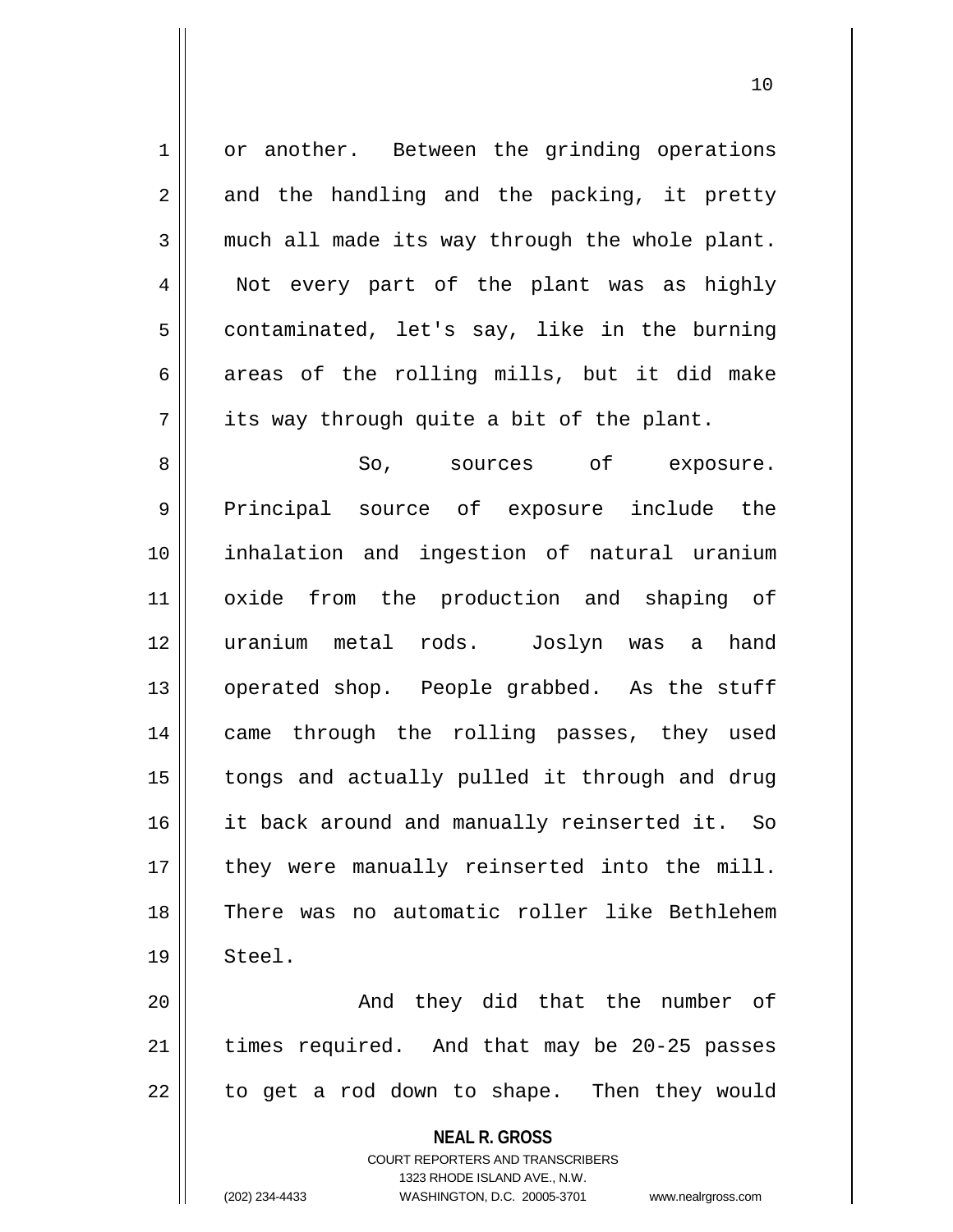1 || drag it to the next mill and do that again.  $2 \parallel$  And then they would drag it to the third mill  $3 \parallel$  and do that again until they got the right  $4 \parallel$  size and shape.

5 So there were three mills, all  $6 \parallel$  sort of in this one big room. They had an  $7 || 18$ -inch basically to crush it down from really 8 || big sizes, the 12-inch mill, and 9-inch 9 || finishing mill. Basically they would just run 10 || this. And they needed to let it cool down in 11 || certain phases. So they would let them rest 12 and start with the next one so they would keep  $13$  | them in the right metallurgical phases.

14 Rolling of uranium was conducted 15 || on rollers which had water-cooled bearings. 16 || And this is very unusual. And they would 17 interact with this. So the steam would 18 explode and caused, you know, extra 19 contamination in the air. So they had high 20 || levels of contamination. It was an unusual 21 | process compared to other facilities.

22 Additional machining and

**NEAL R. GROSS** COURT REPORTERS AND TRANSCRIBERS 1323 RHODE ISLAND AVE., N.W.

(202) 234-4433 WASHINGTON, D.C. 20005-3701 www.nealrgross.com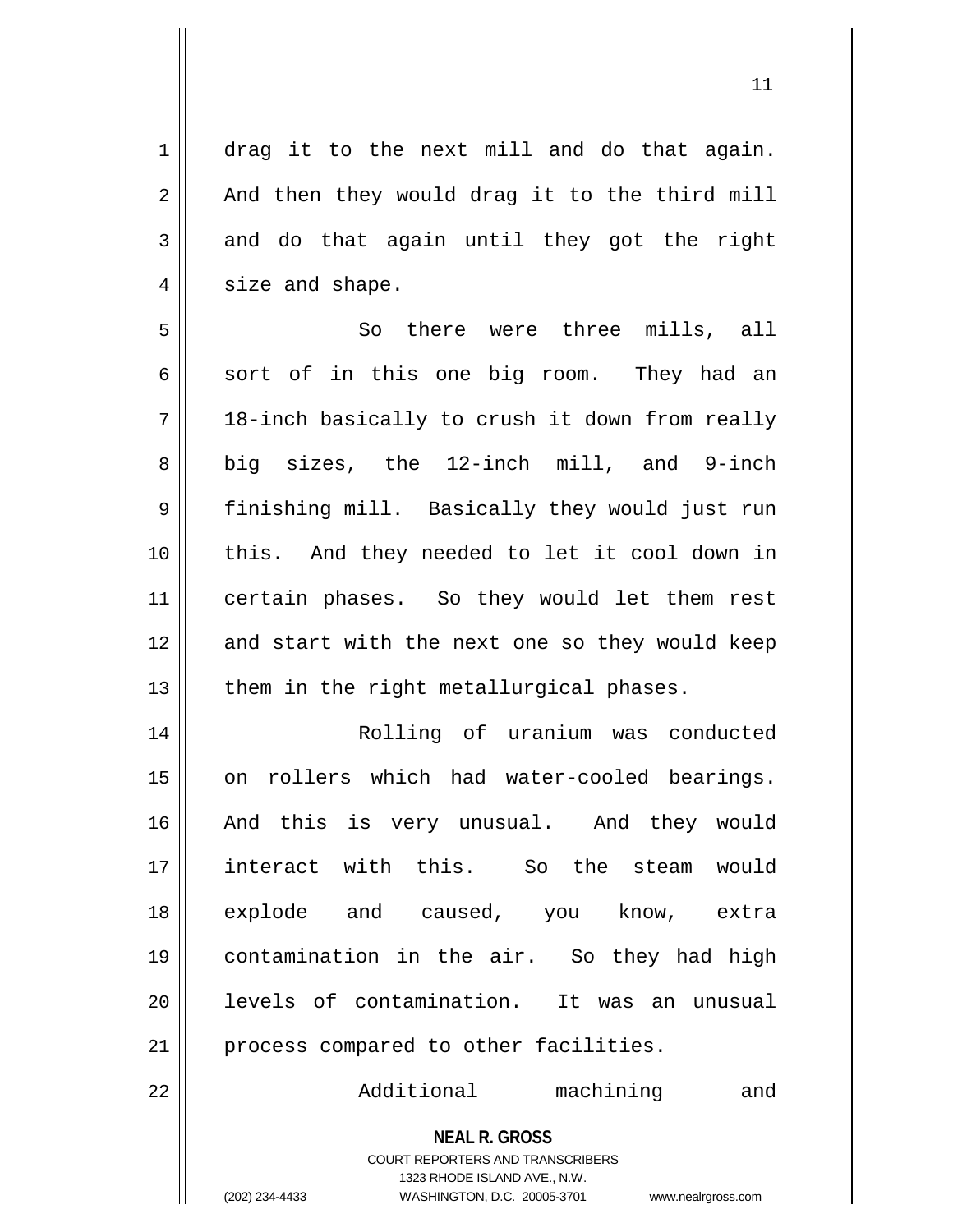1 | preparation steps. They did centerless 2 grinding, cutting, heating, quenching, and 3 threading. So they threaded these uranium 4 || rods so they could be put into a reactor and 5 || get good contact. They were carried out on 6 uranium metal prepared at Joslyn as well as 7 d other facilities.

 They also had a long-term billet 9 || storage. I actually was able to go on site. And they walked me around the facility, showed 11 || me where the billet storage area existed. It didn't exist anymore, but you could still see  $\parallel$  the outlines of the area that they had set up. But they would keep those on site for 15 | experiments as Hanford needed them done.

 Uranium waste was noted to be 17 || collected and burned outside. They actually were -- it became evident they talked about a drum of it blowing up. And they explained why it happened. It got wet. And they didn't 21 || properly dry it. And at their transfer || station in Joslyn, this thing exploded. So

> **NEAL R. GROSS** COURT REPORTERS AND TRANSCRIBERS 1323 RHODE ISLAND AVE., N.W. (202) 234-4433 WASHINGTON, D.C. 20005-3701 www.nealrgross.com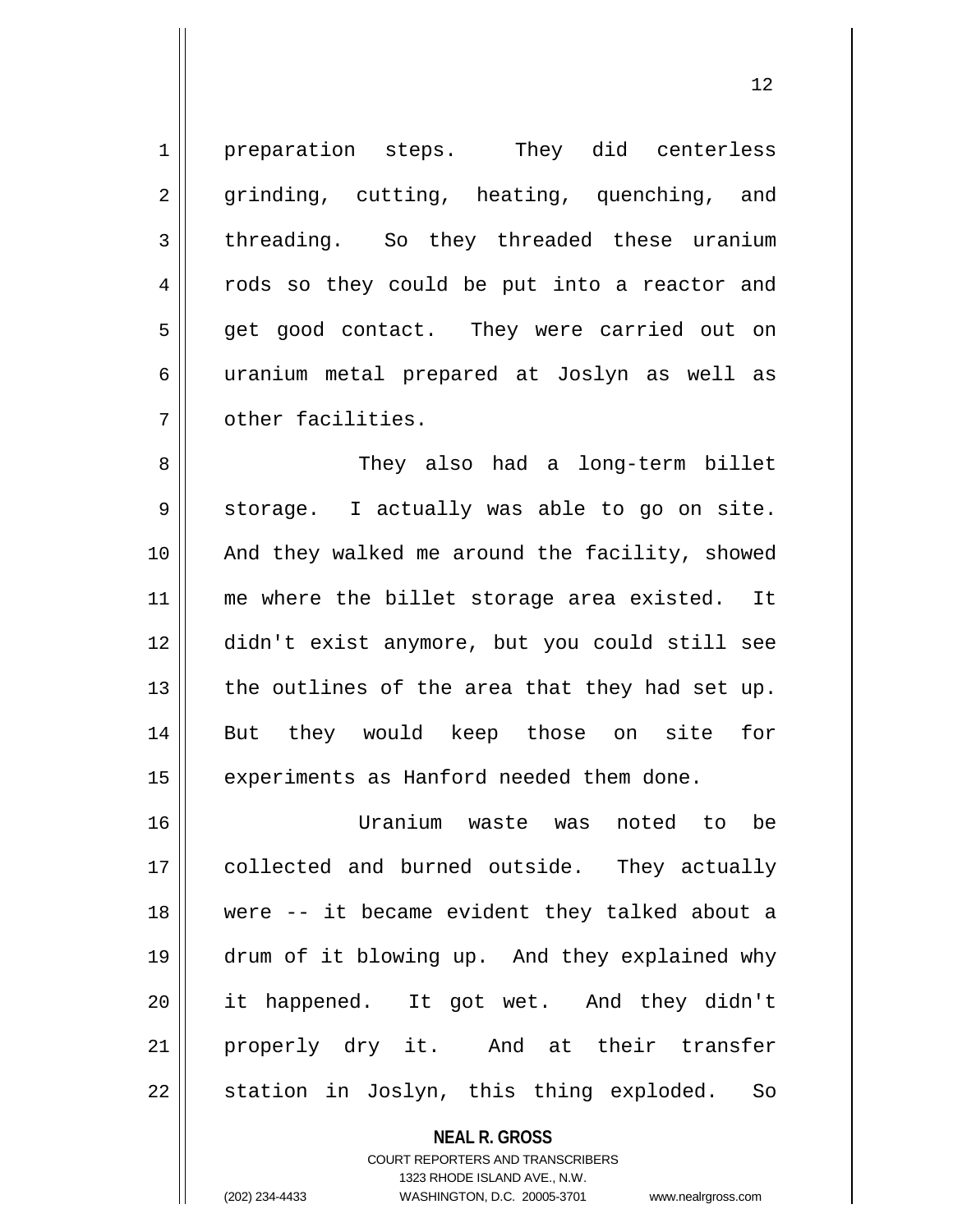| 1   that sort of caught my attention, but it also        |
|----------------------------------------------------------|
| $2 \parallel$ caught my attention that they were burning |
| $3 \parallel$ this in an open area.                      |

4 || So they had a person collect it. 5 || And I've seen different things described, but  $6 \parallel$  they would burn this stuff on a metal plate.  $7 \parallel$  And that area is still contaminated.

8 || So grinding operation is described  $9 \parallel$  as being conducted inside of a shed. They 10 || call these buildings sheds. They're really 11 | big metal, you know, big standard mills-type, 12 you know, sheet metal facilities, but they 13 || called them sheds. So, you know, it can be 14 || between which author you listen to what they 15 || really mean. They call it a shed inside of  $16$  another shed. I also heard it called tenting,  $17$  || that they tented over these things. So there 18 || are some descriptive back and forth of what 19 different operation they were doing.

20 || But by putting these structures  $21$  | over this, they sort of contained it, but they  $22 \parallel$  also entrapped the workers in this

### **NEAL R. GROSS**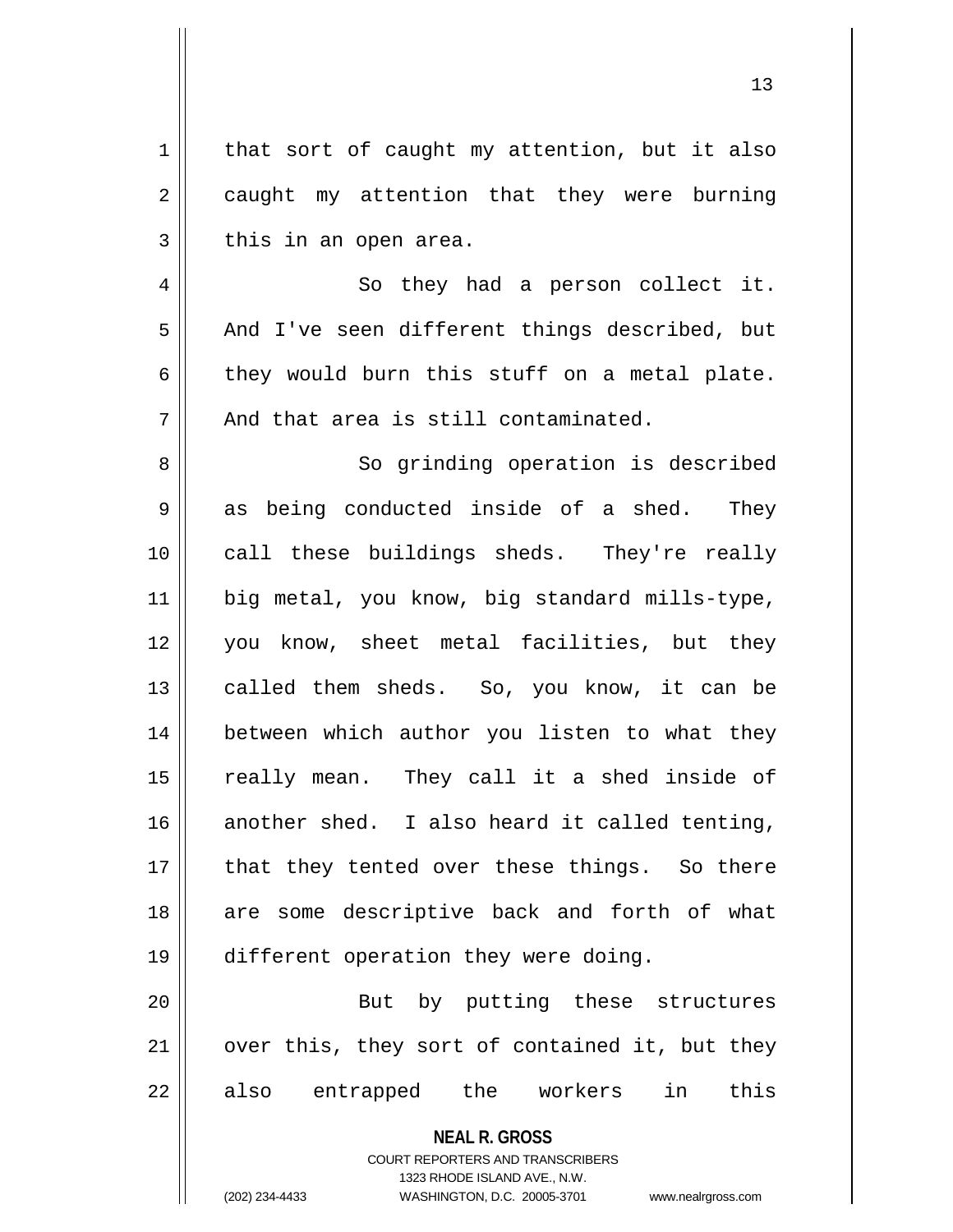1 contaminated area.

2 || So they describe also the grinder  $3 \parallel$  had an overhead hood, which discharged inside 4 the larger building. So it didn't even 5 discharge outside.

 Machining operations were noted to  $7 \parallel$  be conducted with a heavy flow of coolant 8 || fluid over the cutting and grinding surfaces  $9 \parallel$  to reduce sparking. And, as I said, they discussed tenting of areas to prevent broad-scale contamination, but people worked in that area. So that would stop normal dispersal of materials.

14 || So, for all operations, Joslyn was further responsible for packaging, handling, and loading. And they noted that they  $-1$ 17 || guess when they had switched to other places, the QC that Joslyn did associated was not necessarily seen at some of the other area facilities. And so they took a lot of time to do that work.

22 Manhattan Engineer District kept

**NEAL R. GROSS**

COURT REPORTERS AND TRANSCRIBERS 1323 RHODE ISLAND AVE., N.W. (202) 234-4433 WASHINGTON, D.C. 20005-3701 www.nealrgross.com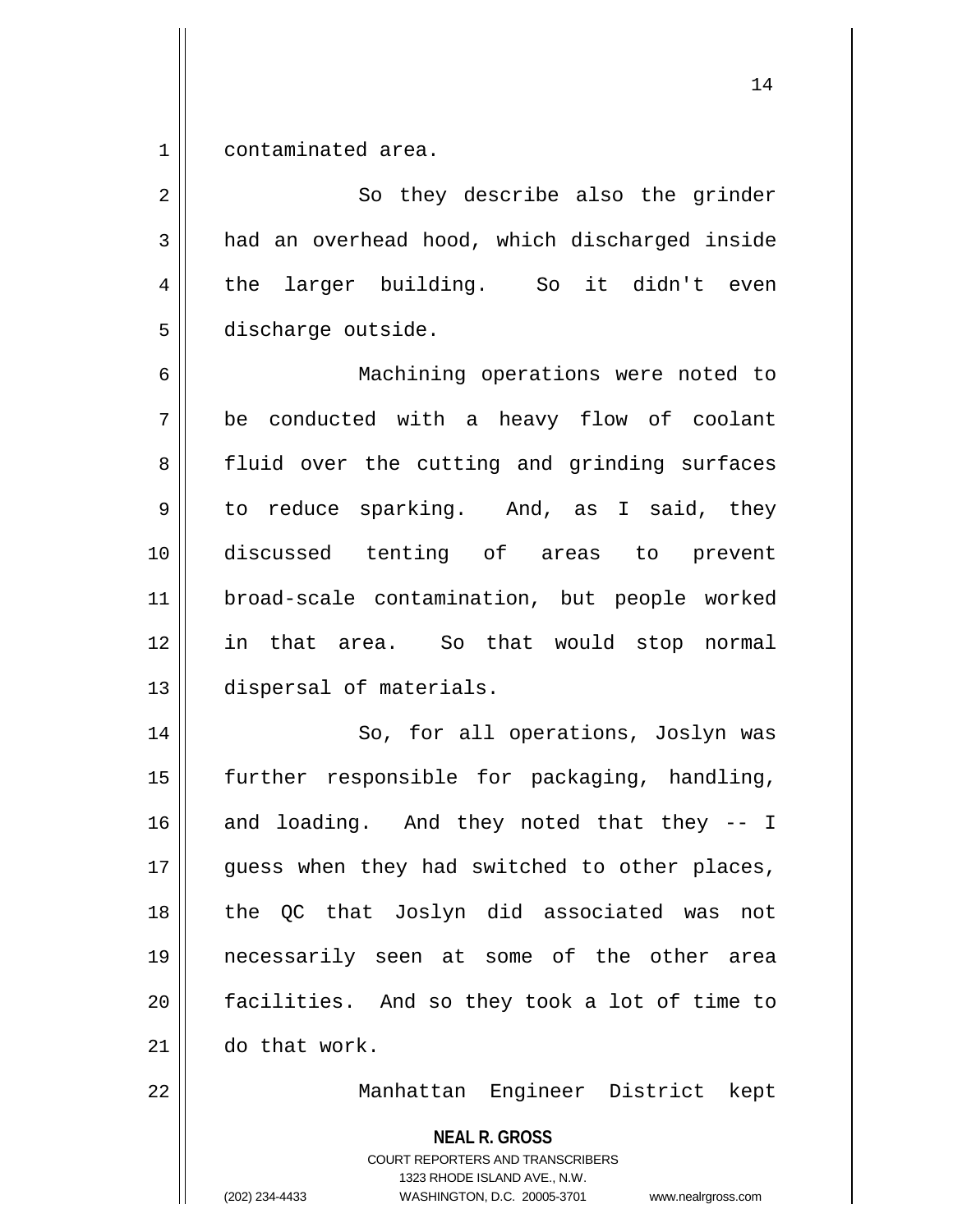**NEAL R. GROSS** COURT REPORTERS AND TRANSCRIBERS 1323 RHODE ISLAND AVE., N.W. (202) 234-4433 WASHINGTON, D.C. 20005-3701 www.nealrgross.com 1 strict records of materials. And they sought  $2 \parallel$  to regain as much of the material as possible.  $3 \parallel$  And so they were responsible for cleanup and  $4 \parallel$  accounting of the materials. And you see that 5 in the records. 6 Documents do describe that there 7 was required medical surveillance blood work  $8 \parallel$  as well as X-rays. 9 Just to give you a feel, you can 10 || see here the big push. In the early '44-'45 11 time frame, you've got -- and I just did it in 12 || six-month intervals. And I put "approximate" 13 because I see that there are a lot of 14 different documents to try to go through. But  $15$  || this is the bulk of the million-plus pounds of 16 || stuff. There's probably some new stuff that I 17 missed, but this kind of gives you a feel for 18 || the throughput. 19 And so you see the '44-'45 push 20 for the war. And then you see the 1948. 21 Hanford in 1948 quite using extruded uranium 22 || rods. This is why Bethlehem Steel was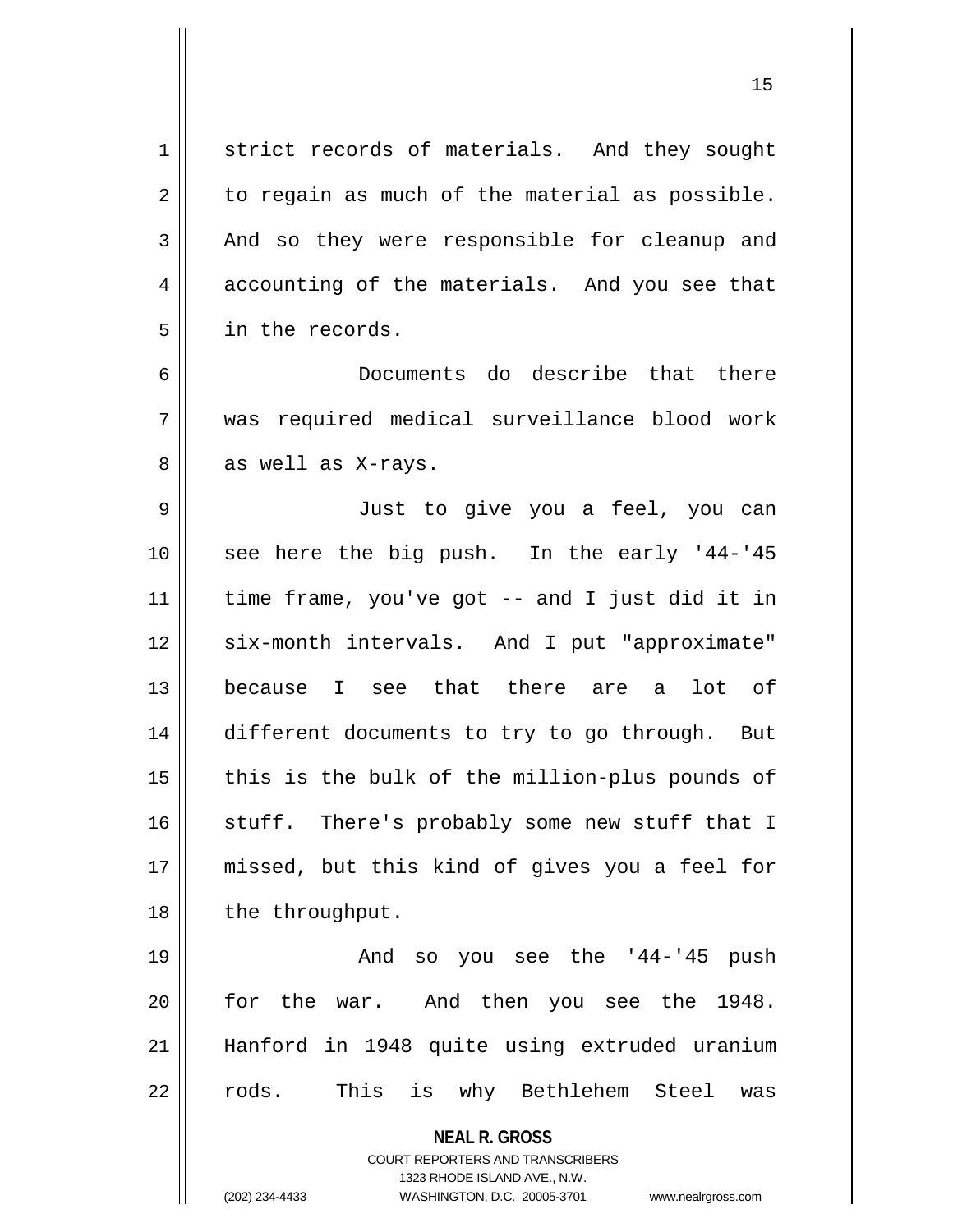$1 \parallel$  engaged. This is the start of the big rolling  $2 \parallel$  program in 1948.

3 || The extruded rods were -- as they 4 Tramped the power up in the Hanford reactors  $5$  | they were fracturing and shutting the reactors 6 down. So they thought the rolling mills would  $7 \parallel$  provide a more stable source of uranium that 8 would hold up better in this neutron flux. So 9 || that's why Joslyn got engaged in 1948. And 10 you can see they roll about 600,000 pounds of 11 uranium in that first half of 1948. And after 12 || that, it was much smaller. Simonds Saw and 13 || Steel took over. 14 Joslyn has two recorded

15 | thorium-related processing, both before 1948. 16 || You see they had straightening and centerless 17 || grinding of six thorium rods and another in 18 || '47. They had centerless grinding of five 19 | extruded thorium rods.

20 This is external monitoring 21 programs. We have no evidence that a routine 22 monitoring program existed. Extremely few

**NEAL R. GROSS**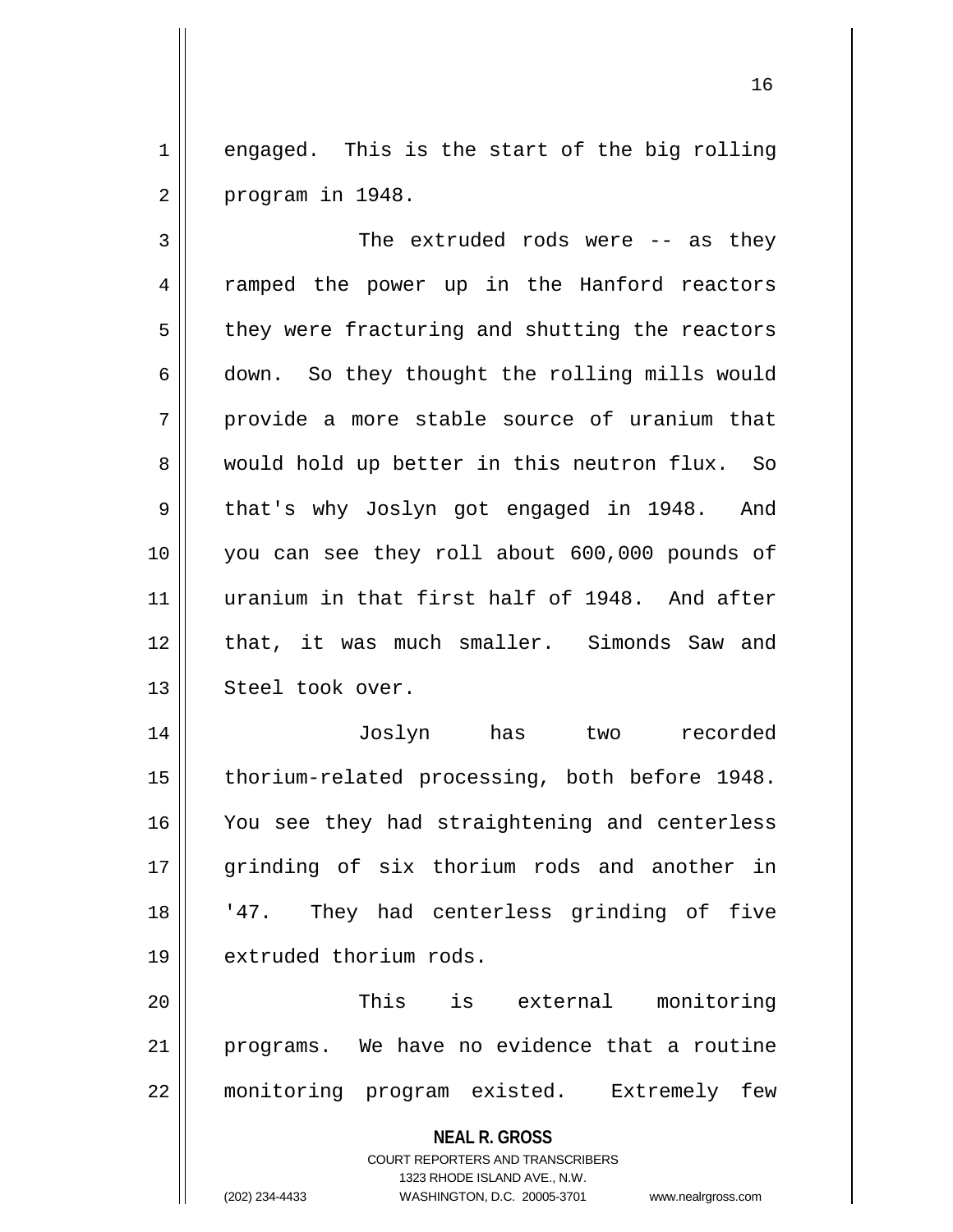1 measurements are available. This would have 2 to be a source term basis, basically a 3 TBD-6000 approach. We do have a Survey by 4 | Health and Safety Lab of some contamination  $5$  ||  $\,$  levels and dose rates in several areas.

6 And for internal dosimetry, again,  $7 \parallel$  there is no routine air monitoring or bioassay 8 program. We have limited air samples on three 9 || occasions: December 1943, May of '44, and 10 || October of '51. These are very limited in 11 | scope, mostly GA samples.

 Early data was taken with equipment, maybe using electrostatic precipitators. This was the first time -- I've also looked at the difference when we 16 || looked at Electro Met, why HASL came in and found very different air samples four years later. Rochester was using electrostatic precipitators as best as we can tell. And 20 || they described that in this series of documents. So there's a very different || fundamental air sampling, and it gave very

**NEAL R. GROSS**

COURT REPORTERS AND TRANSCRIBERS 1323 RHODE ISLAND AVE., N.W. (202) 234-4433 WASHINGTON, D.C. 20005-3701 www.nealrgross.com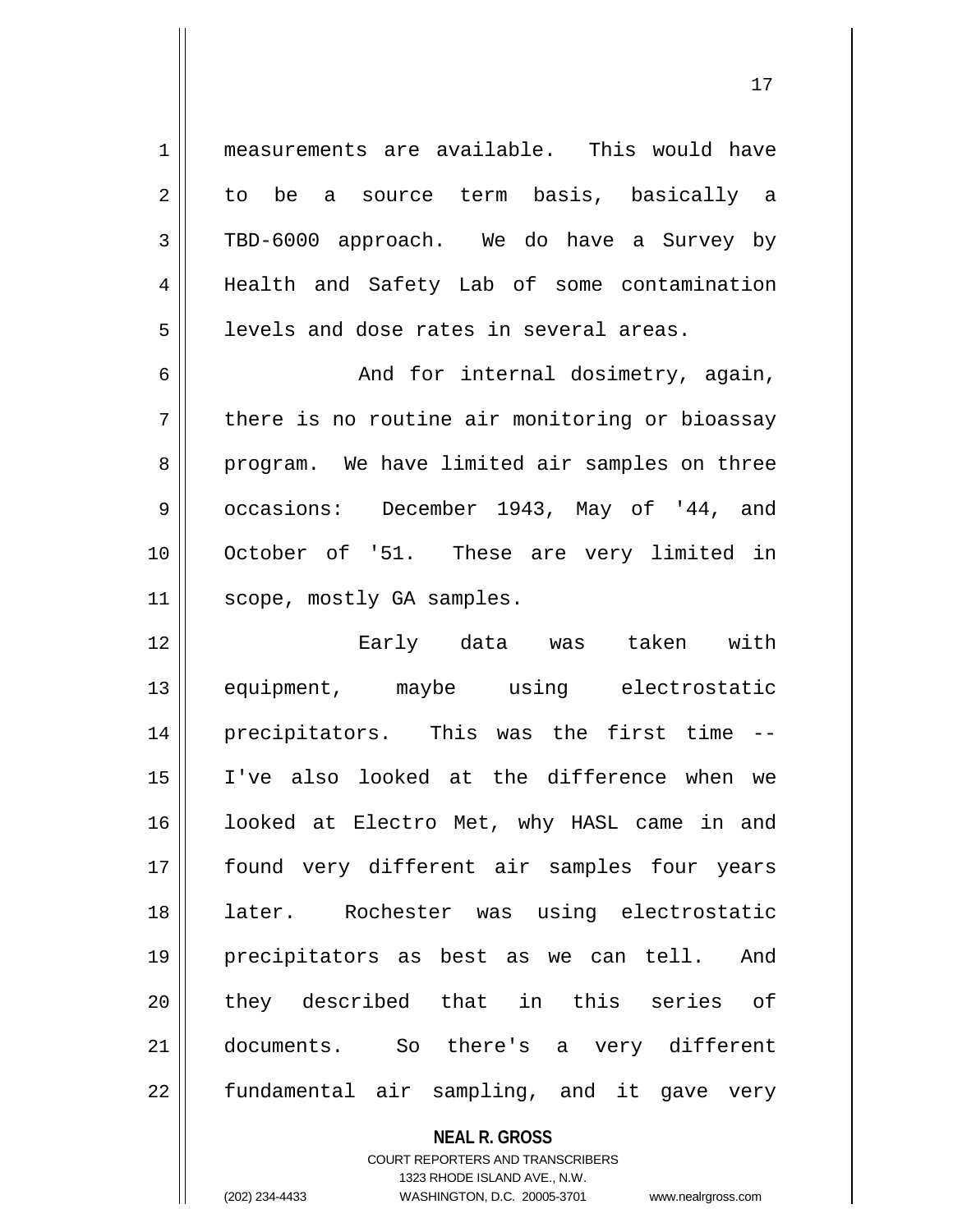**NEAL R. GROSS** COURT REPORTERS AND TRANSCRIBERS 1323 RHODE ISLAND AVE., N.W. (202) 234-4433 WASHINGTON, D.C. 20005-3701 www.nealrgross.com 1 different results when you come in and compare  $2 \parallel$  these results to what they did in 1952. 3 There was a much larger study, as 4 | I say here, January 8th, 1952, where HASL came 5 | in and conducted a time-weighted average study  $6 \parallel$  of various operations at Joslyn. And I'll  $7$  || show you that data shortly. 8 || So, approach to bounding doses.  $9 \parallel$  So from January 1, 1948 through December 31st, 10 1952, NIOSH proposes to use the data from 11 TBD-6000 and known rolling days to determine 12 internal and external dose and will use a 13  $\parallel$  standard approach to medical X-ray dose. 14 || So, the post-1947. So what I'm  $15$  saying here is that before that date, we don't 16 believe we can do dose reconstruction for 17 internal dose. TBD-6000. So the tabulated 18 data converted per calendar day to rolling 19 days, there are tabulated inhalation exposures 20 | for various operations. 21 And this is for a rolling 22 || operation, a roller. And so if we convert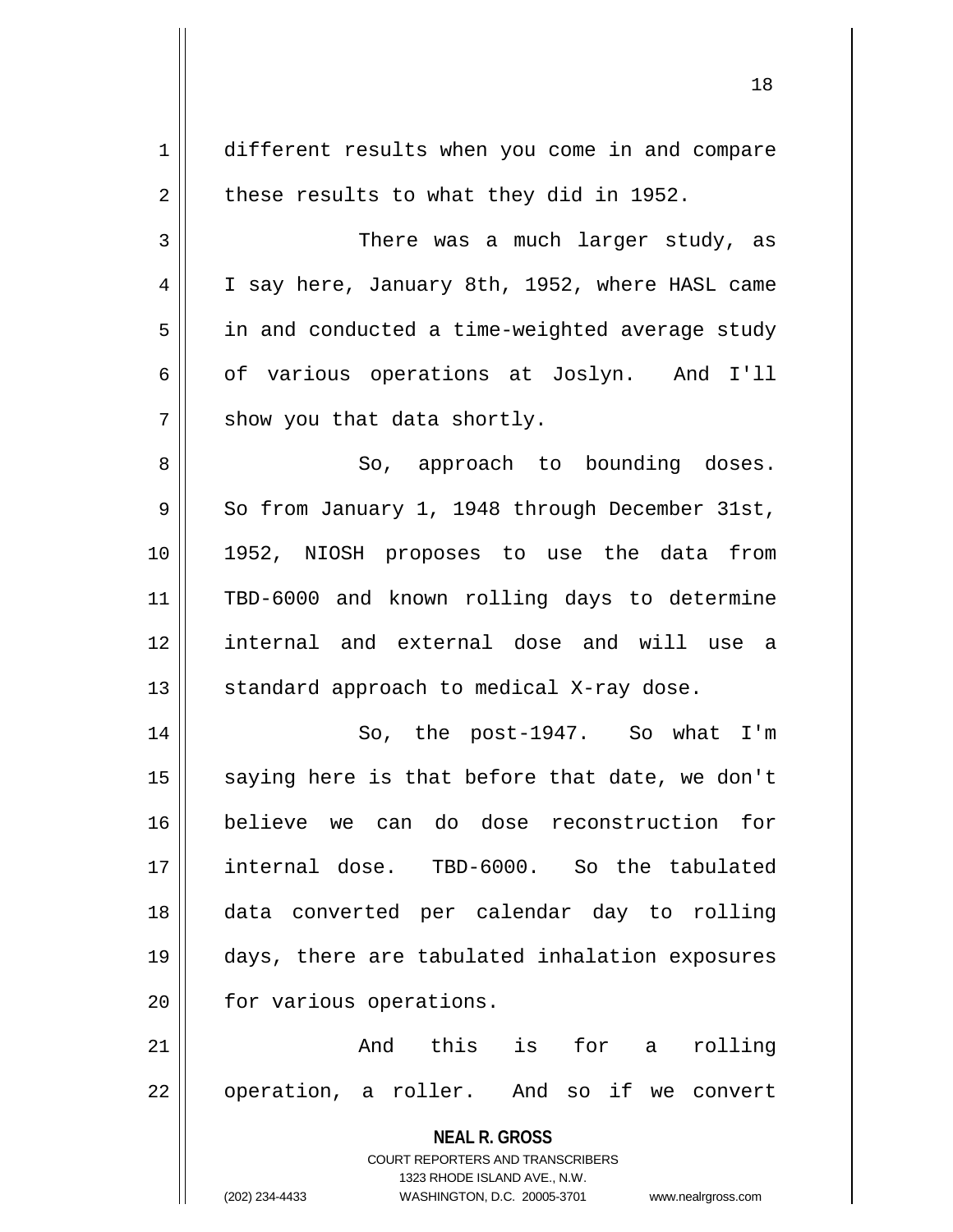**NEAL R. GROSS**  $1$  that to a per-day and then use the number of  $2 \parallel$  rolling days, you can see here we have 42 3 rolling days and 48 and a substantially 4 smaller in '49, '51, '50, '52. You can use  $5$  | those inhalation rates and ingestion rates to 6 determine the intakes. 7 And also we have both rolling days  $8 \parallel$  and non-rolling day intake rates. Those are 9 directly out of TBD-6000. 10 || So this was the air concentration  $11$  data. All of the air data as compared to  $-$ 12 actually, this just shows the 95th percentile,  $13$  show how it compares to TBD-6000 in a second. 14 You see it's a very nice log-normal fit. This 15 is both the GA samples as well as the 16 | breathing zone samples from that 1952 study. 17 And you can see here this is a 18 || summary of the table that HASL came up with. 19 If you remember, 50 micrograms per meter 20 || cubed, which would be about 70 dpm per meter 21 || cubed, would have been the limit. And you can  $22$  || see here, they're up to the nine-inch

> COURT REPORTERS AND TRANSCRIBERS 1323 RHODE ISLAND AVE., N.W.

(202) 234-4433 WASHINGTON, D.C. 20005-3701 www.nealrgross.com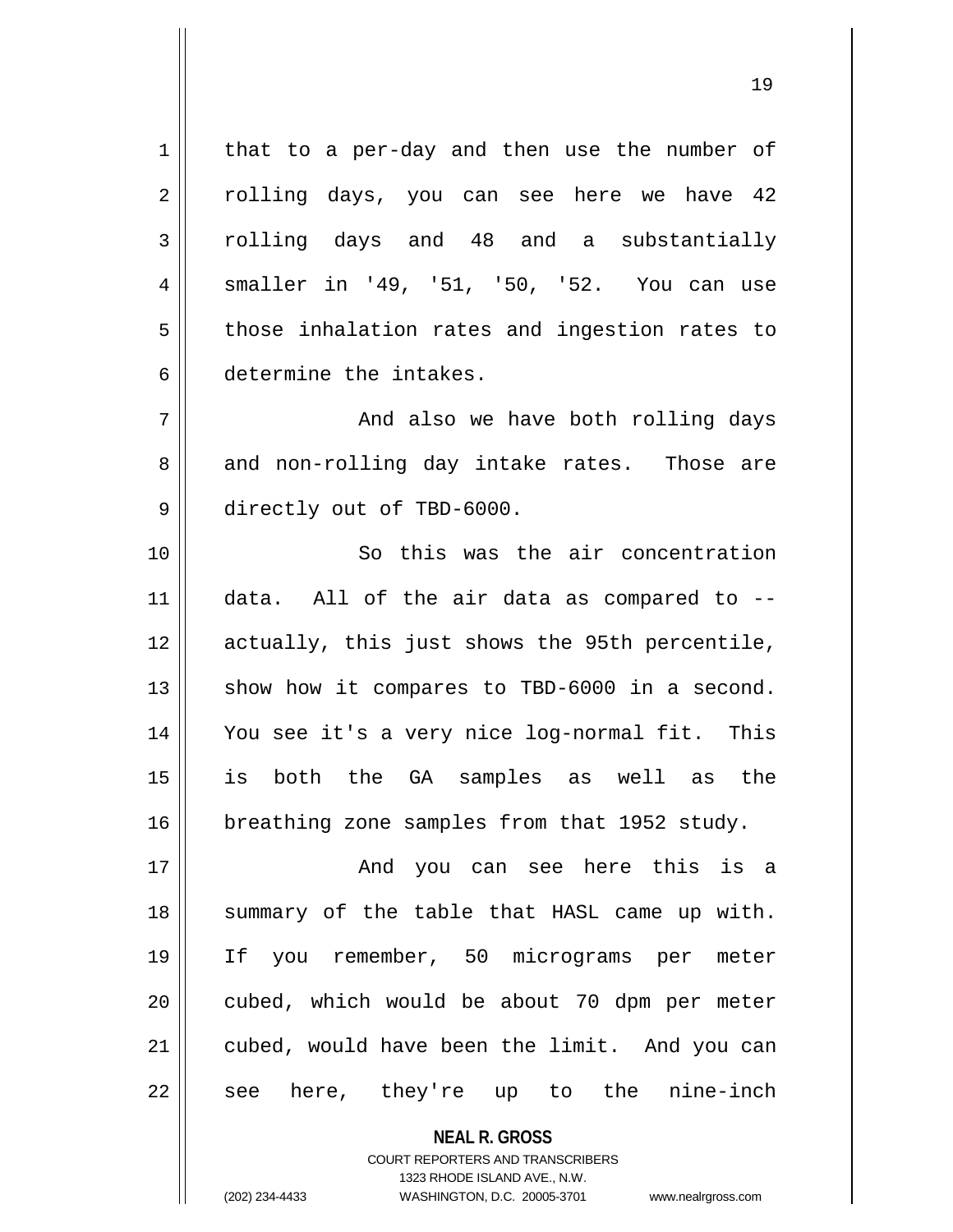1 | finishing mill on the east side. That's the  $2 \parallel$  side that you would insert the rod at over 3 16,000 picocuries per meter cubed. So if you 4 multiply that 2.22, you're in around 32-35  $5 \parallel$  thousand dpm per meter cubed. That's a pretty 6 || healthy inhalation in 1952 after we have 7 learned quite a bit.

8 || But it compares. If you look at  $9 \parallel$  TBD-6000, what are the rolling data that they 10 || found from that time frame? The TBD-6000, 11 that blue line, shows you the rough rolling 12 geometric mean. And the red line shows you 13 the 95th percentile. You can see there the 14 data is fairly consistent, actually slightly 15 | below what TBD-6000 shows.

16 || And this is also these are the BZ 17 data from the operation. So these were 18 || actually only data from the BZ samples.

19 || So the external dose rate factors 20 for rolling days and contaminated surfaces 21 will be applied. Billets were stored on site 22 || for an extended amount of time. And,

> **NEAL R. GROSS** COURT REPORTERS AND TRANSCRIBERS

> > 1323 RHODE ISLAND AVE., N.W.

(202) 234-4433 WASHINGTON, D.C. 20005-3701 www.nealrgross.com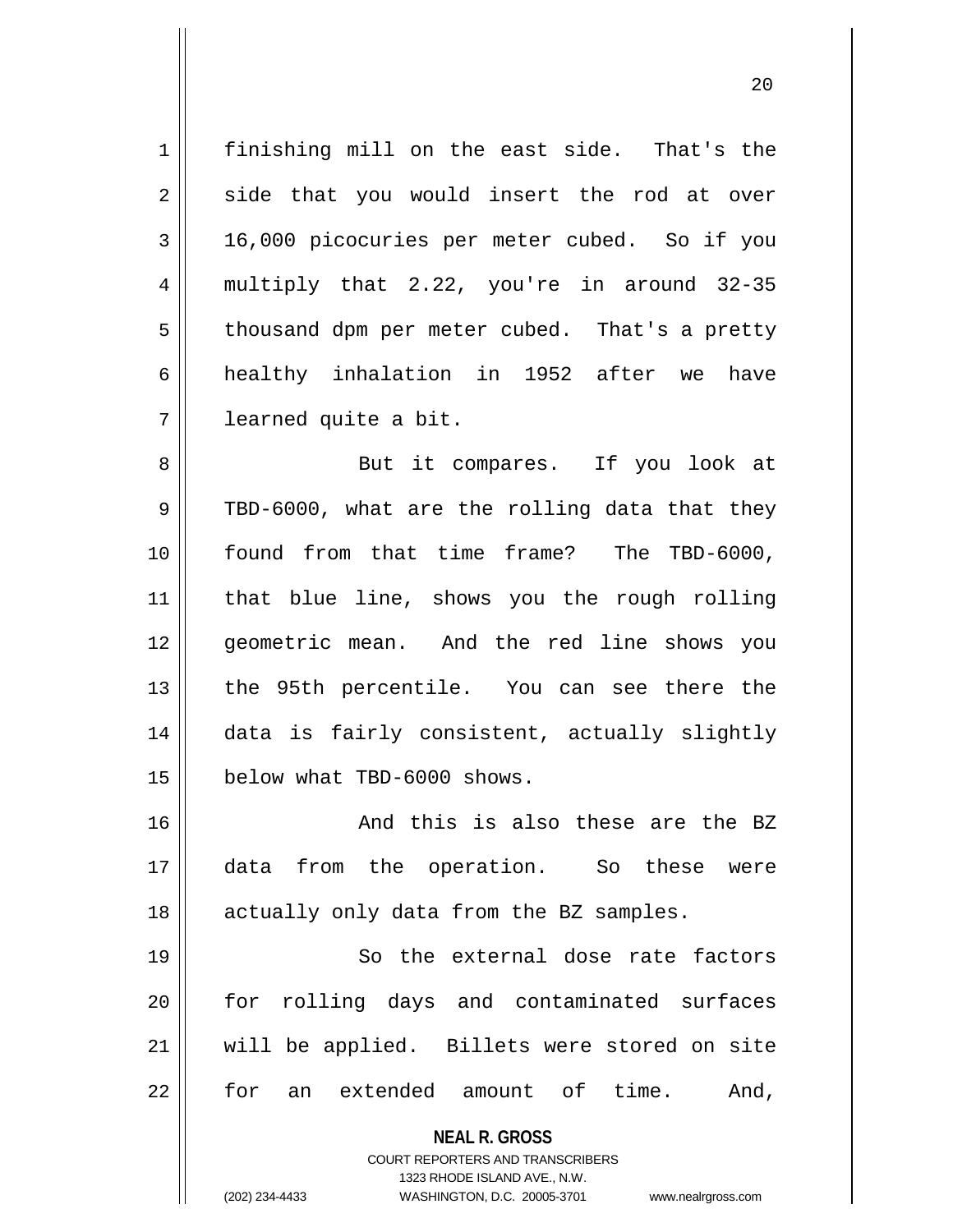| $\mathbf 1$ | therefore, for the purpose of dose             |
|-------------|------------------------------------------------|
| 2           | reconstructions, we're going to for every      |
| 3           | rolling day assume ten hours of exposure to a  |
| 4           | long billet at one foot for each rolling day.  |
| 5           | And so for the billet storage area, for the    |
| 6           | rest of the non-rolling days, we're going to   |
| 7           | assume a ten-hour exposure to a long billet at |
| 8           | one meter. You can see that the dose rate per  |
| 9           | day is about seven millirem per day versus one |
| 10          | millirem per day.                              |
| 11          | So, just to describe a summary of              |
| 12          | the monitoring gaps. External, we have no      |
| 13          | film badge results. The source term and        |
| 14          | operational information is required. And we    |
| 15          | have detailed materials from the history of    |
| 16          | the site, the rolling days and operations that |
| 17          | were on site.                                  |
| 18          | For internal, we have no bioassay.             |
| 19          | We have very limited air monitoring samples,   |
| 20          | pretty much for single operations, especially  |
| 21          | before 1951. Early data is not representative  |
| 22          | of the varied operations and was obtained      |
|             | <b>NEAL R. GROSS</b>                           |

COURT REPORTERS AND TRANSCRIBERS 1323 RHODE ISLAND AVE., N.W.

 $\mathsf{II}$ 

(202) 234-4433 WASHINGTON, D.C. 20005-3701 www.nealrgross.com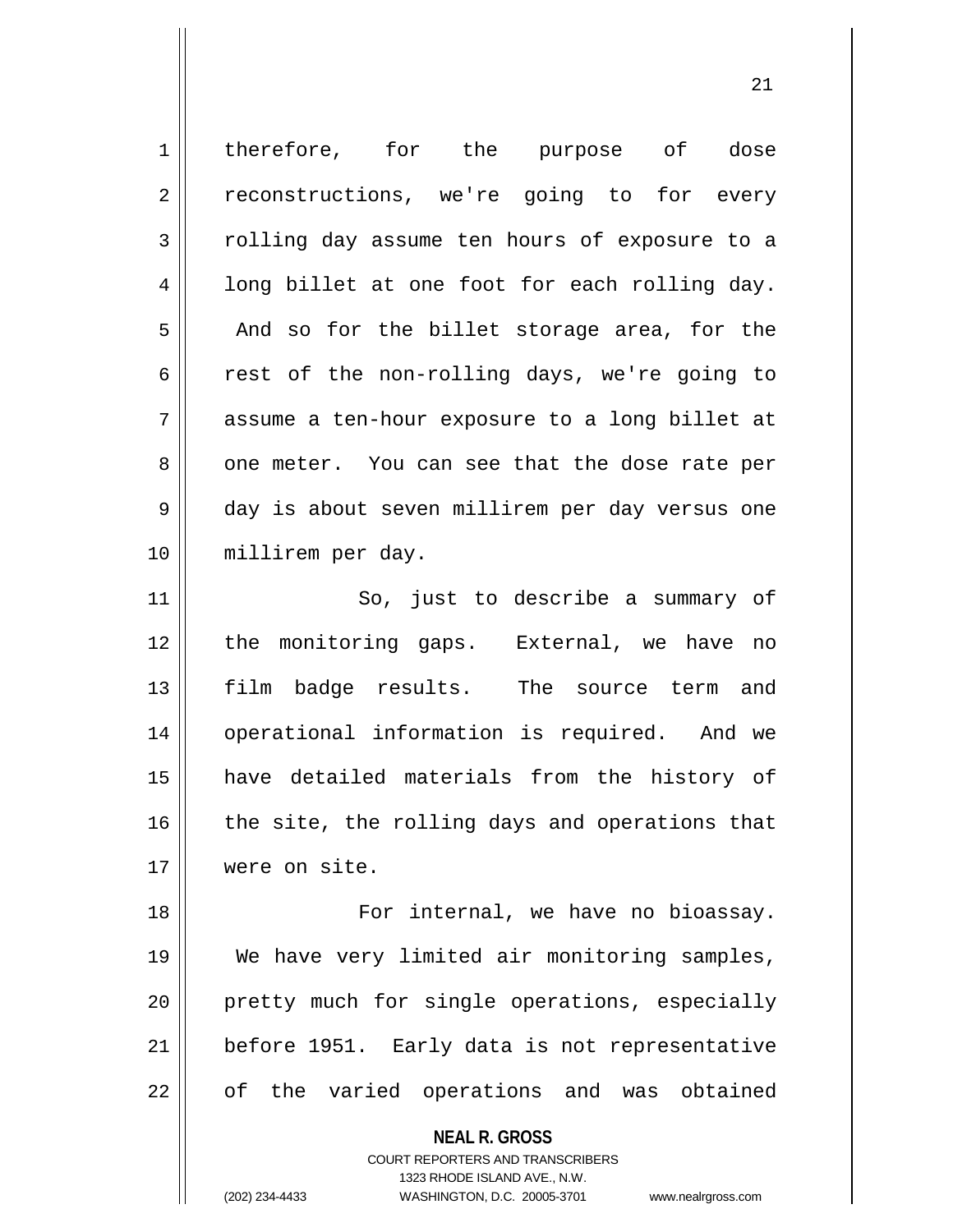1 || using non-standard equipment, particularly 2 | compared to HASL. Back extrapolation of 1952 3 air sample data to support operation exposure 4 prior to 1948 we do not believe is 5 || appropriate. This accounts for experiences 6 || gained and undocumented changes in procedures  $7 \parallel$  and oversight.

 There was also a change in the maximum allowable limits, which the MED to the AEC in 1948 limits the switch from 150 micrograms per meter cubed to 50 micrograms per meter cubed. So we actually had limits on the allowable, the permissible allowable limits during that time.

15 || So NIOSH proposes the following Class. All atomic weapons employees who worked in any building or area owned by the Joslyn Manufacturing and Supply Company or subsequent owner in Fort Wayne, Indiana from March 1, 1943 through December 31st, 1947 for a number of workdays aggregating at least 250 22 || workdays, occurring either solely under this

> **NEAL R. GROSS** COURT REPORTERS AND TRANSCRIBERS 1323 RHODE ISLAND AVE., N.W.

(202) 234-4433 WASHINGTON, D.C. 20005-3701 www.nealrgross.com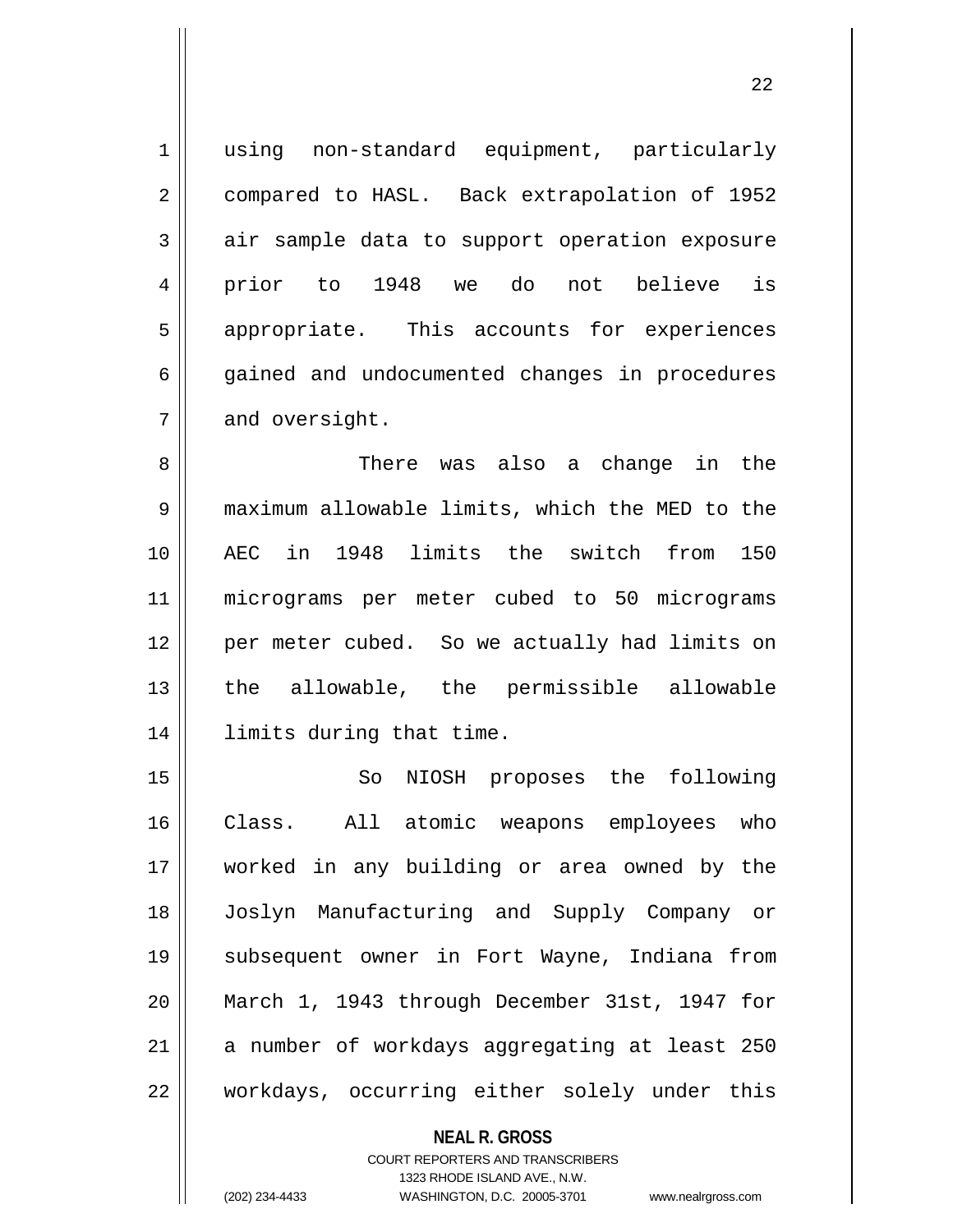1 employment or in combination with workdays 2 || within the parameters established for one or 3 more other Classes of employees included in 4 | the Special Exposure Cohort.

5 So why the Class? Workers were 6 | potentially exposed to uranium and thorium who 7 were not monitored. Nor does a suitable dose 8 || reconstruction method exist prior to 1948 at 9 Joslyn. The decision was based on lack of 10 adequate biological monitoring data, 11 sufficient air monitoring data information, 12 and difference in operational characteristics 13 || from other metal working facilities which were 14 monitored after 1948. Therefore, no 15 || appropriate surrogate data exists.

 Why everyone? Based on reports by || the AEC and facility layout, the process areas were broadly distributed, and controls for preventing movement in these areas was not  $\parallel$  enforced.

21 What about employees not included 22 || in the SEC? NIOSH intends to use any internal

> **NEAL R. GROSS** COURT REPORTERS AND TRANSCRIBERS 1323 RHODE ISLAND AVE., N.W. (202) 234-4433 WASHINGTON, D.C. 20005-3701 www.nealrgross.com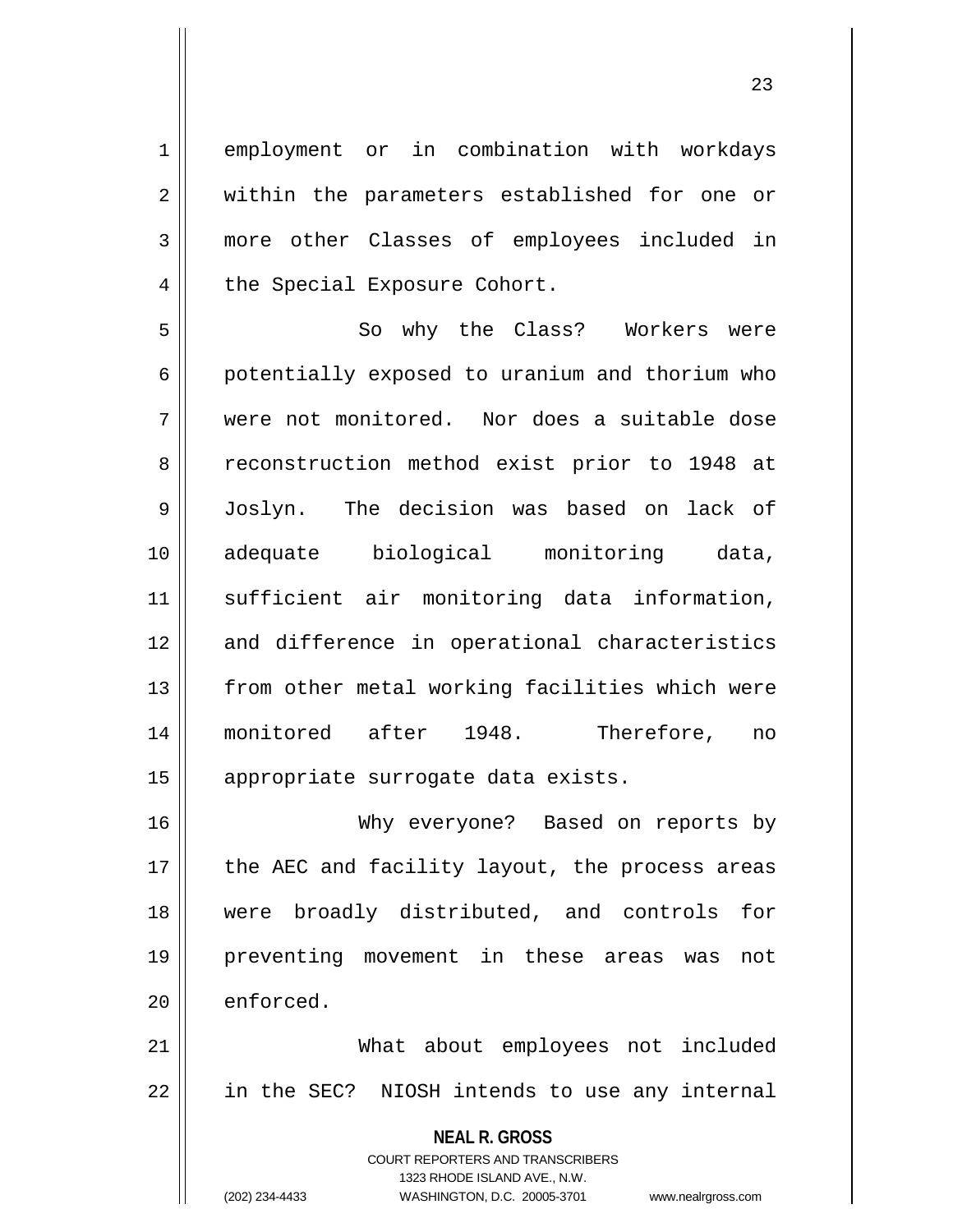| $\mathbf 1$    | monitoring data that may become available for                                                                                                                   |
|----------------|-----------------------------------------------------------------------------------------------------------------------------------------------------------------|
| $\overline{2}$ | any individual claim and that can<br>be                                                                                                                         |
| 3              | interpreted using existing dose reconstruction                                                                                                                  |
| 4              | processes or procedures. Therefore, dose                                                                                                                        |
| 5              | reconstructions for individuals employed at                                                                                                                     |
| 6              | the Joslyn site during the period March 1,                                                                                                                      |
| 7              | 1943 through December 31st, 1947 but who do                                                                                                                     |
| 8              | not qualify for inclusion in the SEC may be                                                                                                                     |
| 9              | performed using these data as appropriate.                                                                                                                      |
| 10             | We will also use the external --                                                                                                                                |
| 11             | we may be able to use the external doses, it's                                                                                                                  |
| 12             | primarily internal. I'll show that in a                                                                                                                         |
| 13             | second. So NIOSH may be able to reconstruct                                                                                                                     |
| 14             | external doses from March 1, '43 through '47                                                                                                                    |
| 15             | using the known rolling days and TBD-6000                                                                                                                       |
| 16             | approaches, similar to the proposed approach                                                                                                                    |
| 17             | post-1947. Further, NIOSH intends to estimate                                                                                                                   |
| 18             | doses from medical X-rays.                                                                                                                                      |
| 19             | So why stop in '48? NIOSH feels                                                                                                                                 |
| 20             | that surrogate data from TBD-6000 coupled with                                                                                                                  |
| 21             | the known operational data and source term                                                                                                                      |
| 22             | information provides support that a realistic                                                                                                                   |
|                | <b>NEAL R. GROSS</b><br>COURT REPORTERS AND TRANSCRIBERS<br>1323 RHODE ISLAND AVE., N.W.<br>(202) 234-4433<br>WASHINGTON, D.C. 20005-3701<br>www.nealrgross.com |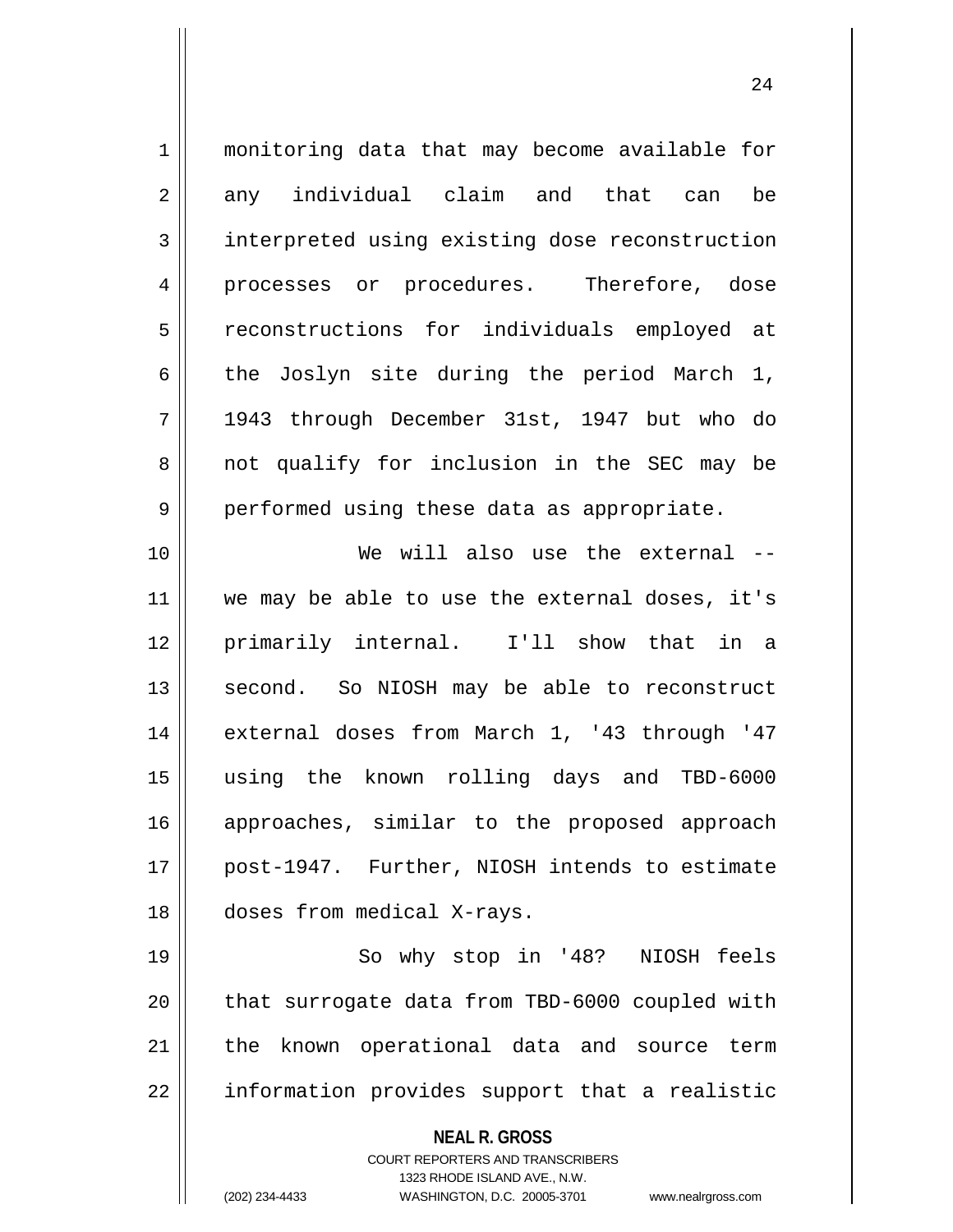$1 \parallel$  dose can be determined.

| $\overline{2}$ | So<br>the standard health                                                                                                                                              |
|----------------|------------------------------------------------------------------------------------------------------------------------------------------------------------------------|
| 3              | endangerment evidence reviewed in the case                                                                                                                             |
| 4              | that some workers may have accumulated chronic                                                                                                                         |
| 5              | radiation exposures through intakes of                                                                                                                                 |
| 6              | radionuclides and direct exposure to                                                                                                                                   |
| 7              | radioactive materials. Consequently, NIOSH is                                                                                                                          |
| 8              | specifying health may have been endangered.                                                                                                                            |
| 9              | summary slide. So the dose<br>A                                                                                                                                        |
| 10             | reconstruction is not feasible for uranium or                                                                                                                          |
| 11             | thorium for internal from March 1, '43 through                                                                                                                         |
| 12             | December 31st, 1947, but for uranium, it is                                                                                                                            |
| 13             | feasible from January 1, 1948 through December                                                                                                                         |
| 14             | 31st, 1952. And we are saying that external                                                                                                                            |
| 15             | gamma and beta and occupational X-rays are                                                                                                                             |
| 16             | doable for all the years, may be doable for                                                                                                                            |
| 17             | all years.                                                                                                                                                             |
| 18             | Thank you very much.                                                                                                                                                   |
| 19             | CHAIRMAN MELIUS:<br>Thank you, Sam.                                                                                                                                    |
| 20             | Do Board Members have questions?                                                                                                                                       |
| 21             | Yes, Paul?                                                                                                                                                             |
| 22             | MEMBER ZIEMER: I noticed in the                                                                                                                                        |
|                | <b>NEAL R. GROSS</b><br><b>COURT REPORTERS AND TRANSCRIBERS</b><br>1323 RHODE ISLAND AVE., N.W.<br>(202) 234-4433<br>WASHINGTON, D.C. 20005-3701<br>www.nealrgross.com |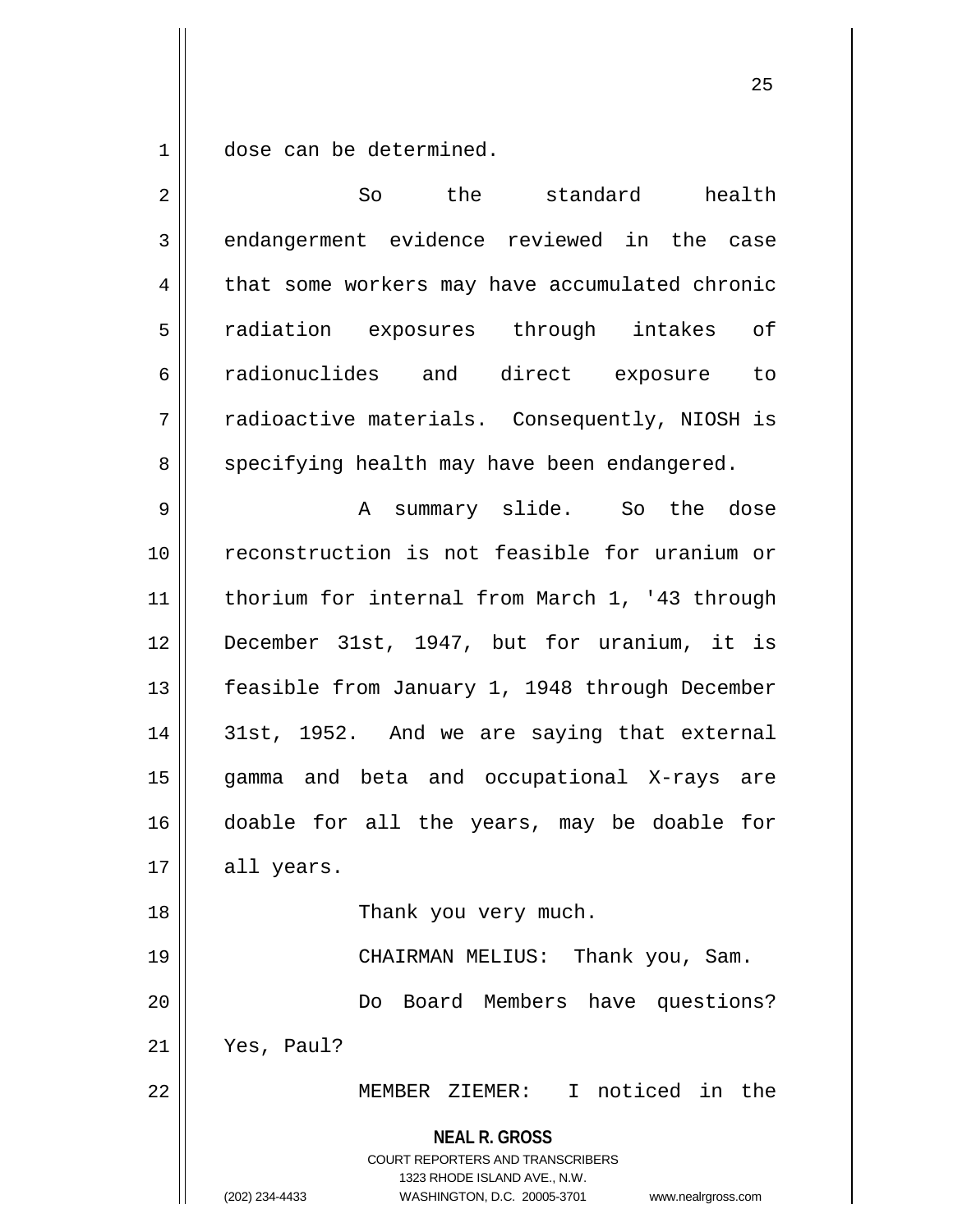1 || specification of the Class, that you used a  $2 \parallel$  term which I don't recall us using before. 3 and that's the ownership of the facility in 4 Fort Wayne. And it just occurs to me that 5 || it's quite possible that the company could  $6 \parallel$  have owned property that was not part of this  $7 \parallel$  site. Is that ownership statement something 8 || new? 9 DR. GLOVER: I think what we 10 usually include, that's for residual. There 11 was actually not a residual period at Joslyn. 12 || And I think I need to make sure that as we 13 write that, whether that should be included in 14 your definition, that it perhaps is a word  $15$  || that stayed in there that may not. We will 16 need to check with that. It's a nuance that 17 usually is because during residual periods, 18 || ownership can change. And, therefore, people 19  $\vert$  -- so that may be an oversight on my part to 20 **have left that word in.** 21 CHAIRMAN MELIUS: Even operational  $22 \parallel$  periods it can --

> **NEAL R. GROSS** COURT REPORTERS AND TRANSCRIBERS 1323 RHODE ISLAND AVE., N.W. (202) 234-4433 WASHINGTON, D.C. 20005-3701 www.nealrgross.com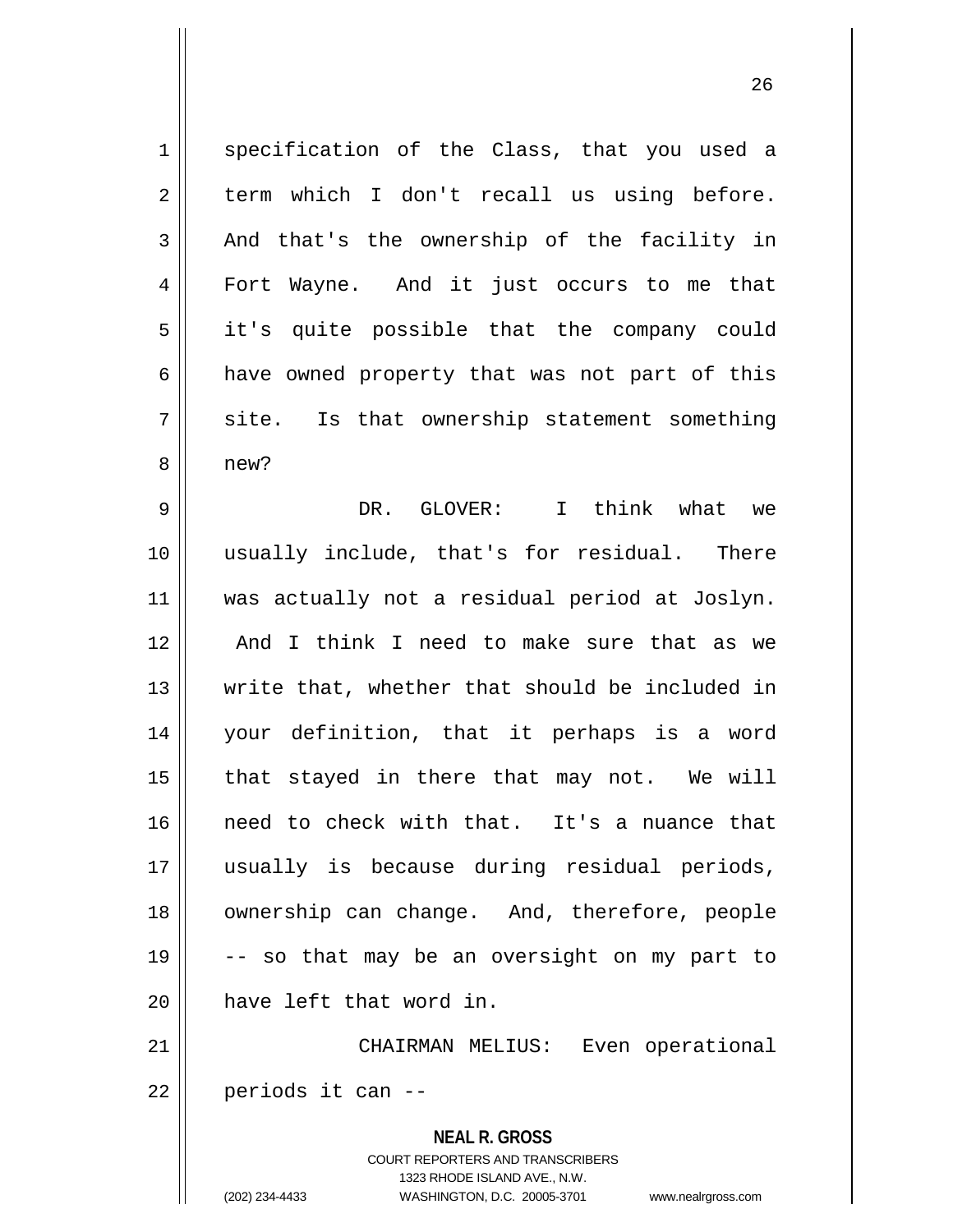| 1  | DR. GLOVER: Yes, sir.                                                                                                                                                  |
|----|------------------------------------------------------------------------------------------------------------------------------------------------------------------------|
| 2  | CHAIRMAN MELIUS:<br>-- it can                                                                                                                                          |
| 3  | change. And I think it came up as one of the                                                                                                                           |
| 4  | sites a few months ago. And so Department of                                                                                                                           |
| 5  | Labor has asked that we include that                                                                                                                                   |
| 6  | terminology. It had applied to residual, but                                                                                                                           |
| 7  | sometimes tracing who owned the facility,                                                                                                                              |
| 8  | changes in ownership can be tricky. And if                                                                                                                             |
| 9  | the workers are still there under the, you                                                                                                                             |
| 10 | know, same workforce, different ownership. I                                                                                                                           |
| 11 | don't know how it applies here.                                                                                                                                        |
| 12 | MEMBER KOTELCHUCK: Sorry. I                                                                                                                                            |
| 13 | missed the reference to the ownership. Where                                                                                                                           |
| 14 | is that in the slide?                                                                                                                                                  |
| 15 | It is when<br>DR. GLOVER:<br>$\mathbf I$                                                                                                                               |
| 16 | designated the --                                                                                                                                                      |
| 17 | MEMBER MUNN: Twenty-three.                                                                                                                                             |
| 18 | DR. GLOVER: Yes, the proposed                                                                                                                                          |
| 19 | Class on the front page of the document.                                                                                                                               |
| 20 | MEMBER KOTELCHUCK: Oh, yes. Yes.                                                                                                                                       |
| 21 | I see. Thank you.                                                                                                                                                      |
| 22 | MEMBER ZIEMER: I wasn't objecting                                                                                                                                      |
|    | <b>NEAL R. GROSS</b><br><b>COURT REPORTERS AND TRANSCRIBERS</b><br>1323 RHODE ISLAND AVE., N.W.<br>(202) 234-4433<br>WASHINGTON, D.C. 20005-3701<br>www.nealrgross.com |

 $\left| \right|$ 

 $\mathbf{\mathsf{H}}$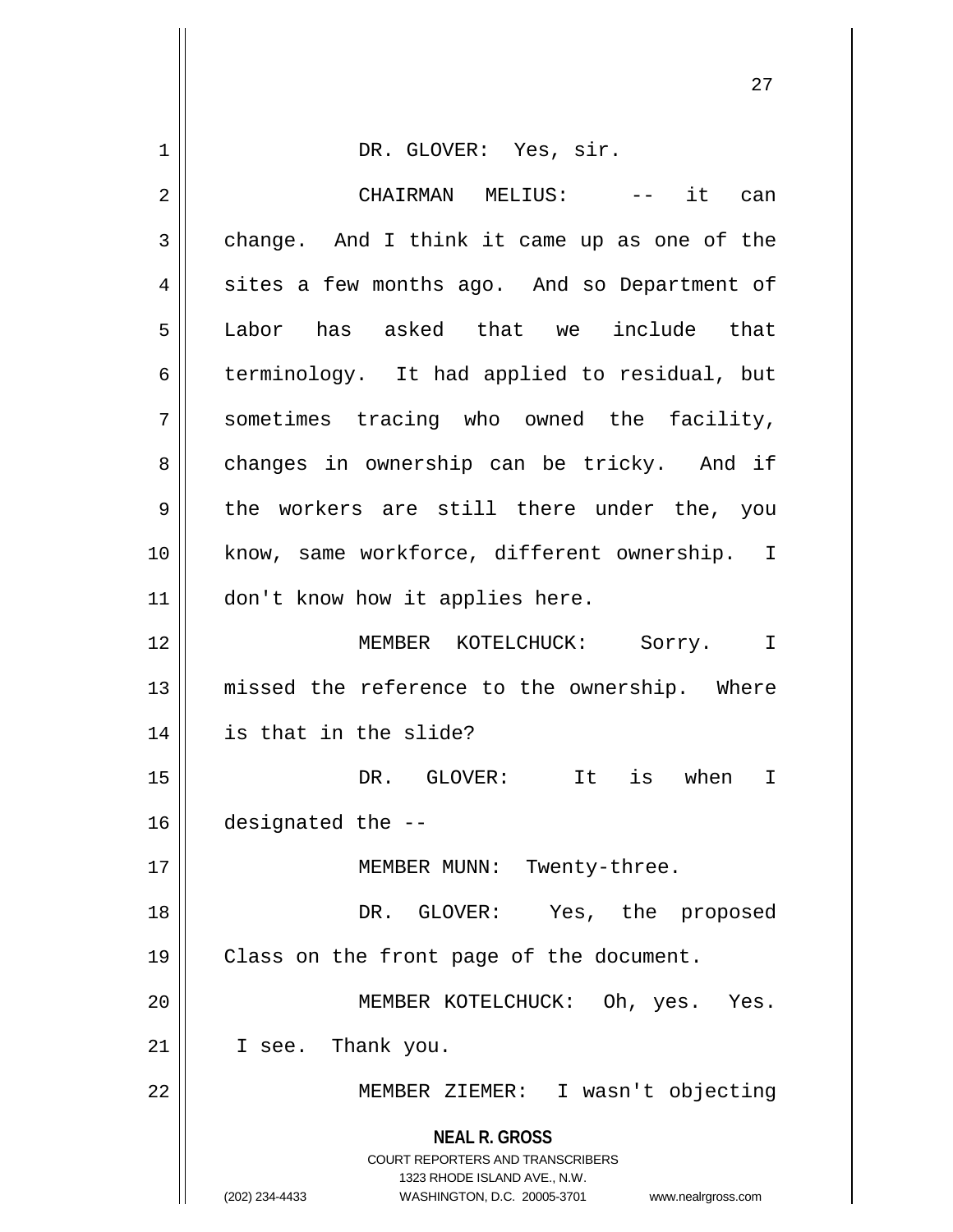$1 \parallel$  to its use. I just wanted to make sure that 2 it doesn't somehow exclude or include  $3$  something that is unintended.

4 MR. HINNEFELD: Yes. I think I  $5 \parallel$  have had three impromptu meetings in the last  $6 \parallel$  couple of minutes trying to figure this out. 7 We were asked by Department of Labor some time 8 ago to include or subsequent owner 9 information, you know, in terms of residual 10 || and the properties owned by a subsequent owner 11 || on sites where we were recommending residual 12 | because the ownership could change.

 And we agree, Paul, with your statement that this is not phrased particularly well because any buildings owned 16 | by Joslyn Manufacturing and Supply, they could have owned, as you say, other properties in Fort Wayne that were unrelated to the uranium work. So I think there's probably a fairly 20 || simple wording change that could be made to | this Class to change that.

22 In this instance, Joslyn owned

**NEAL R. GROSS** COURT REPORTERS AND TRANSCRIBERS 1323 RHODE ISLAND AVE., N.W. (202) 234-4433 WASHINGTON, D.C. 20005-3701 www.nealrgross.com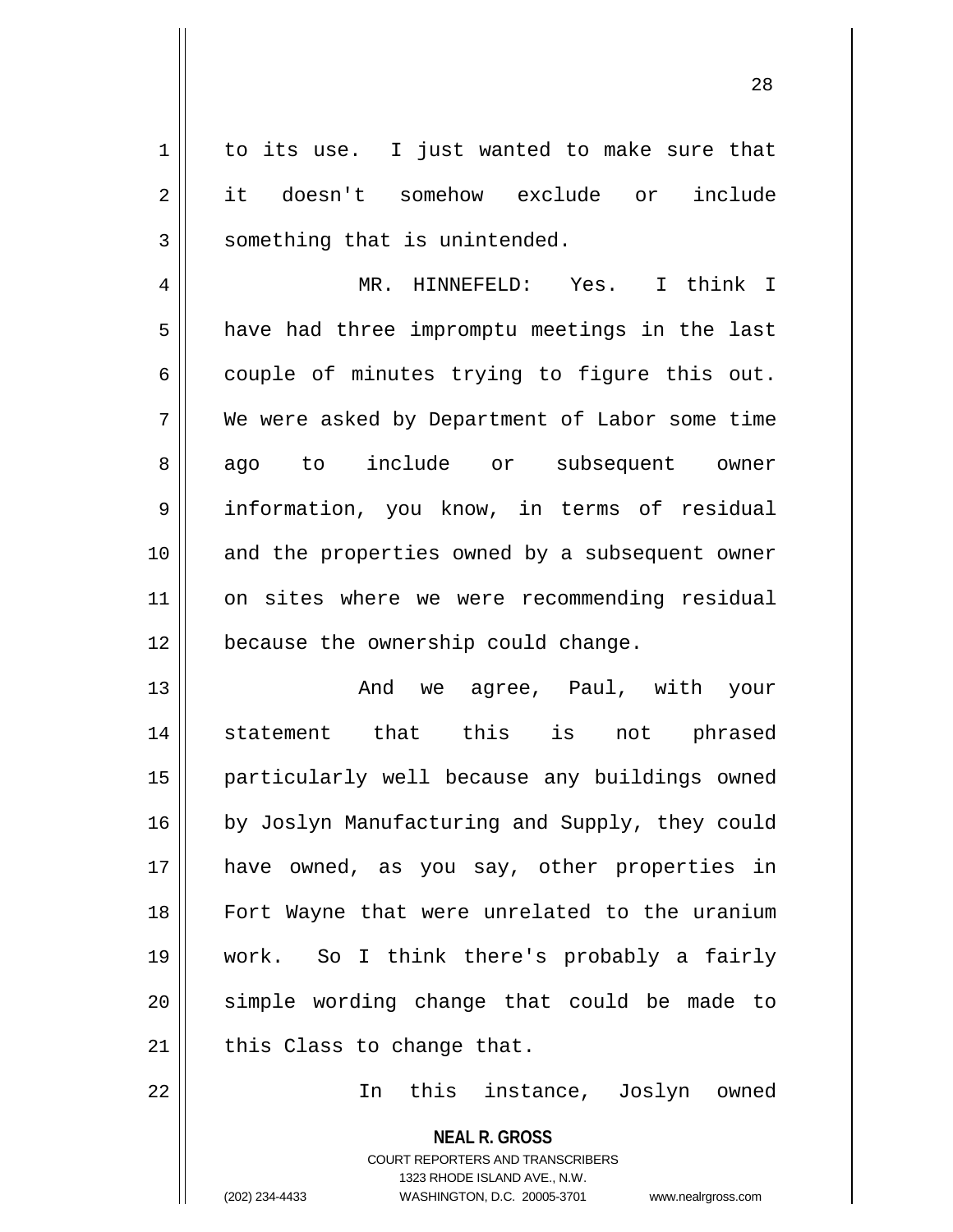| 1  | this property throughout the years we're                                                            |
|----|-----------------------------------------------------------------------------------------------------|
| 2  | recommending, '43 to '47. So there really is                                                        |
| 3  | need, I don't believe, for the<br>no                                                                |
| 4  | parenthetical "or subsequent owner" either. I                                                       |
| 5  | think there's probably no need for that either                                                      |
| 6  | because we're not going for a long period of                                                        |
| 7  | time. We know the owner for these years, '43                                                        |
| 8  | to '47. So we can take the parenthetical out,                                                       |
| 9  | should be able to.                                                                                  |
| 10 | And we should be able to make a                                                                     |
| 11 | fairly simple change to indicate, you know,                                                         |
| 12 | all employees at the covered facility, the                                                          |
| 13 | Joslyn Manufacturing covered facility, in Fort                                                      |
| 14 | Wayne, which is a sort of -- you know, it's                                                         |
| 15 | defined elsewhere. We don't have to define                                                          |
| 16 | address or anything like that.                                                                      |
| 17 | MEMBER ZIEMER: Well, I was going                                                                    |
| 18 | to say you might define the address, and that                                                       |
| 19 | would $--$                                                                                          |
| 20 | MR. HINNEFELD: Well, we could. I                                                                    |
| 21 | like the idea of calling it the covered                                                             |
| 22 | facility because it's defined elsewhere and we                                                      |
|    | <b>NEAL R. GROSS</b>                                                                                |
|    | <b>COURT REPORTERS AND TRANSCRIBERS</b>                                                             |
|    | 1323 RHODE ISLAND AVE., N.W.<br>(202) 234-4433<br>WASHINGTON, D.C. 20005-3701<br>www.nealrgross.com |
|    |                                                                                                     |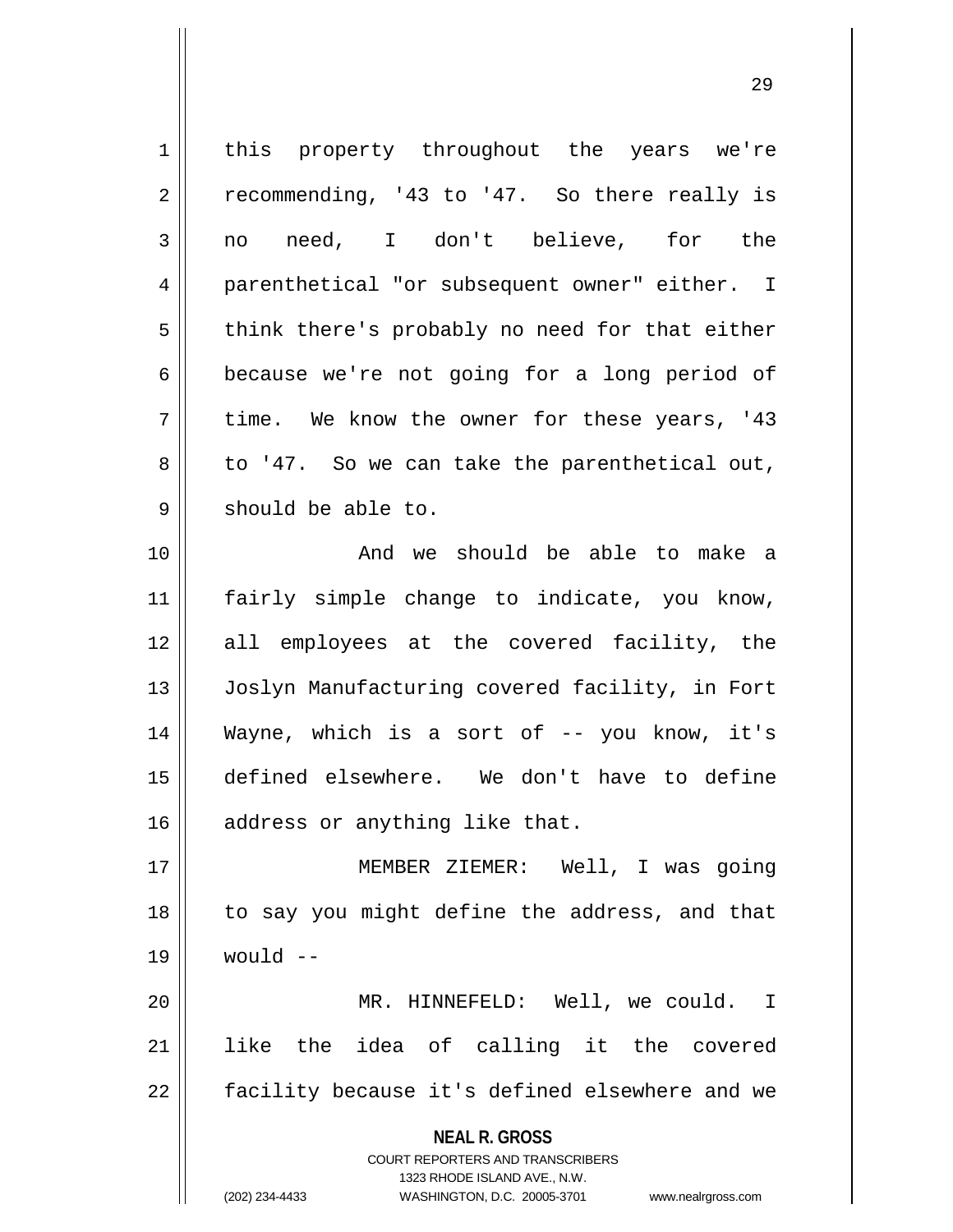**NEAL R. GROSS** COURT REPORTERS AND TRANSCRIBERS 1323 RHODE ISLAND AVE., N.W. 1 | don't have to write a definition. 2 DR. GLOVER: So I apologize. That 3 was an oversight. It should not have been 4 | written quite that way. 5 CHAIRMAN MELIUS: So my 6 secretarial duties here, so you want who 7 worked at the covered facility at Joslyn -- 8 DR. GLOVER: Yes, that will work. 9 CHAIRMAN MELIUS: -- in Fort 10 Wayne? Yes? 11 MEMBER BEACH: Sam, I am just 12 curious why no residual period for the site. 13 || DR. GLOVER: When it was reviewed,  $14$  no data after -- you know, they had the FUSRAP 15 || studies later on. There was no significant 16 residual contamination found. They did a 17 || cleanup. And they had some measurements done 18 in 1949. It was very light use of the 19 facility after 1949. 20 MR. HINNEFELD: The standard 21 || practice and a Residual Contamination Report,  $22$  || which defines residual contamination areas, if

(202) 234-4433 WASHINGTON, D.C. 20005-3701 www.nealrgross.com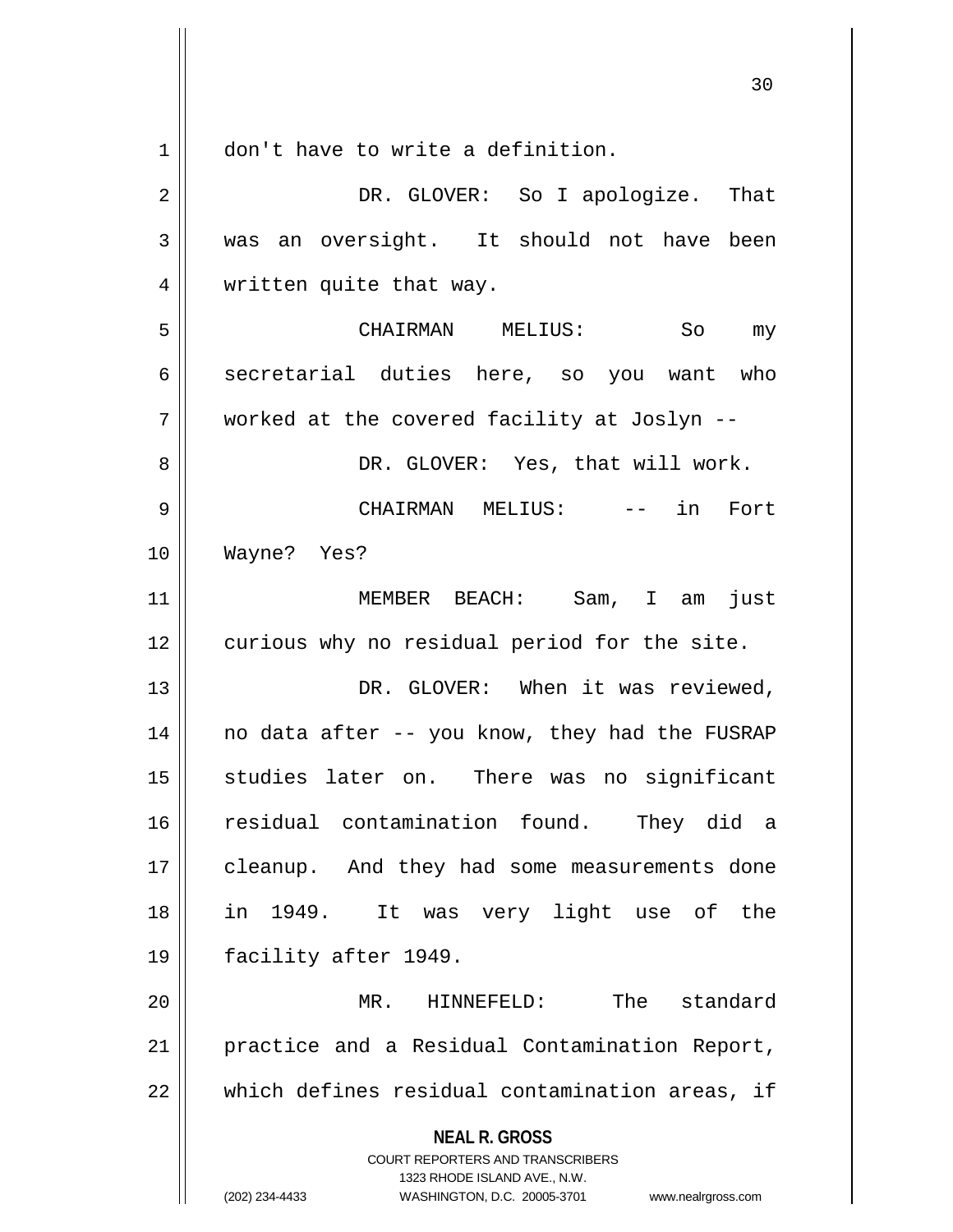$1 \parallel$  there is a -- we can find documentation of a 2 | cleanup, which appears to be unsuccessful 3 cleanup, and subsequent FUSRAP surveys later  $4 \parallel$  on didn't identify contamination that make it 5 | clean up. We say okay. There apparently 6 wasn't residual contamination.

7 CHAIRMAN MELIUS: Any other 8 questions? Board Members on the phone, do you 9 | have questions?

10 MEMBER FIELD: Yes. This is Bill. 11 || Sam, I have a question on slide 19. I was 12 || just wondering why there is so much difference 13 between the 18-inch roll area and 9-inch roll  $14$  area but not the 12-inch roll area, if you had 15 || any idea why there is so much difference 16 there.

 DR. GLOVER: A lot of things could happen with that. It's whether oxidation -- these were uncoated materials. It had begun || to get hot, and they had to be rested. You 21 || know, depending on the past schedule and the  $22 \parallel$  aggressiveness of that, they could have very

> **NEAL R. GROSS** COURT REPORTERS AND TRANSCRIBERS 1323 RHODE ISLAND AVE., N.W. (202) 234-4433 WASHINGTON, D.C. 20005-3701 www.nealrgross.com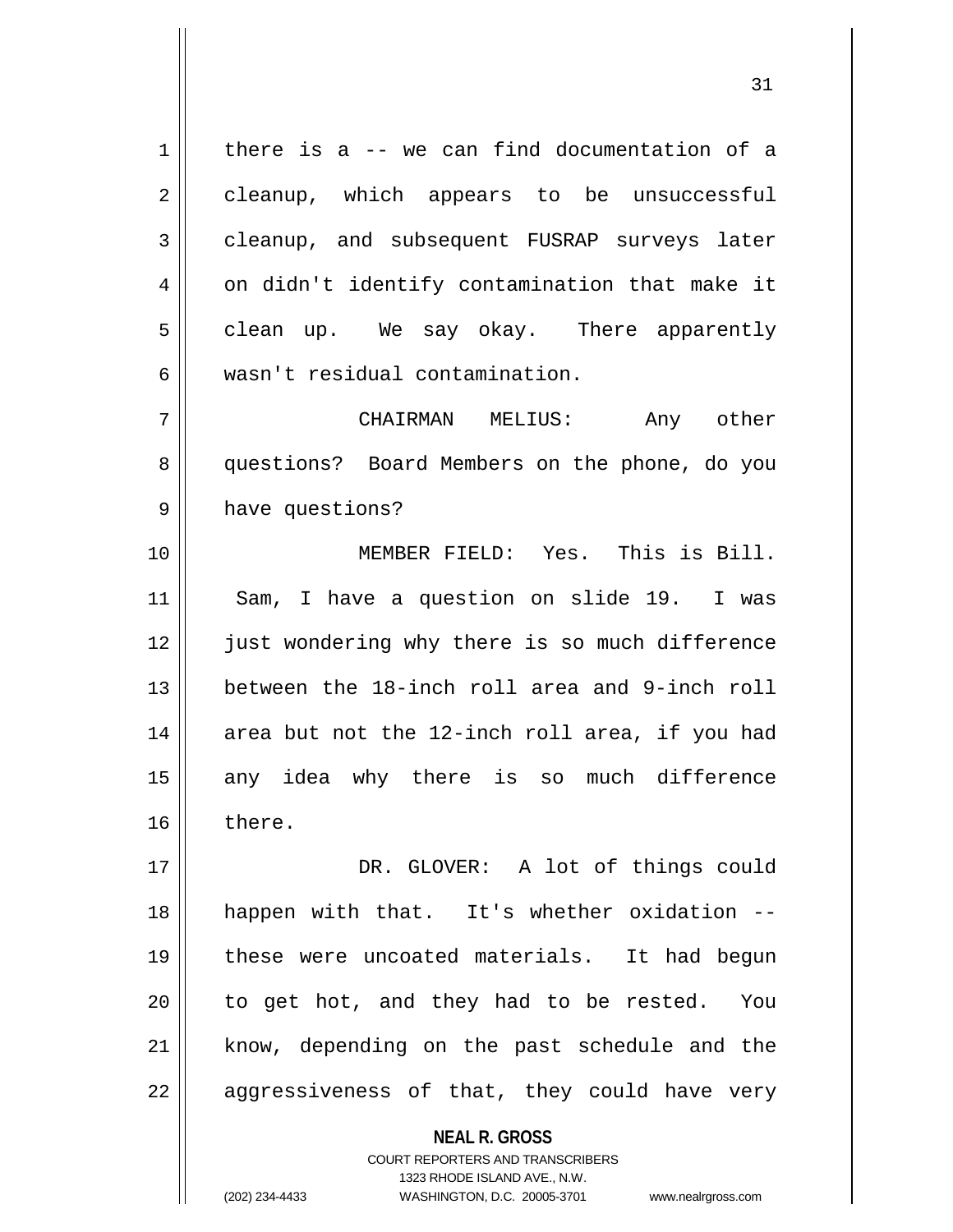1 || much affected the rate of production.

2 MEMBER FIELD: Okay. I think I  $3 \parallel$  caught that.

4 DR. GLOVER: Essentially what 5 | happened, you know, they had to keep the rod  $6 \parallel$  within a certain temperature rate. So they  $7 \parallel$  had to put them through -- so but they also 8 and to rest them. And then they had to drag  $9 \parallel$  them over. So that material was hot. It can 10 develop oxide. And then they would have to 11 insert them to this nine-inch mill.

12 || And so various factors, including, 13 || you know, the aggressiveness of that bite on 14 that series of rolling mills, it clearly 15 produced a much higher concentration on the 16 east side of the rolling mill. But, you know, 17 it's just something associated with that on 18 how that bar and oxide production occurred in 19 | the process.

20 MEMBER FIELD: It looks like  $21$  | there's a range of TWAs, you know, for that 22 || process. Thanks.

> **NEAL R. GROSS** COURT REPORTERS AND TRANSCRIBERS 1323 RHODE ISLAND AVE., N.W.

(202) 234-4433 WASHINGTON, D.C. 20005-3701 www.nealrgross.com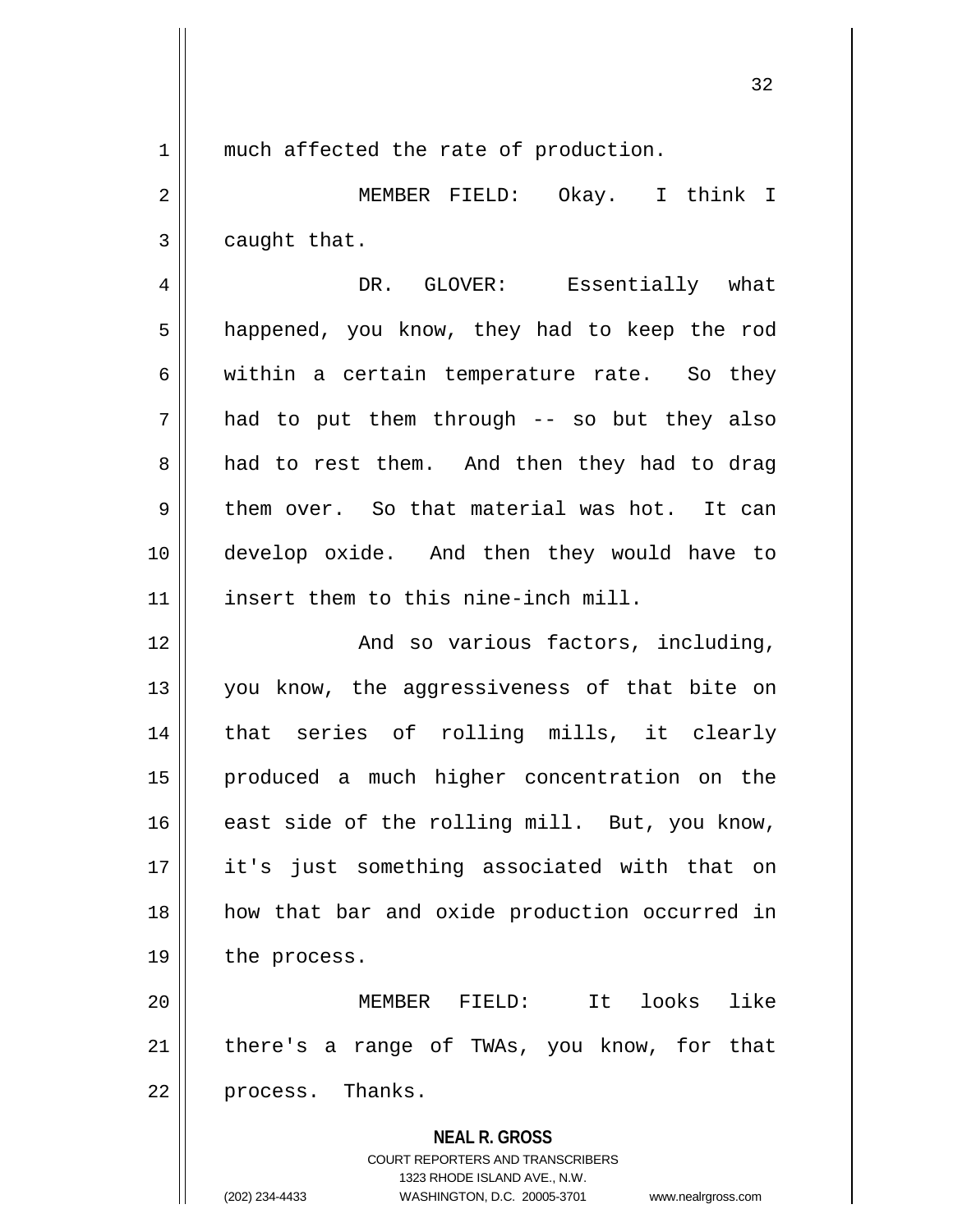| 1              | CHAIRMAN MELIUS: Any other Board                                        |
|----------------|-------------------------------------------------------------------------|
| $\overline{2}$ | Members on the phone have questions?                                    |
| 3              | MEMBER ROESSLER: No questions.                                          |
| 4              | CHAIRMAN MELIUS: Okay. Thank                                            |
| 5              | you.                                                                    |
| 6              | suggest that when we discuss<br>I.                                      |
| 7              | this, we think of this in two different phases                          |
| 8              | in terms of how we resolve. The one is the                              |
| 9              | first time period and the second being the                              |
| 10             | post-'47 time period. But before we start                               |
| 11             | that, I'd like to hear from the petitioners.                            |
| 12             | Wish to say anything, the petitioners who are                           |
| 13             | on the line? You don't need to, but I just                              |
| 14             | wanted to make the offer.                                               |
| 15             | (No response.)                                                          |
| 16             | CHAIRMAN MELIUS: Thank you. So                                          |
| 17             | let's talk about the earlier time period where                          |
| 18             | we have the recommendation. We'll have a --                             |
| 19             | how do we want to move forward with this? I                             |
| 20             | know who I can rely on.                                                 |
| 21             | MEMBER MUNN: Well, yes. I am                                            |
| 22             | prepared to offer the proposed Class<br>as                              |
|                | <b>NEAL R. GROSS</b>                                                    |
|                | <b>COURT REPORTERS AND TRANSCRIBERS</b><br>1323 RHODE ISLAND AVE., N.W. |
|                | (202) 234-4433<br>WASHINGTON, D.C. 20005-3701<br>www.nealrgross.com     |

 $\mathsf{l}$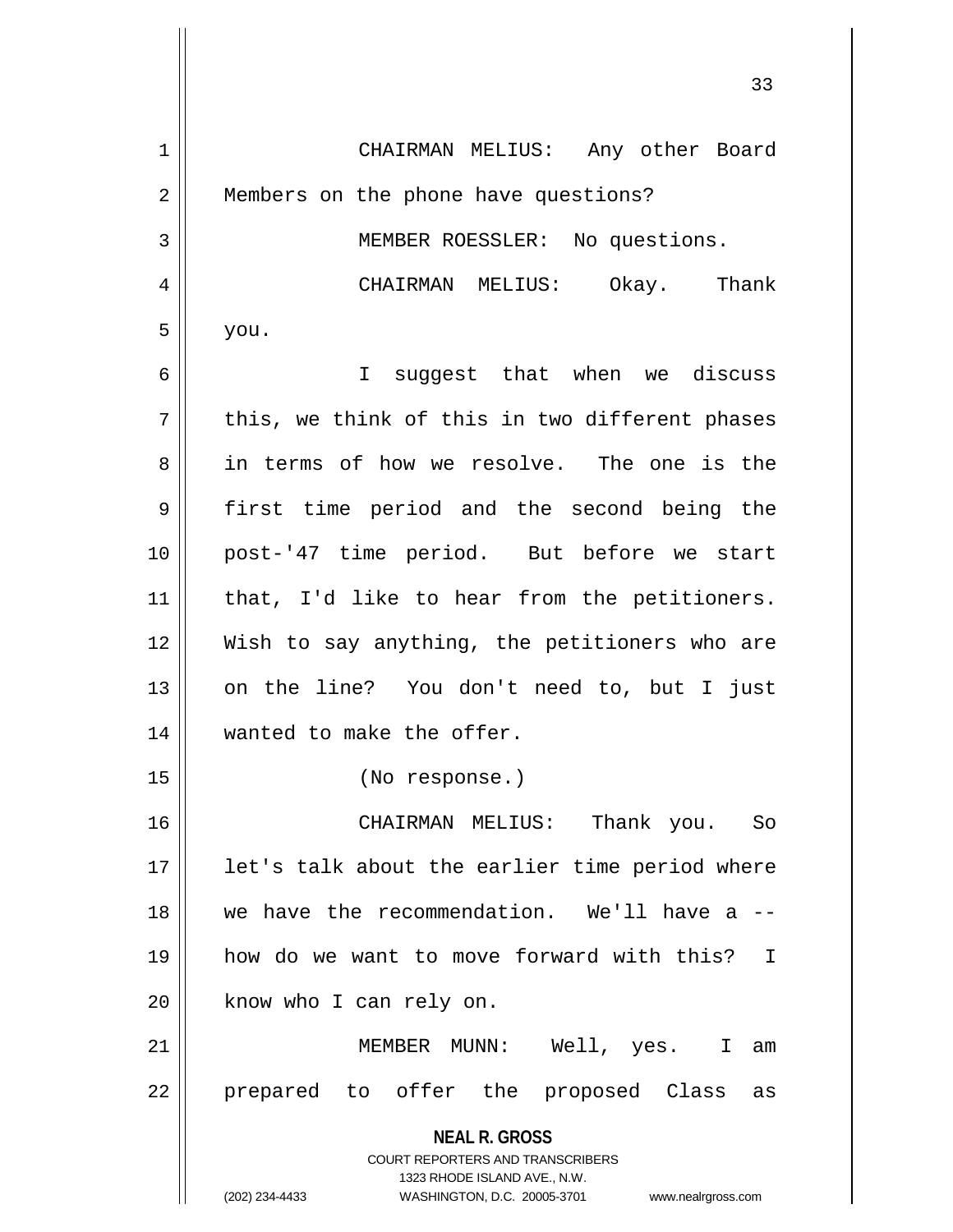**NEAL R. GROSS** COURT REPORTERS AND TRANSCRIBERS 1323 RHODE ISLAND AVE., N.W. 1 || presented to us by NIOSH, although you have  $2 \parallel$  the correct wording. 3 CHAIRMAN MELIUS: Yes. And I will  $4 \parallel - -$ 5 MEMBER MUNN: I move that we  $6 \parallel$  accept the Class as proposed. 7 MEMBER CLAWSON: Second. 8 CHAIRMAN MELIUS: The new wording 9 I have is "all atomic weapons employees who 10 worked for Joslyn Manufacturing Supply Company 11 at the covered facility, in Fort Wayne, 12 Indiana from March 1st, 1943 through December 13 31st, 1947 for a number of workdays 14 aggregating at least 250 workdays occurring 15 either solely under this employment, in 16 combination with the workdays, within the 17 || parameters established for one or more other 18 Classes of employees included in the Special 19 Exposure Cohort." 20 | Rhy further discussion? Yes? 21 MEMBER ANDERSON: Yes. Just  $22 \parallel$  looking at slide 12 there, it seems like the

(202) 234-4433 WASHINGTON, D.C. 20005-3701 www.nealrgross.com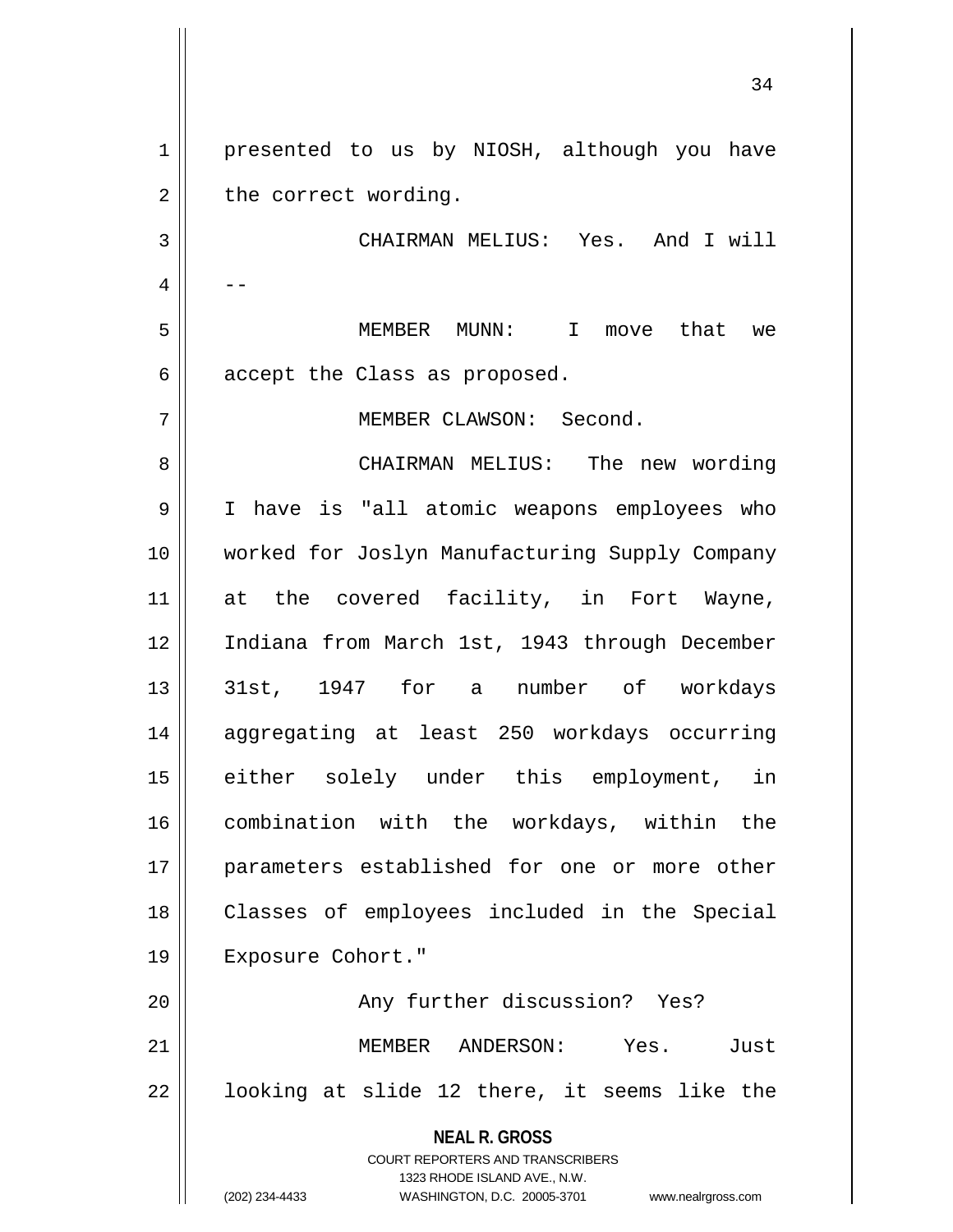| $\mathbf 1$    | majority of the processing or the rolling                           |
|----------------|---------------------------------------------------------------------|
| $\overline{2}$ | uranium was in '48. And then after '48,                             |
| 3              | there's very little quantity. So I'm just                           |
| 4              | wondering why we would start that just before                       |
| 5              | or end the Class just before, you know, the                         |
| 6              | first quarter, where they really did most of                        |
| 7              | the work. I mean, it would seem '48 with all                        |
| 8              | that processing would be quite different than                       |
| 9              | trying to estimate if you look at the                               |
| 10             | quantities. Second half of '48, they didn't                         |
| 11             | roll any.                                                           |
| 12             | DR. GLOVER: Beginning in '48,                                       |
| 13             | January 1, '48, AEC took control of the                             |
| 14             | operation. So there was a significant shift.                        |
| 15             | And so we're trying to find out when we                             |
| 16             | thought surrogate data and our TBD-6000                             |
| 17             | approaches would be applicable. It's about                          |
| 18             | equal, about 600,000 pounds in '48 or that                          |
| 19             | first half of '48 and about 600,000 pounds                          |
| 20             | before it.                                                          |
| 21             | So I understand. We certainly                                       |
| 22             | discussed this as we look back about the                            |
|                | <b>NEAL R. GROSS</b><br><b>COURT REPORTERS AND TRANSCRIBERS</b>     |
|                | 1323 RHODE ISLAND AVE., N.W.                                        |
|                | (202) 234-4433<br>WASHINGTON, D.C. 20005-3701<br>www.nealrgross.com |

 $\overline{1}$ 

 $\overline{\phantom{a}}$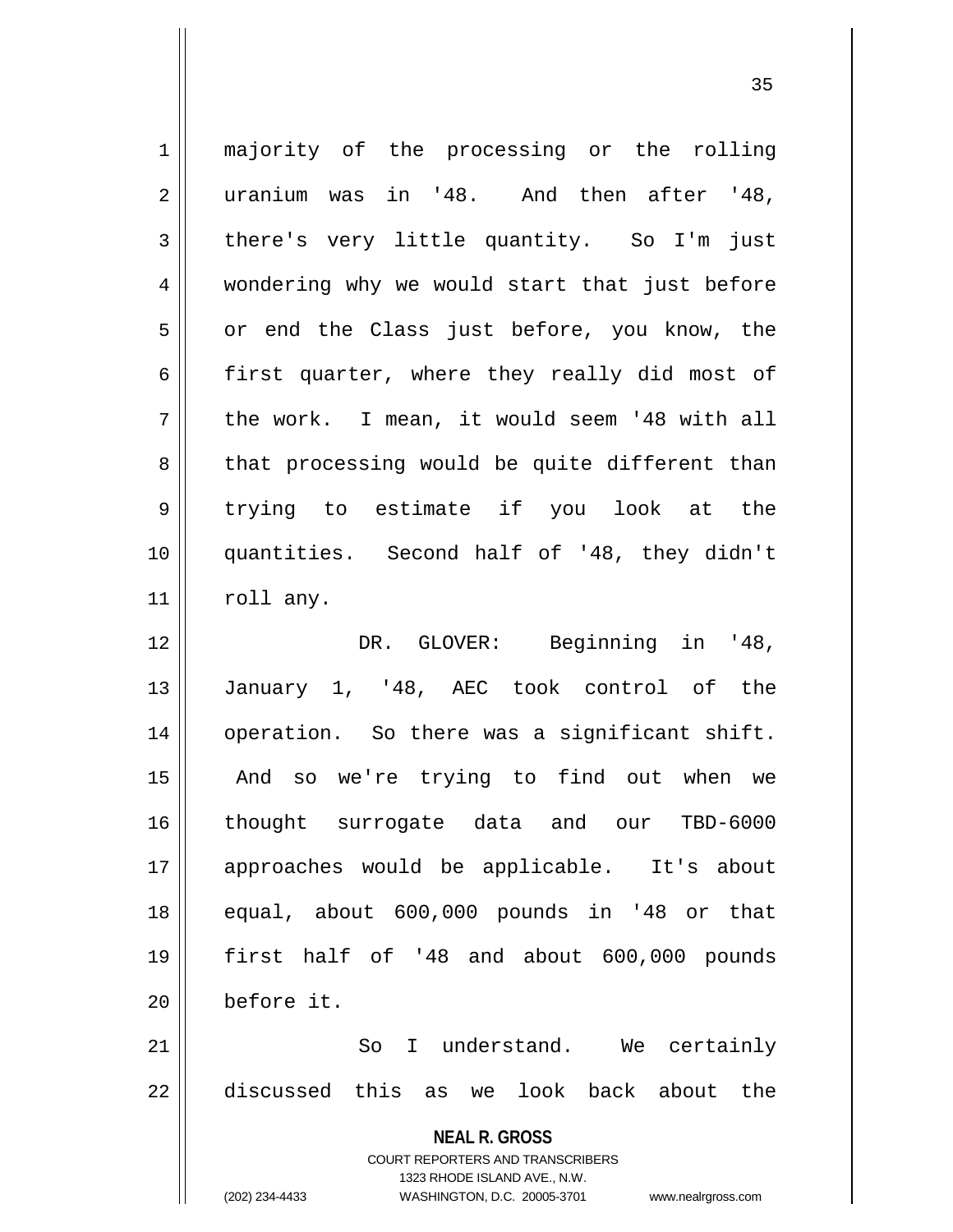1 changes that occurred, which happened, you  $2 \parallel$  know, with the regulations and the changes,  $3 \parallel$  you know, the 150 to 50. That would have 4 | occurred beginning in '48 with the AEC taking  $5 \parallel$  control. You had a change in ownership of the 6 | facilities and who was monitoring these. So  $7 \parallel$  we felt that, all put together, that TBD-6000 8 || seemed to be appropriate.

9 MEMBER ANDERSON: I mean, how 10 quickly would they have implemented that if 11 || the start-up of the changeover was January 1 12 and we're really starting the big roll-in, you 13 || know, went through the first half? I mean, 14 what kind of records do you have? Did they 15 || really step in and have major changes occur 16 || right away or usually these things sort of 17 || gradually take hold in the facilities.

18 DR. GLOVER: I have no clear 19 | record that says massive changes occurred.

20 MEMBER ANDERSON: Yes.

21 MR. HINNEFELD: Yes. This is Stu. 22 I suppose this has occurred to some other

**NEAL R. GROSS**

COURT REPORTERS AND TRANSCRIBERS 1323 RHODE ISLAND AVE., N.W.

(202) 234-4433 WASHINGTON, D.C. 20005-3701 www.nealrgross.com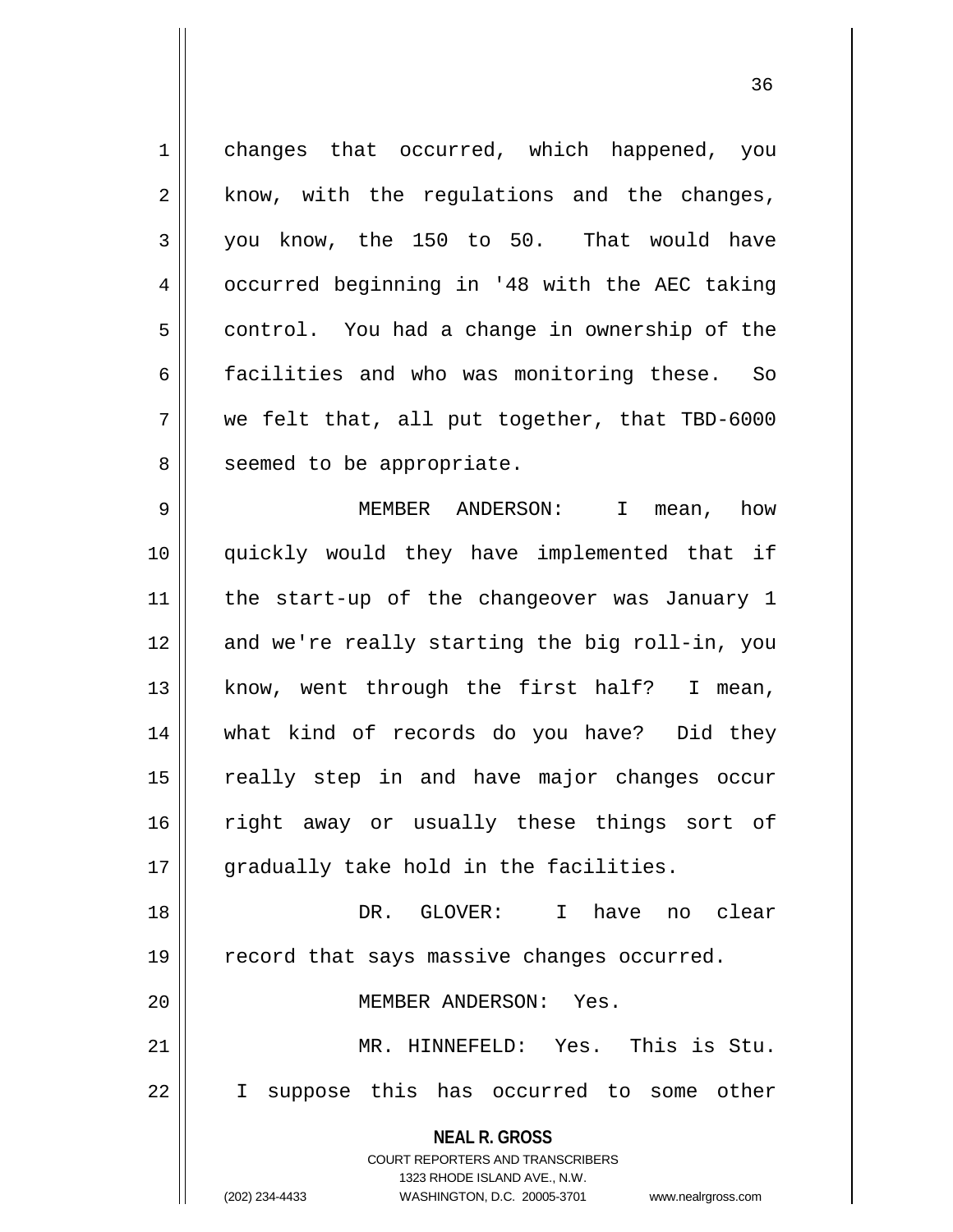$1 \parallel$  people, too, that this has sort of been the  $2 \parallel$  second. The 1948 is in the second piece of  $3 \parallel$  what we're considering. So if we approve what 4 we recommended up to '47, then presumably  $5 \parallel$  there will be some action on '48 and later to  $6 \parallel$  follow. Then maybe this could be addressed  $7 \parallel$  then.

## 8 || MEMBER ANDERSON: Okay.

9 MR. HINNEFELD: I don't mean to 10 step out of bounds here but just a suggestion, 11 || rather than try to resolve the issue here and 12 || the questions here, where we may not have 13  $\parallel$  enough -- you know, that I don't think we have 14 || enough information here today that we can't  $15$  | resolve this specific issue.

16 MEMBER ANDERSON: Okay. Okay.

 CHAIRMAN MELIUS: Just to comment, I mean, I have been puzzling over the same thing. And they have like this rolling day || approach, but there appears to be -- and I'm || sure there's an explanation for it, but they  $22 \parallel$  are treating '48 days, rolling days, a little

> **NEAL R. GROSS** COURT REPORTERS AND TRANSCRIBERS

> > 1323 RHODE ISLAND AVE., N.W.

(202) 234-4433 WASHINGTON, D.C. 20005-3701 www.nealrgross.com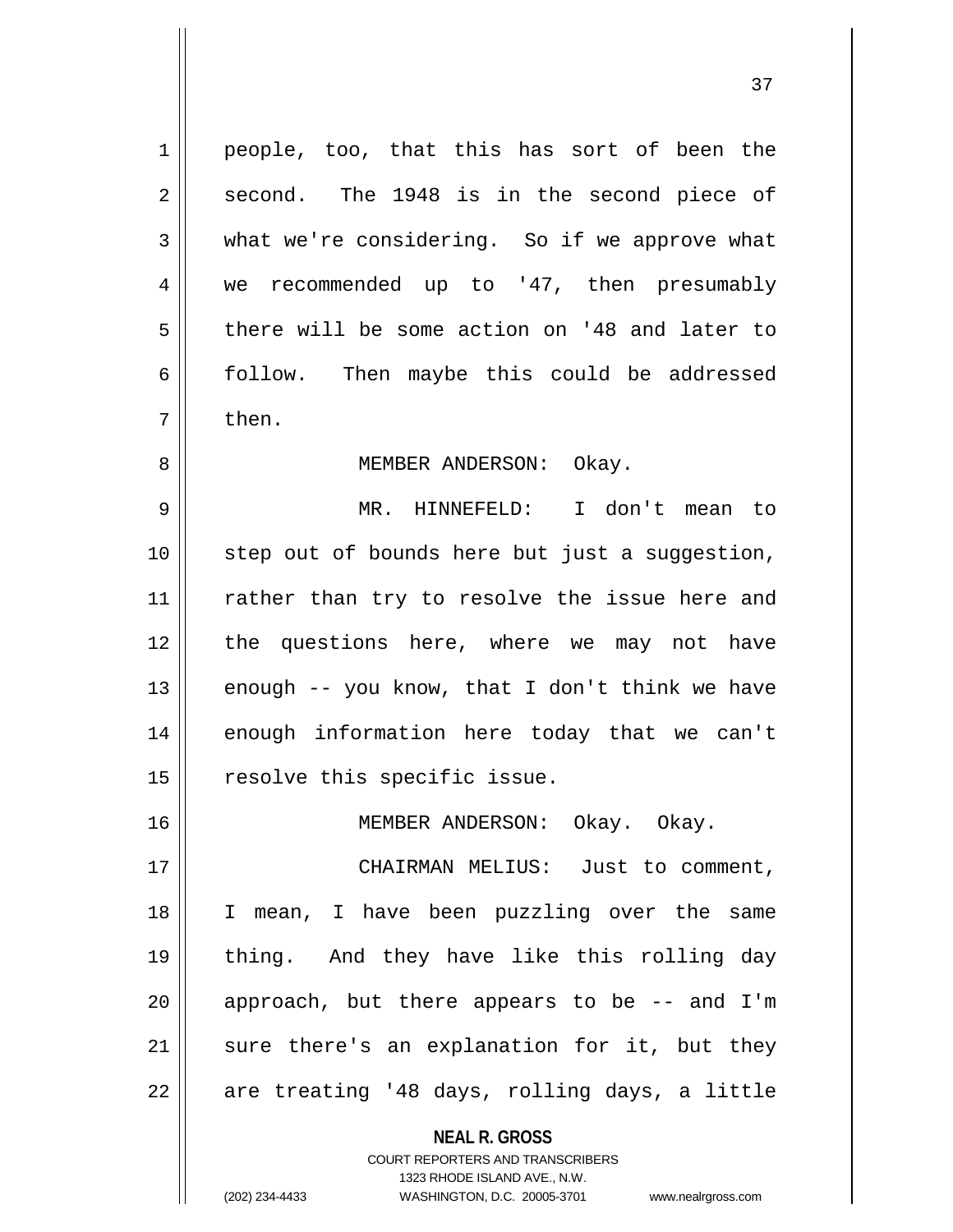**NEAL R. GROSS** COURT REPORTERS AND TRANSCRIBERS 1323 RHODE ISLAND AVE., N.W. (202) 234-4433 WASHINGTON, D.C. 20005-3701 www.nealrgross.com 1 differently than later rolling days. And I  $2 \parallel$  can't understand it either. 3 And, again, I would suggest we  $4 \parallel$  sort of deal with that --5 MEMBER ANDERSON: Okay. 6 CHAIRMAN MELIUS: -- time period 7 Separately because, again, I don't think we 8 can resolve it here today, though I'm as 9 | skeptical as you are, Henry, about it. 10 || MEMBER ANDERSON: Okay. 11 || CHAIRMAN MELIUS: But there may be  $12$  | an explanation. So I want to  $-$ -13 MEMBER ANDERSON: Yes. 14 CHAIRMAN MELIUS: Well, we have a 15 motion, a second. Is there is any further 16 discussion? 17 (No response.) 18 || CHAIRMAN MELIUS: If not, Ted, do 19 you want to do the roll call? 20 || MR. KATZ: Sure. Thanks. 21 || Dr. Anderson? 22 MEMBER ANDERSON: Yes.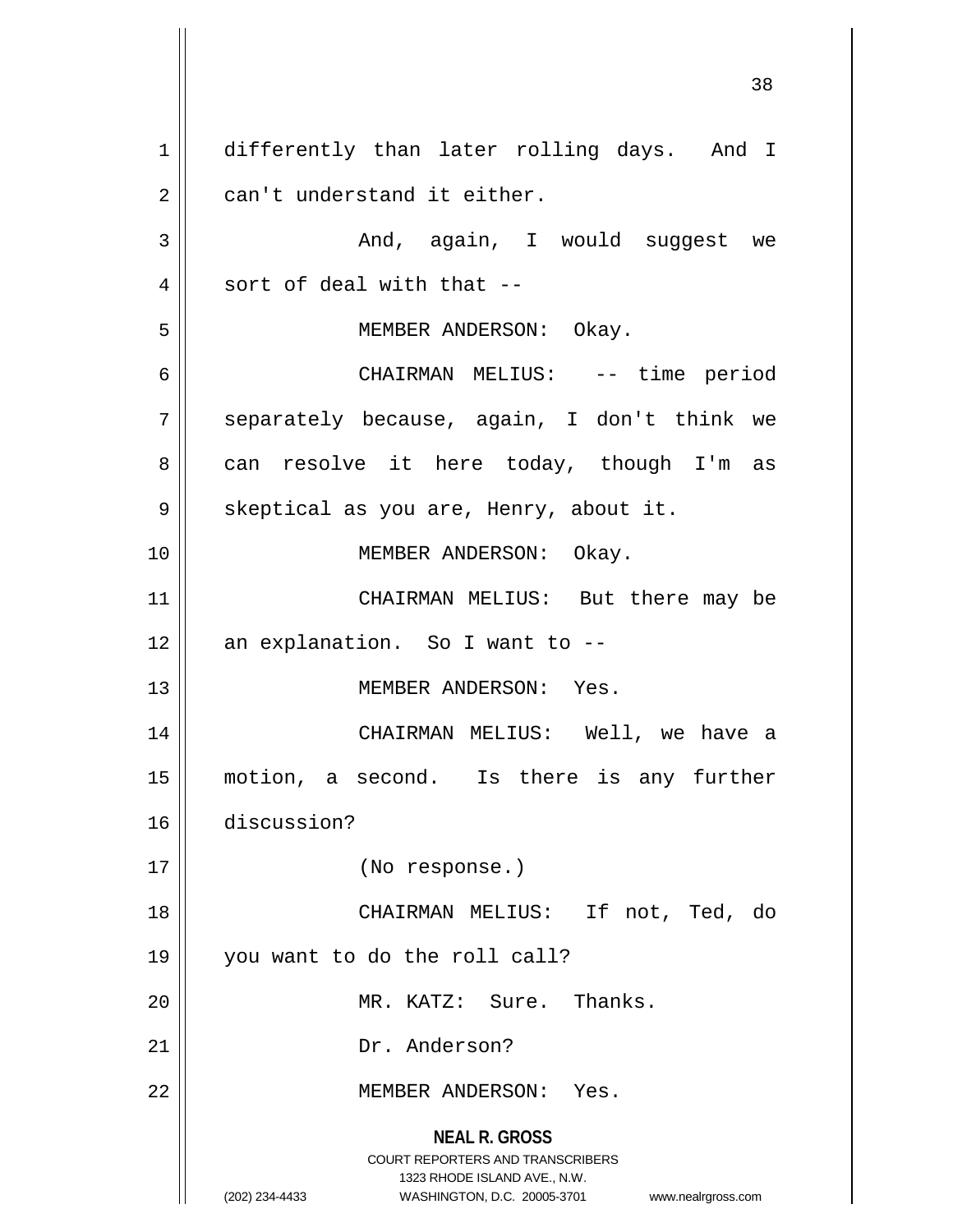| $\mathbf 1$    |                | MR. KATZ: Ms. Beach?                                                                                                                                 |
|----------------|----------------|------------------------------------------------------------------------------------------------------------------------------------------------------|
| $\overline{2}$ |                | MEMBER BEACH: Yes.                                                                                                                                   |
| 3              |                | MR. KATZ: Mr. Clawson?                                                                                                                               |
| 4              |                | MEMBER CLAWSON: Yes.                                                                                                                                 |
| 5              |                | MR. KATZ: Dr. Field?                                                                                                                                 |
| 6              |                | MEMBER FIELD: Yes.                                                                                                                                   |
| 7              |                | MR. KATZ: Dr. Kotelchuck?                                                                                                                            |
| 8              |                | MEMBER KOTELCHUCK: Yes.                                                                                                                              |
| 9              |                | MR. KATZ: Dr. Melius?                                                                                                                                |
| 10             |                | CHAIRMAN MELIUS: Yes.                                                                                                                                |
| 11             |                | MR. KATZ: Ms. Munn?                                                                                                                                  |
| 12             |                | MEMBER MUNN: Yes.                                                                                                                                    |
| 13             |                | MR. KATZ: Dr. Richardson?                                                                                                                            |
| 14             |                | MEMBER RICHARDSON: Yes.                                                                                                                              |
| 15             |                | MR. KATZ: Dr. Roessler?                                                                                                                              |
| 16             |                | MEMBER ROESSLER: Yes.                                                                                                                                |
| 17             |                | MR. KATZ: Mr. Schofield?                                                                                                                             |
| 18             |                | MEMBER SCHOFIELD: Yes.                                                                                                                               |
| 19             |                | MR. KATZ: Ms. Valerio?                                                                                                                               |
| 20             |                | MEMBER VALERIO: Yes.                                                                                                                                 |
| 21             |                | MR. KATZ: And Dr. Ziemer?                                                                                                                            |
| 22             |                | MEMBER ZIEMER: Yes.                                                                                                                                  |
|                | (202) 234-4433 | <b>NEAL R. GROSS</b><br><b>COURT REPORTERS AND TRANSCRIBERS</b><br>1323 RHODE ISLAND AVE., N.W.<br>WASHINGTON, D.C. 20005-3701<br>www.nealrgross.com |

 $\mathbf{1}$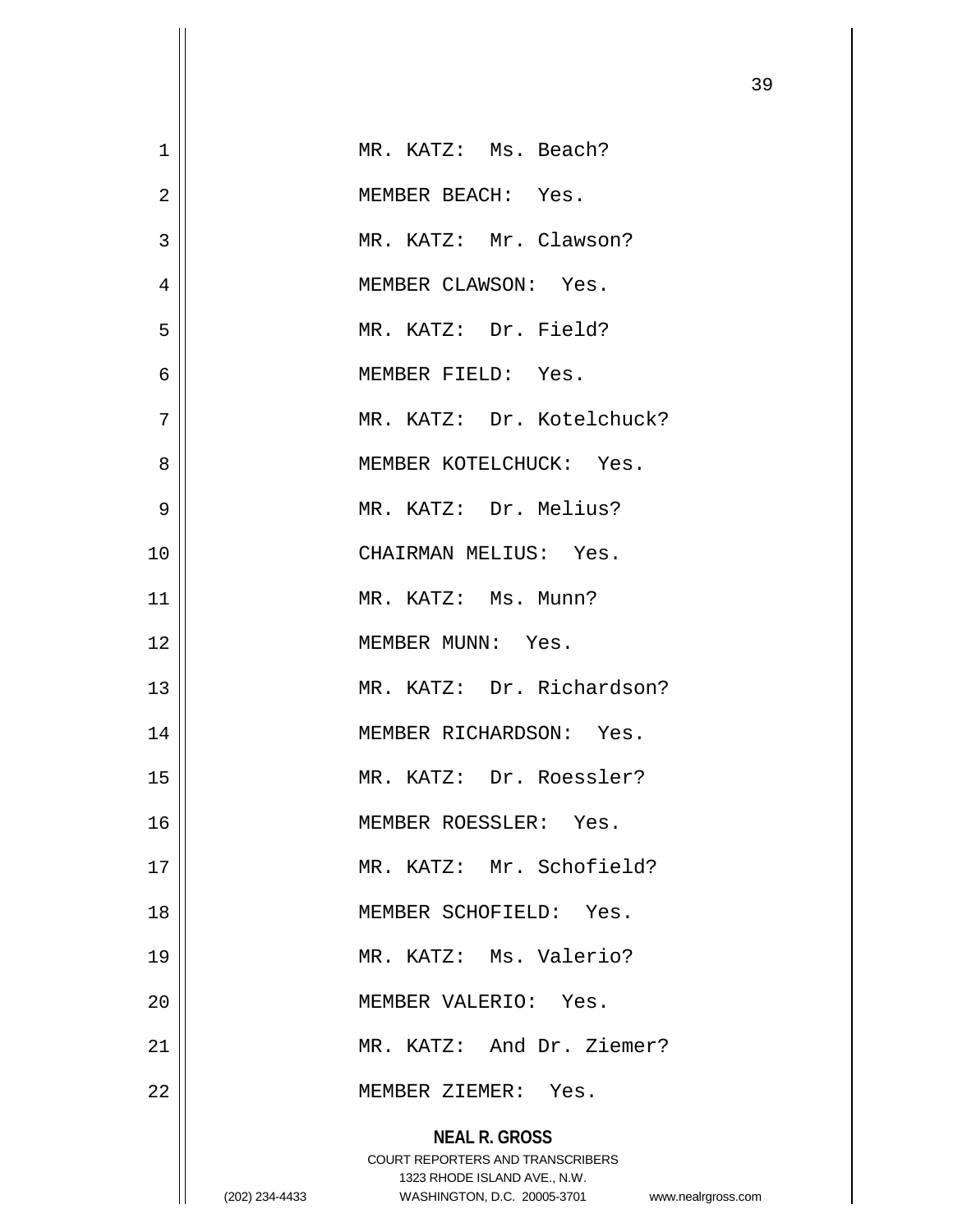**NEAL R. GROSS** COURT REPORTERS AND TRANSCRIBERS 1323 RHODE ISLAND AVE., N.W. (202) 234-4433 WASHINGTON, D.C. 20005-3701 www.nealrgross.com 1 | MR. KATZ: And the motion passes 2 || unanimously. And I'll collect the absentee  $3$  | votes after this meeting. 4 CHAIRMAN MELIUS: Let's move on to  $5 \parallel$  the second time period. I think, at least my 6 suggestion would be that, one, is to get SEC  $7 \parallel$  to review that; and, secondly, refer it to my 8 left. 9 MEMBER ANDERSON: To the 6000 10 Committee. 11 CHAIRMAN MELIUS: Is that 12 appropriate? 13 MEMBER ANDERSON: Yes. 14 CHAIRMAN MELIUS: Yes. Good. So 15 || I think we need a motion to that effect. 16 MEMBER ANDERSON: I will move  $17 \parallel$  that. 18 CHAIRMAN MELIUS: Okay. 19 MEMBER BEACH: I'll second. 20 CHAIRMAN MELIUS: Second. Okay. 21 Just a voice vote. All in favor? 22 || (Whereupon, there was a chorus of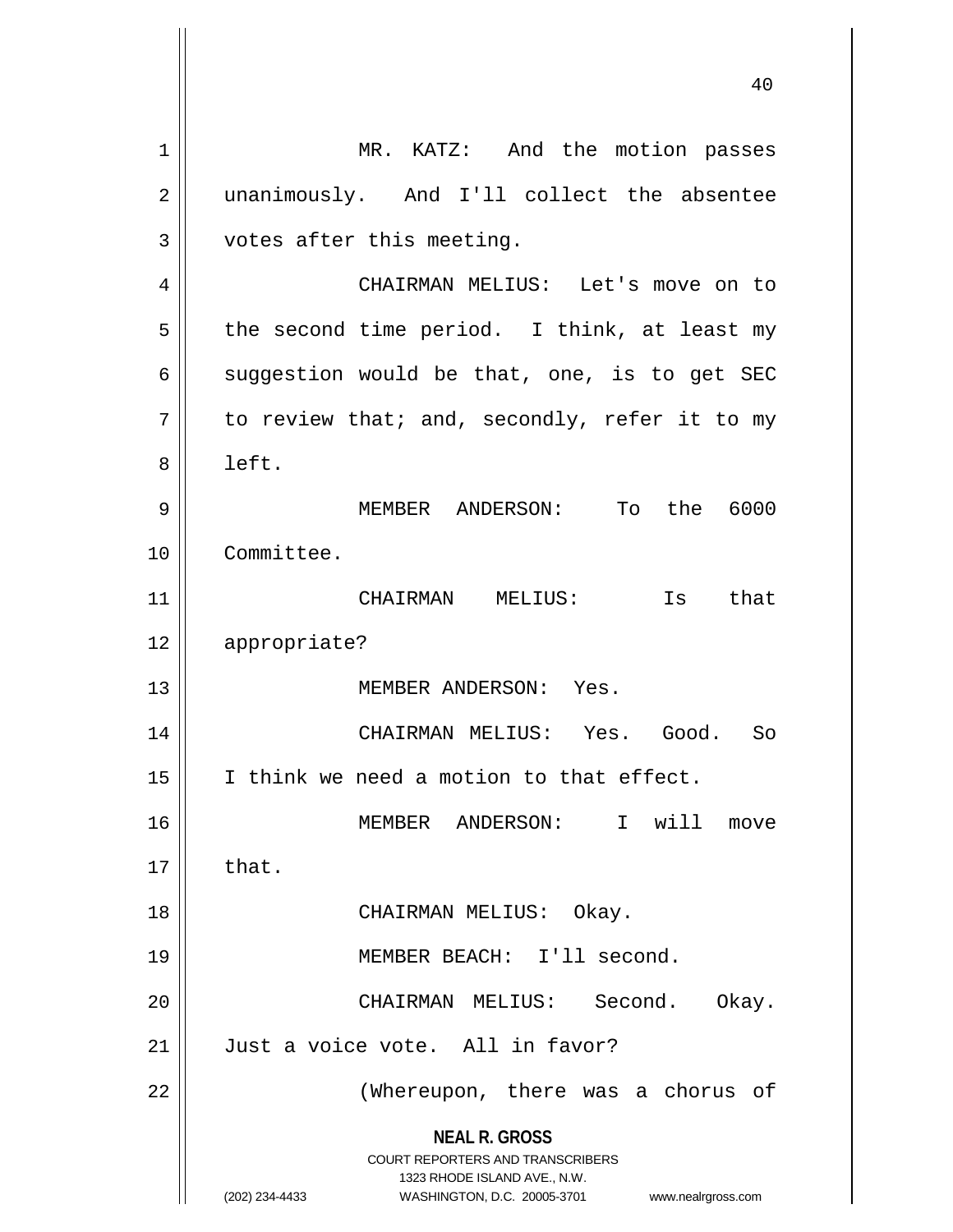**NEAL R. GROSS** COURT REPORTERS AND TRANSCRIBERS 1323 RHODE ISLAND AVE., N.W. (202) 234-4433 WASHINGTON, D.C. 20005-3701 www.nealrgross.com 41  $1 \parallel$  "Ayes.") 2 CHAIRMAN MELIUS: Opposed? 3 (No response.) 4 CHAIRMAN MELIUS: And I heard a 5 resounding "Aye" from the telephone. So I 6 assume it's unanimous. Let's go ahead. 7 LaVon? 8 MR. RUTHERFORD: All right. I'm 9 | LaVon Rutherford. I'm going to talk about the 10 presentation on status of upcoming SEC 11 petitions. We do this -- okay. It's not 12 moving now, Stu. 13 || All right. I think we're back on 14 || here. We provide this presentation at each 15 || Board meeting. It gives the Board an idea of 16 what SEC petitions we have in our hopper, in 17 || our evaluation phase/qualification phase, so 18 || on, and helps the Advisory Board prepare for 19 Work Group meetings and future Advisory Board 20 meetings. 21 || Summary table provides information  $22$  | on the number of petitions we have received.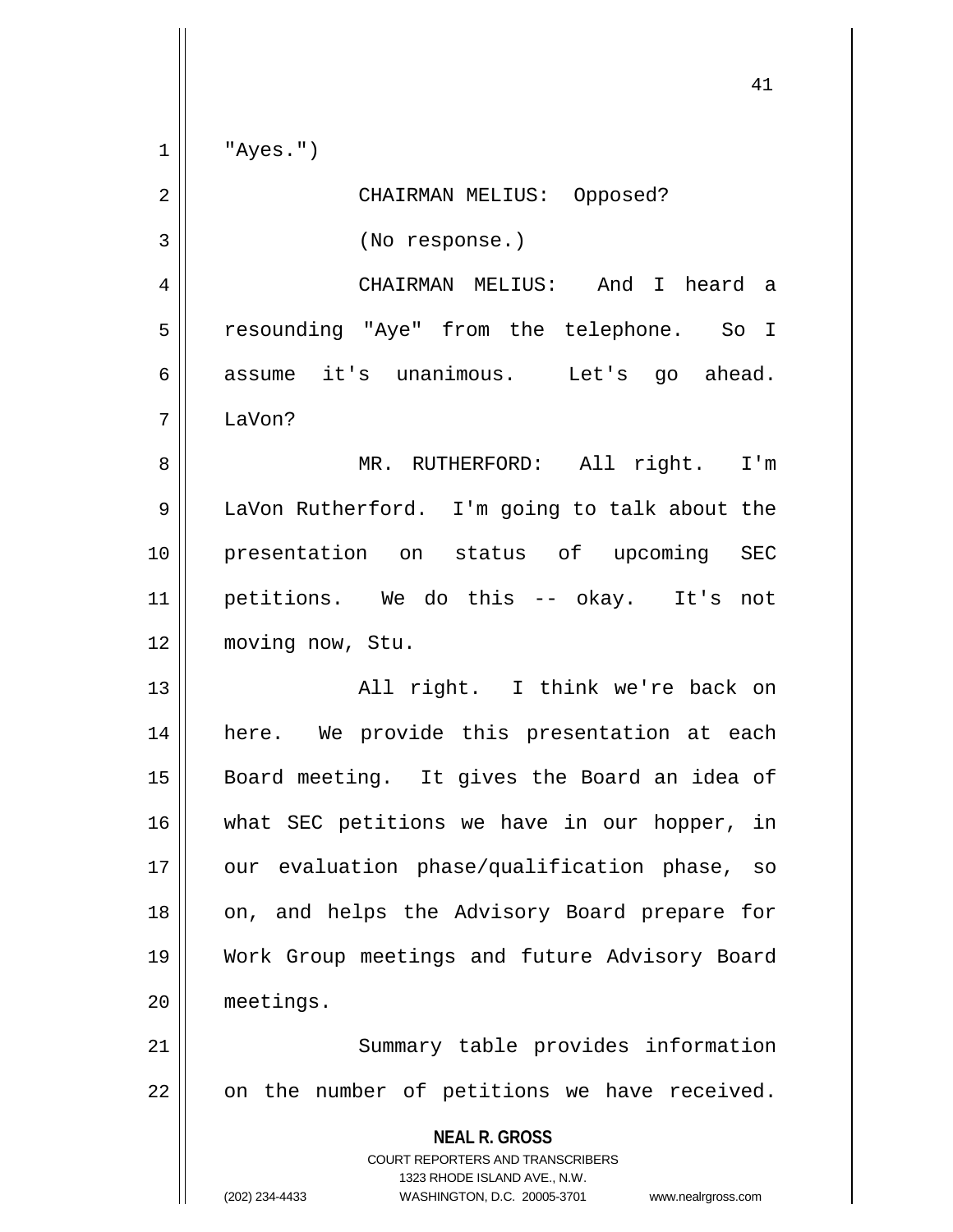1 || You can see there are 208 petitions. This is 2 I I think the first time I have ever presented 3 where we have no petitions in the 4 qualification process at this time. You can  $5 \parallel$  see that 128 petitions qualified and 80 didn't  $6 \parallel$  and the rest of the stats there.

7 || SEC petitions we presented at this 8 meeting, we had Battelle Laboratories on King  $9 \parallel$  Avenue, which was an 83.14; Savannah River 10 Site Addendum, which is 83.13; Joslyn, which 11 || Sam just presented, an 83.13; and then Baker 12 || Brothers, who will follow this presentation.  $13$  | That's an 83.13.

14 || SEC petitions that are currently 15 || under the Advisory Board review, we have a few 16 | petitions that have had action by the Advisory 17 Board, but they continue to have further 18 evaluation. That's Fernald, Hanford, Pantex, 19 || and Los Alamos. I think that the Work Group 20 || Chairs have already provided updates on each  $21$  of those.

22 Petitions that are with the

**NEAL R. GROSS**

COURT REPORTERS AND TRANSCRIBERS 1323 RHODE ISLAND AVE., N.W. (202) 234-4433 WASHINGTON, D.C. 20005-3701 www.nealrgross.com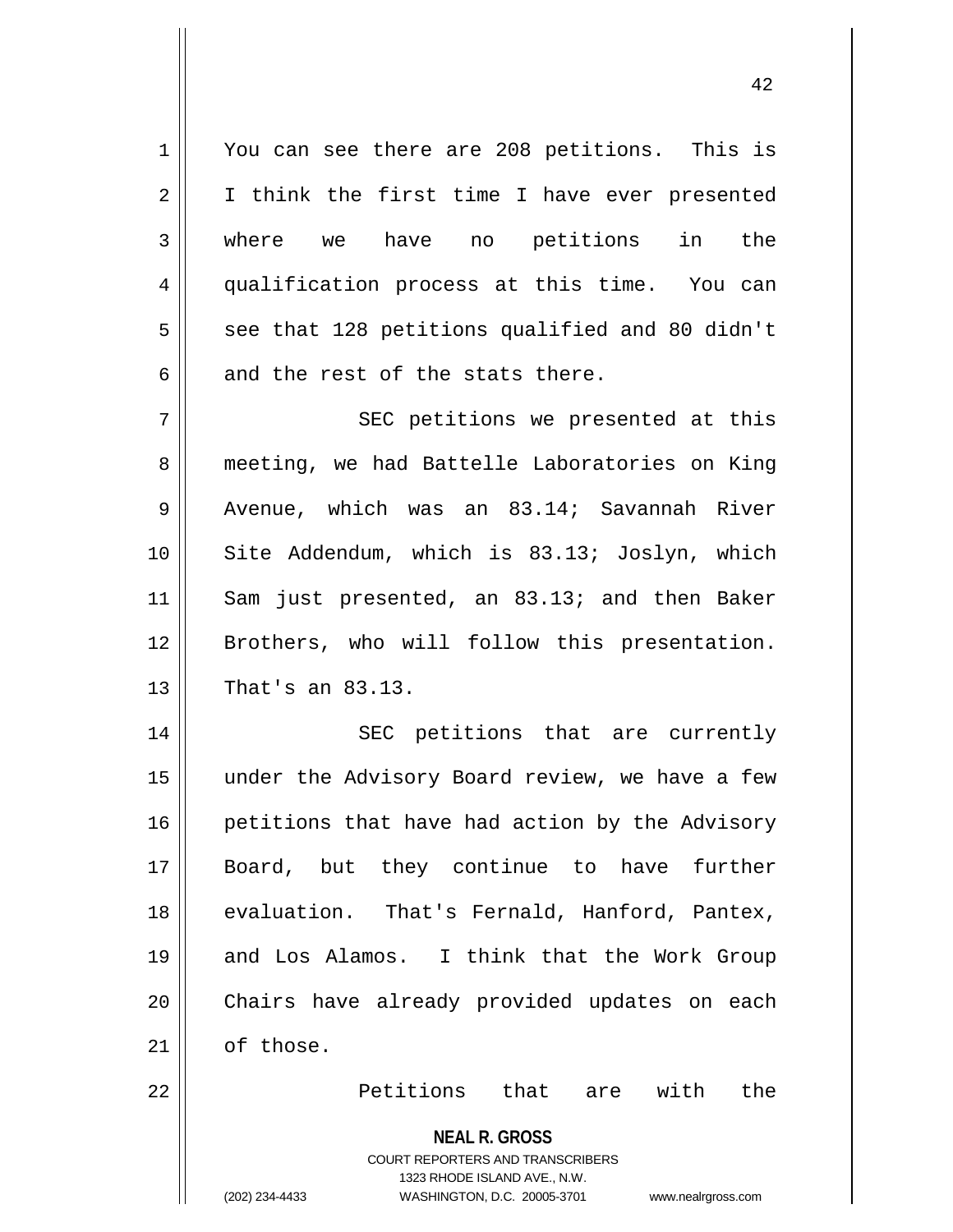1 || Advisory Board that have not had any action at  $2 \parallel$  this point are GSI, which is kind of a  $3 \parallel$  tentative action right now; and the Rocky 4 || Flats Plant. And I believe Mark Griffon gave  $5$  || the update on Rocky Flats.

 We have some potential 83.14s that are in the hopper: Sandia National Lab -  $8 \parallel$  Albuquerque, the '45 to '48. This is actually  $9 \parallel$  the period where the Z Division was specified for LANL. And then they came back and adjusted the Sandia National Lab covered period to add '45 to '48. At this time, we are still waiting for a claim that we could use as a litmus claim to move that 83.14 15 | forward.

 The same thing with General Atomics. A long time ago, we looked back at 18 || our Class Definitions and took action to modify Class Definition to make it more | consistent with what we were doing today.

21 General Atomics is one that we had  $22$  || identified that we want to modify that Class

**NEAL R. GROSS**

COURT REPORTERS AND TRANSCRIBERS 1323 RHODE ISLAND AVE., N.W. (202) 234-4433 WASHINGTON, D.C. 20005-3701 www.nealrgross.com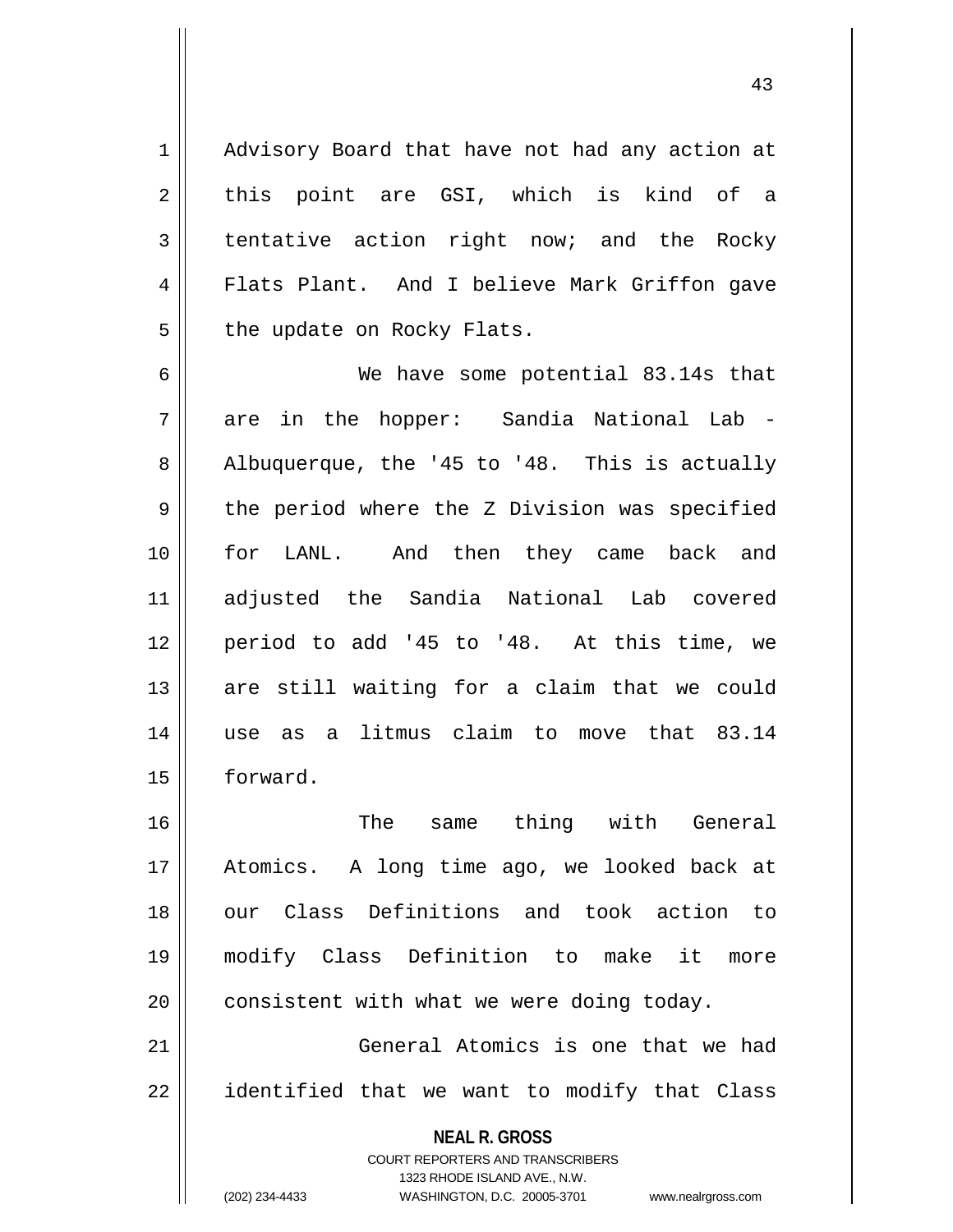1 | Definition. However, we are still waiting for  $2 \parallel$  a claim that would be rejected by the 3 Department of Labor that would support moving 4 this one forward.

 Dayton Project Monsanto. The 6 designation for that facility was changed. It was changed to a DOE facility. So, one, we're  $8 \parallel$  going to do an  $83.14$  to modify the Class Definition to indicate it's a Department of Energy facility. And also there was a nine-month period when the facility designations were changed. It left a || nine-month gap in there that we need to pick up. However, again, with this facility, we do not have a litmus claim as well.

 I haven't mentioned this in here, but we are doing some additional due diligence at Sandia National Lab, Livermore. So we haven't made a determination on that facility. 20 || And that's about it right now for the SECs.

22 CHAIRMAN MELIUS: Your

**NEAL R. GROSS** COURT REPORTERS AND TRANSCRIBERS

1323 RHODE ISLAND AVE., N.W.

(202) 234-4433 WASHINGTON, D.C. 20005-3701 www.nealrgross.com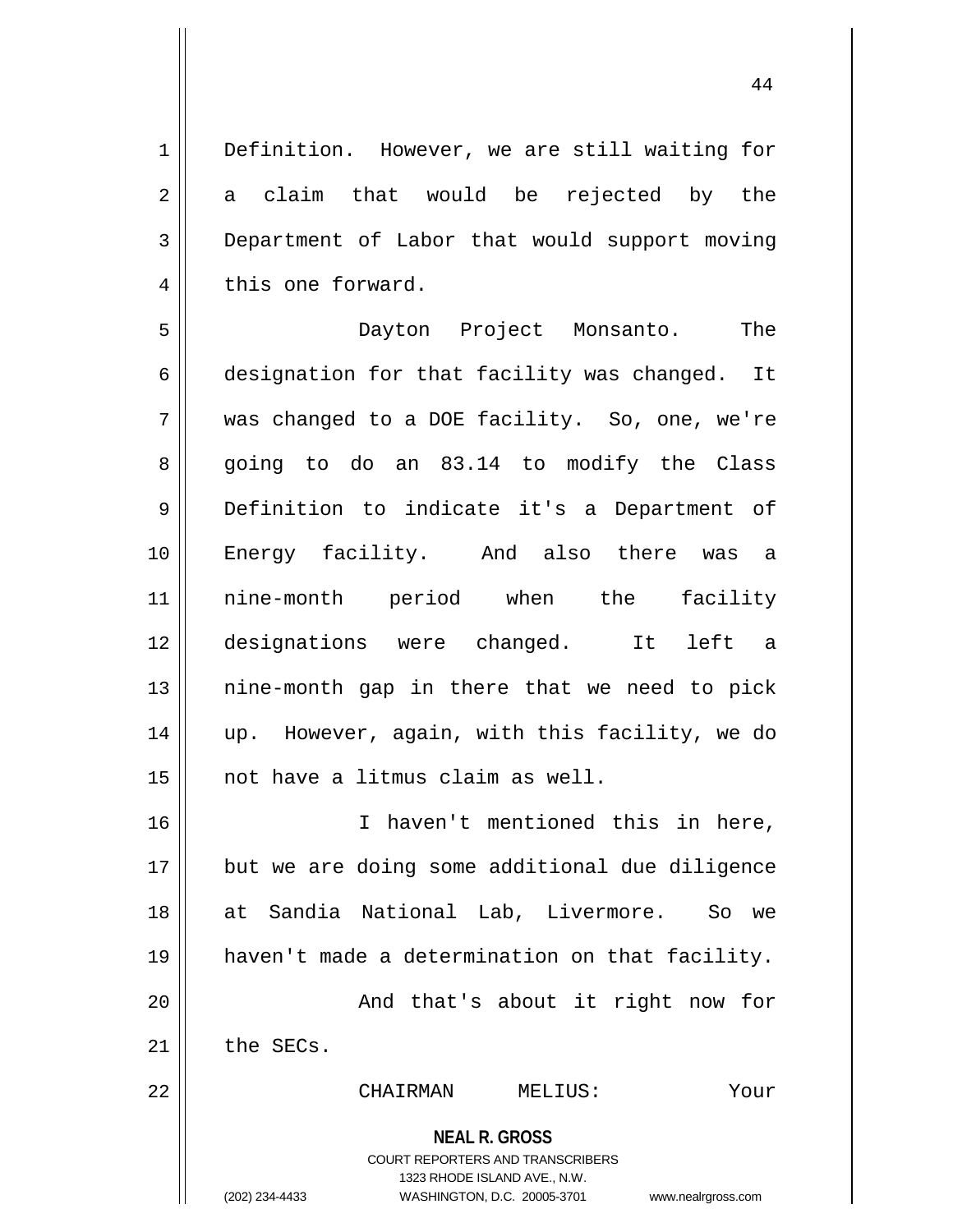**NEAL R. GROSS** COURT REPORTERS AND TRANSCRIBERS 1323 RHODE ISLAND AVE., N.W. (202) 234-4433 WASHINGTON, D.C. 20005-3701 www.nealrgross.com 1 || presentations are getting shorter and shorter. 2 | Is it our questions? 3 MR. RUTHERFORD: I guess I'll have  $4 \parallel$  to start thinking of new things to add. 5 CHAIRMAN MELIUS: Yes, yes. 6 Henry? 7 MEMBER ANDERSON: Yes. There are 8 || 128 that you have completed. How many of 9 || those has the Board over the years acted on? 10 || MR. RUTHERFORD: Well, the Board  $11$  | has acted on all except --12 MEMBER ANDERSON: All but ten? 13 MR. RUTHERFORD: All but the ones  $14$  | that are with the Board right now, which are  $15$   $\parallel$  ten. 16 || MEMBER ANDERSON: All but the ten.  $17 \parallel$  Okay. 18 MR. RUTHERFORD: Yes. And, 19 actually, that's even less than that because 20 || that includes, that ten includes, the ones  $21$  | that came to the Board for this Board meeting. 22 || MEMBER ANDERSON: Okay.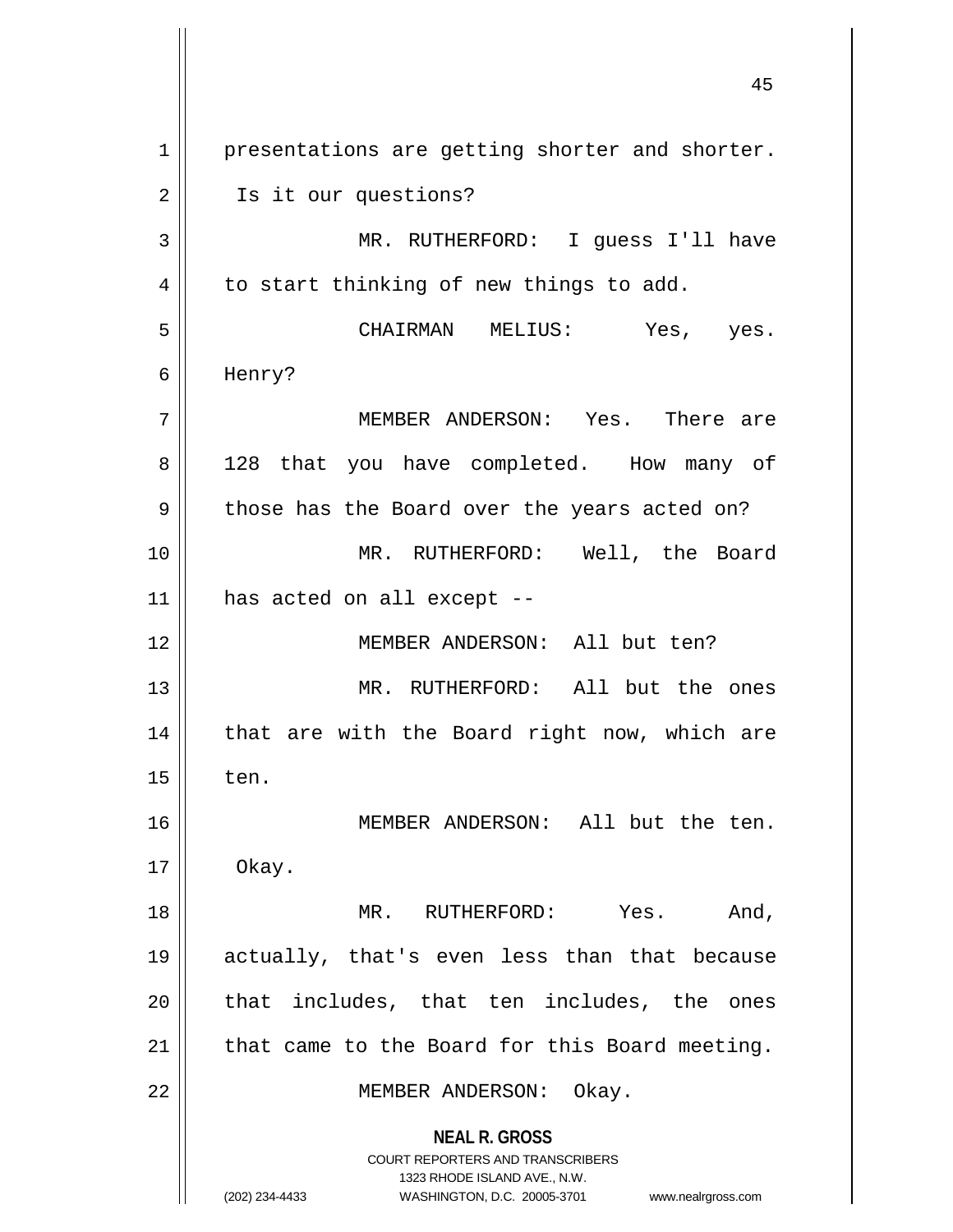**NEAL R. GROSS** COURT REPORTERS AND TRANSCRIBERS 1323 RHODE ISLAND AVE., N.W. (202) 234-4433 WASHINGTON, D.C. 20005-3701 www.nealrgross.com 46 1 CHAIRMAN MELIUS: So the list is 2 | getting smaller? 3 MEMBER ANDERSON: Yes, very 4 definitely. 5 MEMBER MUNN: And that's a good  $6 \parallel$  thing. 7 CHAIRMAN MELIUS: So I think 8 || there's more than enough work to do on the 9 | ones we have. Any other questions? Anybody 10 || on the phone have questions for, Board Members 11 || on the phone have questions for LaVon? 12 MEMBER FIELD: No. 13 || CHAIRMAN MELIUS: Okay. 14 || MEMBER ROESSLER: No questions. 15 CHAIRMAN MELIUS: Okay. Thank you 16 for that. 17 What we will do is we'll do one 18 letter now: Battelle. And then we'll -- 19 okay. Why don't we take a break? If you'd 20  $\parallel$  come back at a quarter of 10:00? We'll do the  $21$  | letter first. Then we'll go right into Baker 22 || Brothers or vice versa. I'm not sure. But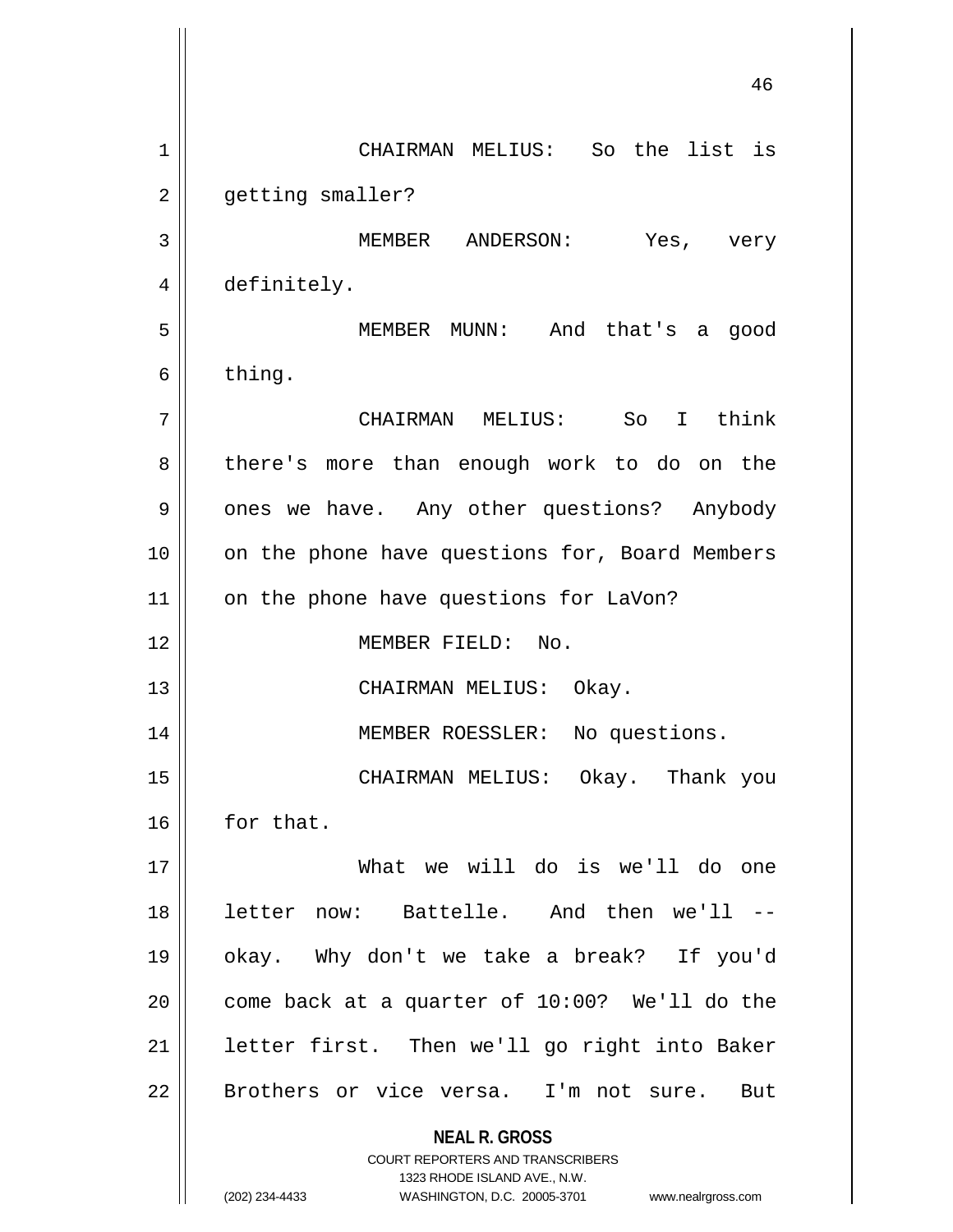$1 \parallel$  we'll --

| $\overline{a}$ | (Whereupon, the above-entitled                                                                                                                                  |
|----------------|-----------------------------------------------------------------------------------------------------------------------------------------------------------------|
| 3              | matter went off the record at 9:15 a.m. and                                                                                                                     |
| 4              | resumed at $9:50$ a.m.)                                                                                                                                         |
| 5              | CHAIRMAN MELIUS: We are                                                                                                                                         |
| 6              | reconvening now. And we'll start with Jim                                                                                                                       |
| 7              | Neton and Baker Brothers.                                                                                                                                       |
| 8              | DR. NETON: Thank you, Dr. Melius.                                                                                                                               |
| 9              | I've given a lot of presentations to the                                                                                                                        |
| 10             | Board. This is the first time I remember                                                                                                                        |
| 11             | giving the very last presentation of the                                                                                                                        |
| 12             | meeting.                                                                                                                                                        |
| 13             | CHAIRMAN MELIUS: We usually save                                                                                                                                |
| 14             | that for LaVon.                                                                                                                                                 |
| 15             | DR. NETON: Yes. This may be a                                                                                                                                   |
| 16             | new role here.                                                                                                                                                  |
| 17             | CHAIRMAN MELIUS: I wonder what                                                                                                                                  |
| 18             | happened to your travel budget, though.                                                                                                                         |
| 19             | Suddenly we're doing like Toledo and Fort                                                                                                                       |
| 20             | Wayne. You're staying closer to home.                                                                                                                           |
| 21             | Go ahead, Jim.                                                                                                                                                  |
| 22             | DR. NETON: Thank you.                                                                                                                                           |
|                | <b>NEAL R. GROSS</b><br>COURT REPORTERS AND TRANSCRIBERS<br>1323 RHODE ISLAND AVE., N.W.<br>(202) 234-4433<br>WASHINGTON, D.C. 20005-3701<br>www.nealrgross.com |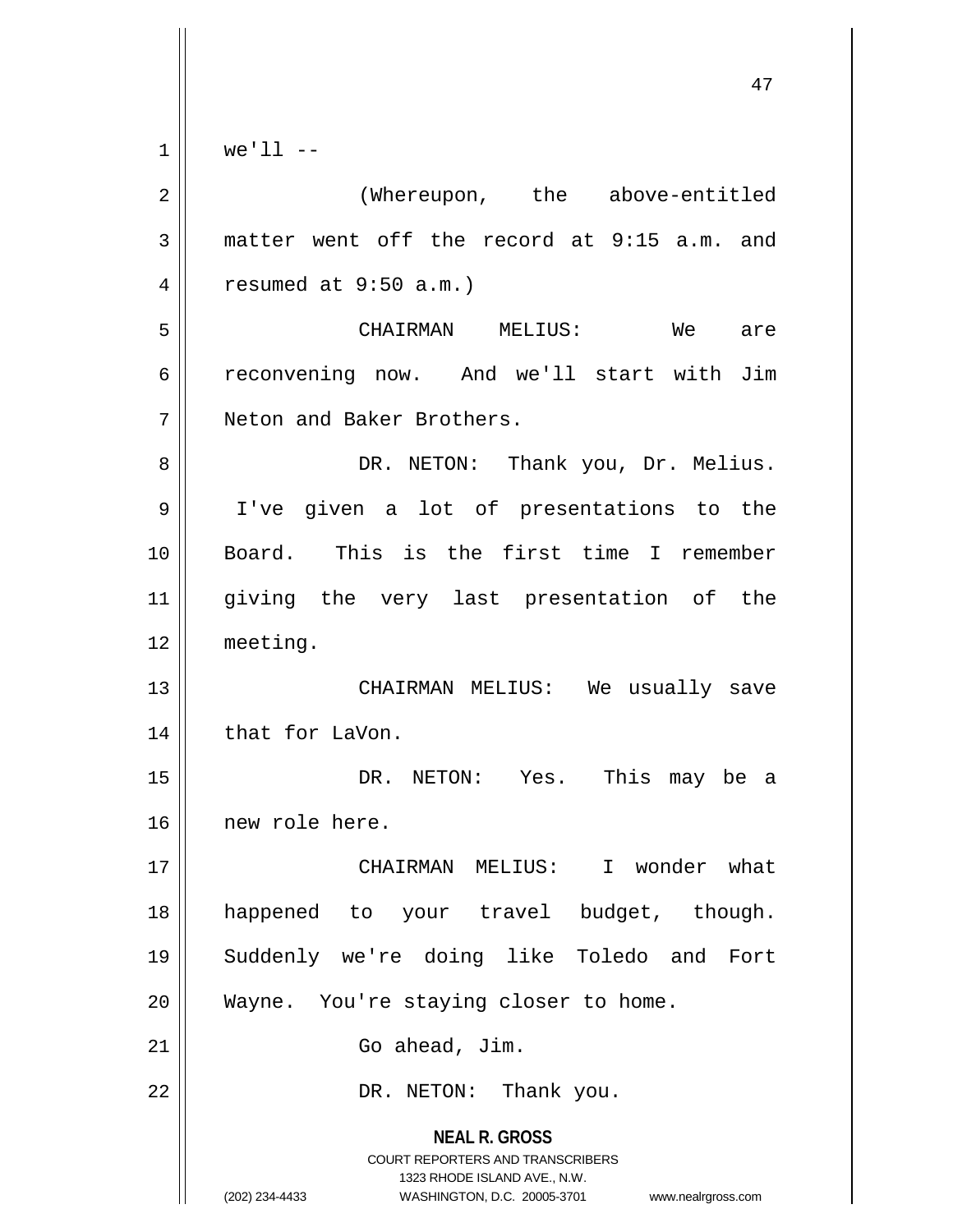| $\mathbf 1$    | am presenting our Petition<br>$\mathbf{I}$    |
|----------------|-----------------------------------------------|
| $\overline{2}$ | Evaluation Report for Baker Brothers Special  |
| 3              | Exposure Cohort petition. Baker Brothers is   |
| 4              | sort of like the Joslyn facility that Sam     |
| 5              | presented. It was one of the very early AEC   |
| 6              | contracted operations. It was located in      |
| 7              | Toledo, Ohio and started to do some machining |
| 8              | and lathing and those sorts of things,        |
| 9              | finishing products on rods. They didn't roll  |
| 10             | rods, but they took the rods and made them    |
| 11             | into slugs.                                   |
| 12             | The operation started very early.             |
| 13             | 1943-1944 is the 2-year covered period that   |
| 14             | this facility is listed at. But there is a    |
| 15             | long residual radiation exposure period. It   |
| 16             | goes from 1945 to 1994.                       |
| 17             | There is a hiatus in 1995 where               |
| 18             | some remediation work went on. It actually, I |
| 19             | think it was Bechtel, had a contract in '95   |
| 20             | into early '96 to remediate the facility. And |
| 21             | there was some on-site work going on there    |
| 22             | I'll talk about. And, finally, in 1996, it    |
|                | <b>NEAL R. GROSS</b>                          |

COURT REPORTERS AND TRANSCRIBERS 1323 RHODE ISLAND AVE., N.W.

 $\mathsf{II}$ 

(202) 234-4433 WASHINGTON, D.C. 20005-3701 www.nealrgross.com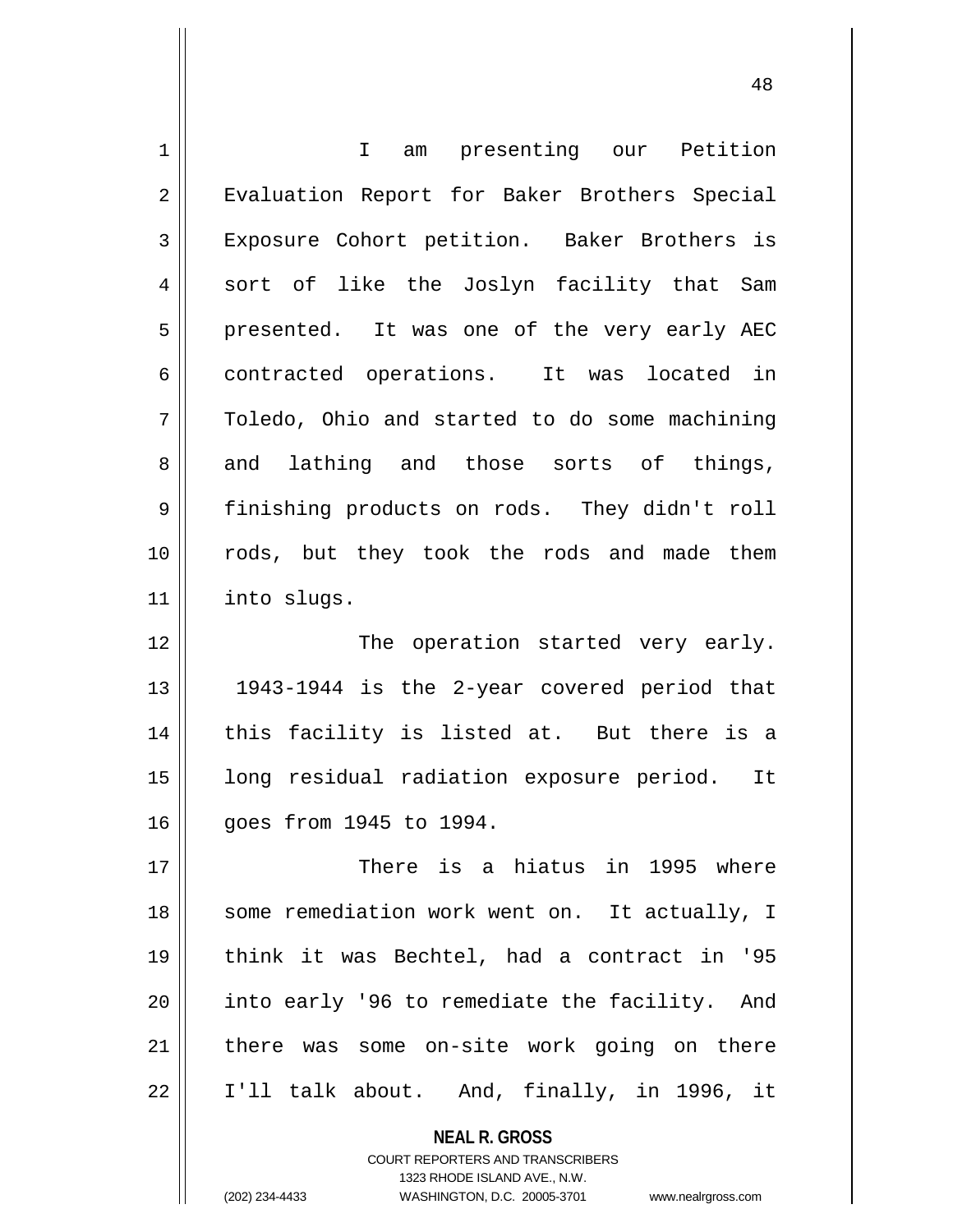1 ended the residual period when it was closed  $2 \parallel$  out as having been cleaned up.

3 This facility was contracted by 4 the University of Chicago, more specifically  $5 \parallel$  the Metallurgical Laboratory, again to machine 6 metal rods, the rods that were rolled early on  $7 \parallel$  in the process, into slugs that could be used 8 for fuel in the reactors at Hanford and Oak 9 Ridge. So this was some very, very early, 10 || early AWE-type work.

11 || We received this petition in June. 12 It was an 83.13 petition that requested the  $13$  SEC be granted from '43 to '96. It was a 14 || pretty fast track petition. It would qualify 15 July 24th. And in November 14th, an 16 | Evaluation Report was approved and issued.

17 I'll cut to the chase here. The 18 || SEC -- we're going to recommend a Class here 19 for the covered period from '43 to '44, which 20 hopefully I'll explain why in the next slides. 21 || The basis for qualification, like 22 || most of these early facilities, was that there

> **NEAL R. GROSS** COURT REPORTERS AND TRANSCRIBERS

1323 RHODE ISLAND AVE., N.W. (202) 234-4433 WASHINGTON, D.C. 20005-3701 www.nealrgross.com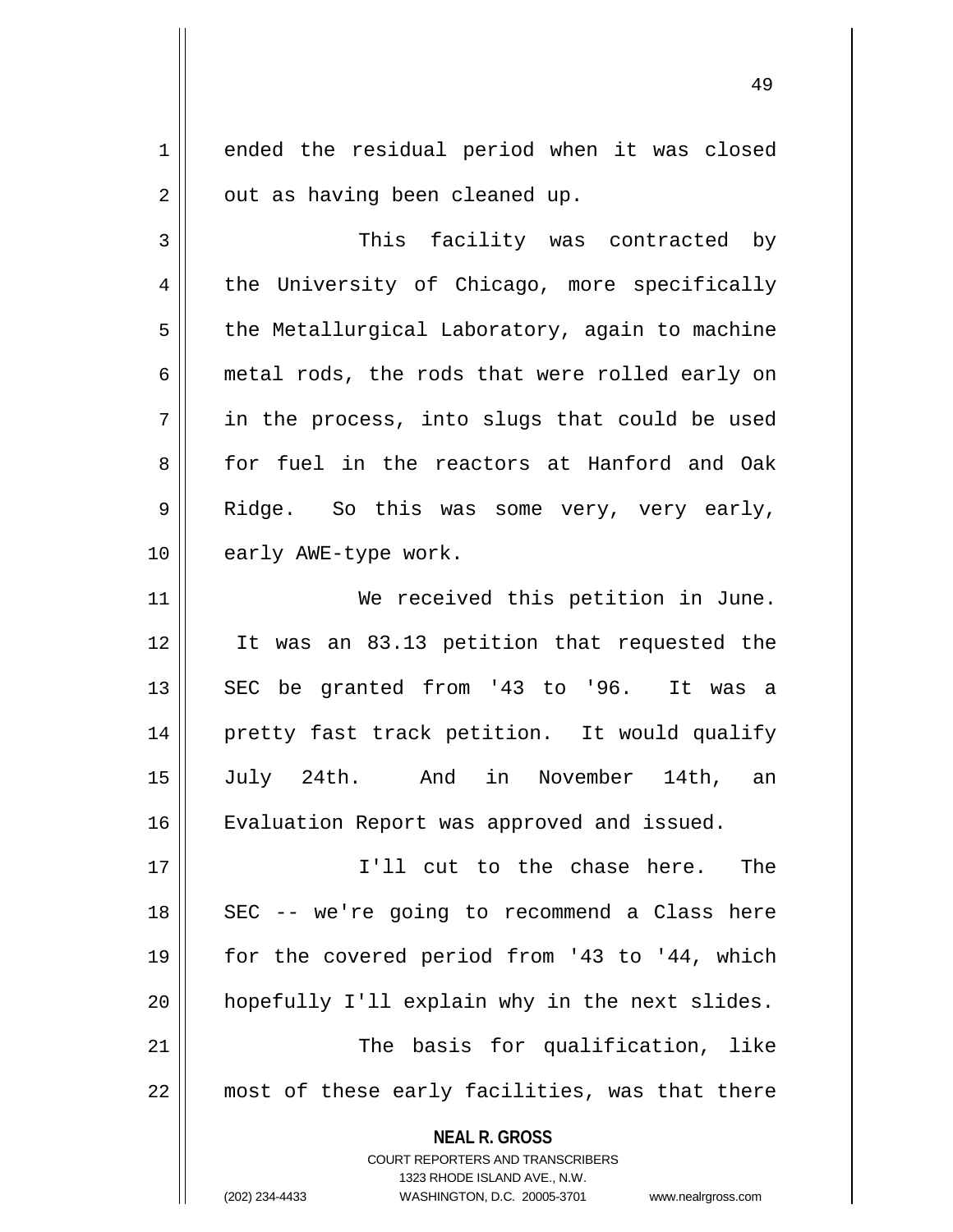50

**NEAL R. GROSS** COURT REPORTERS AND TRANSCRIBERS 1323 RHODE ISLAND AVE., N.W. 1 | were exposures that would occur by a number of 2 || people, but there was no monitoring conducted  $3 \parallel$  on those personnel, which is true in this 4 case. 5 || The petitioner, as I mentioned 6 earlier, requested that SEC go from '43 to 7 '96. And we're recommending coverage from 8 June 1st, 1943 through December 31st, '44. 9 We did evaluate the Class for the 10 || entire period, of course, from June 1st, '43 11 until the end of December 1996. And the start 12 date of June 1st is consistent with the MED 13 || operations, the first contract that was issued 14 at Baker Brothers. And the end date is the 15  $\parallel$  last date of the calendar year, which when we 16 don't know for certain when the operation 17 stopped, we'll go through the end of that 18 year. 19 Sources of information available 20 || to reconstruct doses consists of the Site 21 || Profile TBD-6000, which covers uranium 22 || rolling, machining, milling-type operations

(202) 234-4433 WASHINGTON, D.C. 20005-3701 www.nealrgross.com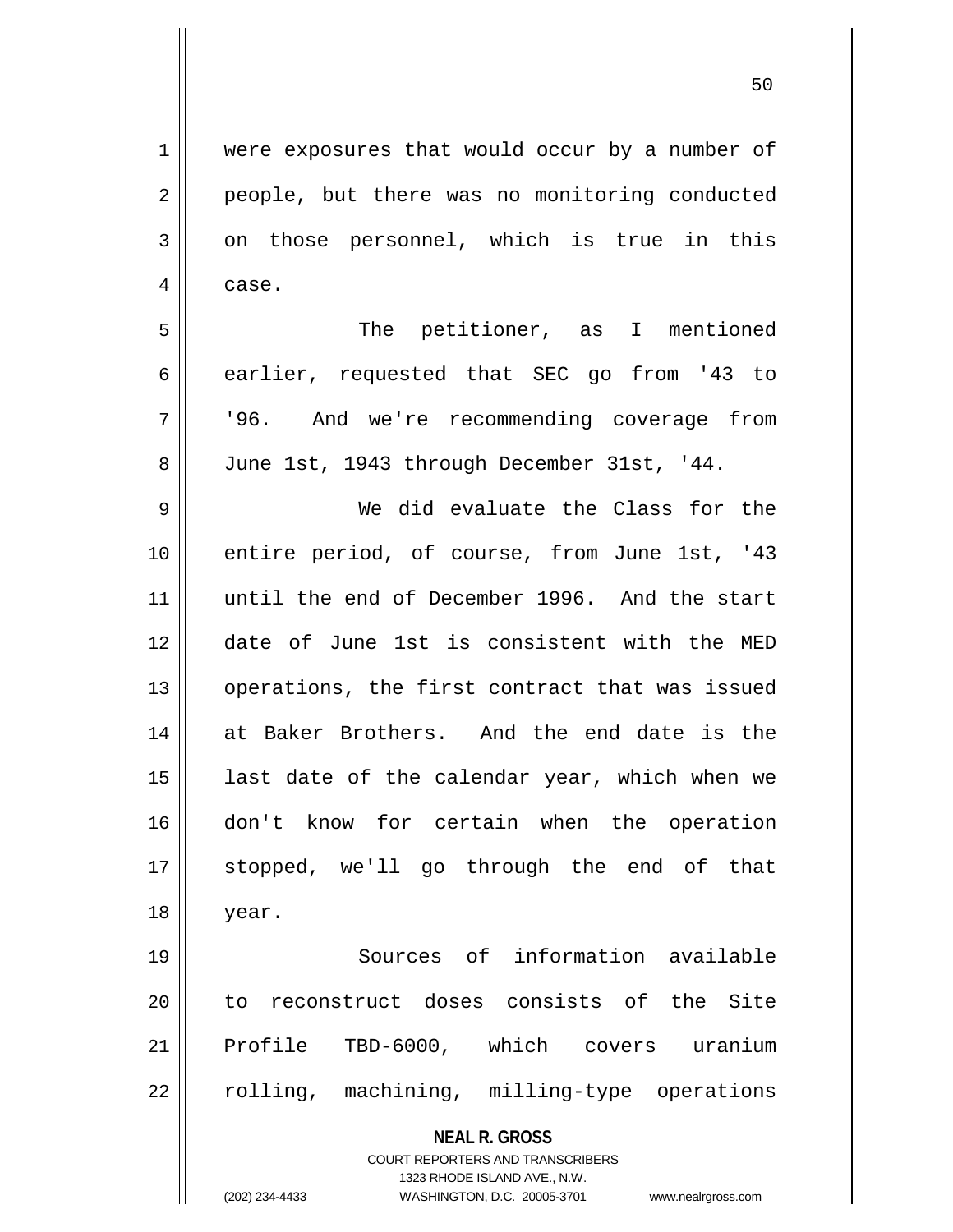| $\mathbf 1$ | during the covered period and OTIB-0070, which |
|-------------|------------------------------------------------|
| 2           | is the residual. It's the OTIB that            |
| 3           | prescribes methods for handling residual       |
| 4           | contamination periods. We also had about 154   |
| 5           | documents that were captured related to        |
| 6           | activities at this facility, many of which are |
| 7           | early AEC memos that provide for some pretty   |
| 8           | interesting readings.                          |
| 9           | And also our normal data searches              |
|             |                                                |

 were conducted, a lot of data capture efforts at numerous records facilities. In fact, the 12 | documents were found in some pretty widespread 13 || locations for this facility. I think we found 14 Some in the Atlanta records facility. We found some in Kansas City records facility, 16 || some at the DOE Legacy Management in Denver. 17 || So these documents were captured throughout | the various records facilities in the country. We don't have many claimants at 20 || this facility. There are four claims that have been submitted to NIOSH for dose

|| reconstruction by the Department of Labor.

**NEAL R. GROSS**

COURT REPORTERS AND TRANSCRIBERS 1323 RHODE ISLAND AVE., N.W. (202) 234-4433 WASHINGTON, D.C. 20005-3701 www.nealrgross.com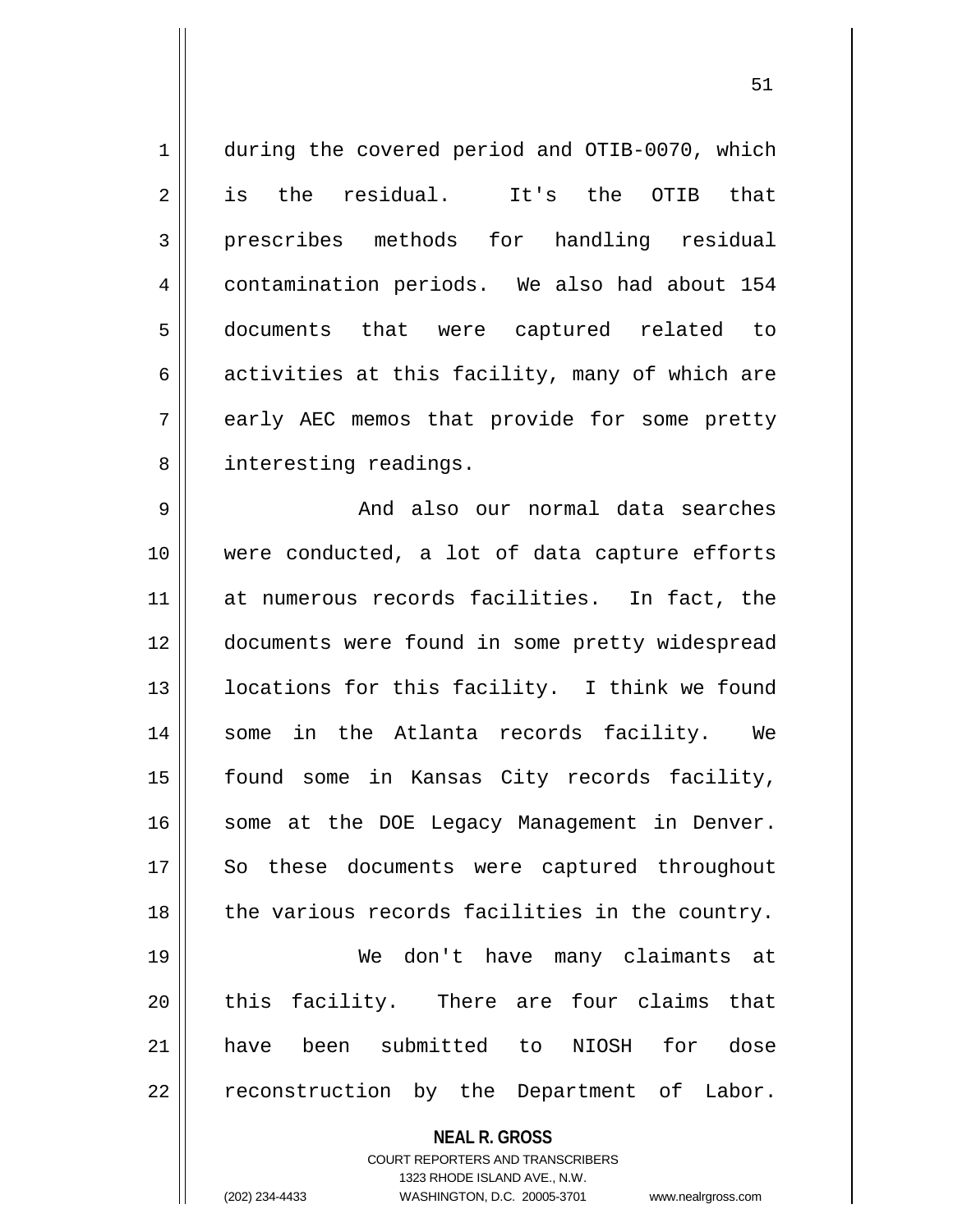**NEAL R. GROSS** COURT REPORTERS AND TRANSCRIBERS 1323 RHODE ISLAND AVE., N.W. (202) 234-4433 WASHINGTON, D.C. 20005-3701 www.nealrgross.com 1 | There's only one claim with employment in the  $2 \parallel$  contract period: in 1943 and 1944. 3 I think there was a second claim, 4 but that claim had employment at another 5 | facility that was granted an SEC. And I think 6  $\parallel$  that claim was disposition in that manner. So  $7 \parallel$  right now there is only one claim that would  $8 \parallel$  be affected by this petition. 9 There are a couple of claims that 10 have employment in the residual contamination 11 || period only, it's two. And we have zero 12 dosimetry records or bioassay data for anyone  $13$  | that worked at this facility. 14 As I mentioned, they were a 15 || subcontractor to DuPont, produced slugs for 16 the production reactors at Hanford and Oak 17 || Ridge. And, again, they were the first ones 18 || of its kind to be produced. 19 Machining work started in June of 20 || '43. And they utilized lathes for both rough 21 and finish turning. They would take the rods  $22$  || and then lay them and then section them into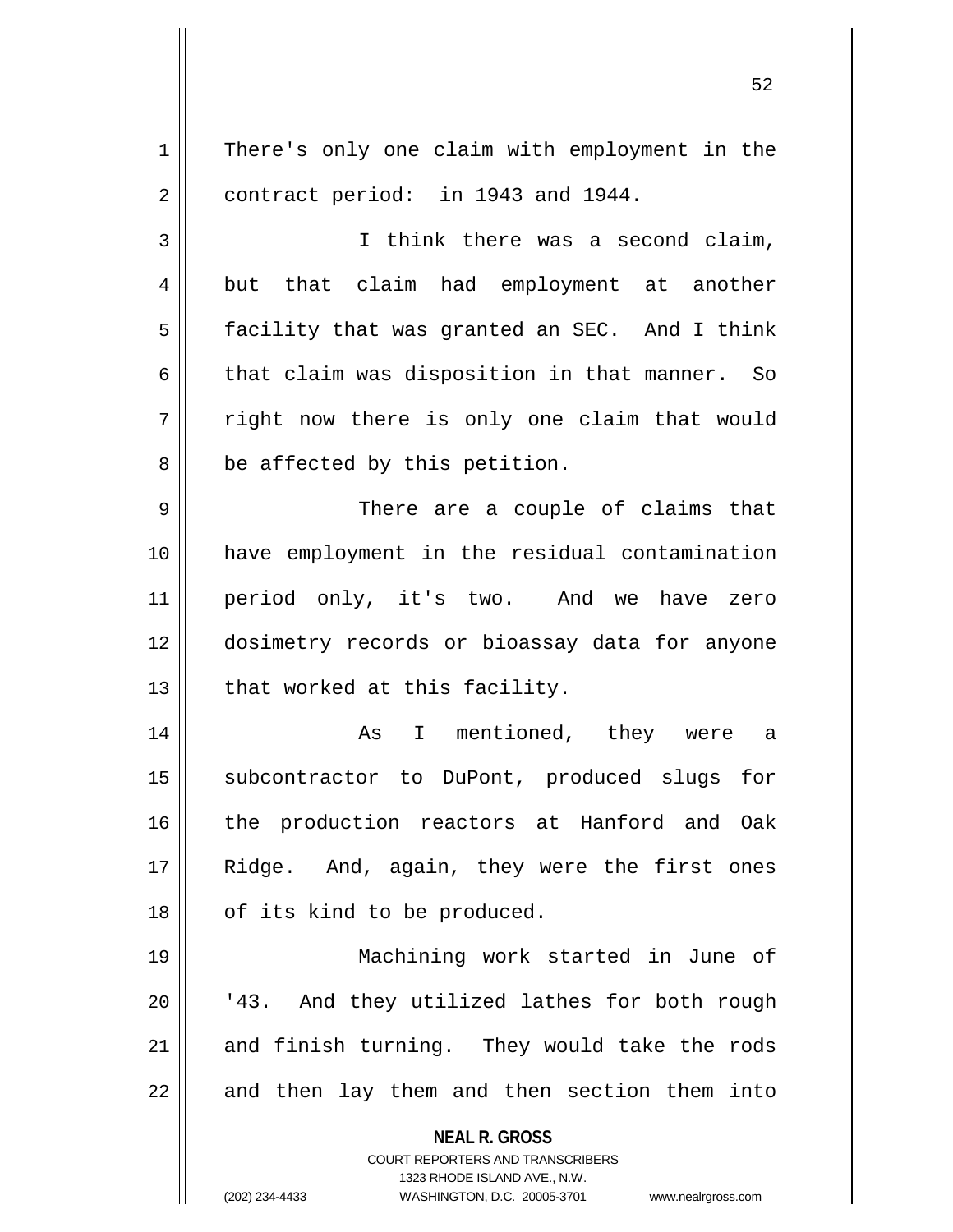1 || various six, eight-inch-type pieces.

2 The machining work, as far as we 3 | know, was completed in August of 1944, almost  $4 \parallel$  the end of '44, although it appears to us that 5 || some residual material stayed there and was 6 shipped out later. Since we're not certain  $7 \parallel$  exactly when in '44 that occurred, we believe 8 that the end date for this period would be the  $9 \parallel$  end of 1944. 10 || [asset] Like I said, the shipping records 11 indicate scrap metal and turnings remained on 12 || site through October. And they said they were 13 || shipped. We have no confirmation that they 14 actually were shipped. So we're going to 15 || assume for claimant favorability purposes that  $16$  | the site's covered through the end of '44. 17 This is a little diagram of the 18 || site. There are four areas: the north, 19 || south, east, and west facilities. I think --20 yes. This slide is, unfortunately, wrong. I 21 | don't know how this one got in here, but where 22 it shows "uranium machined here," that's

**NEAL R. GROSS**

COURT REPORTERS AND TRANSCRIBERS 1323 RHODE ISLAND AVE., N.W. (202) 234-4433 WASHINGTON, D.C. 20005-3701 www.nealrgross.com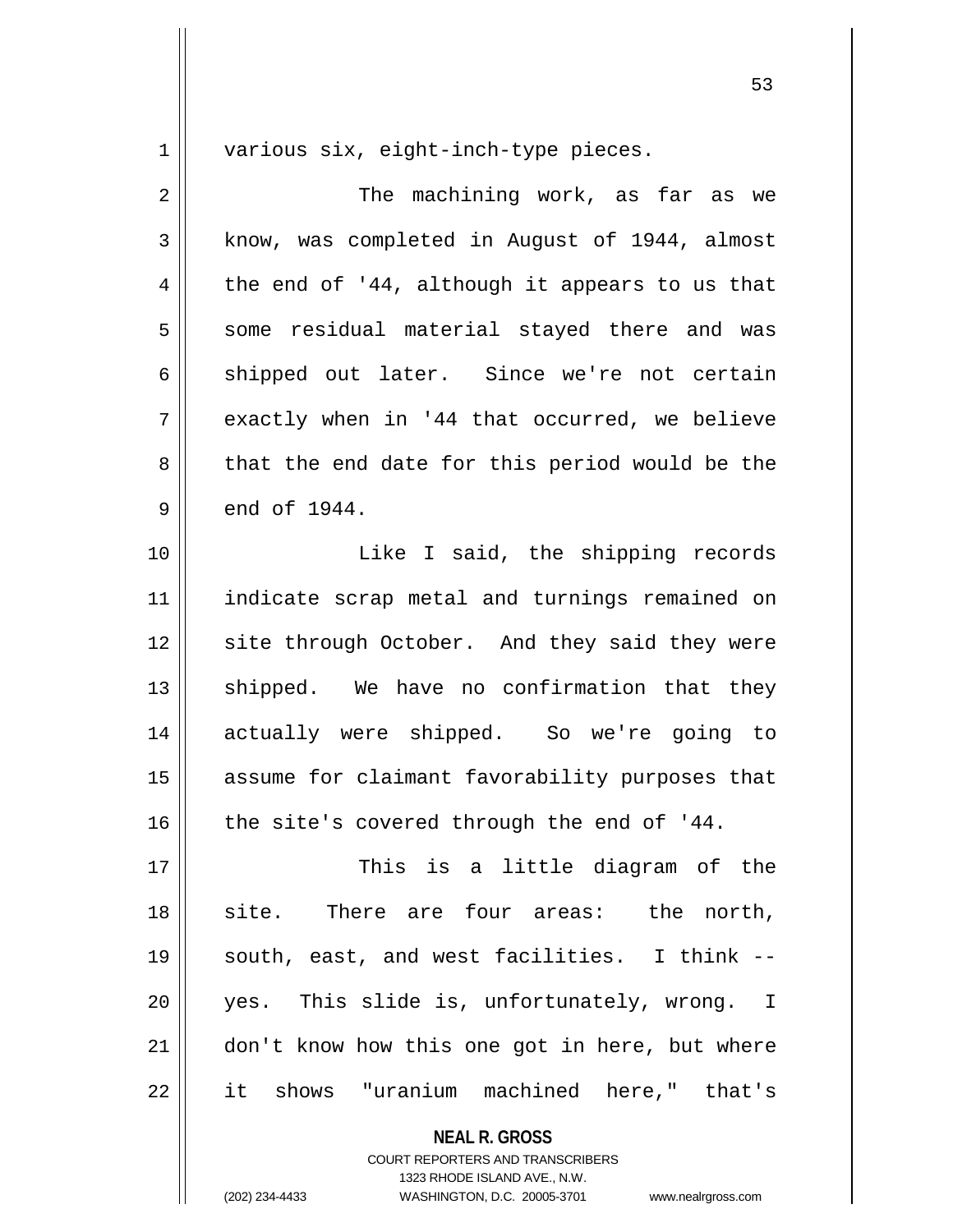1 incorrect. Uranium was machined in the North  $2 \parallel$  Building area 7, which is just beneath that  $3 \parallel$  blue shaded area on the top left-hand corner  $4 \parallel$  of the graph. Just underneath there is the 5 North Building. Area 7 is in the southwest  $6 \parallel$  corner of the North Building. That's the only  $7 \parallel$  place in the entire site that the uranium was 8 actually processed, so a fairly limited  $9 \parallel$  operation at the site. 10 Just north of area 7 was a 11 || courtyard area, where they stored, staged the 12 || rods for processing. And that became somewhat 13 || contaminated as well. 14 There were a total of 41,000 slugs  $15$  | that were produced. As I said, they sectioned 16 these rolled rods, about 2,000 that were 17 processed. The rods were about eight feet 18 || long, and the slugs would vary anywhere from 19 four to six inches and end up being about 1.3 20 || inches in diameter. The initial order was  $21$  | shipped by the end of October '43. 22 || There was some heavy, heavy demand

> COURT REPORTERS AND TRANSCRIBERS 1323 RHODE ISLAND AVE., N.W.

**NEAL R. GROSS**

(202) 234-4433 WASHINGTON, D.C. 20005-3701 www.nealrgross.com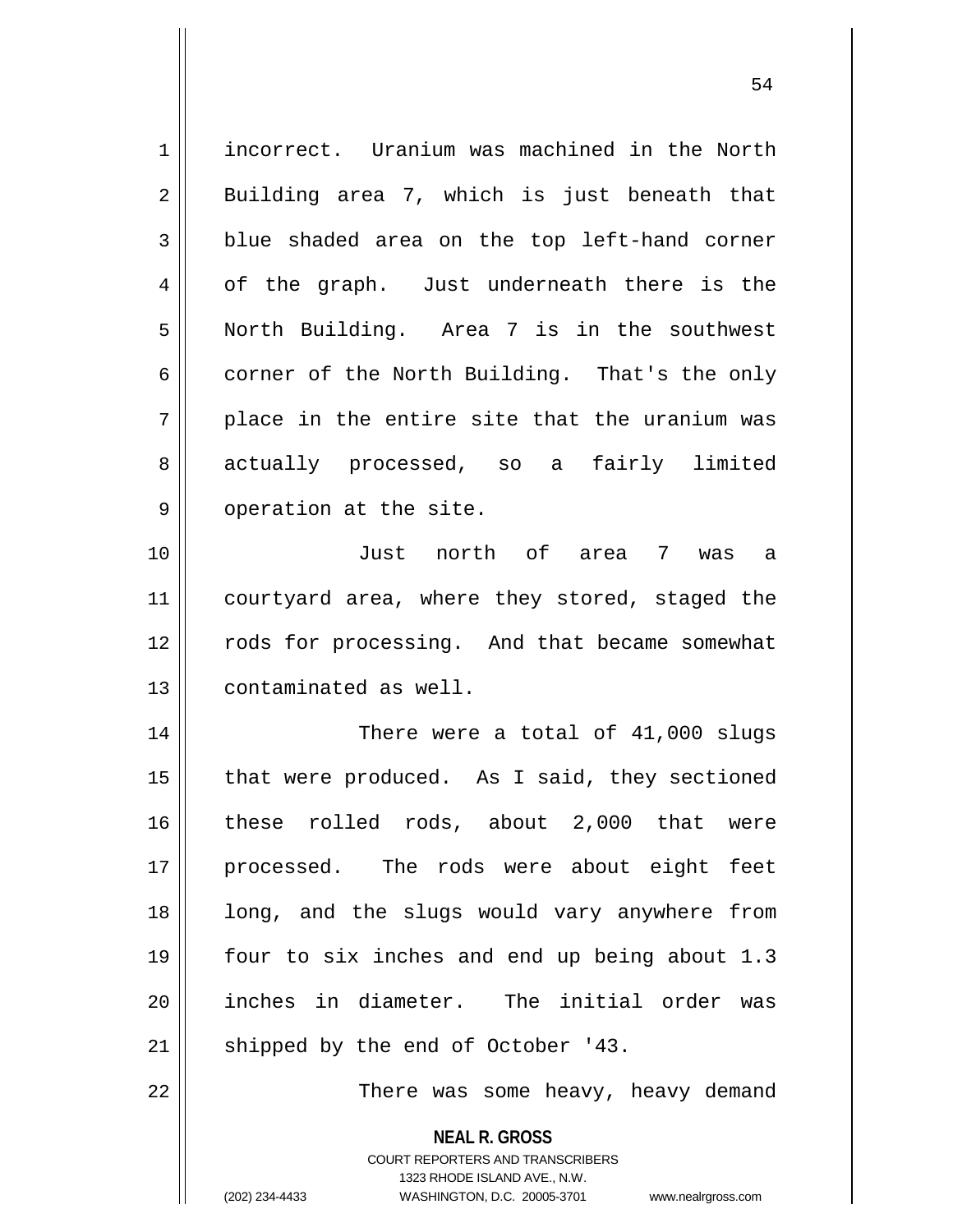1 on these facilities. AEC had some target 2 aates to meet to get production going. So 3 | oftentimes this facility was operated 24 hours  $4 \parallel$  a day, 7 days a week to meet production 5 quotas. I think that was more prevalent in 6  $\parallel$  the 1944 time frame, but there were some very  $7 \parallel$  strict production deadlines that they had to 8 meet. 9 They didn't just lathe these rods. 10 || There were some other specifications for the 11 || slugs that had to be met, such as milling 12 grooves into previously machined slugs. They 13 did some work with reclaiming used 14 experimental slugs. They also had some 15 || production work for Hanford in '44, so various 16 | types of operations. 17 I think the total tonnage is 18 somewhere around 90 tons of total uranium 19 produced, not a huge amount by production

 $21$  seen it described as somewhere in the vicinity

22 || of one to four carloads of uranium was

COURT REPORTERS AND TRANSCRIBERS 1323 RHODE ISLAND AVE., N.W. (202) 234-4433 WASHINGTON, D.C. 20005-3701 www.nealrgross.com

**NEAL R. GROSS**

20 || standards but a substantial quantity. I've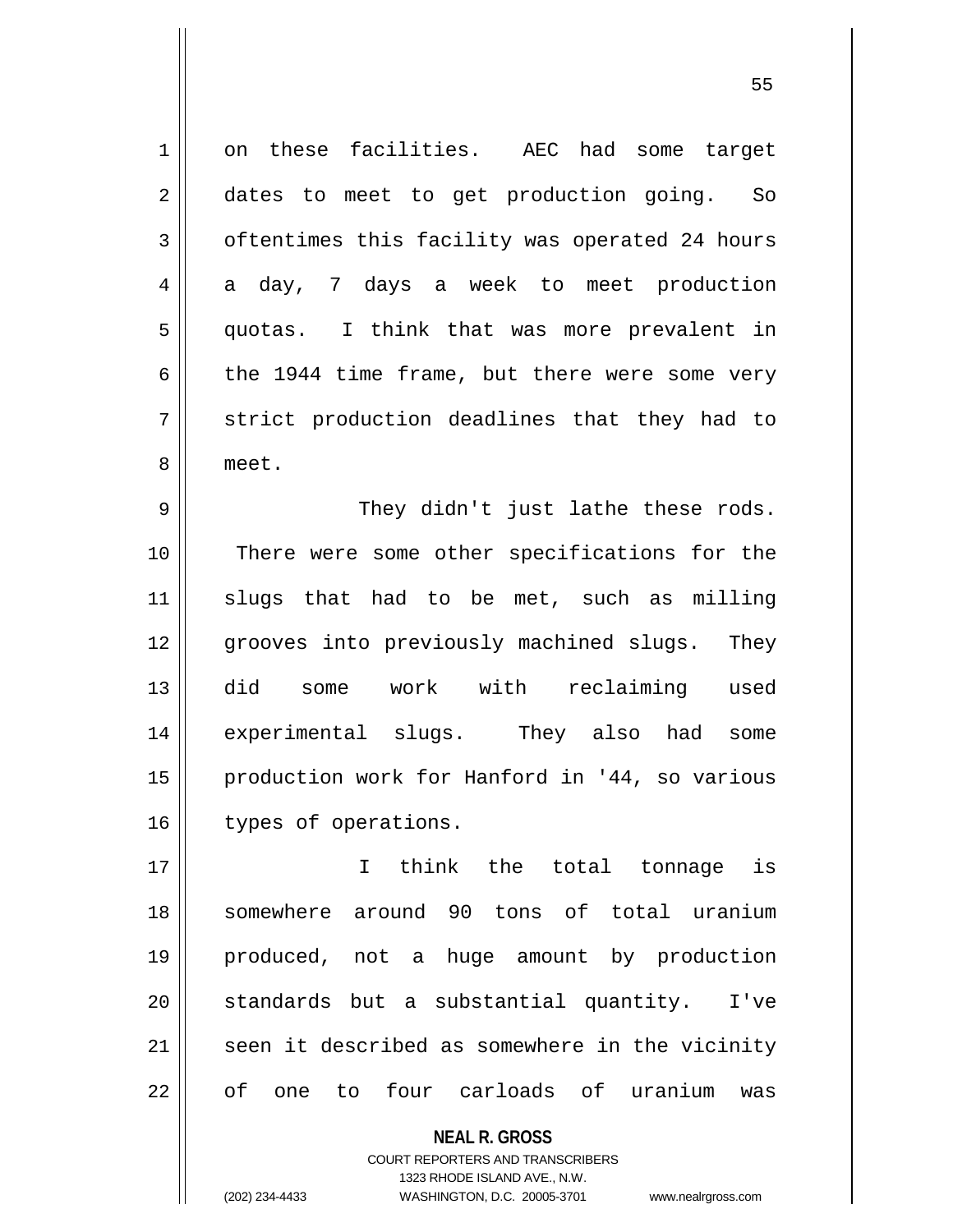1 || processed through this facility.

2 These are just some more  $3 \parallel$  production numbers of the total slugs to give 4 you a feel for the quantity of material 5 || processed here. And, again, about 90 tons of 6 | uranium were received and shipped. 7 Post-production, there is a 8 Tesidual contamination period. And the FUSRAP 9 || program went and evaluated this facility and 10 found that there was contamination in excess 11 of existing guidelines, although it wasn't 12 substantial contamination. I'm recalling, you 13 || know, five, six thousand dpm per hundred 14 || square centimeters in some areas, many areas 15 with nothing. I think at one point, they did 16 detect 60,000 dpm was the highest number I've 17 || seen, but that was sort of an isolated spot. 18 || The Corps of Engineers letter from

 '44 indicated the Baker Brothers was closed 20 || out and all scrap and turnings were shipped | off site. So, although there's no indication || that a real sort of decontamination occurred

> **NEAL R. GROSS** COURT REPORTERS AND TRANSCRIBERS 1323 RHODE ISLAND AVE., N.W.

(202) 234-4433 WASHINGTON, D.C. 20005-3701 www.nealrgross.com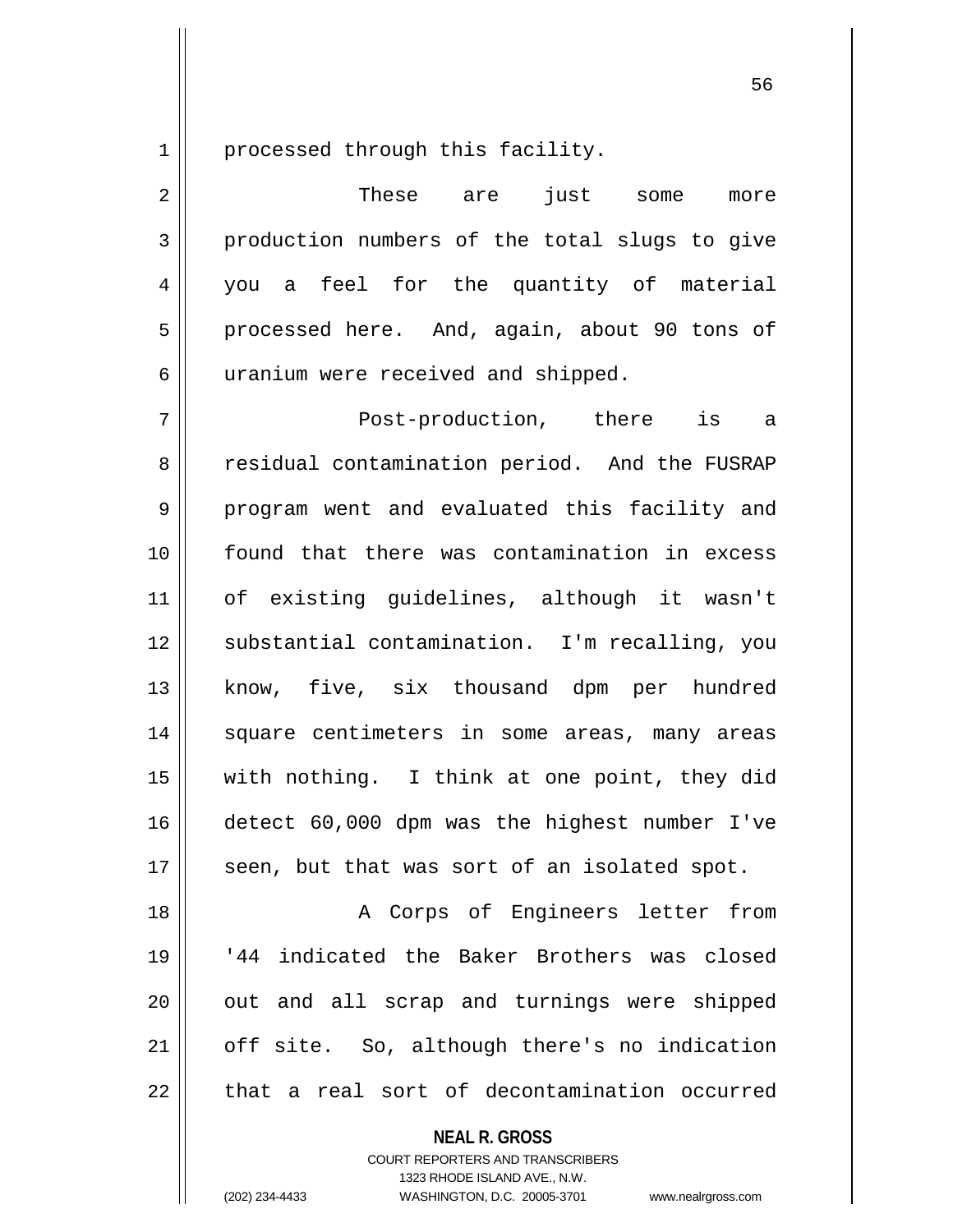| $\mathbf 1$ | at this facility, they did clean out the                    |
|-------------|-------------------------------------------------------------|
| 2           | facility of all the turnings and sweepings and              |
| 3           | that sort of material and shipped them back to              |
| 4           | the AEC.                                                    |
| 5           | Baker Brothers assets were<br>The                           |
| 6           | eventually liquidated, and the equipment was                |
| 7           | sold. It's not certain exactly when it                      |
| 8           | terminated. The best we can tell, it was                    |
| 9           | somewhere around 1970 or thereafter. One of                 |
| 10          | the claimants we have actually has employment               |
| 11          | at Baker Brothers through 1970. So that's                   |
| 12          | kind of how we know that.                                   |
| 13          | Okay. Sources of internal dose is                           |
| 14          | what you would be expecting. This facility                  |
| 15          | handled only natural uranium. So there was a                |
| 16          | source of ingestion and inhalation from the                 |
| 17          | machining operations obviously and also during              |
| 18          | both the covered period and the residual                    |
| 19          | contamination period. And, likewise, sources                |
| 20          | of external exposure would be from the natural              |
| 21          | uranium metal, photon and beta exposures like               |
| 22          | of<br>these<br>Atomic<br>Weapons<br>most<br>at<br>see<br>we |

COURT REPORTERS AND TRANSCRIBERS 1323 RHODE ISLAND AVE., N.W.

**NEAL R. GROSS**

(202) 234-4433 WASHINGTON, D.C. 20005-3701 www.nealrgross.com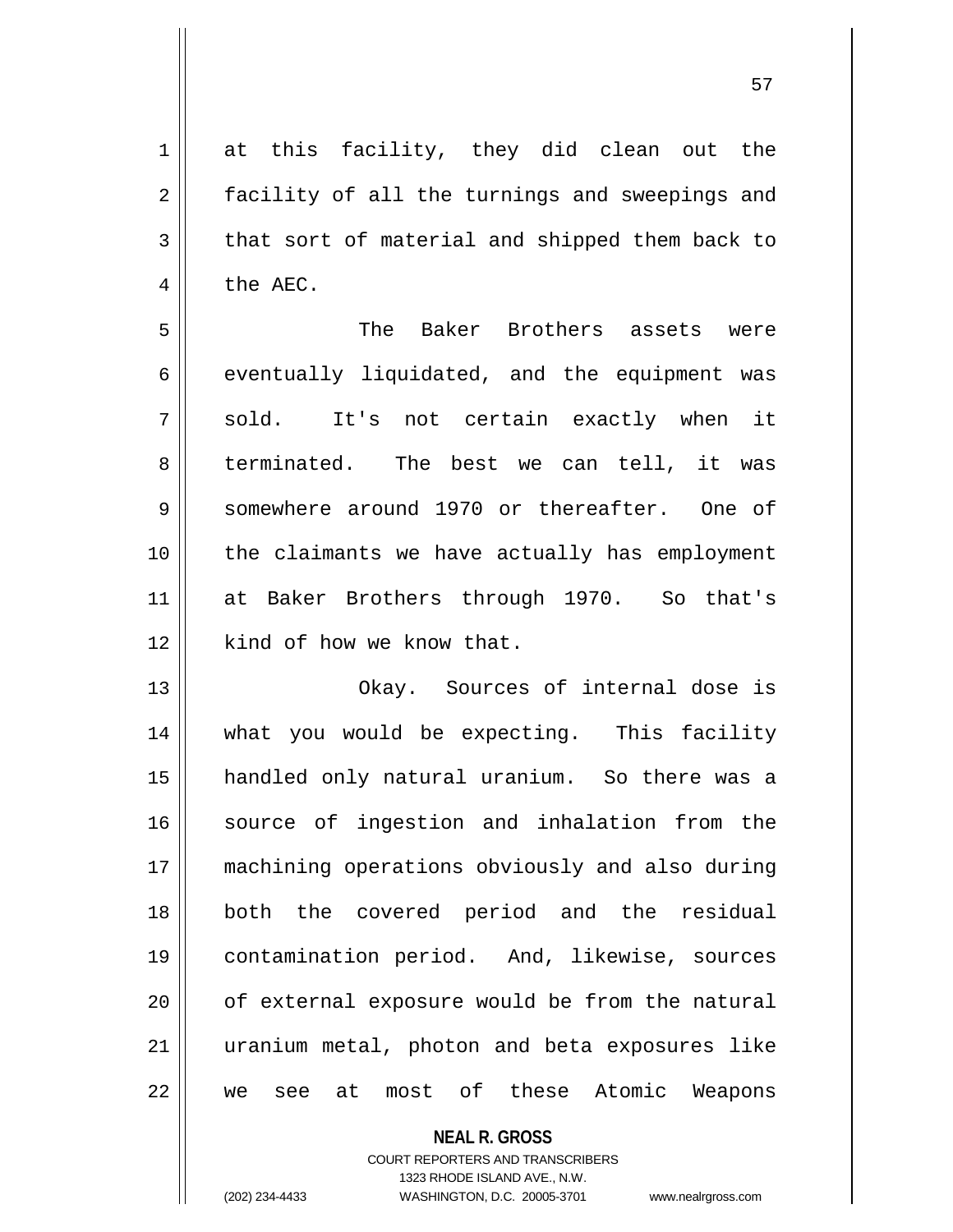1 Employer facilities, nothing unusual about  $2 \parallel$  that. There was no ore processed here, no  $3 \parallel$  radium source term or anything like that. 4 Workers did have periodic medical 5 monitoring, but, to our -- well, we determined 6  $\parallel$  that if they did have X-rays, they were taken  $7 \parallel$  off site at a hospital. So medical X-rays 8 would not be covered at this facility in the 9 || way we normally do things. 10 Personal monitoring data is not 11 known to exist at all, no external exposure

13 We do have some limited air 14 || samples that were taken, 3 in 1943, towards 15  $\parallel$  the end of '43; and 4 samples taken in 1944. 16 Interestingly, these samples, at least the 17 || reports, were issued by physicians that 18 visited the site, metallurgical laboratory 19 physicians that visited the site to look at 20 || the conditions of the facility. And they  $21$  signed the reports. I don't know if they had  $22 \parallel$  a team or not, but there were air samples

12 monitoring or internal.

**NEAL R. GROSS** COURT REPORTERS AND TRANSCRIBERS 1323 RHODE ISLAND AVE., N.W. (202) 234-4433 WASHINGTON, D.C. 20005-3701 www.nealrgross.com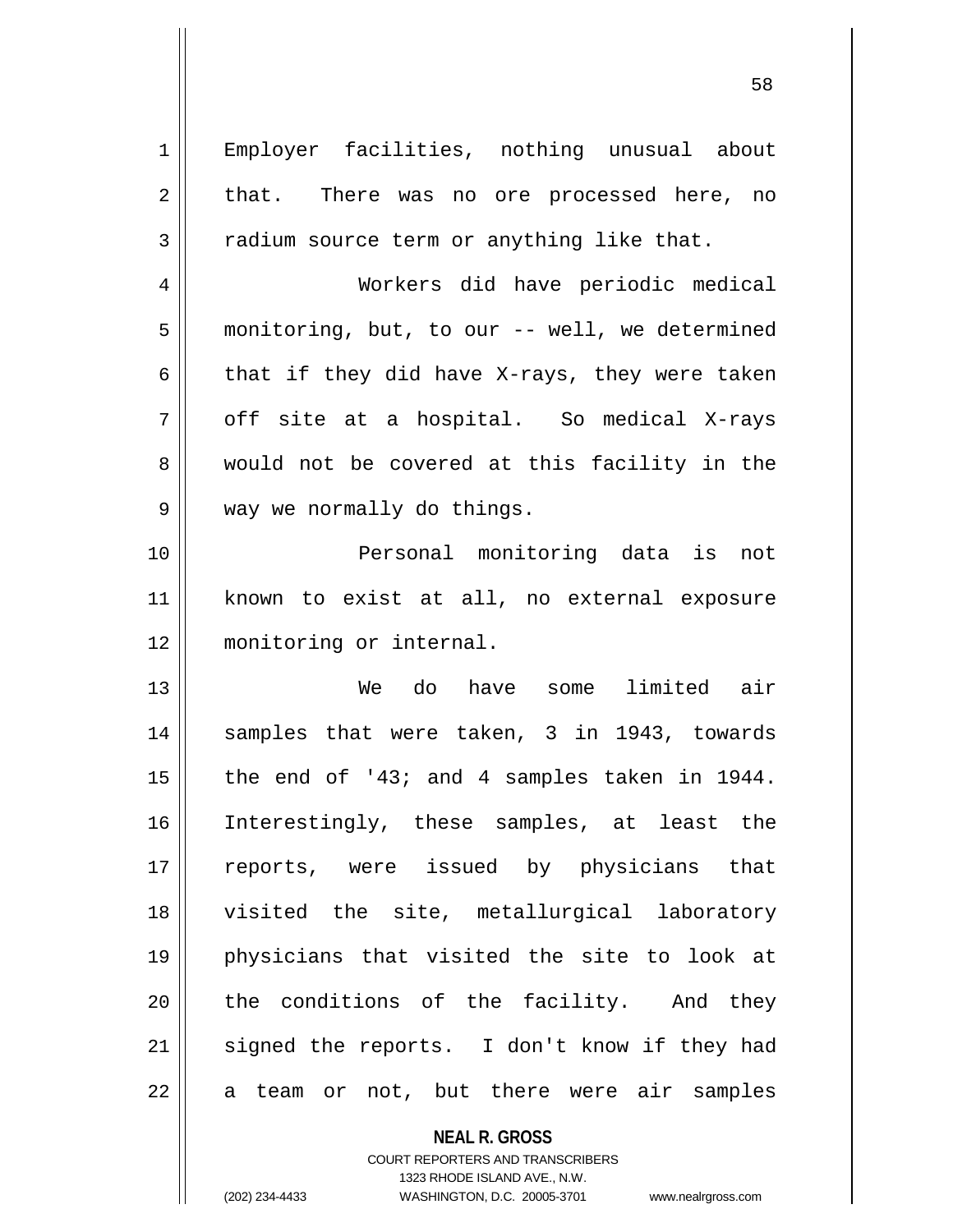taken.

| $\overline{2}$ | The ones that Sam mentioned                   |
|----------------|-----------------------------------------------|
| 3              | earlier were the electrostatic precipitator   |
| $\overline{4}$ | type. We've never been able to determine how  |
| 5              | those things function properly or how they    |
| 6              | worked, capture efficiency, that sort of      |
| 7              | thing. So it's uncertain as to what these air |
| 8              | samples really were measuring, although the   |
| 9              | reports indicated that values were somewhere  |
| 10             | in the 100 to 110 microgram per cubic meter   |
| 11             | range. At that time, the recommended exposure |
| 12             | limit was I think 151 microgram per cubic     |
| 13             | meter. But, again, we don't have any          |
| 14             | confidence in these air samples at all.       |
| 15             | Residual and remediation periods.             |
| 16             | We do have bioassay data. I mentioned 1995.   |
| 17             | I think Bechtel was the contractor that       |
| 18             | remediated the site, fairly good records of   |
| 19             | bioassay. We have access logs that indicate   |
| 20             | 35 employees were in there. We have bioassay  |
| 21             | samples, entrance and exit samples, on 24 of  |
| 22             | the 35 employees. So if any of those people   |

**NEAL R. GROSS**

COURT REPORTERS AND TRANSCRIBERS 1323 RHODE ISLAND AVE., N.W. (202) 234-4433 WASHINGTON, D.C. 20005-3701 www.nealrgross.com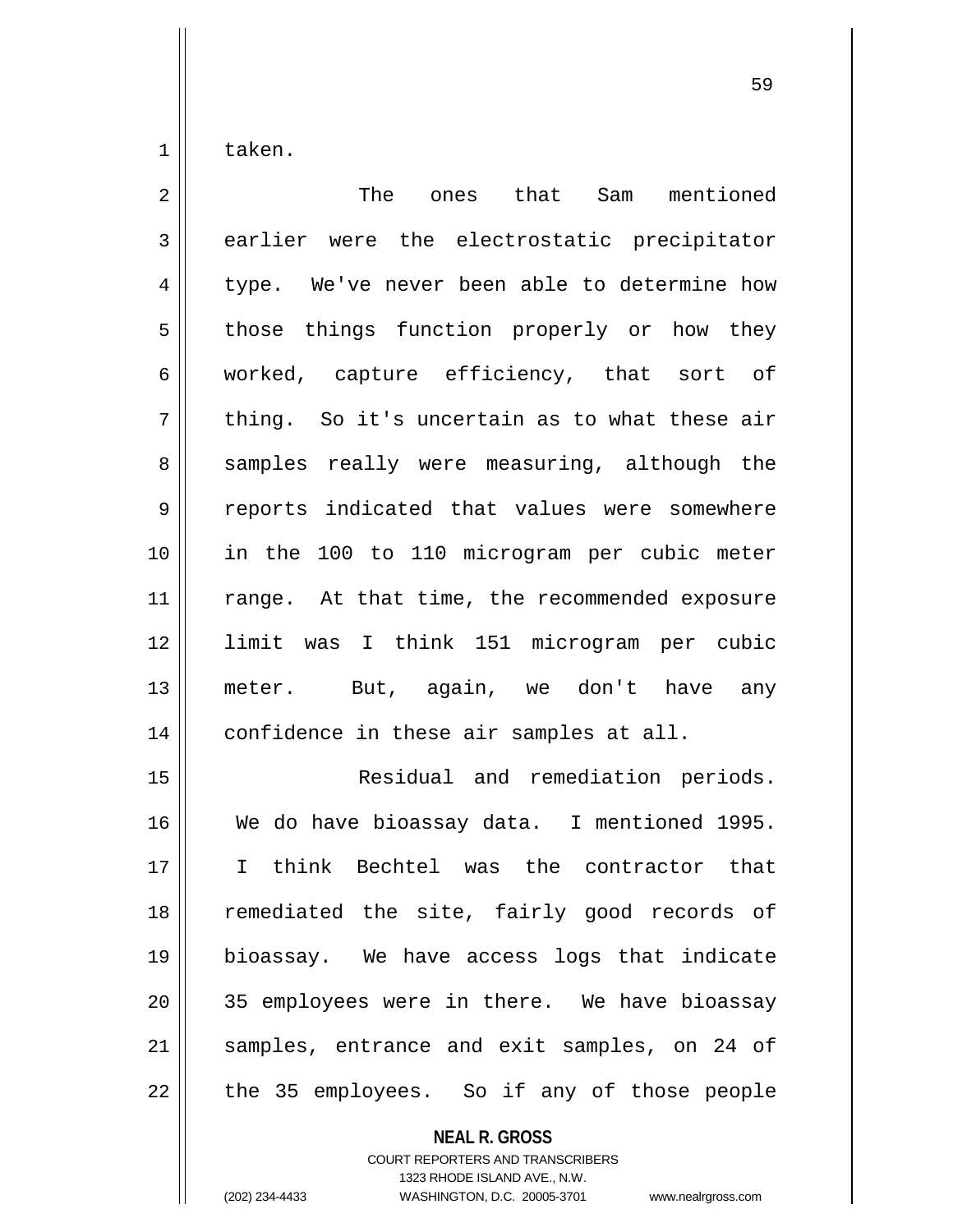1 || were to file claims, we certainly would be 2 able to reconstruct their internal exposure  $3 \parallel$  for those that weren't monitored. We would 4 use the 24 people, the coworker model to  $5$  || establish their exposures.

6 There were air samples taken in  $7 \parallel$  the residual period in the FUSRAP era, in 1989  $8 \parallel$  and 1995. In '89, I think the samples were 9 || reported as nondetectable. There was nothing 10 measured above the detection limit, which I 11 think was somewhere, the MDA was somewhere 12 around three percent of the derived air 13 || concentration level at that time period.

 And in 1995, during the act of 15 || remediation, there were samples taken. They were positive, not really, really high, but 17 || there were some positive samples taken. And we could use those values also to reconstruct intakes in 1995.

20 Prior to that, though, there's no 21 personal external dosimetry data at this 22 || facility. There were a number of radiation

> **NEAL R. GROSS** COURT REPORTERS AND TRANSCRIBERS 1323 RHODE ISLAND AVE., N.W. (202) 234-4433 WASHINGTON, D.C. 20005-3701 www.nealrgross.com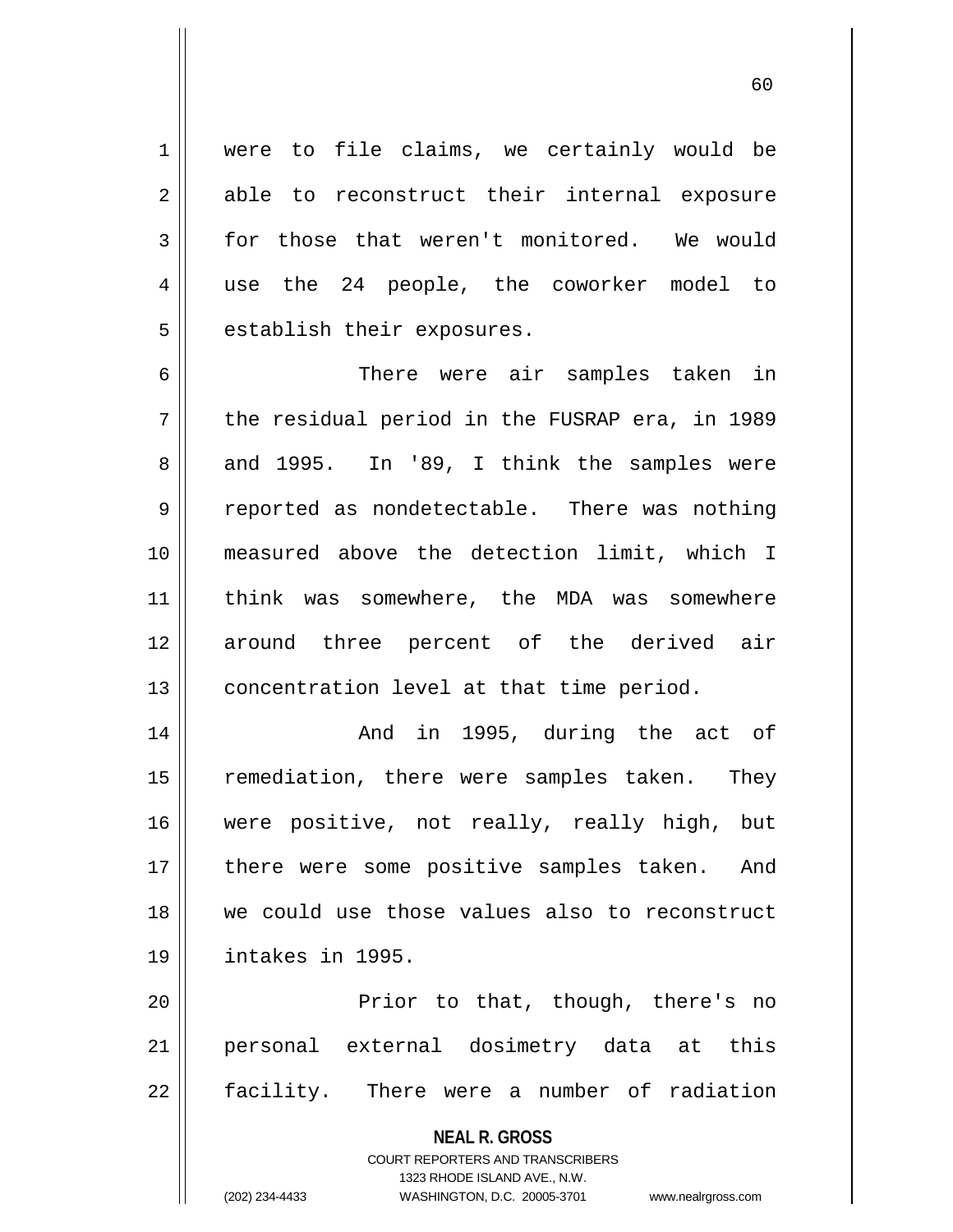**NEAL R. GROSS** COURT REPORTERS AND TRANSCRIBERS 1323 RHODE ISLAND AVE., N.W. 1 and contamination surveys performed at this 2 || facility starting in 1981. I think Argonne 3 National Laboratory went in, did a 4 | characterization. As I said, the values were  $5$  fairly low, as these types of facilities go, 6 you know, 5,000 dpm and less per 100 square 7 centimeters. 8 '89, there were some follow-up 9 || surveys done by ORAU in 1990. And then 1995, 10 there were some remediation cleanup surveys. 11 And 1996 was a survey that released it to be 12 free of contamination above the existing 13 | quidelines. 14 || So dose reconstruction during the 15 AWE period, again, that should be seven air 16 || samples taken over in three days in 1943 and 17 || '44. We believe that dose samples are not 18 || sufficient to characterize the exposures to 19 these workers. 20 The interesting thing about these  $21$  | early periods is they were still experimenting 22 with how one would process and machine

(202) 234-4433 WASHINGTON, D.C. 20005-3701 www.nealrgross.com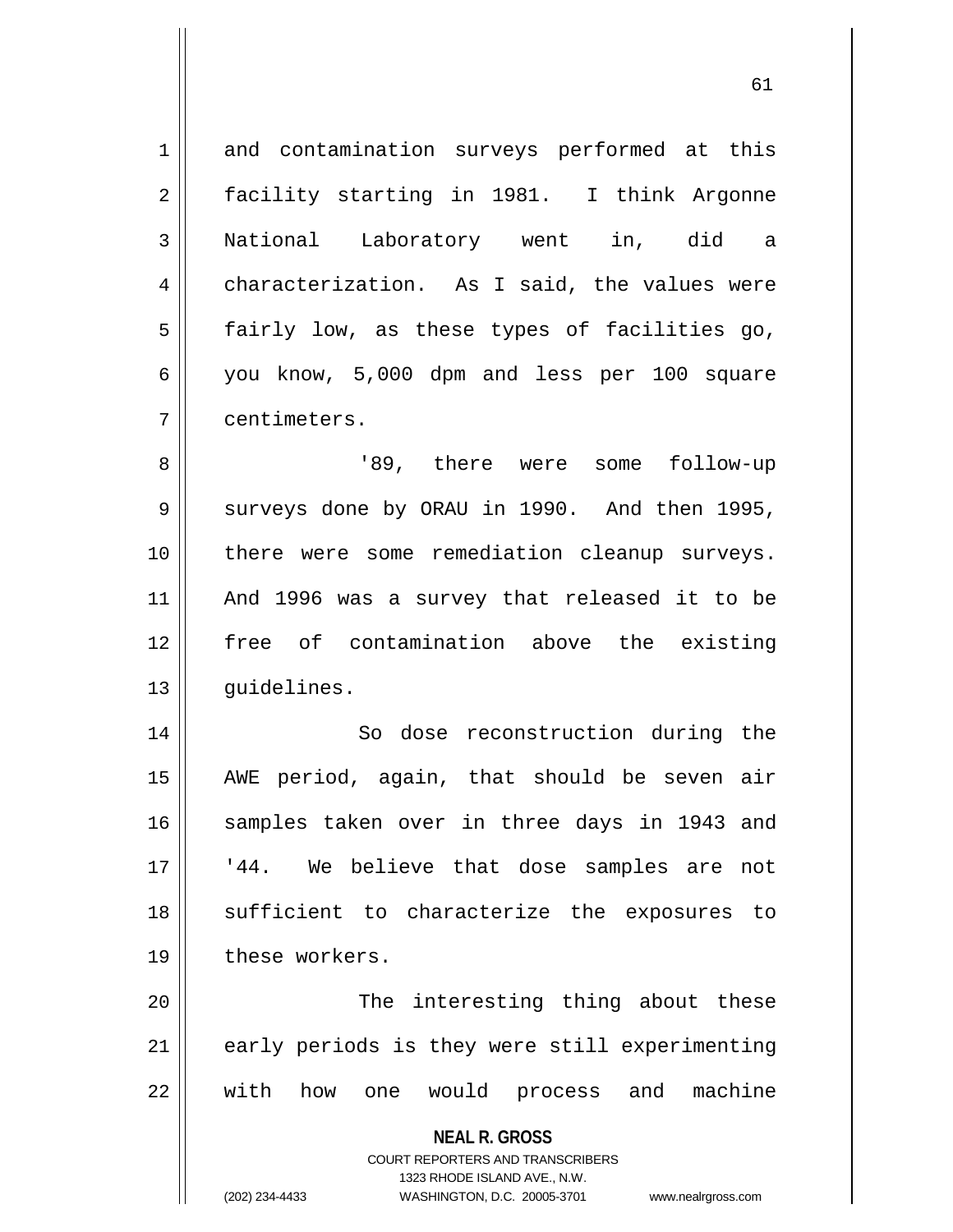**NEAL R. GROSS** COURT REPORTERS AND TRANSCRIBERS 1323 RHODE ISLAND AVE., N.W. (202) 234-4433 WASHINGTON, D.C. 20005-3701 www.nealrgross.com 1 || uranium. They were using water as a coolant 2 || early on. As Sam had indicated, they were 3 || using for the rolling operations, which ended 4 up having -- there were a fair number of 5 fires that occurred throughout the plant,  $6 \parallel$  almost to the point where you could almost 7 consider it a chronic exposure from fires. At 8 || one point, there was a report where 100 pounds  $9 \parallel$  of uranium just burned up sitting in a pile.  $10$  || So it would catch fire in the tray. 11 || So you had fires going on. They 12 were also experimenting with the machining 13 || speed. How fast you would turn these things I 14 guess could depend on how much exposure for 15 people to get and how it would mitigate the 16 fires and that sort of thing, so a lot of 17 experimentation on how best to roll or, I 18 mean, grind and process uranium during this 19 period. 20 || Because of that, we feel that the 21 data in TBD-6000 -- it was in the Kingsley and 22 Harris report -- are really not applicable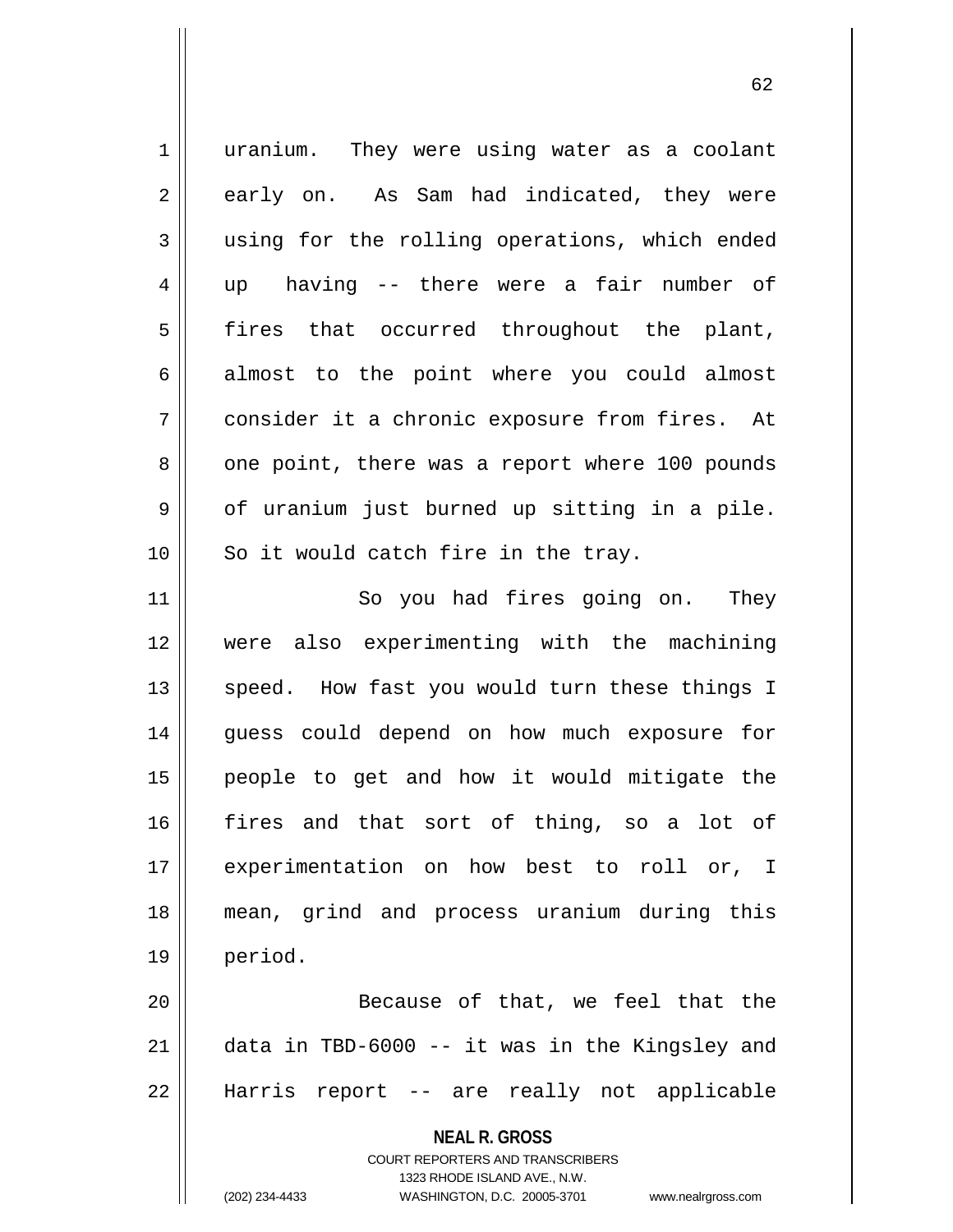| $\mathbf 1$ | representative exposures from this time                             |
|-------------|---------------------------------------------------------------------|
| 2           | period. Again, Kingsley and Harris I think                          |
| 3           | used data that started to be collected around                       |
| 4           | the 1948 time frame. Once things sort of got                        |
| 5           | under control $-$ - I use that term loosely, but,                   |
| 6           | you know, under better control to put it that                       |
| 7           | way, where they were more familiar with the                         |
| 8           | process and keeping the fires down and that                         |
| 9           | sort of thing.                                                      |
| 10          | So because of that, we are going                                    |
| 11          | to recommend the Class from '43 to '44 because                      |
| 12          | we can't reconstruct internal exposures.                            |
| 13          | External doses. We don't have any                                   |
| 14          | radiation measurements for external exposures,                      |
| 15          | but we do believe TBD-6000 can be used to be                        |
| 16          | representative of external exposures to                             |
| 17          | workers. There are some fairly good tables                          |
| 18          | there about what a worker would be exposed to                       |
| 19          | handling their uranium metal and<br>moving it                       |
| 20          | about at one foot and one meter and those                           |
| 21          | types of things.                                                    |
| 22          | So if we apply some time/motion                                     |
|             | <b>NEAL R. GROSS</b><br><b>COURT REPORTERS AND TRANSCRIBERS</b>     |
|             | 1323 RHODE ISLAND AVE., N.W.                                        |
|             | (202) 234-4433<br>WASHINGTON, D.C. 20005-3701<br>www.nealrgross.com |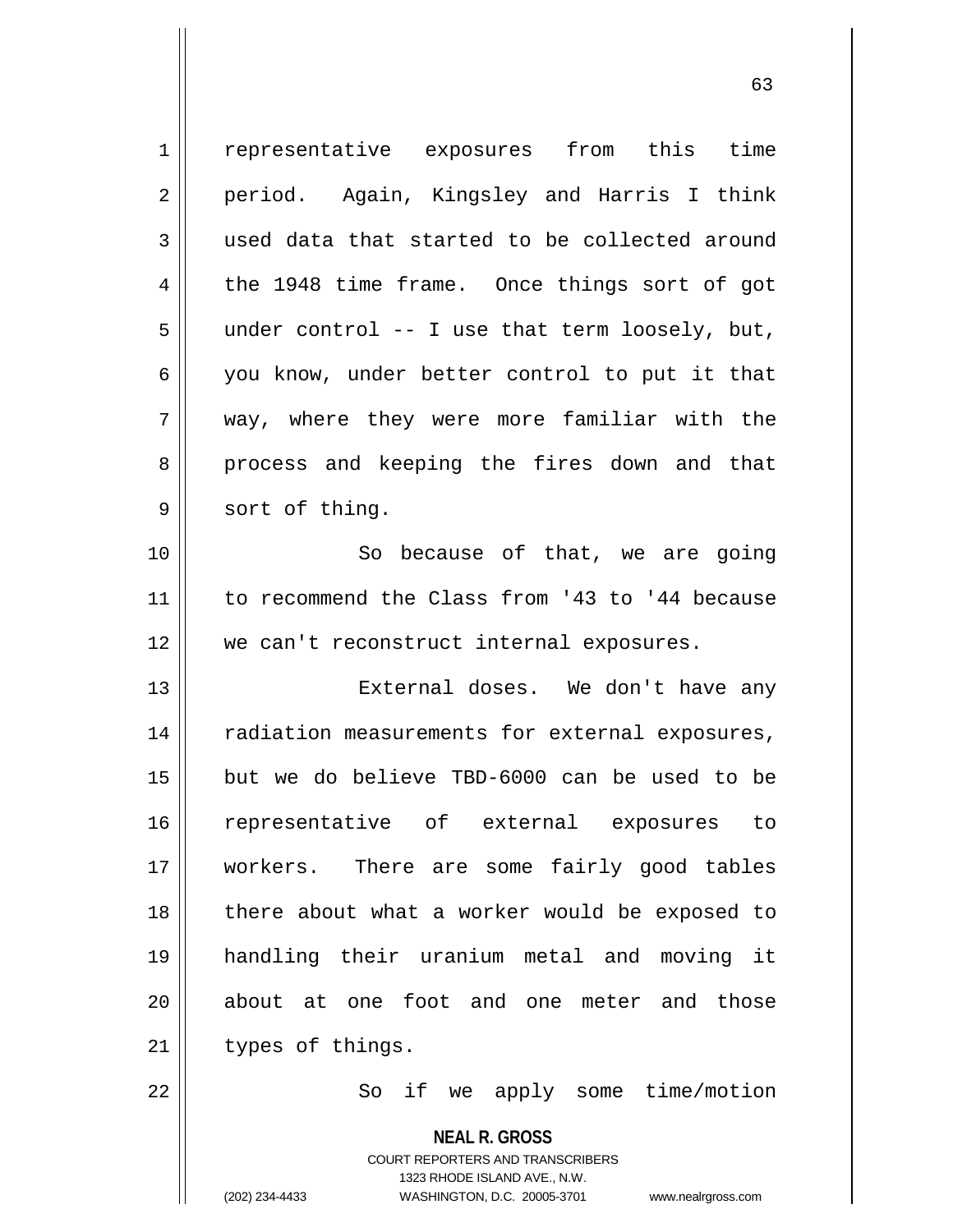| $\mathbf 1$    | information to these workers, we believe we    |
|----------------|------------------------------------------------|
| 2              | will come up with bounding estimates of        |
| 3              | external exposures. I think the Evaluation     |
| $\overline{4}$ | Report characterizes the exposures. Like in    |
| 5              | '43, it will be somewhere around 1,500         |
| 6              | millirem for each worker is what they would    |
| 7              | receive based on TBD-6000. So we believe       |
| 8              | using the values in 6000, that we can          |
| 9              | reconstruct dose with sufficient accuracy.     |
| 10             | Okay. During the residual period,              |
| 11             | we believe at the and of 1945, the processes   |
| 12             | were worked out to a better extent where the   |
| 13             | fires were more controlled. We have some air   |
| 14             | sample data towards the end of 1945. And we    |
| 15             | believe that we can use a value from TBD-6000  |
| 16             | to start the air concentration at the          |
| 17             | beginning of the residual period. In other     |
| 18             | words, we would take, I think it is, 5,000 dpm |
| 19             | per cubic meter. We would assume for the last  |
| 20             | month of operation and settle that amount of   |
| 21             | material onto the ground and use that as a     |
| 22             | starting point for the residual period.        |

COURT REPORTERS AND TRANSCRIBERS 1323 RHODE ISLAND AVE., N.W.

**NEAL R. GROSS**

(202) 234-4433 WASHINGTON, D.C. 20005-3701 www.nealrgross.com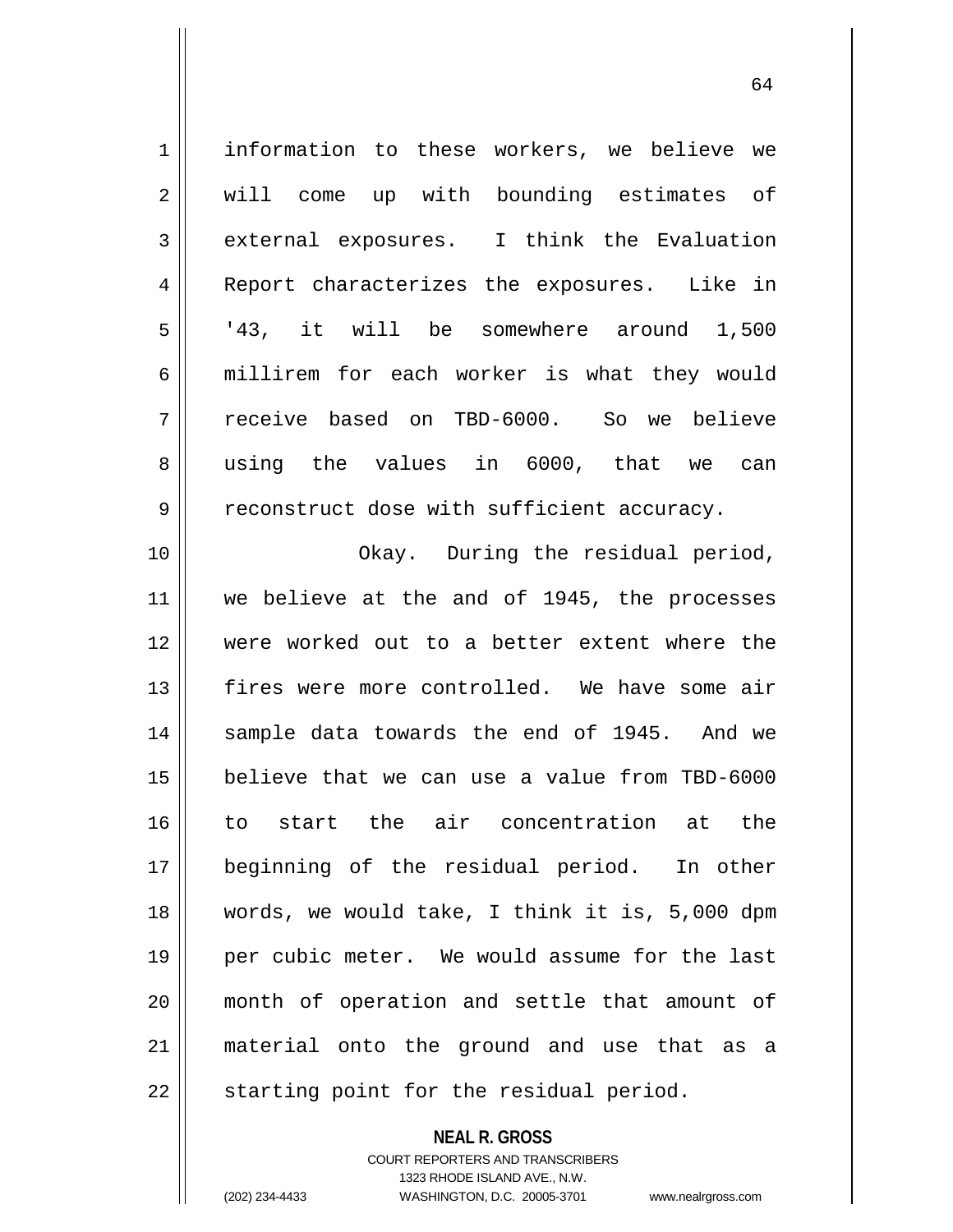1 || I think if you take 5,000 dpm per  $2 \parallel$  cubic meter and settle it with a settling  $3 \parallel$  velocity of 7.5 times 10 to the -4 meters per 4 || second over 30 days, you end up with something 5 || around 11 million dpm per square meter on the  $6 \parallel$  ground. That would be our starting point for  $7 \parallel$  the surface contamination at the facility. 8 || And then, of course, we can resuspend that 9 using a 1 times 10 to the -6 resuspension 10 factor to estimate the air inhalation from the 11 residual period. 12 || Tf we couple that with these air 13 || samples that we have in 1989 that were taken 14 and the contamination surveys, we can use 15 TIB-70 to essentially do a straight line 16 depreciation of the values from 1945 to 1989 17 and estimate the residual, exposures from

18 || residual contamination during that period. 19 And that's what we intend to do. So, using 20 that, we can estimate the annual 21 || inhalation/ingestion values for each year from 22 | 144 through 1995 or 1994.

> **NEAL R. GROSS** COURT REPORTERS AND TRANSCRIBERS 1323 RHODE ISLAND AVE., N.W. (202) 234-4433 WASHINGTON, D.C. 20005-3701 www.nealrgross.com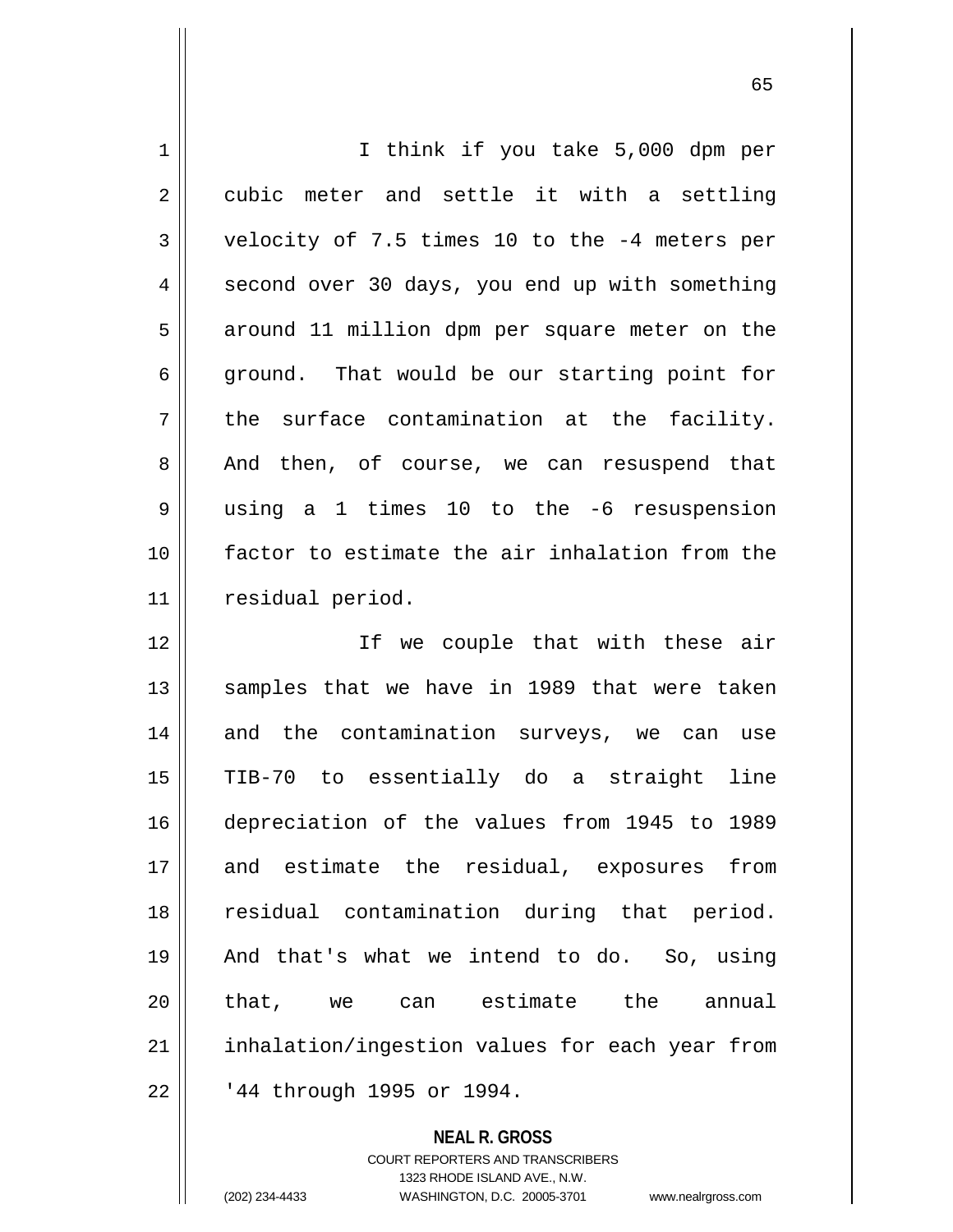1 | For the remediation period, as I 2 || said, there was active work going on  $3 \parallel$  remediating the site, but we do have bioassay 4 data for the remediation workers. There are 5 also some general area airborne data 6 available. 7 So the 1995 dose bounds the dose 8 || from work from '95 through, into '96, when it 9 Stopped. And then 1996, there were some 10 contamination surveys that ORAU did where they 11 found a couple of small spots of 12 contamination, cleaned them up, and then 13 basically declared the site free of 14 contamination in excess of recommended 15 | quidelines. 16 For external dose in the residual  $17$  || period, the characterization data, as I said, 18 indicated fairly low radiation levels. The 19 contamination levels were low. So you would  $20$  || expect the exposure levels to be low and were 21 not significantly higher than background for 22 | whole body exposures in most areas.

> **NEAL R. GROSS** COURT REPORTERS AND TRANSCRIBERS 1323 RHODE ISLAND AVE., N.W.

(202) 234-4433 WASHINGTON, D.C. 20005-3701 www.nealrgross.com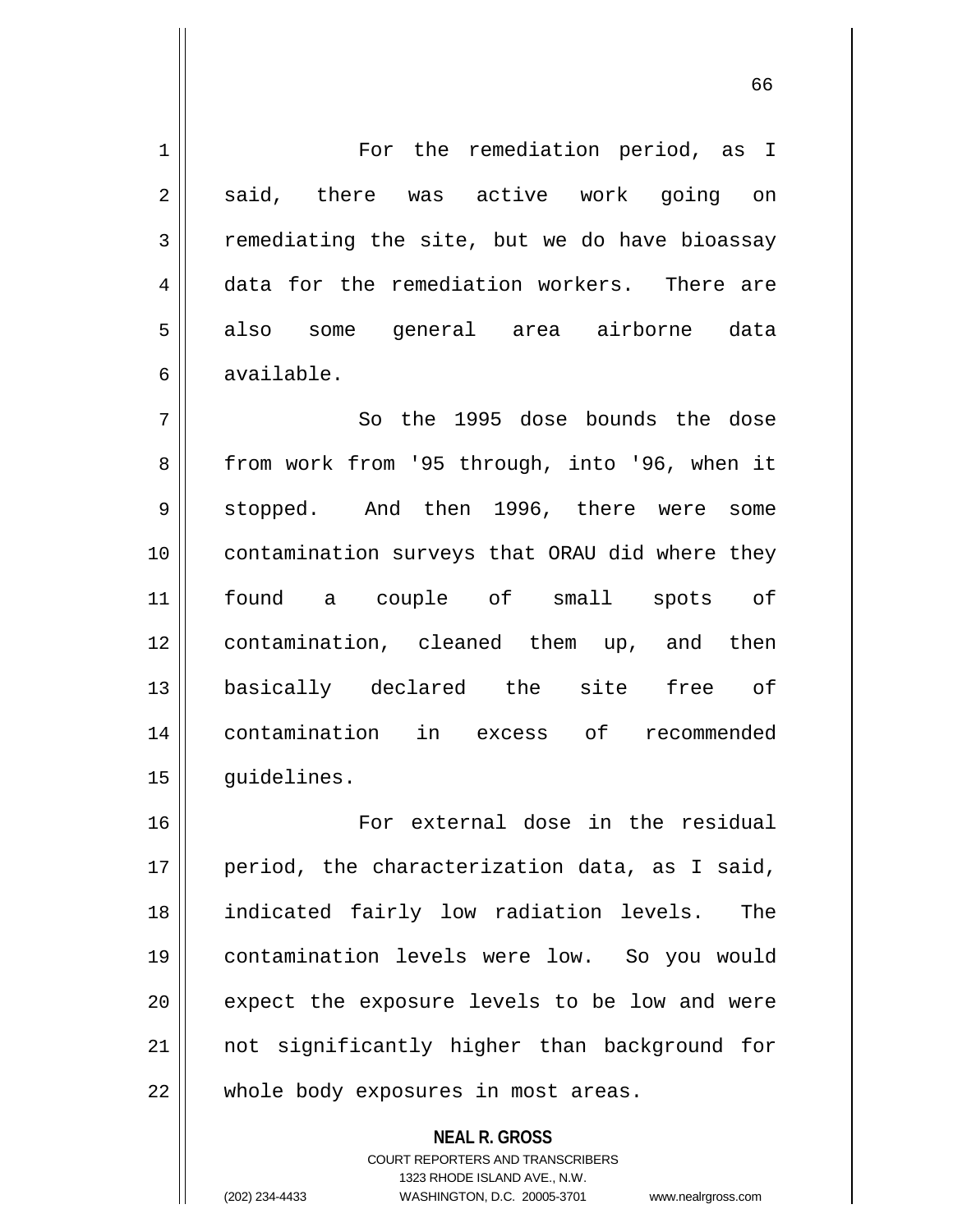| 1  | The highest dose rates were found                                                                                                                                      |
|----|------------------------------------------------------------------------------------------------------------------------------------------------------------------------|
| 2  | I mentioned that there was<br>in<br>this                                                                                                                               |
| 3  | courtyard where they staged the uranium rods                                                                                                                           |
| 4  | just north of the area 7. The highest value                                                                                                                            |
| 5  | was found there. And if we use that value                                                                                                                              |
| 6  | over the entire time period, we're going to                                                                                                                            |
| 7  | bound the external dose by assigning 0.037                                                                                                                             |
| 8  | millirem per work year from 1945 to 1946.                                                                                                                              |
| 9  | That would be the highest value that was                                                                                                                               |
| 10 | measured on the facility at that time.                                                                                                                                 |
| 11 | feasibility of<br>So<br>dose                                                                                                                                           |
| 12 | reconstruction. We found that the monitoring                                                                                                                           |
| 13 | records are insufficient to estimate intakes                                                                                                                           |
| 14 | of internal dose. Bakers was one of the first                                                                                                                          |
| 15 | companies to produce uranium on a production                                                                                                                           |
| 16 | As I mentioned, there are a lot of<br>scale.                                                                                                                           |
| 17 | issues with their lack of mitigation of the                                                                                                                            |
| 18 | exposures by inappropriate application<br>оf                                                                                                                           |
| 19 | water coolants and the fires, that sort of                                                                                                                             |
| 20 | thing, that made TBD-6000 not applicable for                                                                                                                           |
| 21 | the situation.                                                                                                                                                         |
| 22 | So because of that, intakes could                                                                                                                                      |
|    | <b>NEAL R. GROSS</b><br><b>COURT REPORTERS AND TRANSCRIBERS</b><br>1323 RHODE ISLAND AVE., N.W.<br>(202) 234-4433<br>WASHINGTON, D.C. 20005-3701<br>www.nealrgross.com |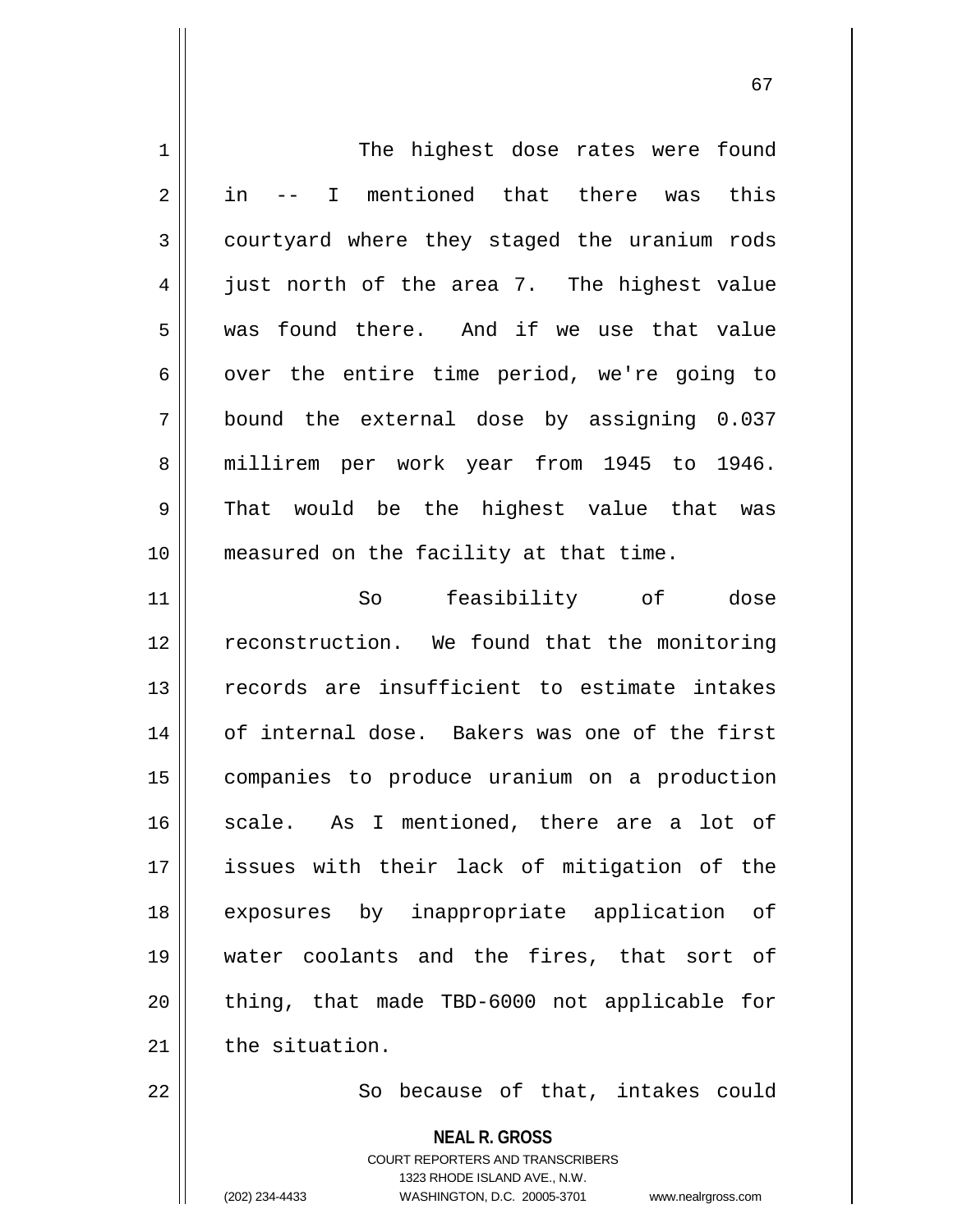$1 \parallel$  not be reconstructed with sufficient accuracy, 2 although we do feel that the external 3 | exposures can be reconstructed, as I suggested 4 | earlier.

5 During the residual and  $6 \parallel$  remediation period, we feel we can do internal  $7 \parallel$  and external doses using the TIB-70 approach 8 l that I mentioned.

9 and this is the overall slide 10 || summary that we show where internal dose for 11 uranium is not feasible during '43 and '44 12 external from beta/gamma is feasible to be 13 || reconstructed. Neutrons are not applicable 14 || for this facility.

 There are really no exposures to neutrons to speak of and medical X-rays were 17 || taken off site. So they're not covered under | this for this facility.

 In the 1945 to 1996 time frame, we believe that we can reconstruct the uranium intakes as well as the external exposures that | the workers may have received.

**NEAL R. GROSS**

COURT REPORTERS AND TRANSCRIBERS 1323 RHODE ISLAND AVE., N.W. (202) 234-4433 WASHINGTON, D.C. 20005-3701 www.nealrgross.com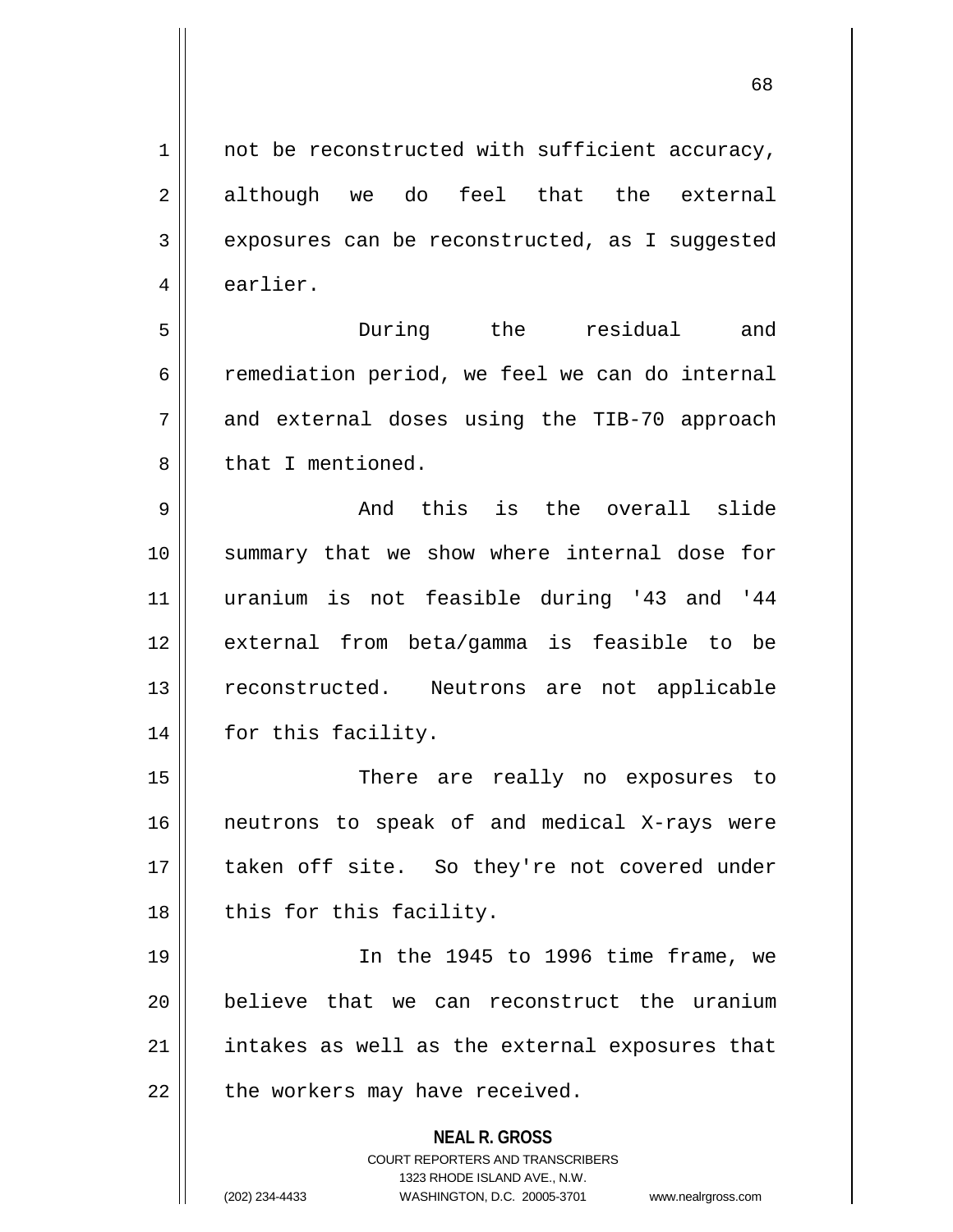|                | 69                                                                                                  |
|----------------|-----------------------------------------------------------------------------------------------------|
| 1              | That concludes my presentation. I                                                                   |
| $\overline{2}$ | will be happy to answer any questions.                                                              |
| 3              | CHAIRMAN MELIUS: Thank you.                                                                         |
| 4              | I do<br>DR. NETON:<br>have a                                                                        |
| 5              | recommended Class here. I should probably                                                           |
| 6              | finish with that, that it's all workers at the                                                      |
| 7              | Baker Brothers site in Toledo, Ohio during the                                                      |
| 8              | period June 1st, '43 through December 31st,                                                         |
| 9              | '44, for 250 days. And that concludes my                                                            |
| 10             | presentation.                                                                                       |
| 11             | Trying to<br>CHAIRMAN MELIUS:<br>slip                                                               |
| 12             | one by us.                                                                                          |
| 13             | DR. NETON: Yes.                                                                                     |
| 14             | (Laughter.)                                                                                         |
| $15$           | CHAIRMAN MELIUS: Okay.<br>Thank                                                                     |
| 16             | you, Jim.                                                                                           |
| 17             | Board Members have questions?                                                                       |
| 18             | Yes, Brad?                                                                                          |
| 19             | MEMBER CLAWSON: Jim, you spoke of                                                                   |
| 20             | that they brought test elements back that they                                                      |
| 21             | were working on. Had these been through the                                                         |
| 22             | reactor or what did you mean by test slugs?                                                         |
|                | <b>NEAL R. GROSS</b><br><b>COURT REPORTERS AND TRANSCRIBERS</b>                                     |
|                | 1323 RHODE ISLAND AVE., N.W.<br>(202) 234-4433<br>WASHINGTON, D.C. 20005-3701<br>www.nealrgross.com |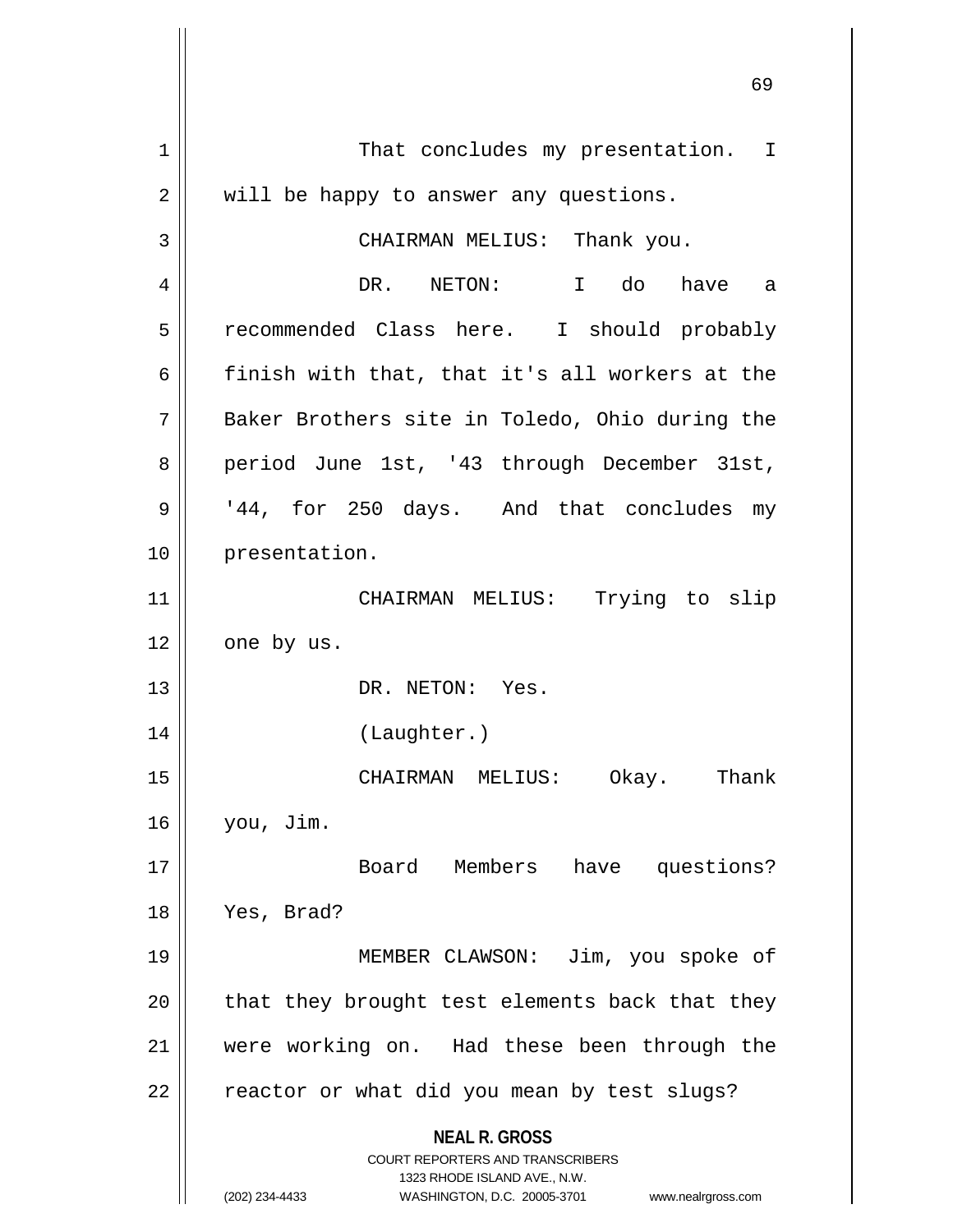| 1  | DR. NETON: No. I think they were                                                                                                                                       |
|----|------------------------------------------------------------------------------------------------------------------------------------------------------------------------|
| 2  | experimental design-type situations. They had                                                                                                                          |
| 3  | not been through the reactor to my knowledge,                                                                                                                          |
| 4  | no.                                                                                                                                                                    |
| 5  | MEMBER CLAWSON: So we're not                                                                                                                                           |
| 6  | dealing with any kind of recycled uranium,                                                                                                                             |
| 7  | then? That's $-$                                                                                                                                                       |
| 8  | DR. NETON:<br>No, not to<br>my                                                                                                                                         |
| 9  | knowledge.                                                                                                                                                             |
| 10 | CHAIRMAN MELIUS: Other questions?                                                                                                                                      |
| 11 | Board Members on the phone, do you have any                                                                                                                            |
| 12 | questions?                                                                                                                                                             |
| 13 | MEMBER FIELD: Bill Field.<br>No                                                                                                                                        |
| 14 | questions.                                                                                                                                                             |
| 15 | CHAIRMAN MELIUS:<br>Thank you. Gen?                                                                                                                                    |
| 16 | (No response.)                                                                                                                                                         |
| 17 | CHAIRMAN MELIUS: Okay. I believe                                                                                                                                       |
| 18 | my understanding is that the petitioner here                                                                                                                           |
| 19 | does not wish to speak or participate. So if                                                                                                                           |
| 20 | we have no further questions, do I have<br>- a                                                                                                                         |
| 21 | suggested action or --                                                                                                                                                 |
| 22 | MEMBER MUNN: Yes. I am pleased                                                                                                                                         |
|    | <b>NEAL R. GROSS</b><br><b>COURT REPORTERS AND TRANSCRIBERS</b><br>1323 RHODE ISLAND AVE., N.W.<br>(202) 234-4433<br>WASHINGTON, D.C. 20005-3701<br>www.nealrgross.com |

 $\overline{\phantom{a}}$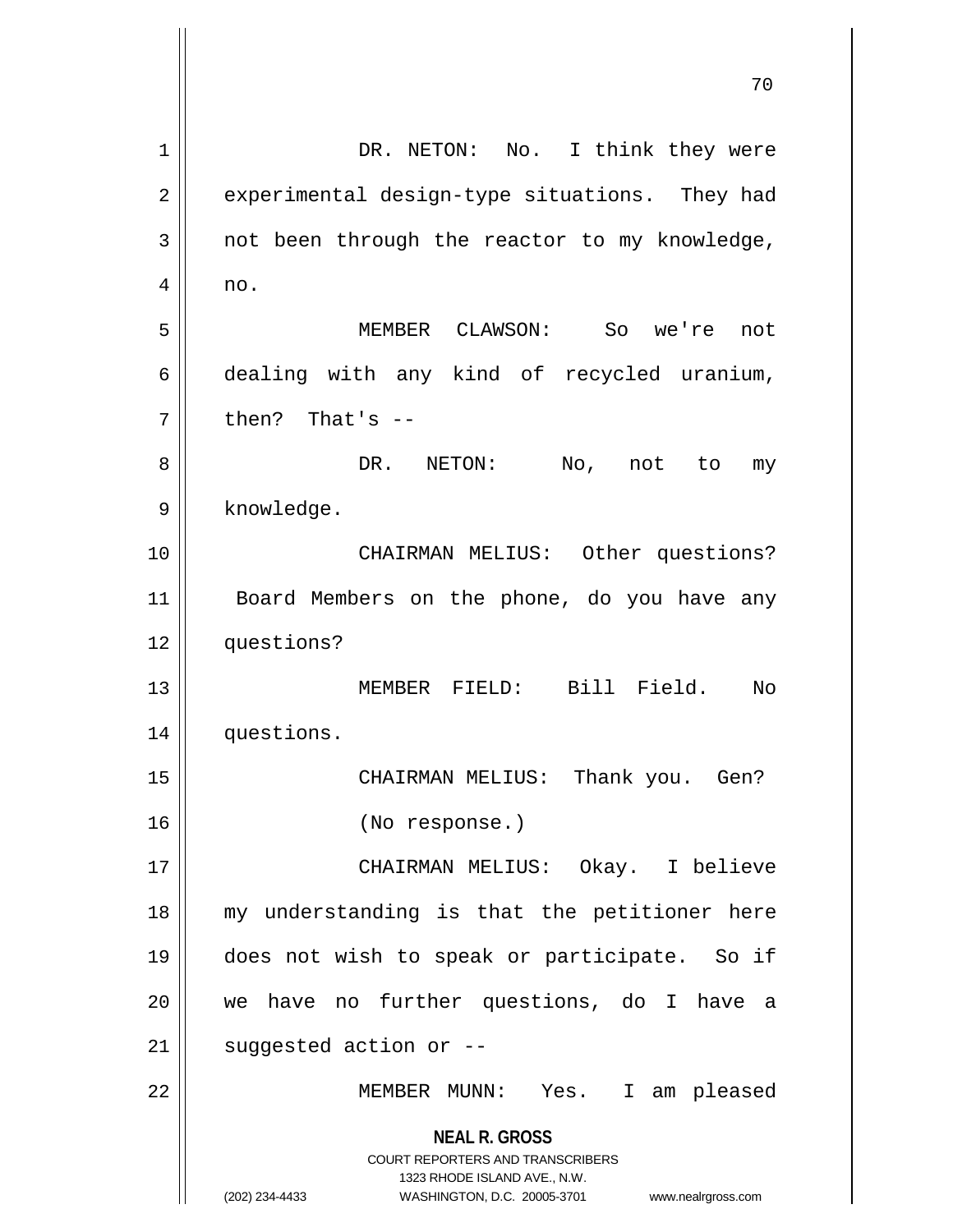**NEAL R. GROSS** COURT REPORTERS AND TRANSCRIBERS 1323 RHODE ISLAND AVE., N.W. (202) 234-4433 WASHINGTON, D.C. 20005-3701 www.nealrgross.com 1 | to move that we accept the recommended Class 2 | of all atomic weapons employees who worked at  $3 \parallel$  the Baker Brothers site in Toledo, Ohio during 4 | the period from June 1, '43 through December  $5 \parallel 31$ , 1944, as proposed by NIOSH. 6 MEMBER CLAWSON: I second it. 7 CHAIRMAN MELIUS: So we have a 8 | motion from Wanda, a second from Brad. Any 9 further discussion? 10 (No response.) 11 || CHAIRMAN MELIUS: Okay. If not,  $12 \parallel$  Ted? 13 MR. KATZ: I was planning to do  $14$   $\parallel$  that. 15 Dr. Ziemer? 16 | **MEMBER ZIEMER:** Yes. 17 || MR. KATZ: Ms. Valerio? 18 MEMBER VALERIO: Yes. 19 || MR. KATZ: Mr. Schofield? 20 || MEMBER SCHOFIELD: Yes. 21 MR. KATZ: Dr. Roessler? 22 MEMBER ROESSLER: Ted, are you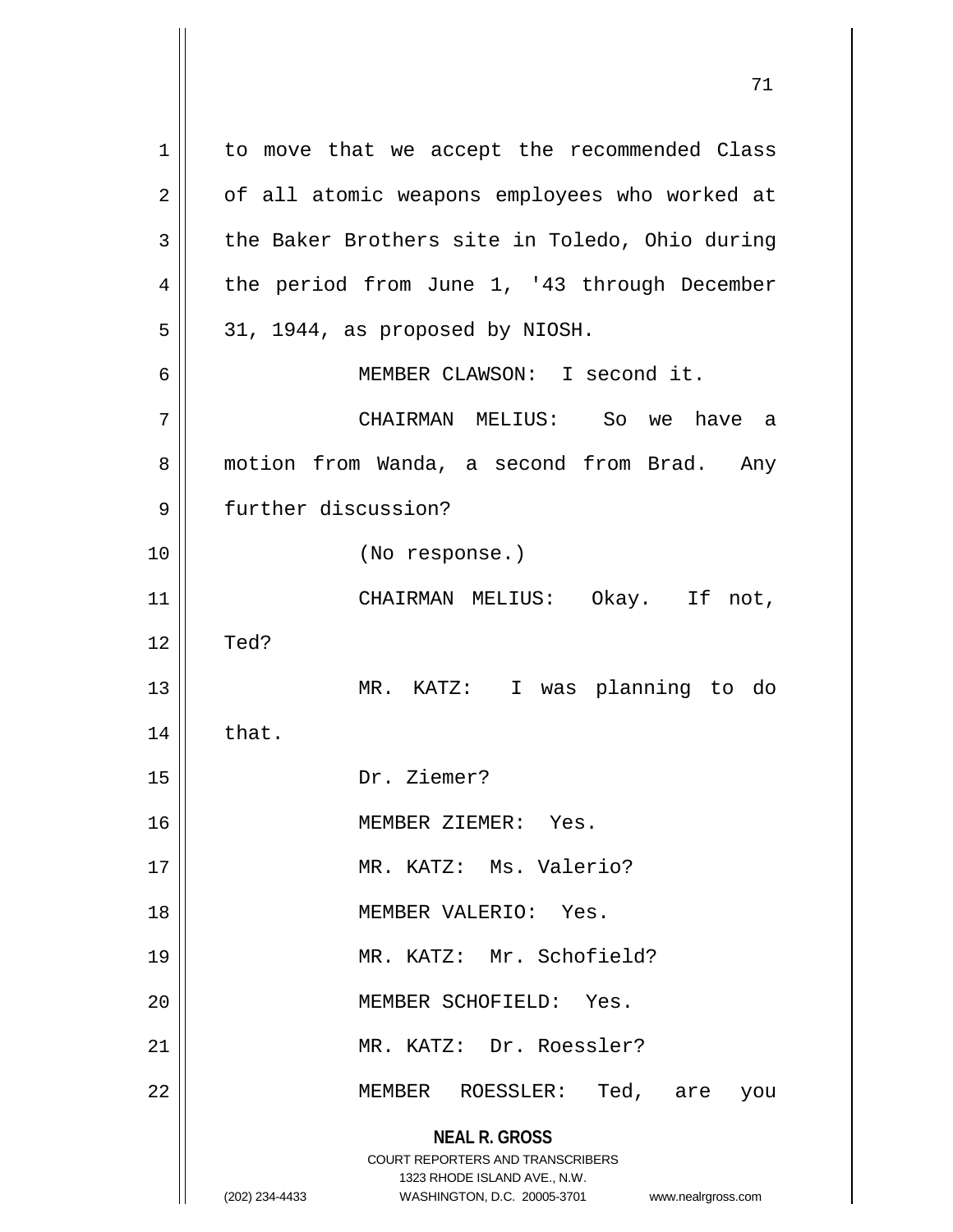|                | 72                                                                                                                                                                     |
|----------------|------------------------------------------------------------------------------------------------------------------------------------------------------------------------|
| $\mathbf 1$    | calling roll?                                                                                                                                                          |
|                |                                                                                                                                                                        |
| $\overline{2}$ | MR. KATZ: Yes, I'm calling for the                                                                                                                                     |
| 3              | vote. This is for Baker Brothers, we're                                                                                                                                |
| 4              | voting.                                                                                                                                                                |
| 5              | MEMBER ROESSLER: Yes, you and Jim                                                                                                                                      |
| 6              | are hard to hear but yes on this one.                                                                                                                                  |
| 7              | MR. KATZ: Dr. Richardson?                                                                                                                                              |
| 8              | MEMBER RICHARDSON: Yes.                                                                                                                                                |
| 9              | MR. KATZ: Ms. Munn?                                                                                                                                                    |
| 10             | MEMBER MUNN: Yes.                                                                                                                                                      |
| 11             | MR. KATZ: Dr. Melius?                                                                                                                                                  |
| 12             | CHAIRMAN MELIUS: Yes.                                                                                                                                                  |
| 13             | MR. KATZ: Dr. Kotelchuck?                                                                                                                                              |
| 14             | MEMBER KOTELCHUCK: Yes.                                                                                                                                                |
| 15             | MR. KATZ: Dr. Field?                                                                                                                                                   |
| 16             | MEMBER FIELD: Yes.                                                                                                                                                     |
| 17             | MR. KATZ: Mr. Clawson?                                                                                                                                                 |
| 18             | MEMBER CLAWSON: Yes.                                                                                                                                                   |
| 19             | MR. KATZ: Ms. Beach?                                                                                                                                                   |
| 20             | MEMBER BEACH: Yes.                                                                                                                                                     |
| 21             | MR. KATZ: And Dr. Anderson?                                                                                                                                            |
| 22             | MEMBER ANDERSON: Yes.                                                                                                                                                  |
|                | <b>NEAL R. GROSS</b><br><b>COURT REPORTERS AND TRANSCRIBERS</b><br>1323 RHODE ISLAND AVE., N.W.<br>(202) 234-4433<br>WASHINGTON, D.C. 20005-3701<br>www.nealrgross.com |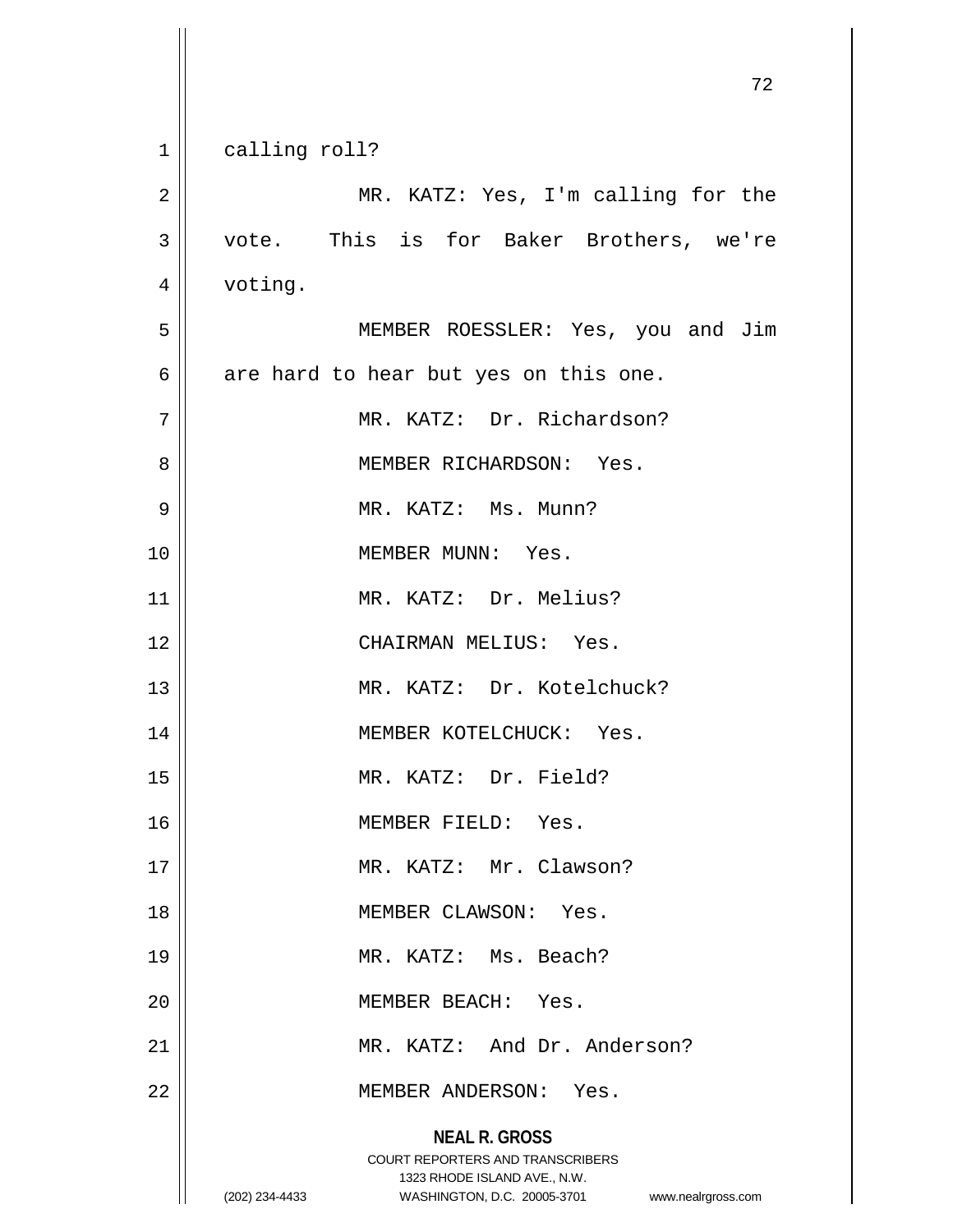**NEAL R. GROSS** COURT REPORTERS AND TRANSCRIBERS 1323 RHODE ISLAND AVE., N.W. (202) 234-4433 WASHINGTON, D.C. 20005-3701 www.nealrgross.com 1 MR. KATZ: Then it is unanimous. 2 Motion passes. And I'll collect the absentee  $3$  | votes after the meeting. 4 CHAIRMAN MELIUS: Henry, you got 5 || your wish. We took you off the hot spot,  $6 \parallel$  tough vote. 7 || MEMBER ANDERSON: Right. 8 CHAIRMAN MELIUS: Okay. While 9 || Baker Brothers is fresh in our minds, why 10 don't I do the letter here? 11 || MEMBER ANDERSON: Yes. 12 CHAIRMAN MELIUS: And Ted will be 13 distributing. Yes? 14 MEMBER BEACH: Are we going to do  $15$  anything with the years after? 16 MEMBER ANDERSON: The residual? 17 MEMBER BEACH: The residual? 18 || CHAIRMAN MELIUS: I will tell you. 19 How do we want to do that? I guess I was  $20$  || assuming I was going to send that over to my 21 || friend on the left, to my left, TBD-6000 22 | Committee. Paul? We're referring it to you.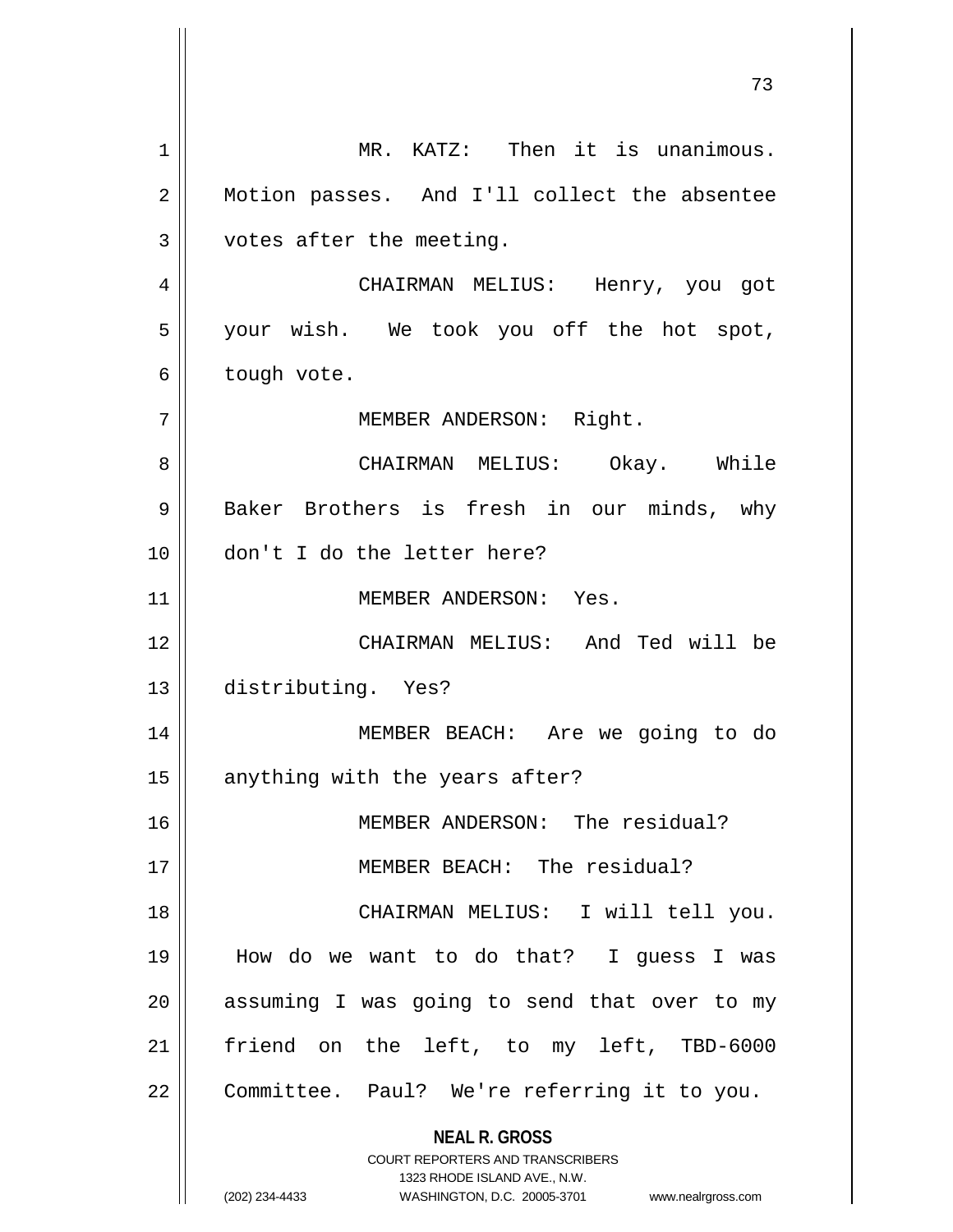**NEAL R. GROSS** COURT REPORTERS AND TRANSCRIBERS 1323 RHODE ISLAND AVE., N.W. 1 || MEMBER ZIEMER: It is not my 2 decision. 3 CHAIRMAN MELIUS: Well, you are 4 allowed to object. So I have a motion to 5 | refer it from Josie? We need to officially do  $6 \parallel$  that. 7 MEMBER BEACH: Yes. That's a 8 motion and task to SC&A also. 9 CHAIRMAN MELIUS: Do I hear a 10 || second to that? 11 || MEMBER CLAWSON: Second. 12 CHAIRMAN MELIUS: Okay. Second 13 || from Brad. Voice vote. All in favor say aye? 14 || (Whereupon, there was a chorus of  $15$   $\parallel$  "Ayes.") 16 CHAIRMAN MELIUS: Okay. So it 17 carries. So we've taken care of that. I 18 think on this one, we can leave it up to 19 TBD-6000 whether they want to task SC&A and  $20$  || how they want to do it at this point. I will 21 || go ahead and read the letter now for the 22 | record. "The Advisory Board on Radiation and

(202) 234-4433 WASHINGTON, D.C. 20005-3701 www.nealrgross.com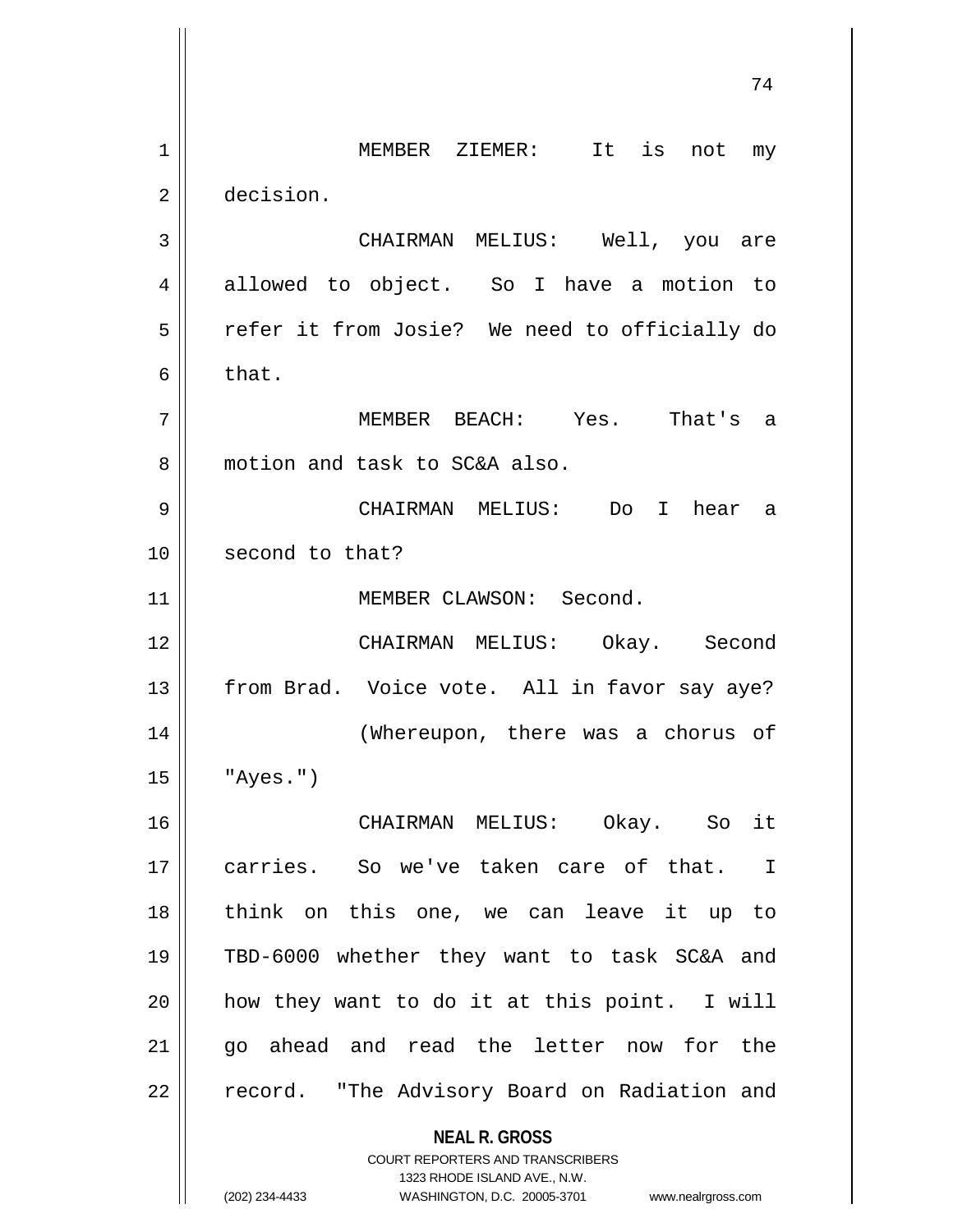| $\mathbf 1$ | Worker Health, the Board, has evaluated                             |
|-------------|---------------------------------------------------------------------|
| 2           | Special Exposure Cohort petition 00204                              |
| 3           | concerning workers at the Baker Brothers site                       |
| 4           | in Toledo, Ohio and to the statutory                                |
| 5           | requirements established by the Energy                              |
| 6           | Employees Occupational Illness Compensation                         |
| 7           | Program Act of 2000 and incorporated into 42                        |
| 8           | CFR 83.13.                                                          |
| 9           | "The Board respectfully recommends                                  |
| 10          | that SEC status be accorded to 'All atomic                          |
| 11          | weapon employees who worked at the Baker                            |
| 12          | Brothers site in Toledo, Ohio during the                            |
| 13          | period from June 1st, 1943 through December                         |
| 14          | 31st, 1944 for a number of workdays                                 |
| 15          | aggregating at least 250 workdays occurring                         |
| 16          | either solely under this employment or<br>in                        |
| 17          | combination with workdays within<br>the                             |
| 18          | parameters established for one or more other                        |
| 19          | Classes of employees included in the Special                        |
| 20          | Exposure Cohort.'                                                   |
| 21          | "This recommendation is based on                                    |
| 22          | the following factors. Individuals employed                         |
|             | <b>NEAL R. GROSS</b>                                                |
|             | COURT REPORTERS AND TRANSCRIBERS                                    |
|             | 1323 RHODE ISLAND AVE., N.W.                                        |
|             | (202) 234-4433<br>WASHINGTON, D.C. 20005-3701<br>www.nealrgross.com |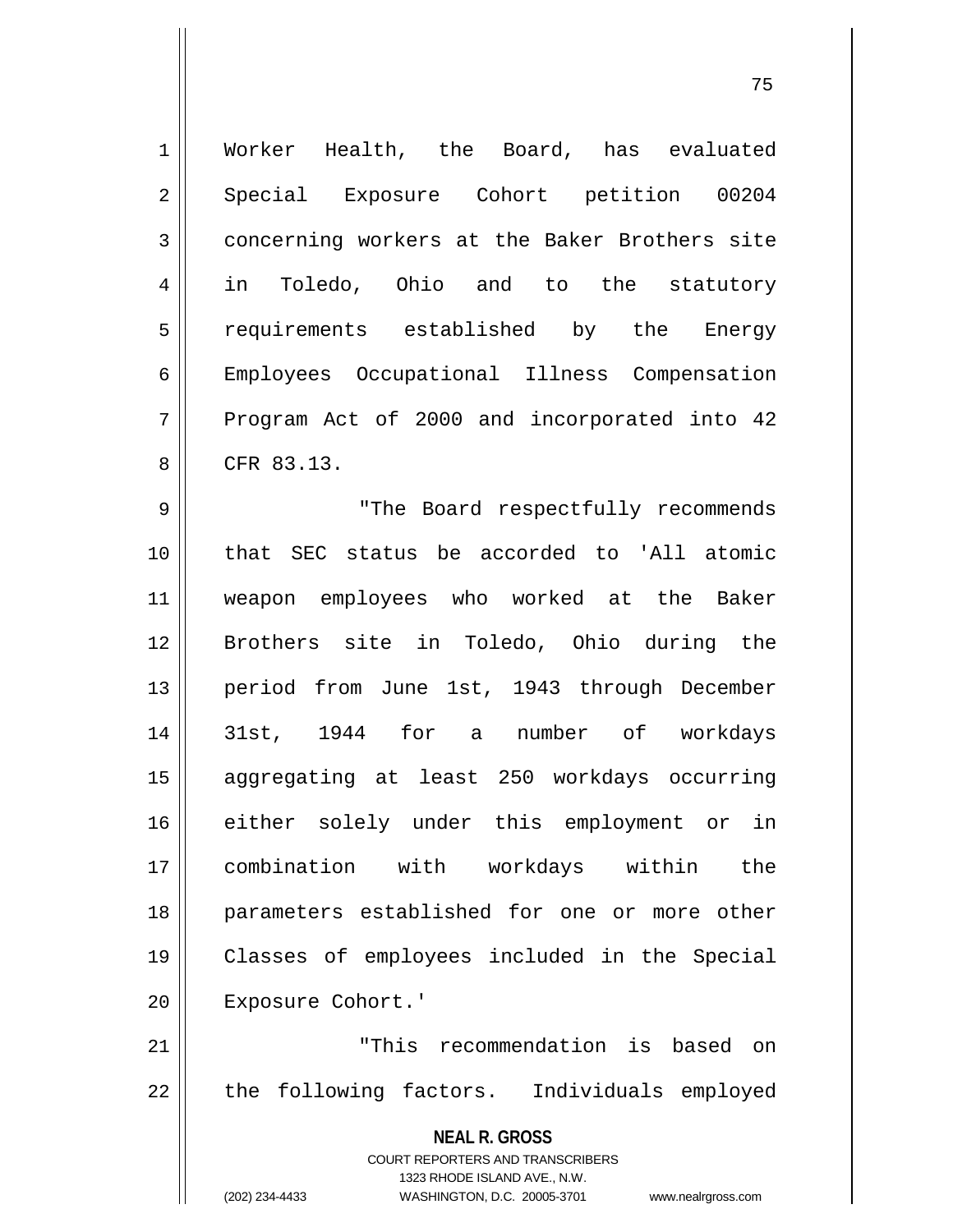1 at the Baker Brothers site in Toledo, Ohio did 2 | work related to the development and production 3 | of nuclear weapons.

4 || The National Institute for 5 | Occupational Safety and Health, NIOSH, review 6 of available monitoring data as well as 7 available process and source term information 8 for this facility found that NIOSH lacked the 9 || sufficient information necessary to complete 10 individual dose reconstructions with 11 sufficient accuracy for internal radiological 12 || exposures from uranium to which these workers 13 may have been subjected during that time 14 period in question. The Board concurs with 15 | this determination.

 "Three, NIOSH determined that health may have been endangered for these Baker Brothers employees during the time period in question. The Board also concurs 20 With this determination.

21 "Based on these considerations and 22 discussion at the December 11th and 12th Board

**NEAL R. GROSS**

COURT REPORTERS AND TRANSCRIBERS 1323 RHODE ISLAND AVE., N.W.

(202) 234-4433 WASHINGTON, D.C. 20005-3701 www.nealrgross.com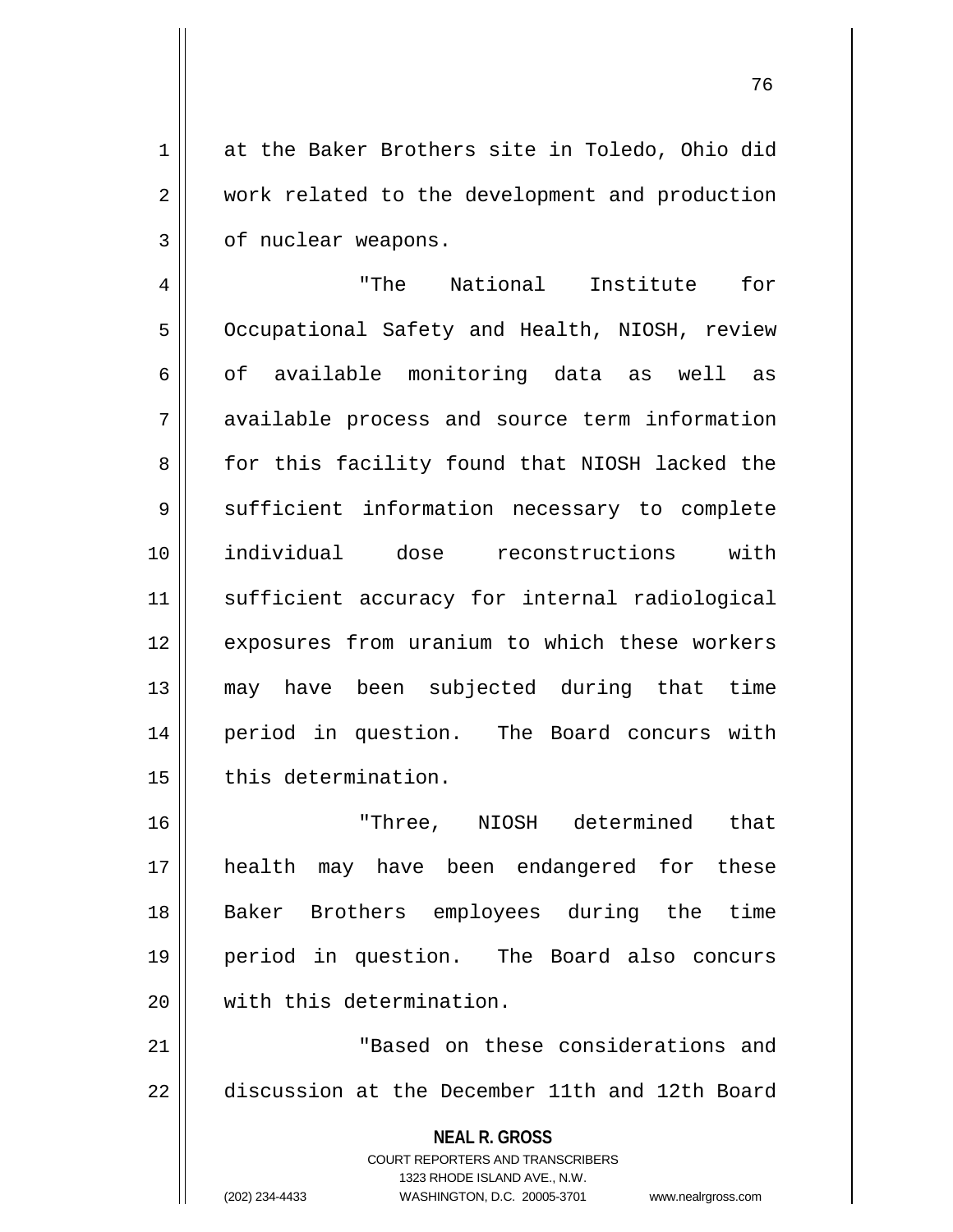**NEAL R. GROSS** 1 meeting held in Knoxville, Tennessee, the 2 | Board recommends that this Class be added to  $3 \parallel$  the SEC. 4 "Enclosed is the documentation 5 || from the Board meeting where this SEC Class 6 was discussed. Documentation includes copies  $7 \parallel$  of the petition, the NIOSH review thereof, and 8 celated materials. If any of these items are 9 unavailable at this time, they will follow 10 | shortly." 11 If you have commas, periods, 12 || punctuation, refer those to our lawyer. We'll  $13$  | be glad to accept those. That's satisfactory 14 | to everybody, hearing no objection. 15 We have two other letters. Let's 16 do those at the end. And we have one other 17 small piece of Board business, but before 18 that, we have one report left from our 19 Procedures Subcommittee. And we're going to 20 use a new procedure for our Procedures 21 || Subcommittee report. And we'll start with 22 || Wanda and proceed from there.

> COURT REPORTERS AND TRANSCRIBERS 1323 RHODE ISLAND AVE., N.W.

(202) 234-4433 WASHINGTON, D.C. 20005-3701 www.nealrgross.com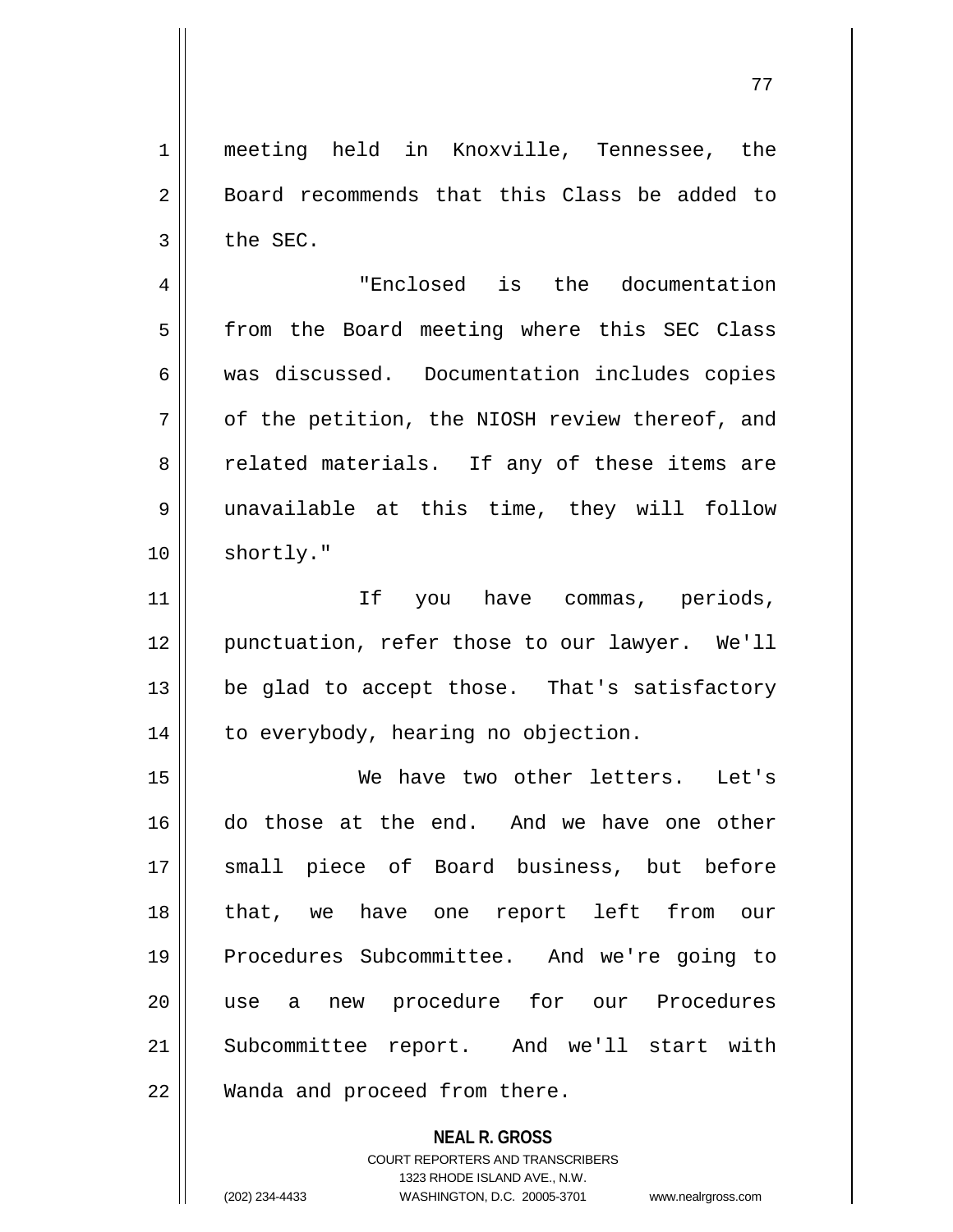**NEAL R. GROSS** COURT REPORTERS AND TRANSCRIBERS 1323 RHODE ISLAND AVE., N.W. (202) 234-4433 WASHINGTON, D.C. 20005-3701 www.nealrgross.com 1 || MEMBER MUNN: I hate to steal 2 | Jim's, Jim Neton's, thunder by being the last  $3 \parallel$  presentation, but it looks like that's the way 4 | it's going to be. 5 The Subcommittee on Procedures 6 | Review was informed a couple of months ago 7 || that we needed to expand the information 8 that's coming to the Board because a number of 9 the Board Members were very interested in what 10 we do and did not feel fully apprised of our 11 actions at all times. So we're making an 12 | attempt to do that. 13 I think you are all familiar with 14 who is on the Subcommittee and roughly 15 familiar with what we do, but we're going to 16 || try to make a formal presentation for you, 17 || this being our dry run. You'll need to bear 18 with us a little bit. 19 We were also advised that it would 20 be wise for our contractor to provide 21 information for us with a slide show. And we 22 | provided basic information about what we would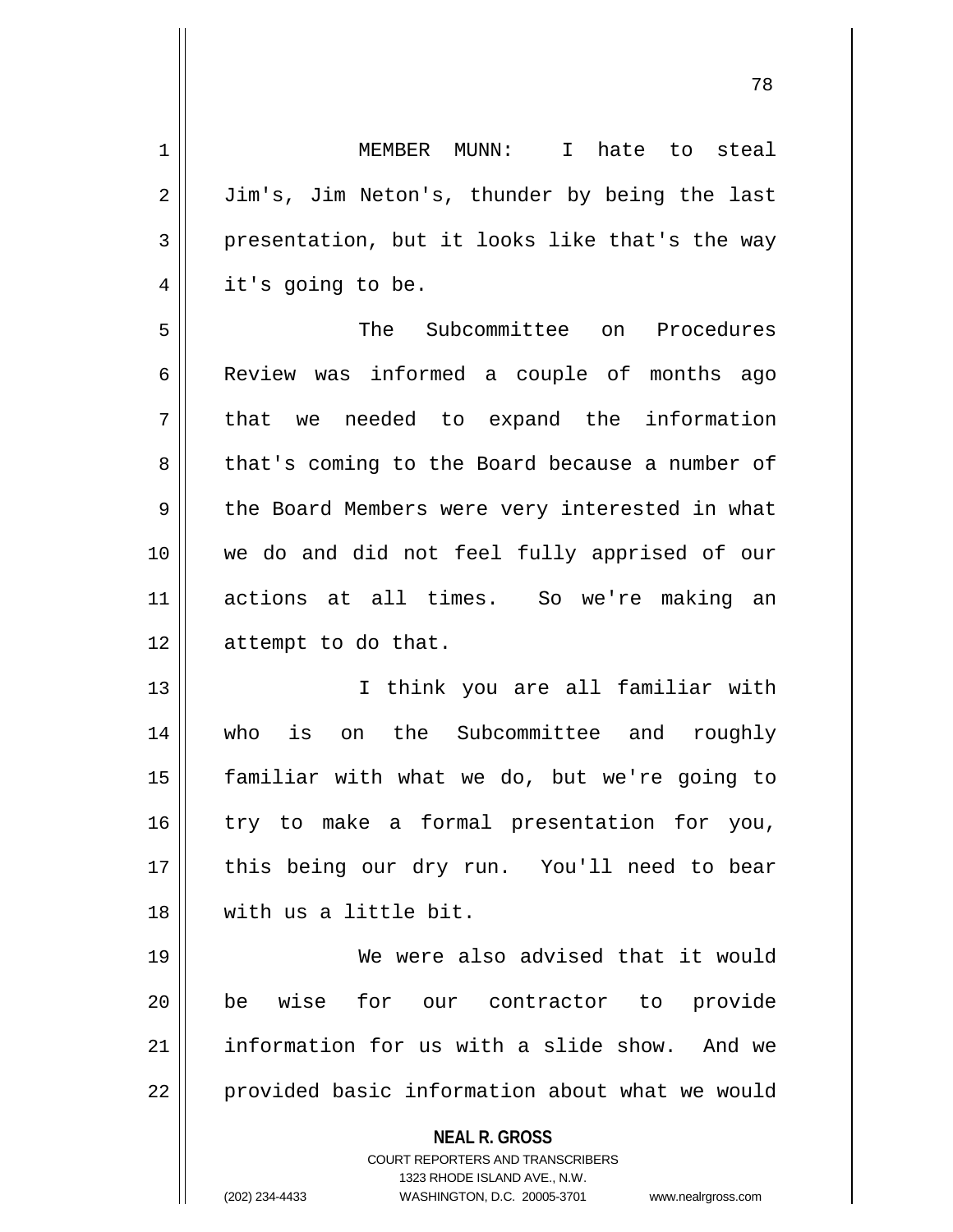1 | probably be looking for. And our contractor  $2 \parallel$  with its usual very close attention to detail 3 has provided us with an extremely 4 | comprehensive review of one of the procedures  $5 \parallel$  that we have been working with.

6 You have had that in your hands 7 acrly on. And I'm assuming that any of you 8 who have great interest in what we're doing  $9 \parallel$  have absorbed the contents of that quite well. 10 Needless to say, my slide 11 presentations are seldom, if ever, that 12 detailed. And I have to thank our contractor 13 for the extreme attention and comprehension

14 || that was devoted to this. I am not going to 15 || cover that very thoroughly because I am 16 working on the assumption if you have 17 questions about it, we can direct that to the  $18$  | contractor and that you have already read it.

19 I am going to mention to you  $20$  several of the types of activities that we are 21 || involved in. These are simply examples. We 22 || are certainly not limited to the type of

> **NEAL R. GROSS** COURT REPORTERS AND TRANSCRIBERS 1323 RHODE ISLAND AVE., N.W.

(202) 234-4433 WASHINGTON, D.C. 20005-3701 www.nealrgross.com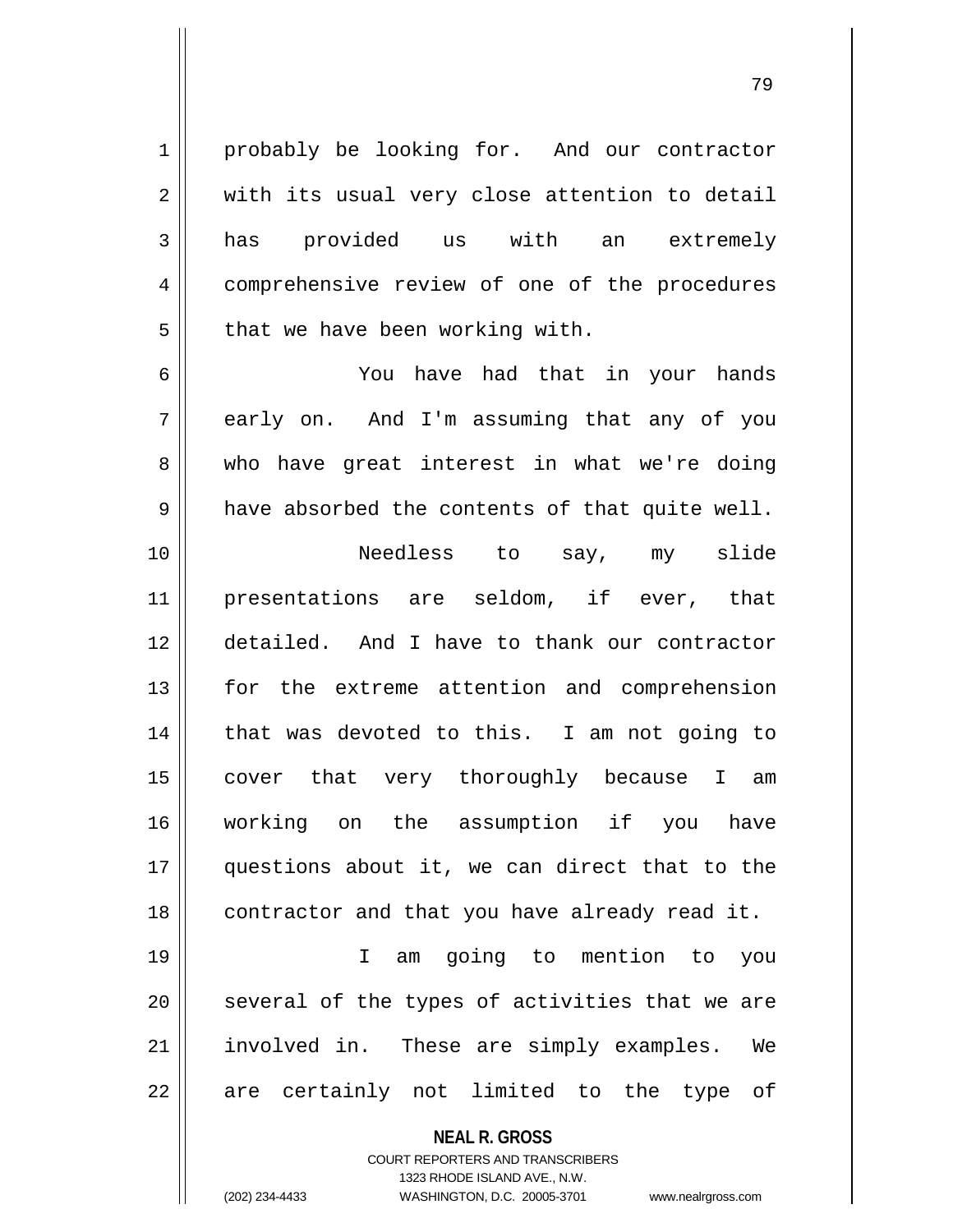1 activities you see here. We cover a broad 2 spectrum of documents that are in various 3 Stages of completion and require interaction 4 || with virtually all aspects of the Board. 5 | We're a pretty wide-ranging group.

6 I want to start with a comment 7 about the procedure evaluation reviews. We 8 || have approximately -- we have already as a  $9 \parallel$  Board identified 14 PERs that we have in 10 SC&A's hands for review.

11 || Now, whenever we assign these 12 || reviews to our contractor, they undertake five 13 || subtasks as they look at each one of these 14 documents. So this is a fairly involved 15 || procedure. This is truly the audit process  $16$  | that our contractor is assigned.

17 And their first task when they 18 || approach a PER is to assess NIOSH's evaluation 19 || that gave rise to the PER to begin with. And 20 || their second task is to assess the specific 21 methods that are proposed for the corrective  $22 \parallel$  action. You understand that in order for a

> **NEAL R. GROSS** COURT REPORTERS AND TRANSCRIBERS 1323 RHODE ISLAND AVE., N.W. (202) 234-4433 WASHINGTON, D.C. 20005-3701 www.nealrgross.com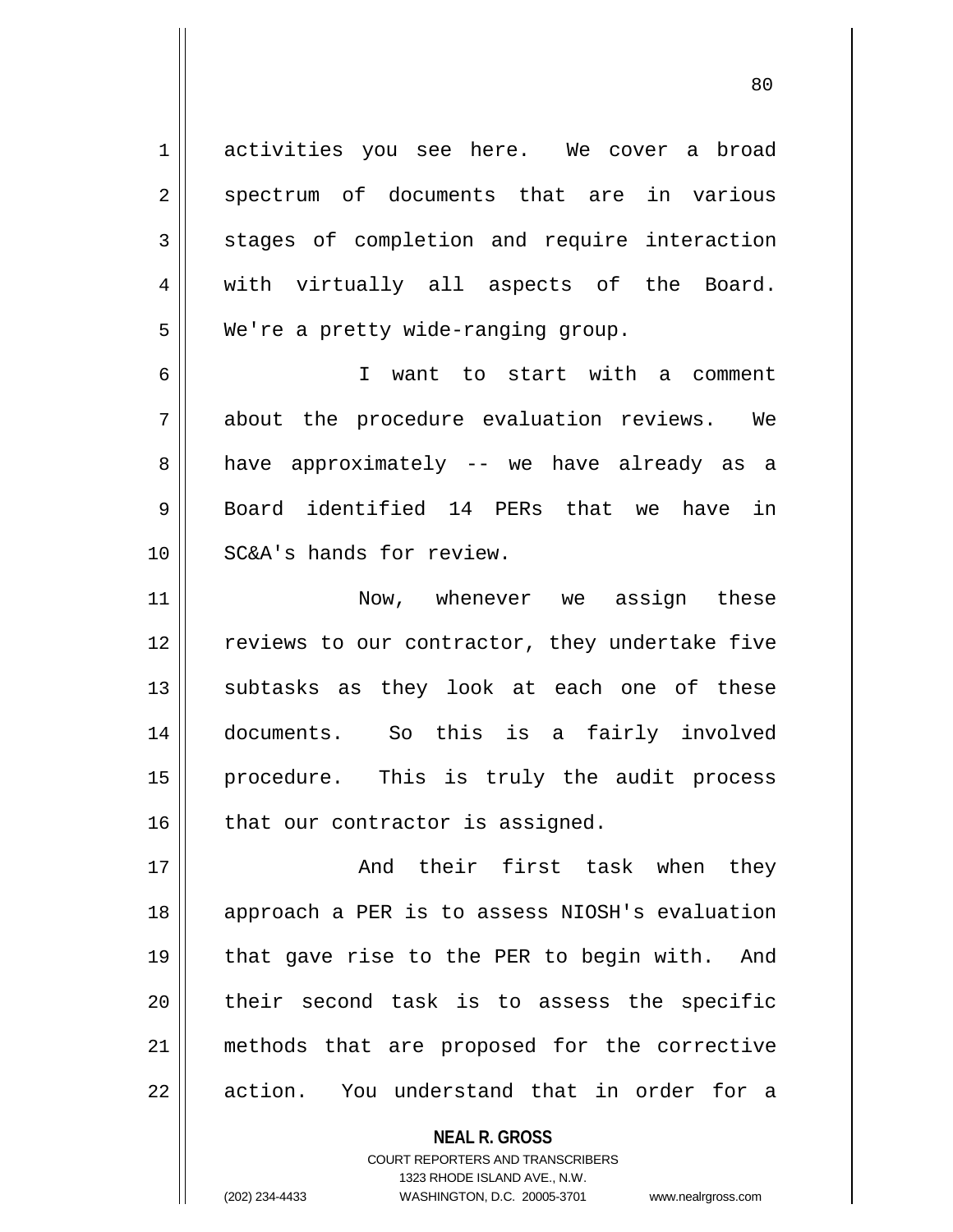1 || PER to have been generated, there was an 2 || inferred corrective action that would be  $3 \parallel$  applied.

4 || The third step that they take is  $5 \parallel$  to evaluate the approach for identifying the  $6 \parallel$  effective cases and looking at the criteria 7 for choosing the dose reconstruction cases  $8 \parallel$  that they are going to reevaluate.

9 The pool of cases is identified. 10 And we choose from that pool how many and 11 || which of the cases are going to be audited. 12 Then the fourth step is to conduct the audit 13 || of those chosen dose reconstructions. A fifth 14 and final step is to prepare their 15 | comprehensive report on the results and bring  $16$  | them to us and to the Board as a whole.

17 || The second type of documents that we're looking at right now and have been throughout most of our activity is the IGs, || the internal guidance documents. These are very, very basic documents and, as we have 22 discussed in the Subcommittee, are by

> **NEAL R. GROSS** COURT REPORTERS AND TRANSCRIBERS

1323 RHODE ISLAND AVE., N.W. (202) 234-4433 WASHINGTON, D.C. 20005-3701 www.nealrgross.com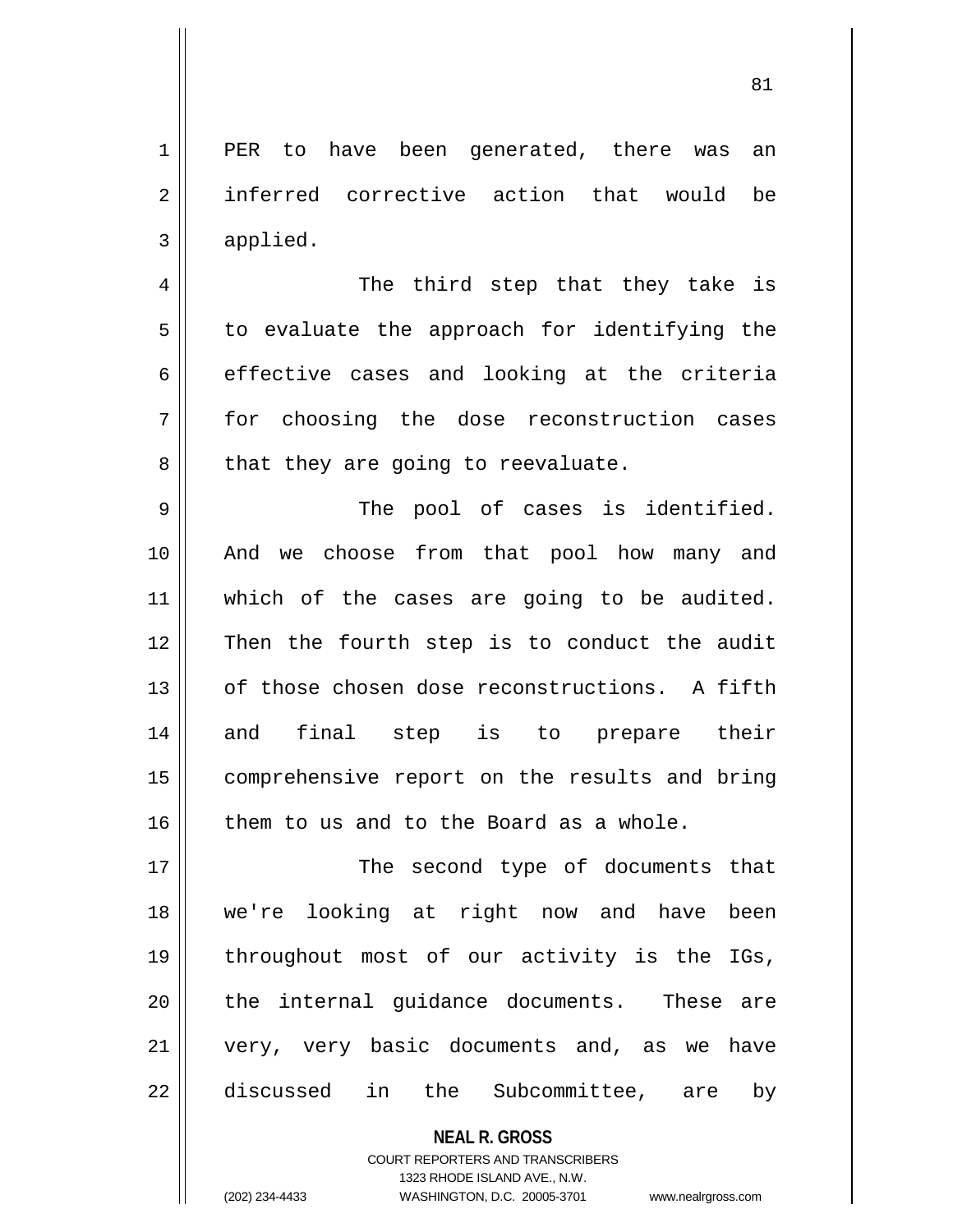1 || definition quidance documents.

**NEAL R. GROSS** 2 || We have recently looked at IG-001, 3 which is titled "External Dose Reconstruction 4 | Implementation Guidelines." We had 24 5 | findings from that particular IG, of which 14 6 are now closed, 6 are in abeyance, and 4 are 7 | in progress. 8 I think you're familiar now with 9 what those terminologies mean. If there's any 10 question in your mind, a very quick review. 11 An open item is one that has not yet been 12 addressed by NIOSH. In-abeyance item is one 13 || that we have addressed and which, for our 14 purposes, has reached a resolution is now 15 awaiting only revision to the document in 16 question. And in-progress documents are those 17 || that are currently being worked upon. Closed 18 || is, I think, self-explanatory. 19 We have also looked at several 20 program procedures, most recently PROC-44, 21 || titled "Special Exposure Cohort." We had ten 22 | findings on PROC-44. It is an open item. All

> COURT REPORTERS AND TRANSCRIBERS 1323 RHODE ISLAND AVE., N.W.

(202) 234-4433 WASHINGTON, D.C. 20005-3701 www.nealrgross.com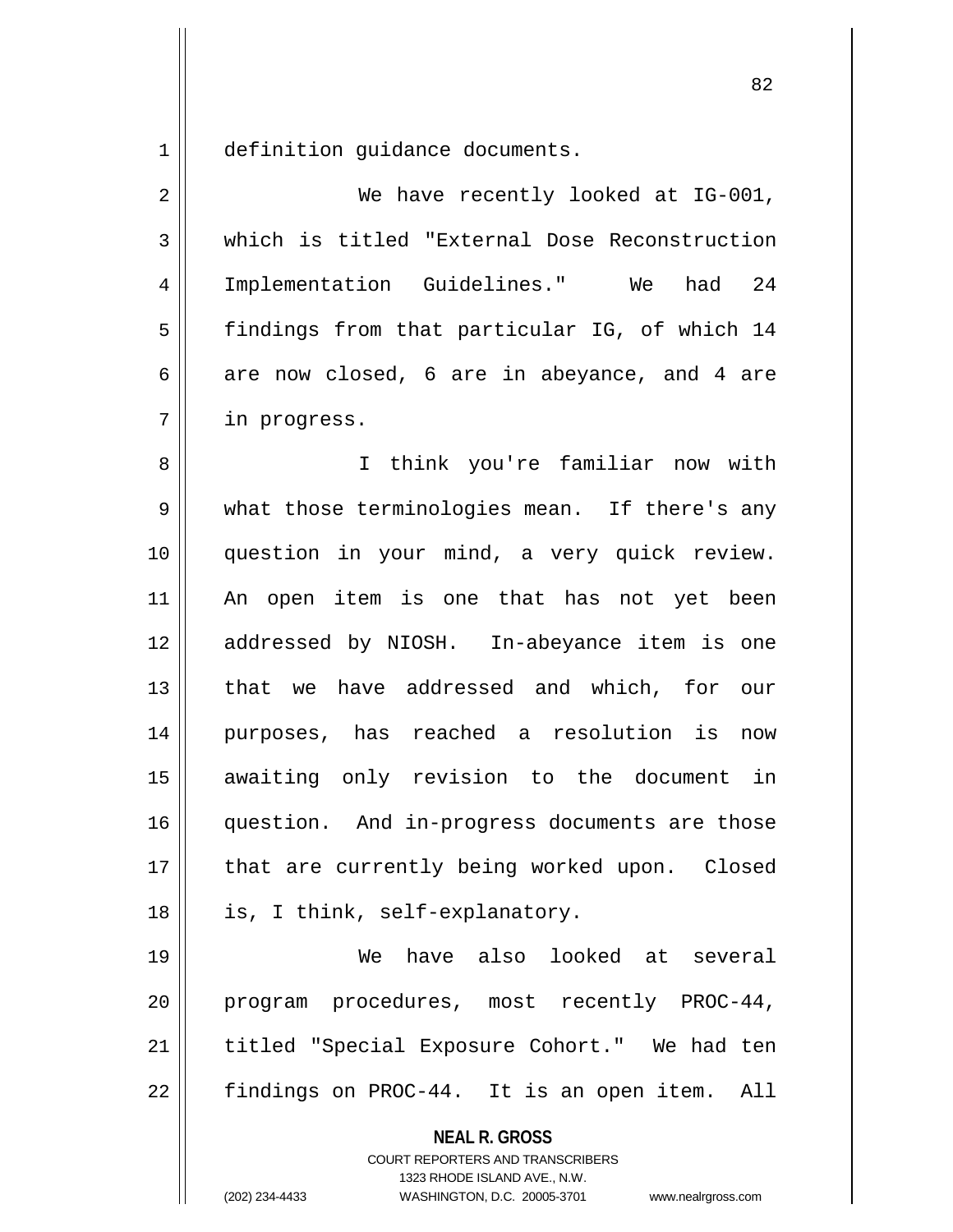1 | ten of them are open. NIOSH is currently 2 | preparing responses for those.

3 We're going to go back to 4 || procedure evaluation reviews just a little bit  $5 \parallel$  before we take on the burden of quickly going 6 | through OTIB-52, the large item, which you had 7 | been provided with earlier.

8 Among the PERs we have been  $9 \parallel$  looking at are -- and this is not the 10 || extensive list, just the ones that we looked 11 || at that we touched on, for some reason, in our 12 most recent meeting, which was the 1st of 13 || November. We'll be meeting next in February.

 PER-12, entitled "Evaluation of Highly Insoluble Plutonium Compounds," was reported on in great length by SC&A. The 17 || report is out. They reworked three of the covered cases. And their essential finding was that the proper procedures had been followed in completing those dose | reconstructions by NIOSH initially.

22 We also had looked at PER-14,

**NEAL R. GROSS** COURT REPORTERS AND TRANSCRIBERS 1323 RHODE ISLAND AVE., N.W.

(202) 234-4433 WASHINGTON, D.C. 20005-3701 www.nealrgross.com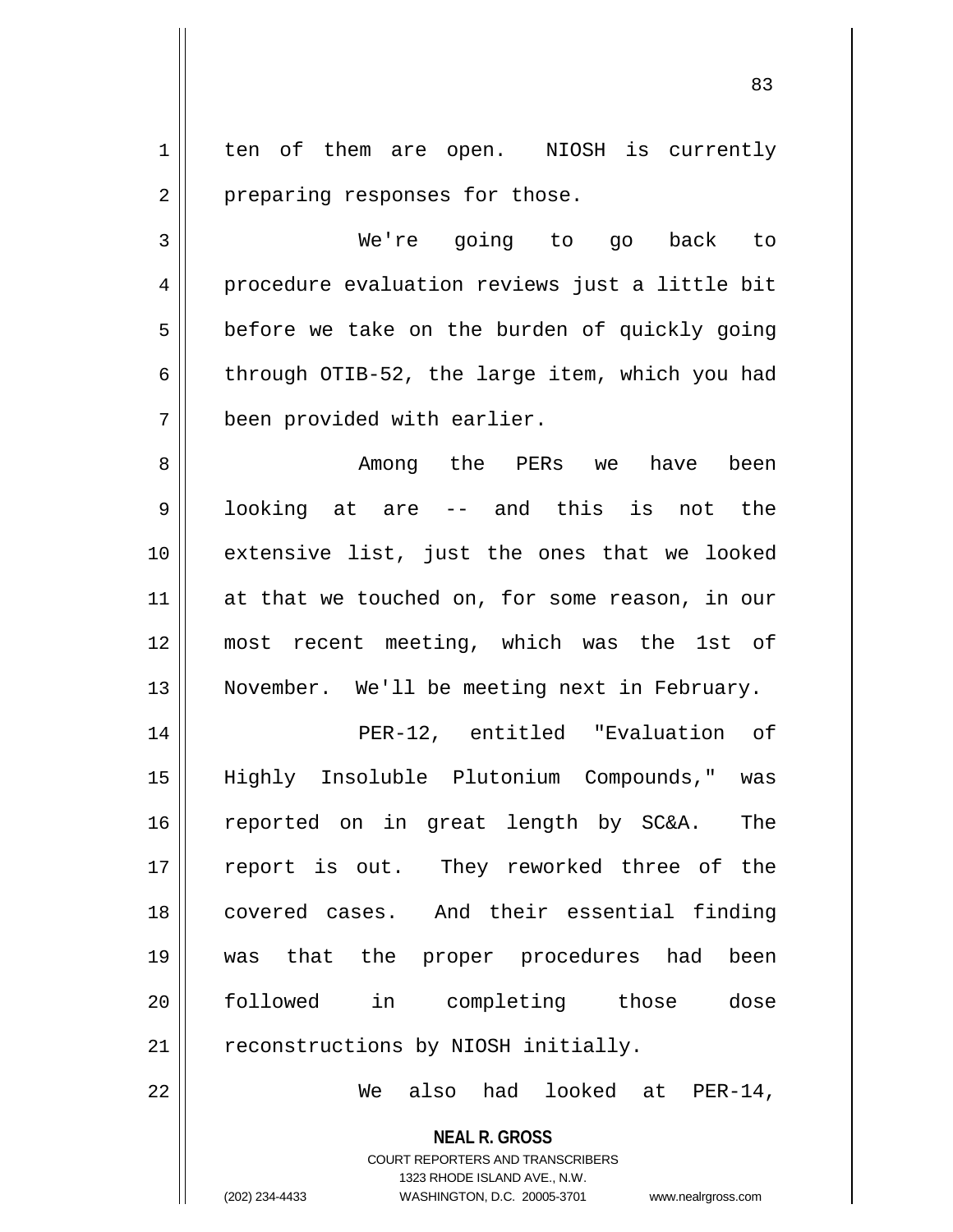| $\mathbf 1$ | constructions trades workers. That's the one                                                                                                                           |
|-------------|------------------------------------------------------------------------------------------------------------------------------------------------------------------------|
| 2           | which led to OTIB-0052 that we'll be looking                                                                                                                           |
| 3           | at later. There were six findings. And we                                                                                                                              |
| 4           | are currently in the process of -- I should                                                                                                                            |
| 5           | say we, not the Subcommittee, our contractor,                                                                                                                          |
| 6           | is currently in the process of working with                                                                                                                            |
| 7           | NIOSH to determine the pool of available dose                                                                                                                          |
| 8           | reconstructions that are going to be audited                                                                                                                           |
| 9           | for that particular PER.                                                                                                                                               |
| 10          | We have looked at PER-17, which is                                                                                                                                     |
| 11          | entitled "ANL Internal Dose Records." There                                                                                                                            |
| 12          | are six cases that have been chosen for audit                                                                                                                          |
| 13          | in that PER, and it's in progress. PER-18 is                                                                                                                           |
| 14          | the Los Alamos external TBD, rev. 1. There                                                                                                                             |
| 15          | are five findings there. And they have been                                                                                                                            |
| 16          | transferred to the LANL Work Group to resolve.                                                                                                                         |
| 17          | PER-20 is a Blockson TBD revision.                                                                                                                                     |
| 18          | now NIOSH is providing data on<br>Right<br>the                                                                                                                         |
| 19          | number of cases that are available, the PER                                                                                                                            |
| 20          | findings, number 3. And they are closed right                                                                                                                          |
| 21          | now.                                                                                                                                                                   |
| 22          | leads us<br>into the<br>This<br><b>OCAS</b>                                                                                                                            |
|             | <b>NEAL R. GROSS</b><br><b>COURT REPORTERS AND TRANSCRIBERS</b><br>1323 RHODE ISLAND AVE., N.W.<br>(202) 234-4433<br>WASHINGTON, D.C. 20005-3701<br>www.nealrgross.com |

 $\overline{1}$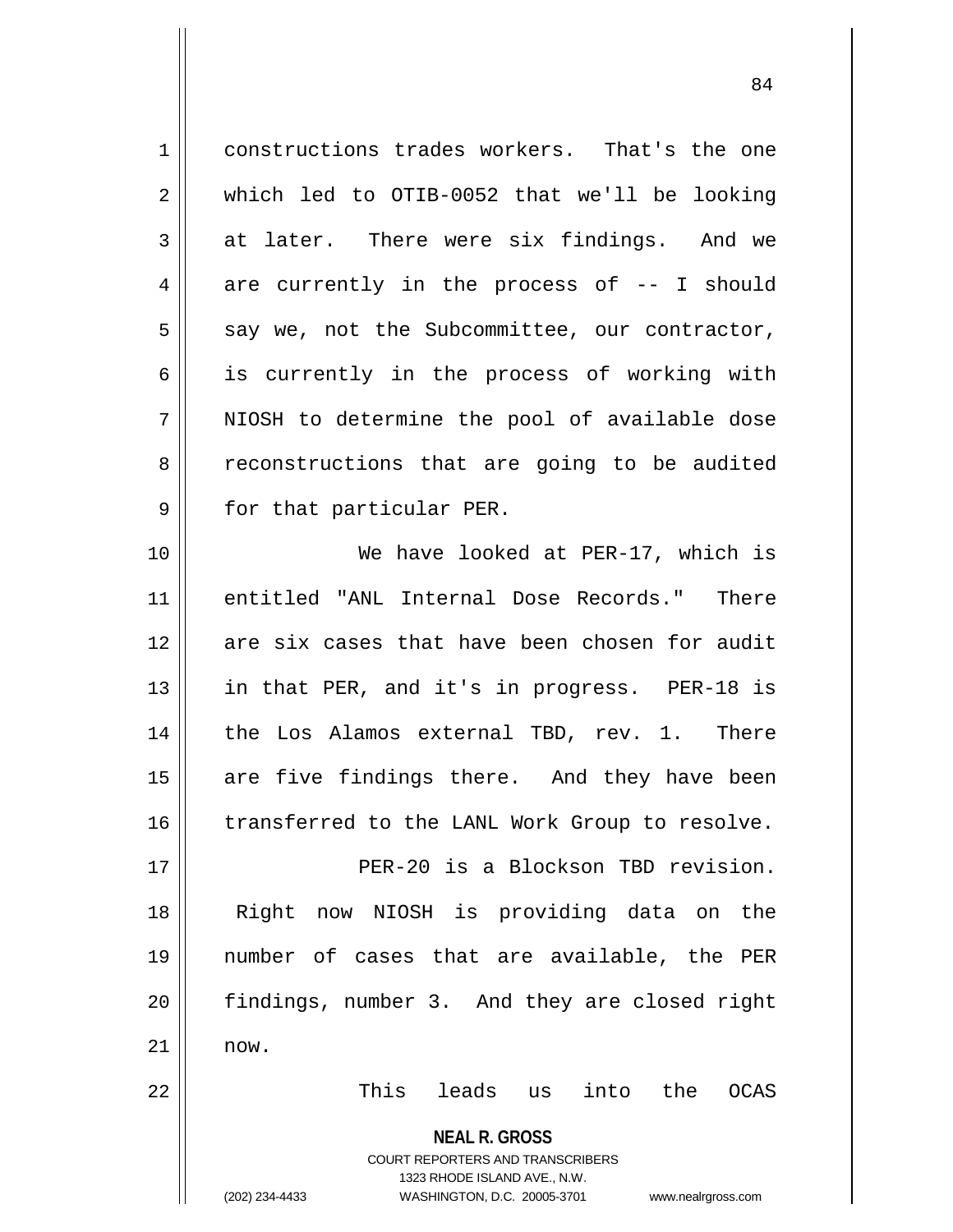$2 \parallel$  that we work with on a continuing basis. Give  $3 \parallel$  me just a moment here. I'm going to go to the  $4 \parallel$  other -- I think I'm going to go to the  $5 \parallel$  OTIB-52 process that you have there. Oh, I'm  $6 \parallel$  going to do something fancy here. Here we go. 7 I am relying on the fact that you 8 || have already read this. So I am not going to

1 || Technical Information Bulletins, the OTIBs,

9 || really and truly go through it step by step the way one normally does when you are providing a procedure, when you are reviewing a procedure, because truthfully, as I mentioned to begin with, our contractor is much more detail-oriented than I and did an 15 || extremely thorough job in providing you the information that we have looked at with  $17 \parallel$  OTIB-52.

18 || So, very quickly, this is 19 parameters to consider when processing claims 20 || for construction trade workers. It's a result 21  $\parallel$  of the PER-14 revisions that have been made. 22 || And the summary is given for you in quite good

**NEAL R. GROSS**

COURT REPORTERS AND TRANSCRIBERS 1323 RHODE ISLAND AVE., N.W. (202) 234-4433 WASHINGTON, D.C. 20005-3701 www.nealrgross.com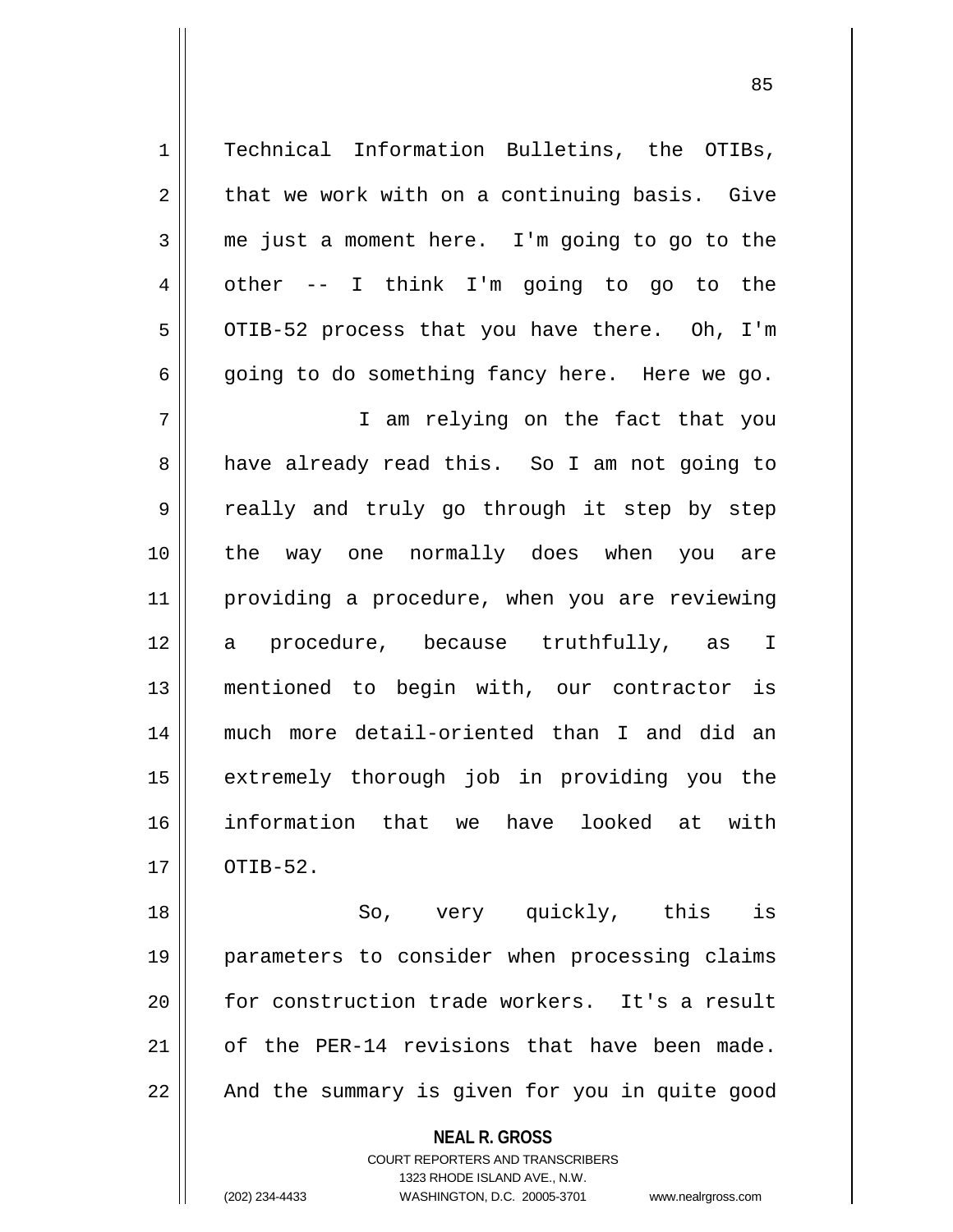| 1  | detail. It's basically the assertion that     |
|----|-----------------------------------------------|
| 2  | because construction trade workers are        |
| 3  | different than other workers at the site      |
| 4  | because the exposure data that we have for    |
| 5  | other workers cannot always be applied        |
| 6  | directly to construction workers because of   |
| 7  | the way they move around and because of the   |
| 8  | variance of the type of work that they        |
| 9  | actually do.                                  |
| 10 | timeline is<br>The<br>very                    |
| 11 | straightforward. We have been working on this |
| 12 | since 2006. And because of the involved       |
| 13 | nature of the dose reconstructions that we    |
| 14 | have to deal with, we want to be as thorough  |
| 15 | as possible. All of the entities involved are |
| 16 | trying to work this so that it is as accurate |
| 17 | and as claimant-friendly as we can make it.   |
| 18 | We have used the OTIB to calculate            |
| 19 | the worker doses. And we have a great deal of |
| 20 | data from all of the major sites,<br>not      |
| 21 | necessarily the AWEs but most of the major    |
| 22 | have extensive information<br>sites<br>from   |
|    | <b>NEAL R. GROSS</b>                          |

COURT REPORTERS AND TRANSCRIBERS 1323 RHODE ISLAND AVE., N.W.

 $\mathsf{II}$ 

(202) 234-4433 WASHINGTON, D.C. 20005-3701 www.nealrgross.com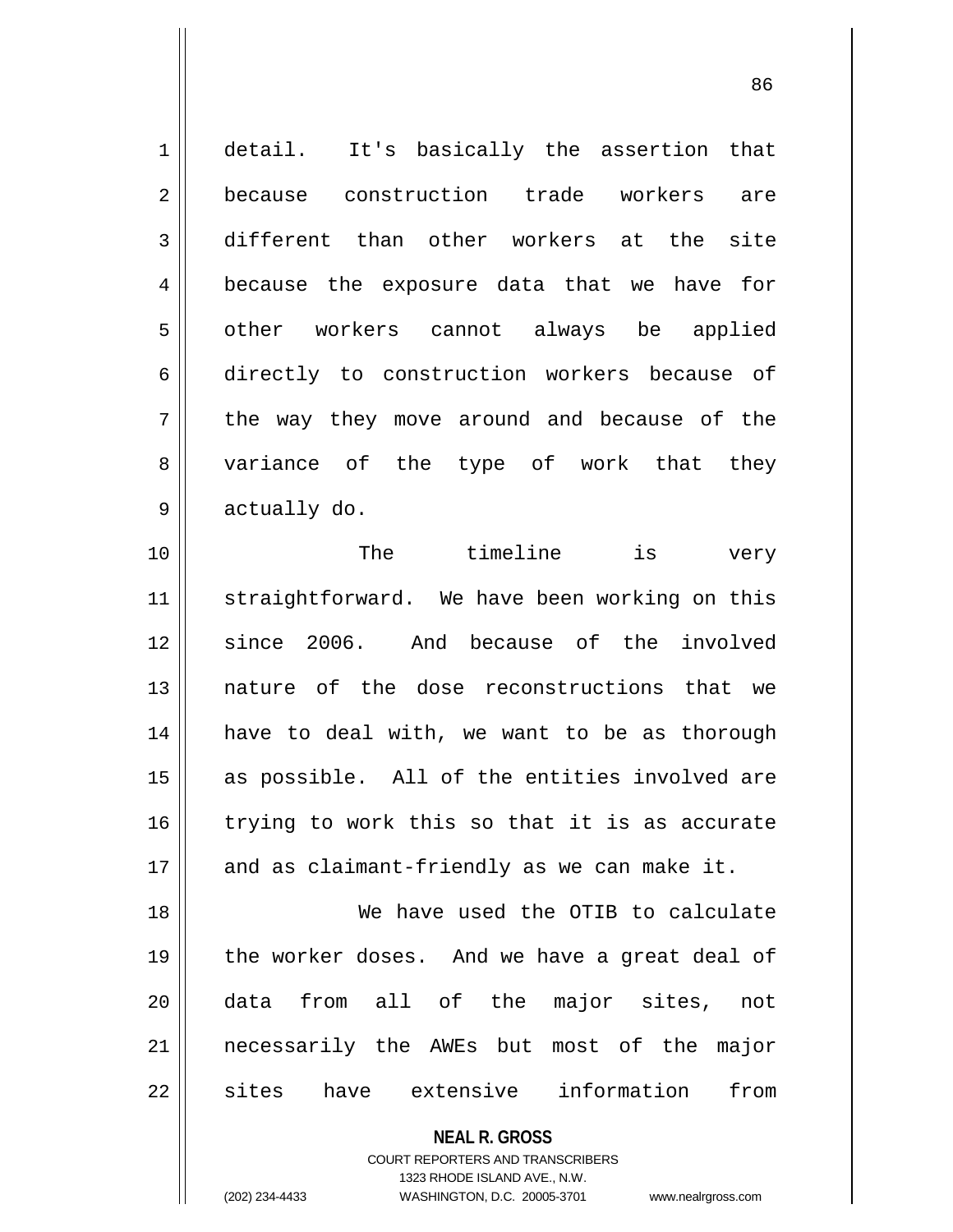1 | non-construction workers, which have been used 2 || to assess how construction worker claims will 3 | be addressed.

4 There is the methodology, very 5 quick review. The review findings were  $6 \parallel$  numerous, as you can see. We had a total of  $7 \parallel 16$ . And, of those, we're looking at only two 8 of the findings. You're welcome to look these 9 up on our database, which we call the SRB.  $10$  || And you know how to find it, I hope.

 We didn't have a very good instruction session the last time I spoke to you. We made an effort to do that. And I am 14 || unsure of exactly how comfortable you are with using that database, but I hope I can encourage you to go to it and seek the details 17 || of each one of these findings and how they 18 Were addressed. We'll touch only on two here, one being finding 5. The finding was that plutonium and uranium were used to compare internal construction trade workers to AMW doses and what do other radionuclides do to

## **NEAL R. GROSS** COURT REPORTERS AND TRANSCRIBERS

1323 RHODE ISLAND AVE., N.W. (202) 234-4433 WASHINGTON, D.C. 20005-3701 www.nealrgross.com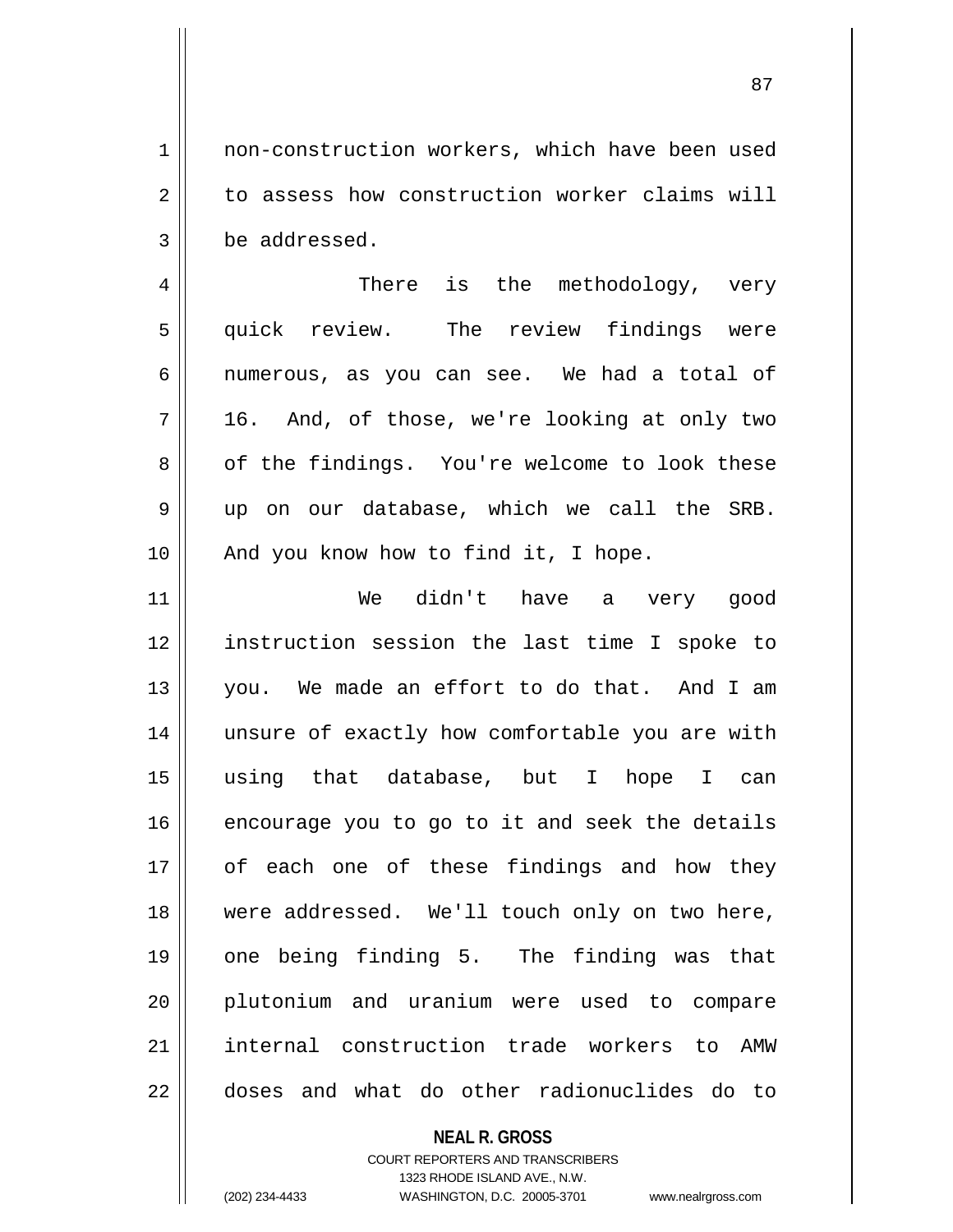1 | the dose reconstruction for these specific 2 workers.

3 Plutonium was used as the standard  $4 \parallel$  for internal doses at three of the sites, but  $5 \parallel$  no documentation was found in this particular  $6 \parallel$  OTIB to begin with or its supporting documents 7 to demonstrate that using uranium and 8 || plutonium was the proper standard for 9 claimant-favorable dose reconstruction with 10 respect to other nuclides. So NIOSH 11 | constructed the finding and reply.

 And, as you can see, there were questions outstanding from SC&A. And the final resolution is limitation on rev. 1 for the use of internal dose reconstruction 16 portions of OTIB-52.

 Intakes of less common radionuclides, those other than uranium or plutonium, are not assessed. You should see 20 the Technical Basis Document for the information about less common radionuclides.  $22 \parallel$  SC&A has agreed that that approach is

> **NEAL R. GROSS** COURT REPORTERS AND TRANSCRIBERS 1323 RHODE ISLAND AVE., N.W. (202) 234-4433 WASHINGTON, D.C. 20005-3701 www.nealrgross.com

```
88
```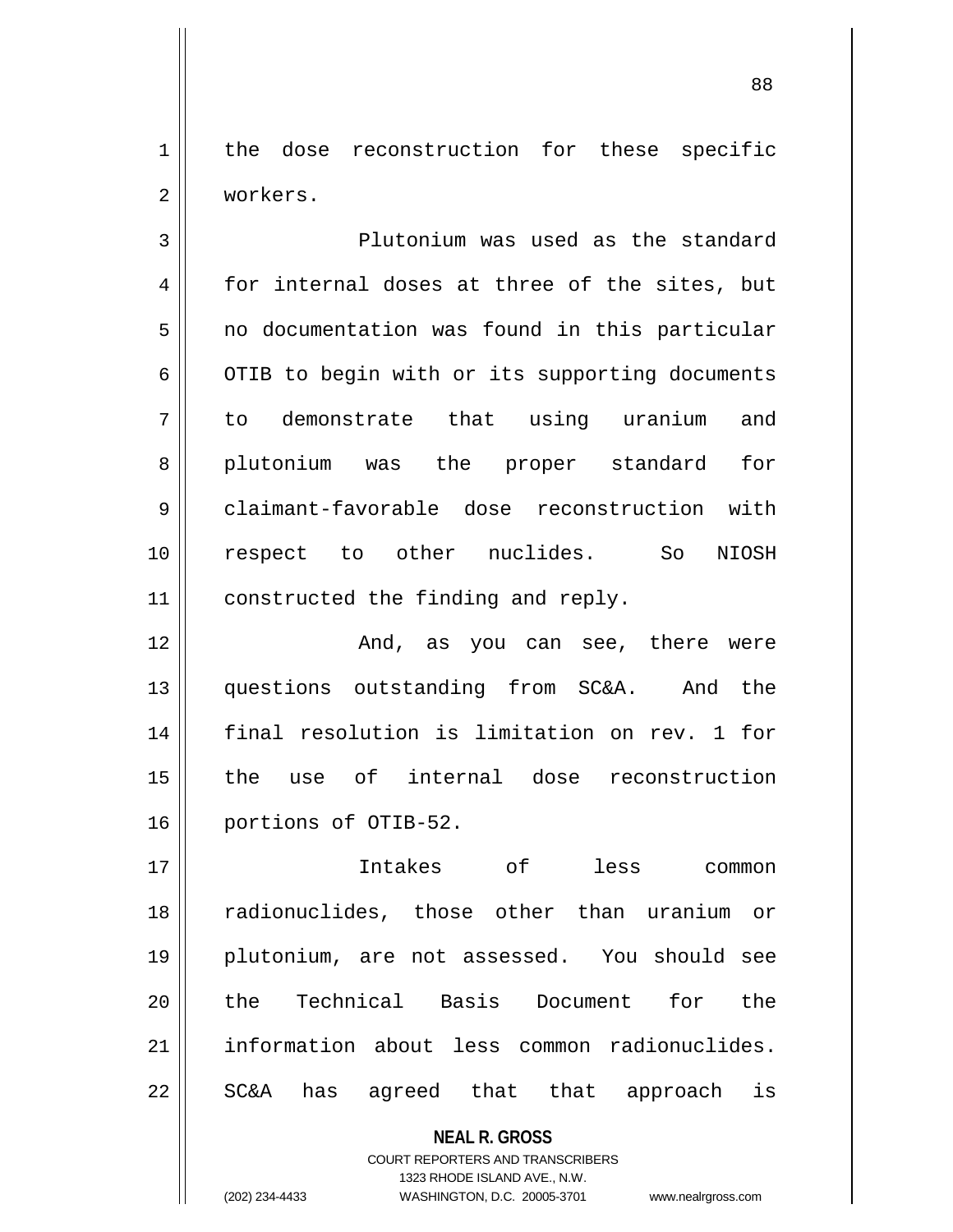1 acceptable. And we have concurred, and we  $2 \parallel$  have closed that finding.

 $3$   $\parallel$  SC&A is also suggesting that a PER 4 || is developed to determine if any construction 5 trade workers, internal doses from those 6 || unusual nuclides, including tritium, had been 7 constructed in the past by OTIB-0052 between  $8 \parallel$  the 2 revisions that have been reviewed.

 Finding 1 question was addressing 10 || the differences in doses received by different construction occupations, as you can well imagine without even thinking about it as 13 || obvious to us, that the occupations would be subjected to varying kinds of exposures depending largely on where they were and what 16 || kind of specialty they were involved in.

 The table is fairly extensive. I 18 || think you can see how it's being handled, how it's proposed to be handled. And we'll see | that the coverage goes extensively.

21 || NIOSH originally said, I believe,  $22$   $\parallel$  the goal of favorable treatment has been

> **NEAL R. GROSS** COURT REPORTERS AND TRANSCRIBERS 1323 RHODE ISLAND AVE., N.W. (202) 234-4433 WASHINGTON, D.C. 20005-3701 www.nealrgross.com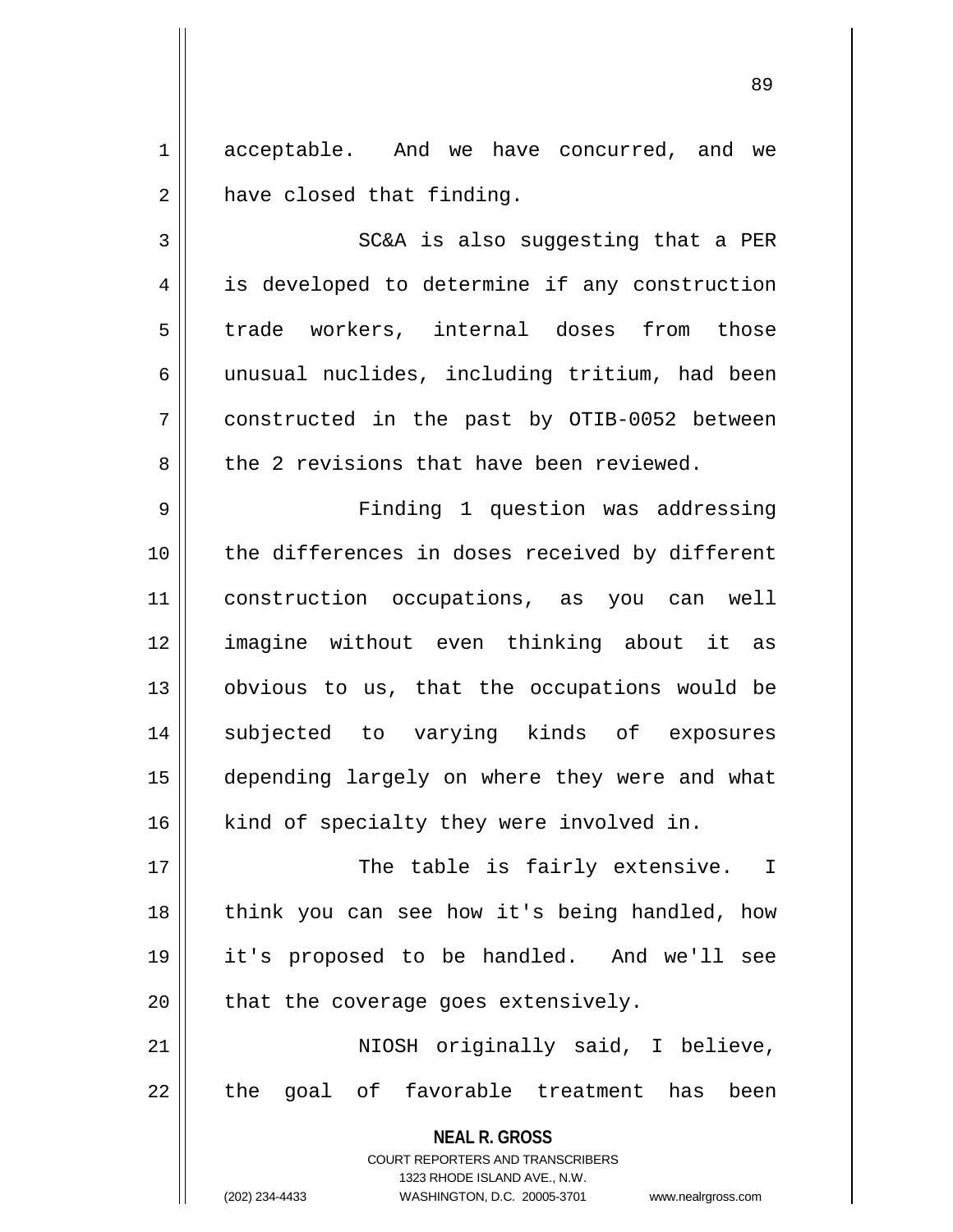| $\mathbf 1$    | achieved by assigning doses that were among                         |
|----------------|---------------------------------------------------------------------|
| 2              | the very highest. And SC&A had<br>further                           |
| 3              | questions to that. It was resolved in the                           |
| $\overline{4}$ | Subcommittee with routinely exposed workers.                        |
| 5              | That is, those who probably should have been                        |
| 6              | monitored would have received the 95th                              |
| 7              | percentile of dose with the application                             |
| 8              | determining what their reconstruction would                         |
| 9              | be.                                                                 |
| 10             | Certain construction trades, like                                   |
| 11             | the pipefitters, probably received higher                           |
| 12             | exposures than general construction workers.                        |
| 13             | And so they might fall into the category                            |
| 14             | that's being covered by this resolution.                            |
| 15             | And at this moment, that finding                                    |
| 16             | is closed. SC&A did recommend that a PER be                         |
| 17             | developed to determine if pipefitters who had                       |
| 18             | their doses constructed between the<br>two                          |
| 19             | revisions have been properly addressed.                             |
| 20             | And, as I said earlier, if you                                      |
| 21             | want to see the current status of the other                         |
| 22             | findings, please feel free to go to the                             |
|                | <b>NEAL R. GROSS</b>                                                |
|                | COURT REPORTERS AND TRANSCRIBERS                                    |
|                | 1323 RHODE ISLAND AVE., N.W.                                        |
|                | (202) 234-4433<br>WASHINGTON, D.C. 20005-3701<br>www.nealrgross.com |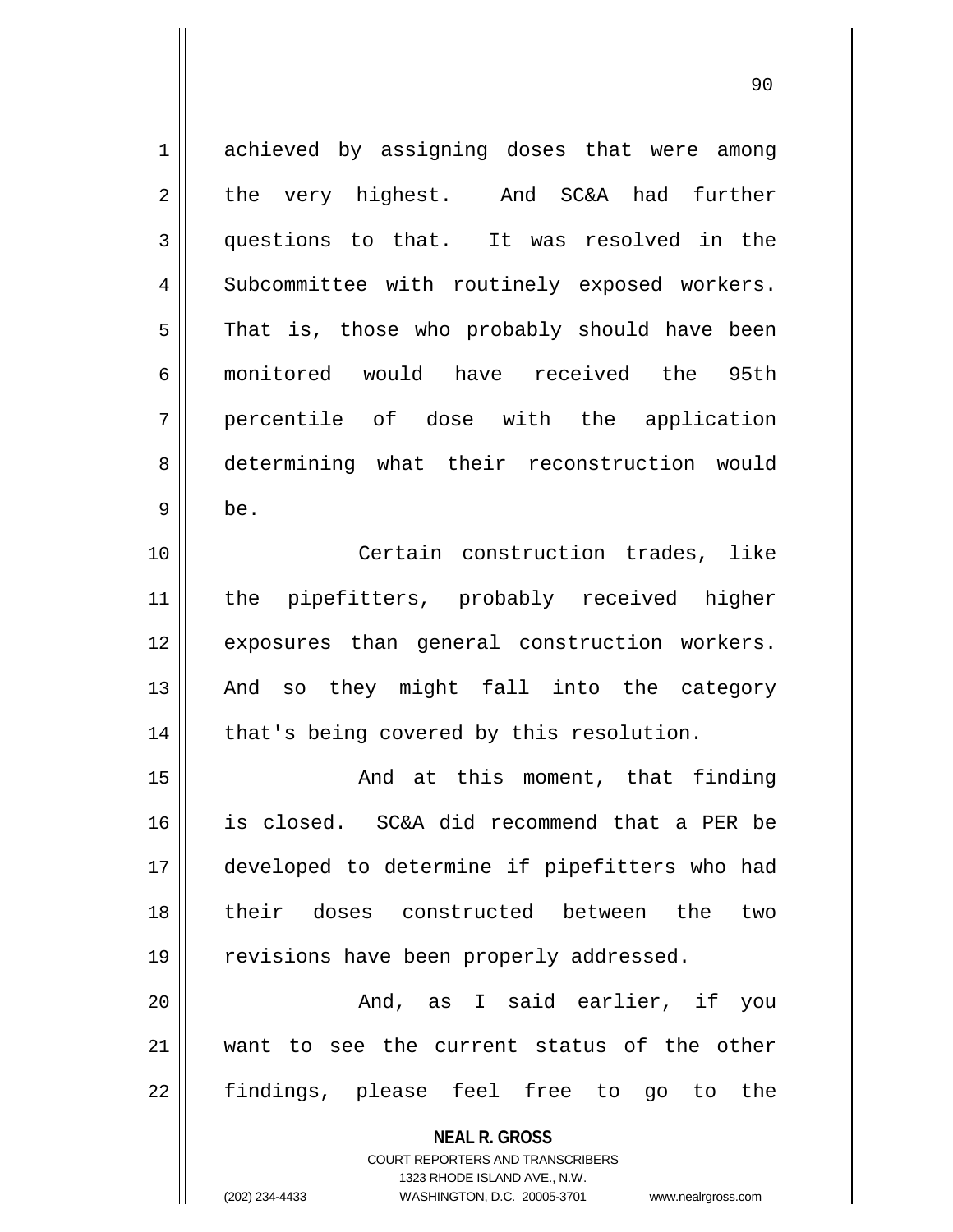**NEAL R. GROSS** COURT REPORTERS AND TRANSCRIBERS 1323 RHODE ISLAND AVE., N.W. 1 database. And you can expand the statement  $2 \parallel$  that's made in the database by clicking the  $3 \parallel$  plus sign in the lower left-hand corner of 4 || your screen. When you're looking at any given 5 finding, it will give you a blow-by-blow 6 response to where we have gone in our 7 deliberations of each of those findings. 8 || I am available for questions,  $9 \parallel$  though I don't know whether I -- fortunately, 10 we have our SC&A expert here with us to 11 || address any specific questions that you might 12 have if I can't answer them for you. Anyone 13 || who has any suggestion, comment, question? 14 CHAIRMAN MELIUS: Yes, Dave? 15 MEMBER KOTELCHUCK: Where is the 16 construction trades' data from? What groups? 17 || These are experimental for some workers? No. 18 || That was the previous one. Yes. Where was 19 || that data from? 20 MEMBER MUNN: Where is this data 21 | from? 22 MEMBER KOTELCHUCK: Yes. Is this

(202) 234-4433 WASHINGTON, D.C. 20005-3701 www.nealrgross.com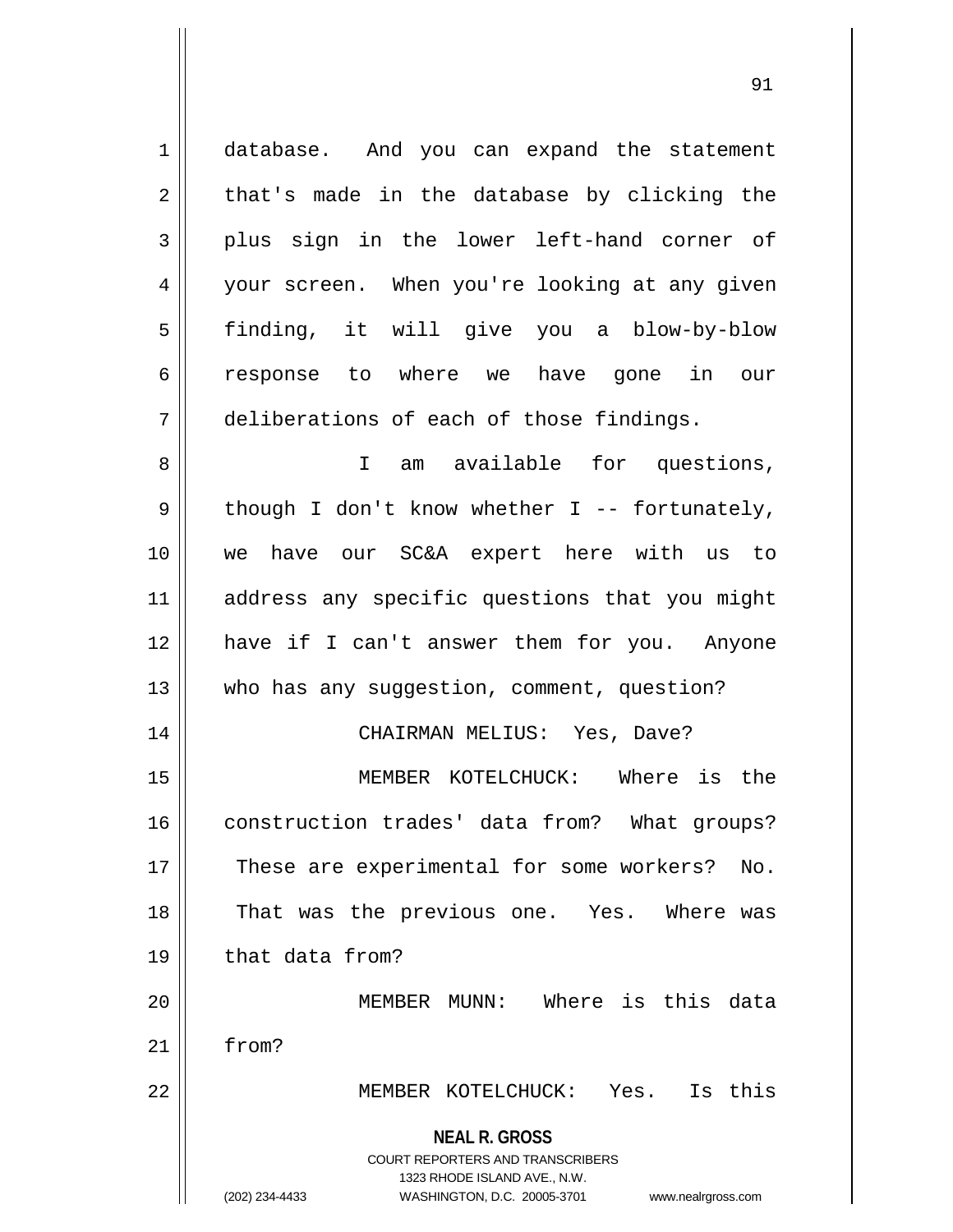**NEAL R. GROSS** 92  $1 \parallel$  -- oh, SRS construction trades. 2 || MEMBER MUNN: Yes. 3 MEMBER KOTELCHUCK: Okay. Thank  $4 \mid$  you. 5 MEMBER MUNN: The Savannah River 6  $|$  --7 MEMBER KOTELCHUCK: Yes. 8 MEMBER MUNN: -- data. Anyone 9 || else? Do you want to stay and talk about this 10 || or do you want to go home? 11 CHAIRMAN MELIUS: I think the real 12 question here is the Board has never reviewed 13 and approved any recommendation from the 14 Procedures Review Subcommittee. That 15 || Subcommittee has been operating without -- I 16 mean, Wanda has been -- the Committee has been 17 || reporting back to the Board, but most of that 18 has been, you know, sort of procedural, 19 numbers and without any presentation of 20 || actually what was going on with those 21 procedures. That information has been made  $22$  || available to us. And, you know, some of that

> COURT REPORTERS AND TRANSCRIBERS 1323 RHODE ISLAND AVE., N.W.

(202) 234-4433 WASHINGTON, D.C. 20005-3701 www.nealrgross.com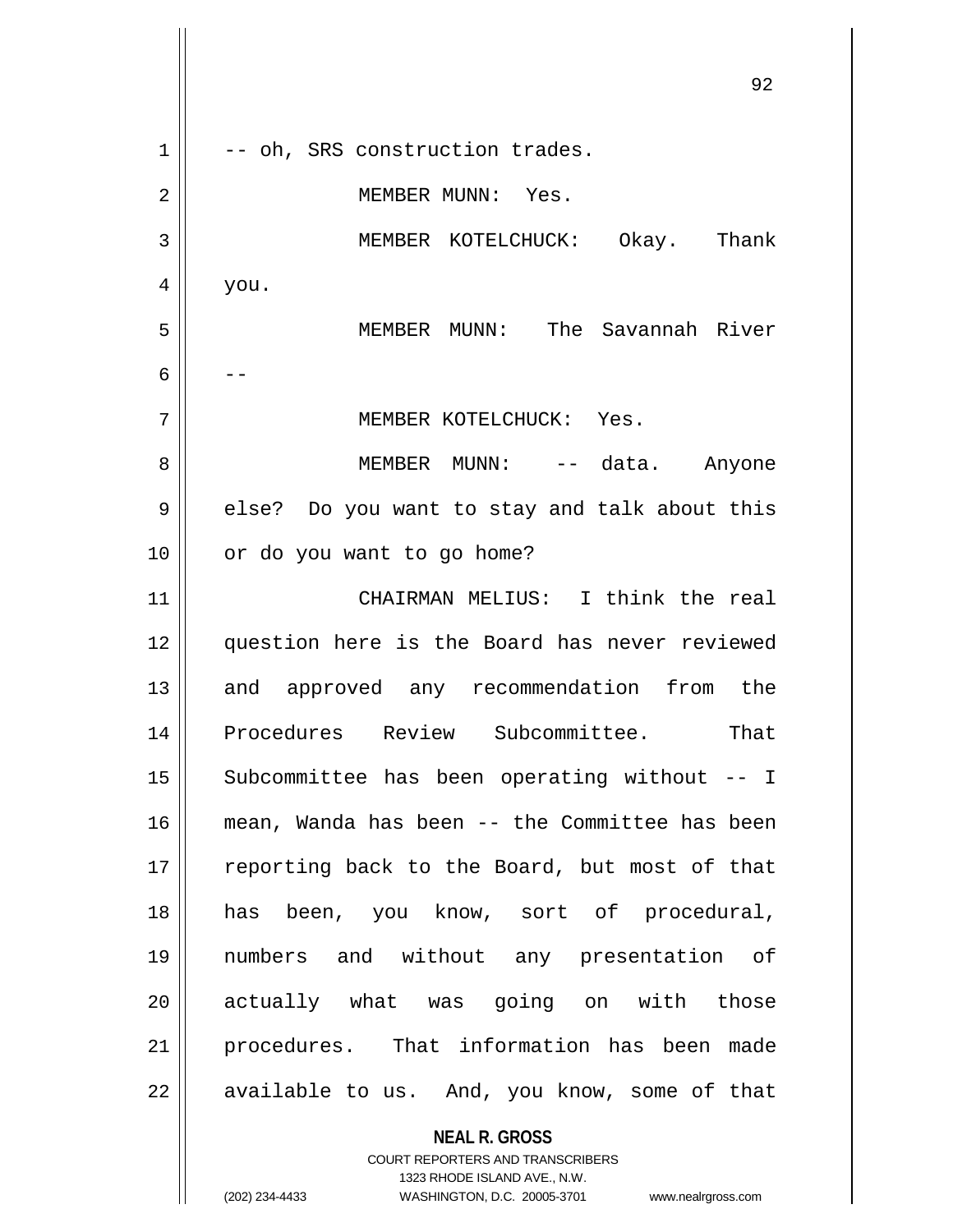1 || is because of simply time constraints on what  $2 \parallel$  the Board could do given all of the other work  $3 \parallel$  that we had.

4 And I think the question I put to  $5 \parallel$  the Board Members is, do we want to actively  $6 \parallel$  review at least key procedures and review the 7 || resolutions that are made by the Subcommittee 8 || or do we want to basically delegate all of 9 those decisions to the Subcommittee knowing 10 that -- and I'm not being critical of the 11 Subcommittee, but the question is, do we want 12 to continue to just turn everything over to  $13$  | them or do we want to, at least on procedures 14 || that cut across, you know, sites and are 15 || critical for dose reconstruction on many 16 workers, do we want more input and more time 17 on sort of how those decisions are made and 18 || basically more knowledge of that?

 Now, I don't think it's quite  $\parallel$  fair, Wanda, to say that everybody had plenty 21 || of time. I received OTIB-52 presentation at 4:45 on Friday of last week. And so it's

**NEAL R. GROSS**

COURT REPORTERS AND TRANSCRIBERS 1323 RHODE ISLAND AVE., N.W. (202) 234-4433 WASHINGTON, D.C. 20005-3701 www.nealrgross.com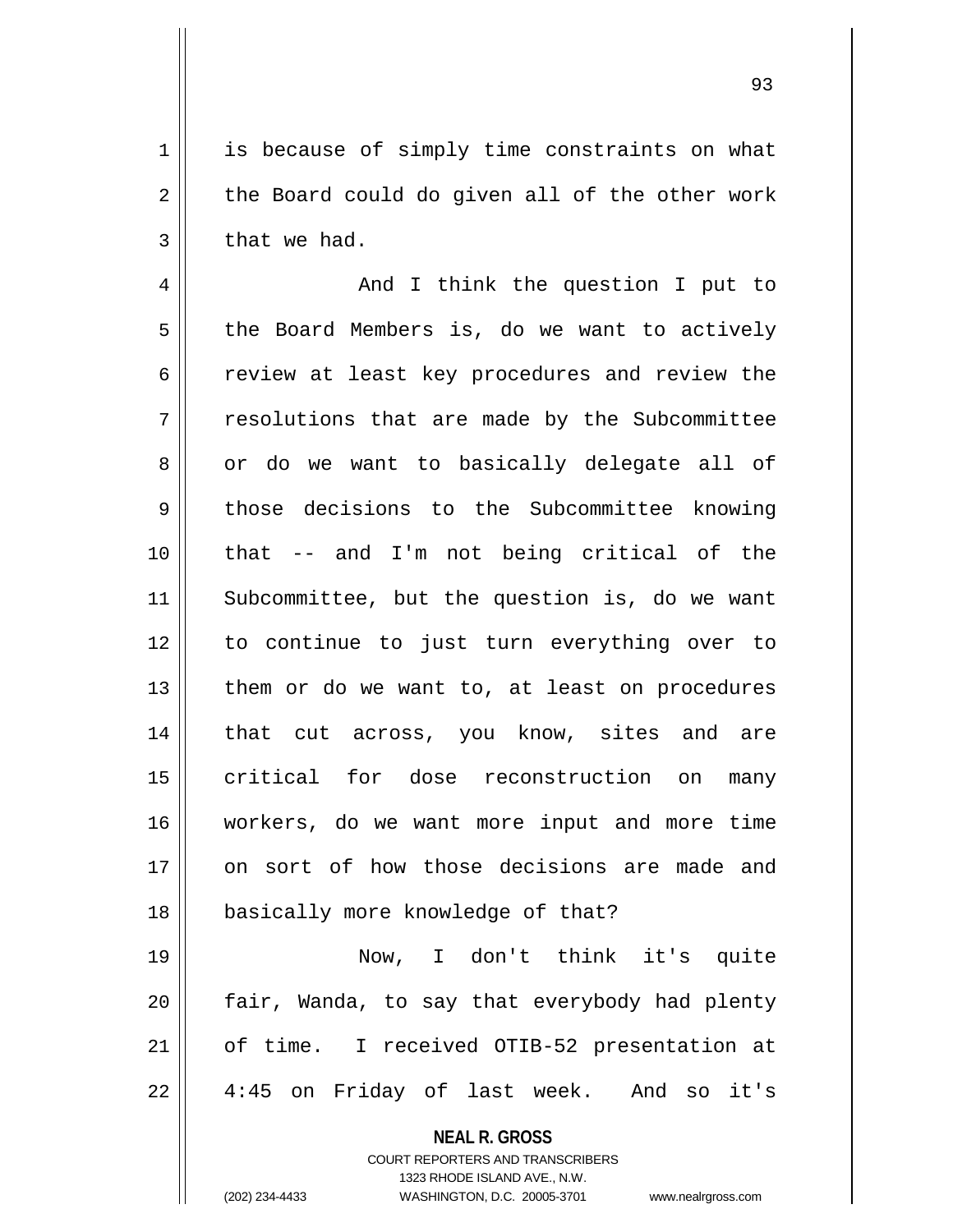1 || hardly enough time to prepare and get ready  $2 \parallel$  for this meeting. I don't think it's fair to 3 expect all of the Board Members to be fully 4 | prepared to answer questions.

5 And I think we need to work out,  $6 \parallel$  one, whether we want to go into more detail;  $7 \parallel$  and, secondly, if we do want to go into more 8 detail and do more review, what's the best 9 procedure for doing that. What Ted and I 10 thought, at least as a start, was to have a 11 more detailed presentation from SC&A on their 12 || review and on the process.

13 Obviously if we're going to do 14 || that, we need to give the Board Members more 15 || time to, you know, familiarize yourselves. 16 These are long procedures. The resolution 17 process, as with other SEC and Site Profile 18 issues, takes a considerable amount of time 19 and effort. And we need to become familiar 20 || with it and identify key issues. It does take 21 Some time and effort.

22 And there are different ways we

**NEAL R. GROSS** COURT REPORTERS AND TRANSCRIBERS 1323 RHODE ISLAND AVE., N.W. (202) 234-4433 WASHINGTON, D.C. 20005-3701 www.nealrgross.com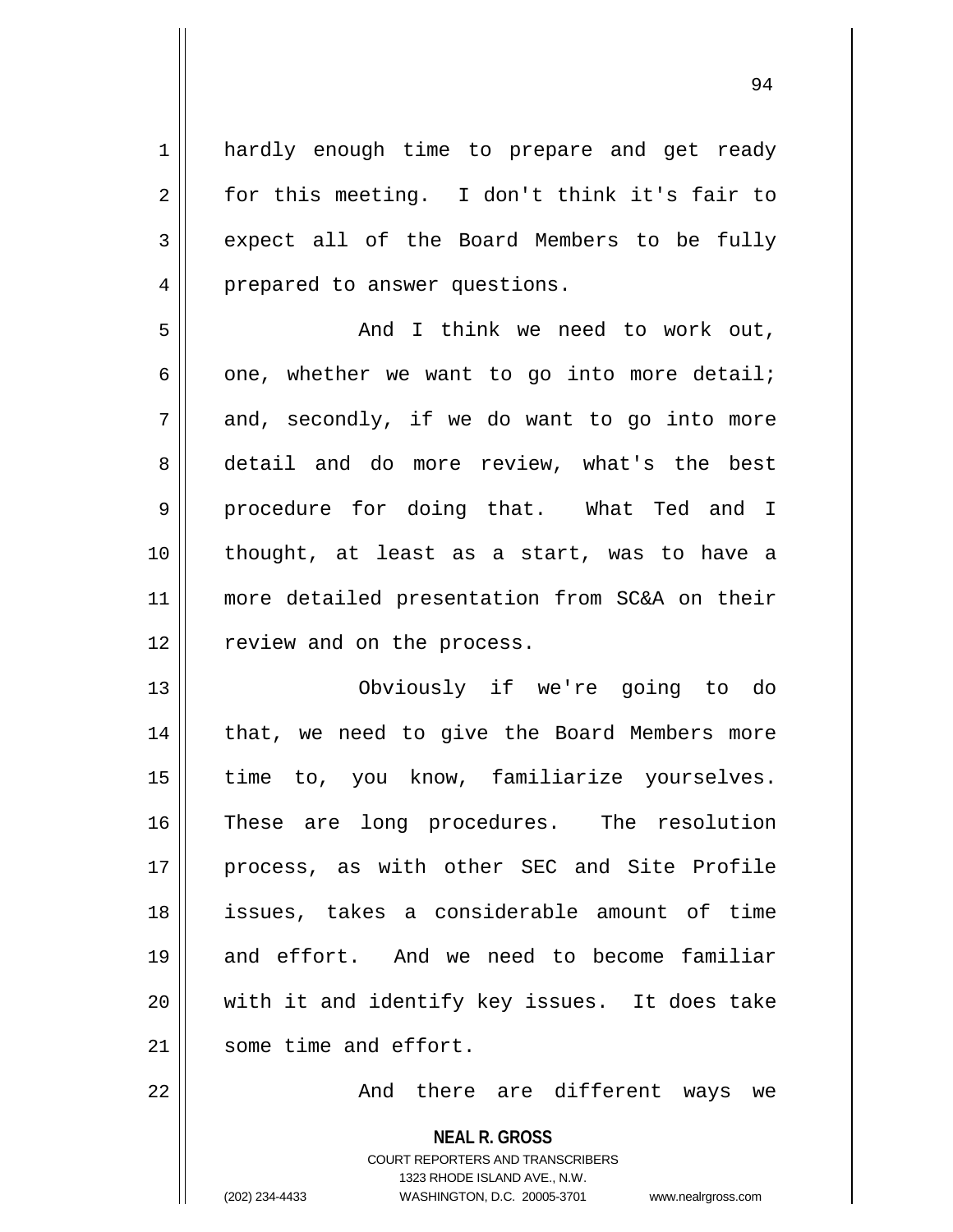**NEAL R. GROSS** 1 can approach this. We can do this in more  $2 \parallel$  than one step. We can do it in -- and, again, 3 I don't think you necessarily would need to 4 apply it to every procedure, but when we set 5 || up the Procedure Subcommittee, much like when 6 || we set up the Dose Reconstruction  $7 \parallel$  Subcommittee, the Board is not delegating to 8 || that Subcommittee authority to approve on our 9 behalf. 10 || The Contributional Control and it may be strong to say we 11 have been neglectful, but I think we need to 12 decide now that maybe we have a little bit 13 more time to do this and the Procedures 14 || Subcommittee has done a good job of organizing  $15$  a tool that we can use to identify procedures  $16$  and follow the review process. 17 || So I quess I'd like to have some 18 input from other Board Members on what you 19 think about that and how you would like to go 20 || about doing this. And we don't need to  $21$  | resolve that right now, but --22 MEMBER MUNN: Your comments are

> COURT REPORTERS AND TRANSCRIBERS 1323 RHODE ISLAND AVE., N.W.

(202) 234-4433 WASHINGTON, D.C. 20005-3701 www.nealrgross.com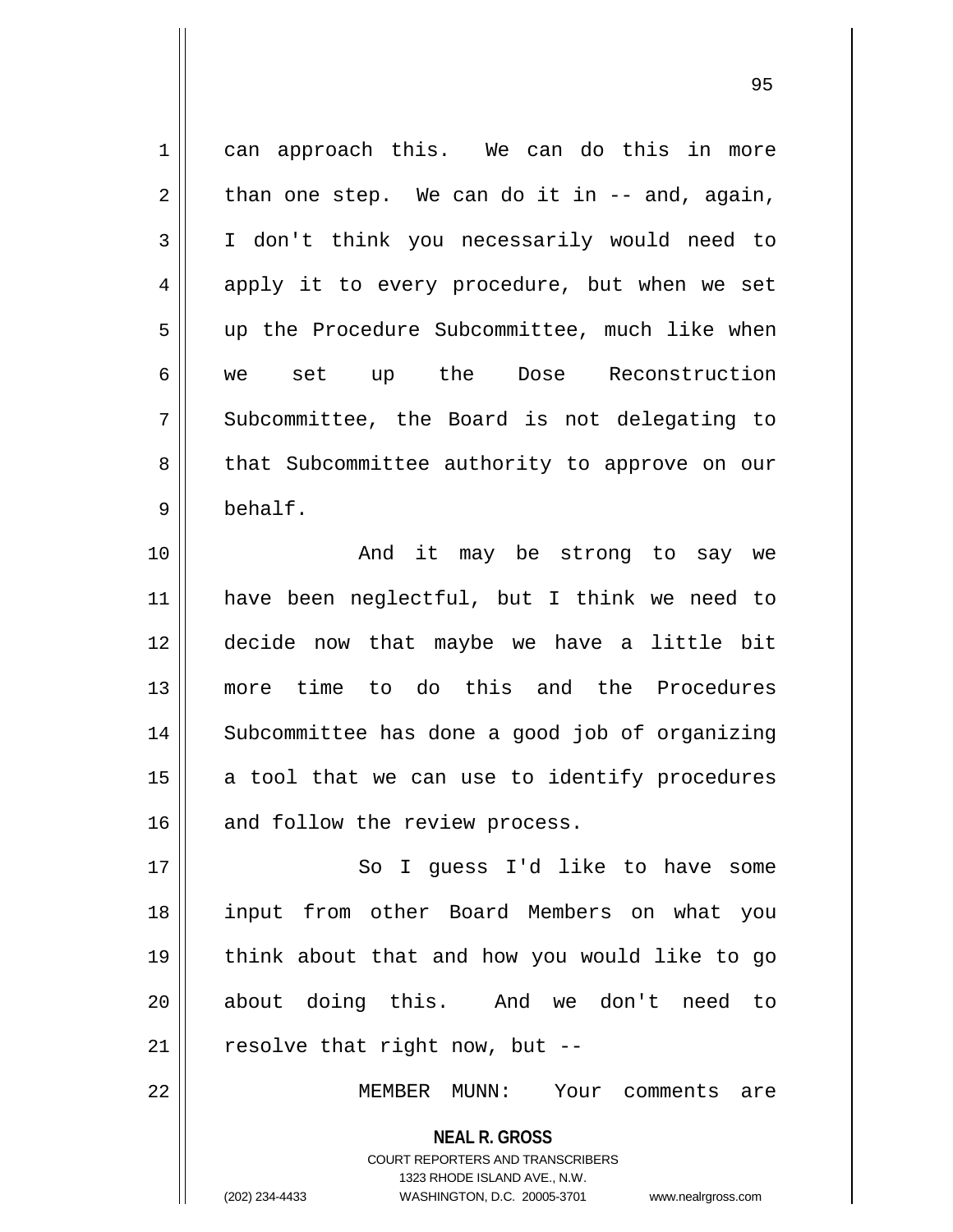| $\mathbf 1$    | certainly well-received, Dr. Melius. And I     |
|----------------|------------------------------------------------|
| $\overline{2}$ | would be very appreciative of feedback from    |
| 3              | the Board as well exactly how involved in this |
| 4              | deliberative activity you want to be.          |
| 5              | Certainly it is within the realm of            |
| 6              | possibility that I can bring to you at each    |
| 7              | meeting the individual finding items that we   |
| 8              | have closed, for example, or that we have      |
| 9              | resolved during the preceding meetings without |
| 10             | any great stress or strain.                    |
| 11             | As Dr. Melius has pointed out,                 |
| 12             | this would be a fairly time-consuming activity |
| 13             | for the Board as a whole. And getting you the  |
|                |                                                |

  $\parallel$  this would be a fairly time-consuming activity  $\parallel$  for the Board as a whole. And getting you the information that you would perhaps want to have in advance might not be a simple task 16 either. But somewhere between making all of 17 || these decisions yourselves and not knowing until long after they're done that they were closed would hopefully be a happy medium that 20 || would satisfy any desires of Board Members to 21 || be more involved in this process and our need || to keep it enough streamlined that the

## **NEAL R. GROSS** COURT REPORTERS AND TRANSCRIBERS 1323 RHODE ISLAND AVE., N.W. (202) 234-4433 WASHINGTON, D.C. 20005-3701 www.nealrgross.com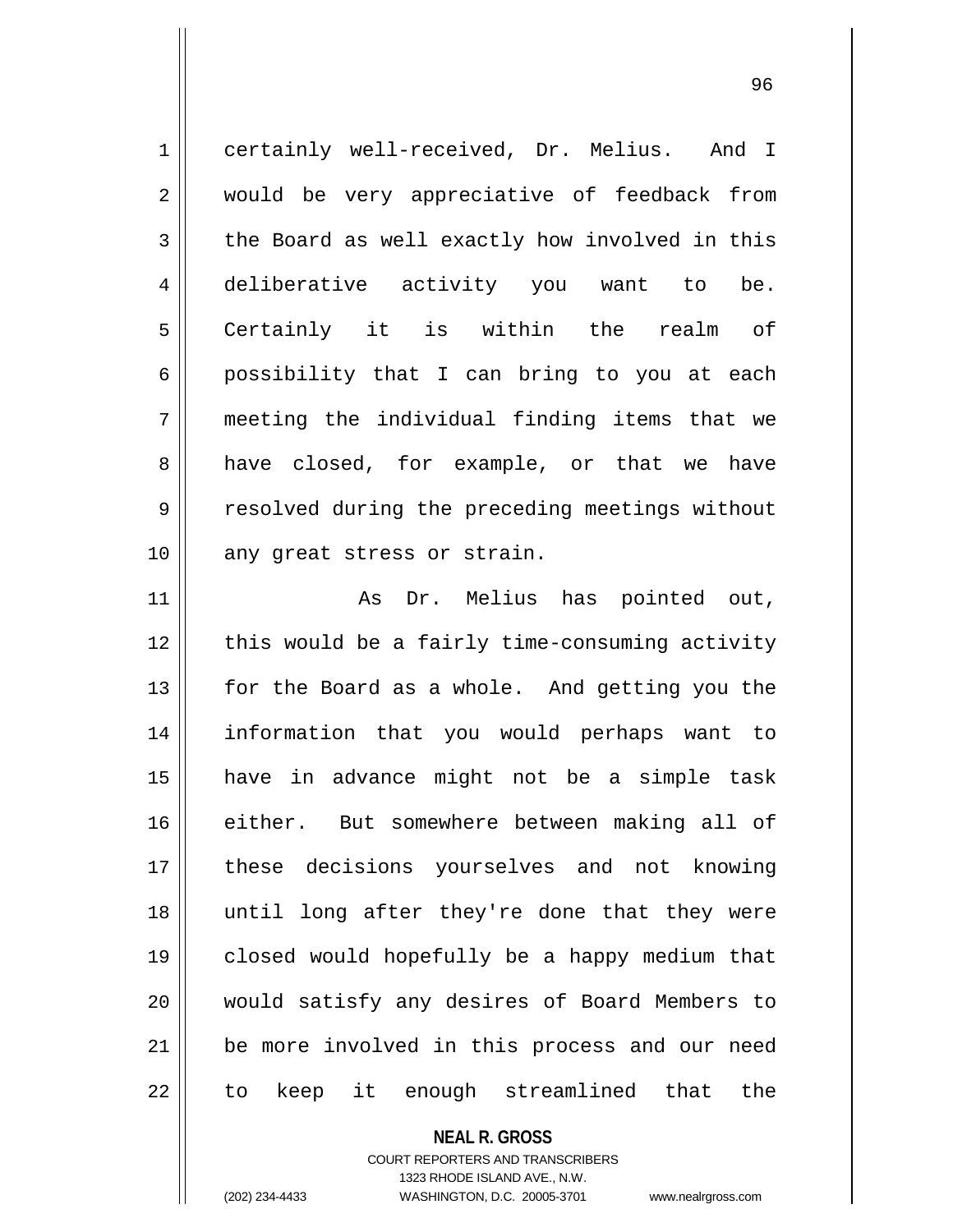1 || Subcommittee can be expected to resolve most 2 | of these issues for you.

3 Any feedback would certainly be 4 || greatly appreciated.

## 5 CHAIRMAN MELIUS: Yes, Paul?

6 MEMBER ZIEMER: Well, I am on the 7 Subcommittee. So I have a fairly good feel 8 for the volume of items that are involved. 9 And it seems to me that it wouldn't be very 10 productive to bring all of the findings back 11 to this Board. But we need to think about 12 || ways to identify significant issues.

13 And I think OTIB-0052 is one that 14 || we might think of as pretty cross-cutting and  $15$  one that would be of significant interest to 16 all Board Members. I think there are other 17 || procedures that we would look at that are a 18 little more routine and I think we can be 19 fairly confident or at least comfortable in 20 || letting the Subcommittee handle those and 21 || simply report out that these have been closed.

22 || There's always the opportunity if

**NEAL R. GROSS**

COURT REPORTERS AND TRANSCRIBERS 1323 RHODE ISLAND AVE., N.W. (202) 234-4433 WASHINGTON, D.C. 20005-3701 www.nealrgross.com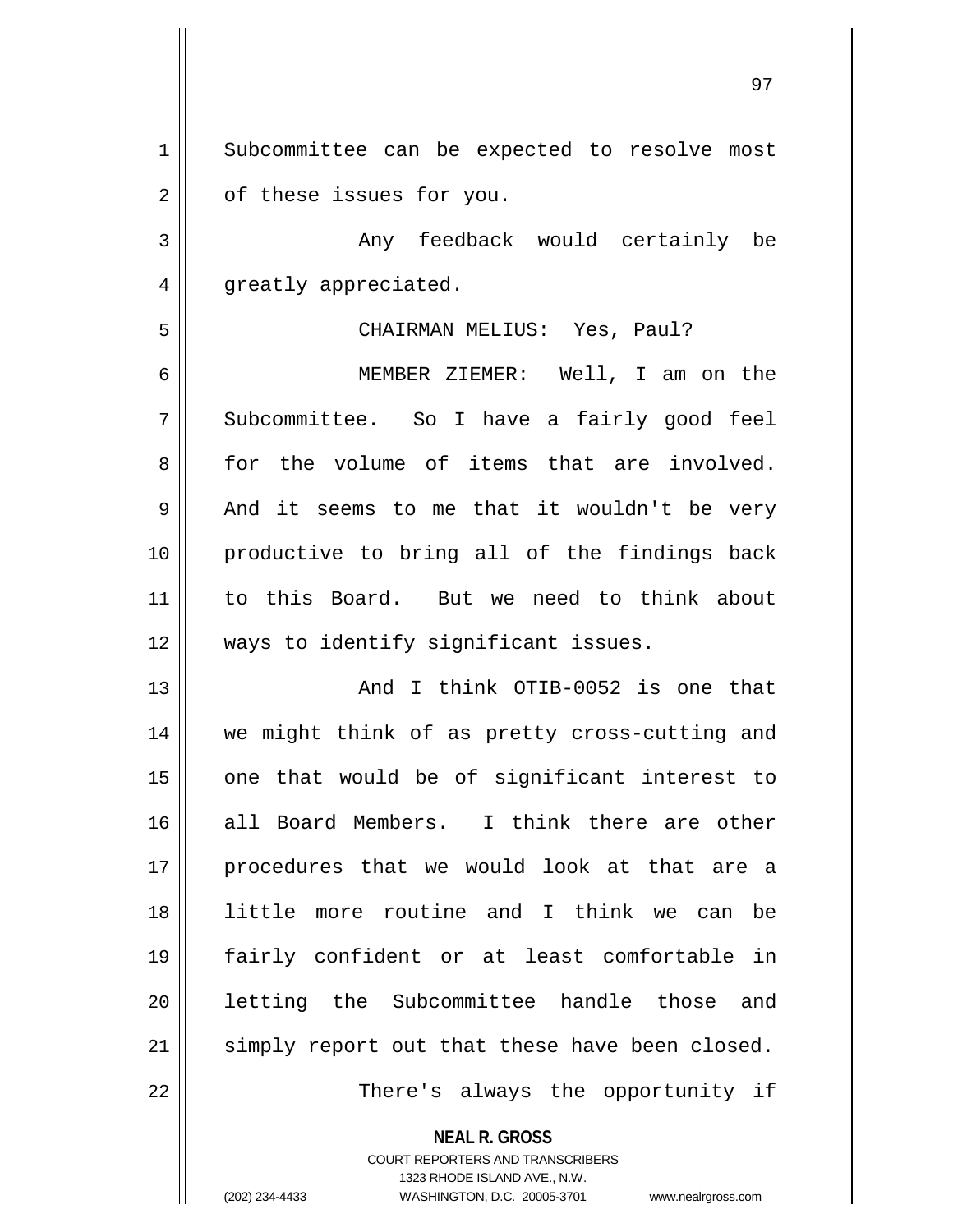1 Someone is uncomfortable with that to raise an  $2 \parallel$  issue, but we might want you to identify. And 3 || maybe the Subcommittee itself could take a 4 first cut and say, "Here are the significant 5 || procedures that we think the Board ought to 6 take a look at" or the Board could do that  $7 \parallel$  itself. But we need a starting list, I think, 8 || of some sort.

9 It seems to me that it would make 10 sense to ask the Subcommittee to do that at 11 || the front end as a starting place and go from 12 || there, but I think it would not be productive 13 || for this Board to try to review all of the 14 || findings of all of the procedures.

 MEMBER MUNN: Well, adding on to what Paul had to say, our tool is available to us for making some of those decisions, I 18 || think. It is a fairly easy task for all of us to pull up the BRS. And if we go through the 20 || BRS visually, it should be easier for the 21 || Board Members to identify the procedures with  $\parallel$  which they have some close connection or some

> **NEAL R. GROSS** COURT REPORTERS AND TRANSCRIBERS 1323 RHODE ISLAND AVE., N.W. (202) 234-4433 WASHINGTON, D.C. 20005-3701 www.nealrgross.com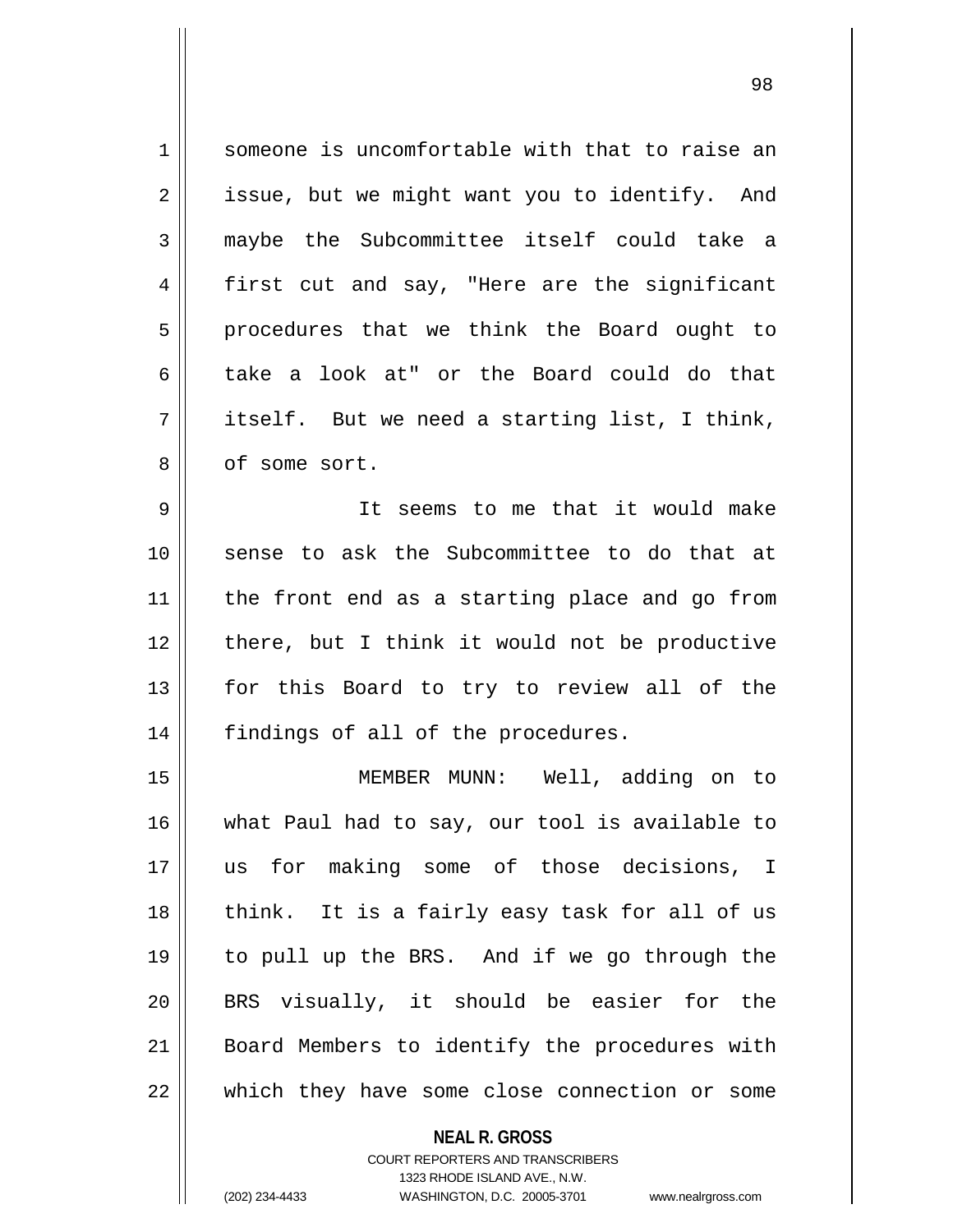**NEAL R. GROSS** COURT REPORTERS AND TRANSCRIBERS 1323 RHODE ISLAND AVE., N.W. (202) 234-4433 WASHINGTON, D.C. 20005-3701 www.nealrgross.com 1 || close concern. And we could work with the 2 || Subcommittee's normal process to try to flag  $3 \parallel$  those in some way so that whenever we take  $4 \parallel$  action on one of the findings, we could bring  $5 \parallel$  that to you. 6 || But I certainly agree with Paul's  $7 \parallel$  suggestion that perhaps it will be beneficial 8 for the Subcommittee to take the first cut if  $9 \parallel$  that's the Board's desire. 10 CHAIRMAN MELIUS: And probably a 11 better alternative is to be selective than to  $12$  | try to schedule a 60-day Board meeting. If we  $13$  select the location, then maybe we could do  $14 \parallel$  it. 15 MEMBER MUNN: You can come to 16 Hanford. 17 CHAIRMAN MELIUS: I wasn't 18 || thinking of Hanford. But I won't say where I 19 was thinking of on the record. We'll get in 20 | trouble someplace. 21 || The other criterion I think I 22 || would suggest is this difficulty resolving a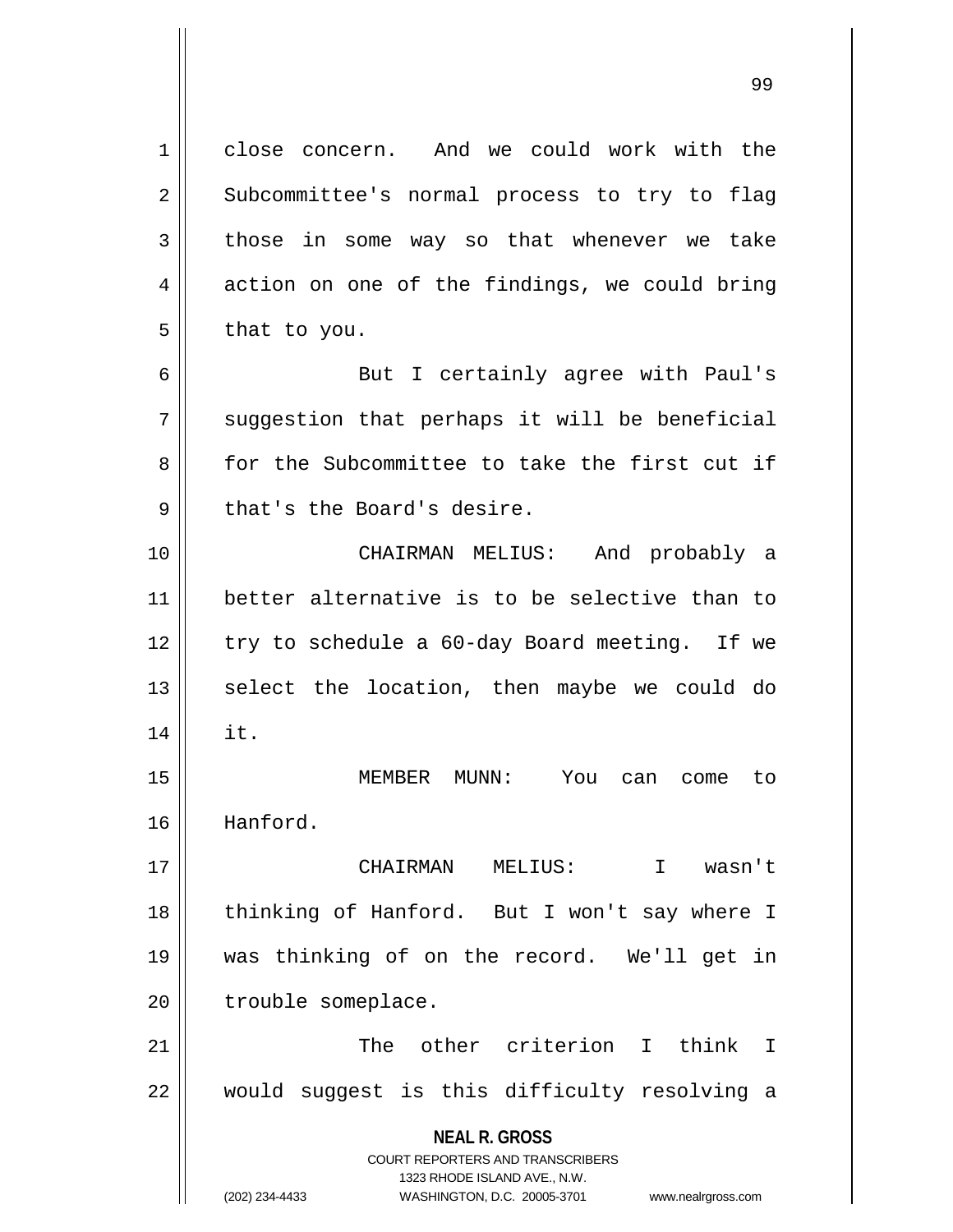1 | procedure, where within the Work Group or  $2 \parallel$  between SC&A and NIOSH, the Work Group, that  $3 \parallel$  dynamic, where it's just hard to make a final 4 recommendation or certain and where Board 5 || input might be helpful, similarly to what we 6 do with SECs and occasionally with Site  $7 \parallel$  Profile issues. It's hard to resolve. Let's 8 || bring it back. Now, again, it ought to also 9 take into account that it's an important 10 || procedure and it's a significant issue. 11 Other Board Members have 12 || suqqestions or input? Henry? 13 MEMBER ANDERSON: Yes. I think

14 || that sounds like a good -- I mean, there's 15 been a lot of review that's gone on. And I 16 || think it's important to review them. Every 17 || review doesn't result in an overly strong set 18 || of changes that may impact how the procedures 19 are applied, but it is good that somebody has  $20$  || looked at them to kind of validate that they  $21$  | seem appropriate if there are significant  $-1$  $22$  || think this one is one that one could see how

> **NEAL R. GROSS** COURT REPORTERS AND TRANSCRIBERS 1323 RHODE ISLAND AVE., N.W. (202) 234-4433 WASHINGTON, D.C. 20005-3701 www.nealrgross.com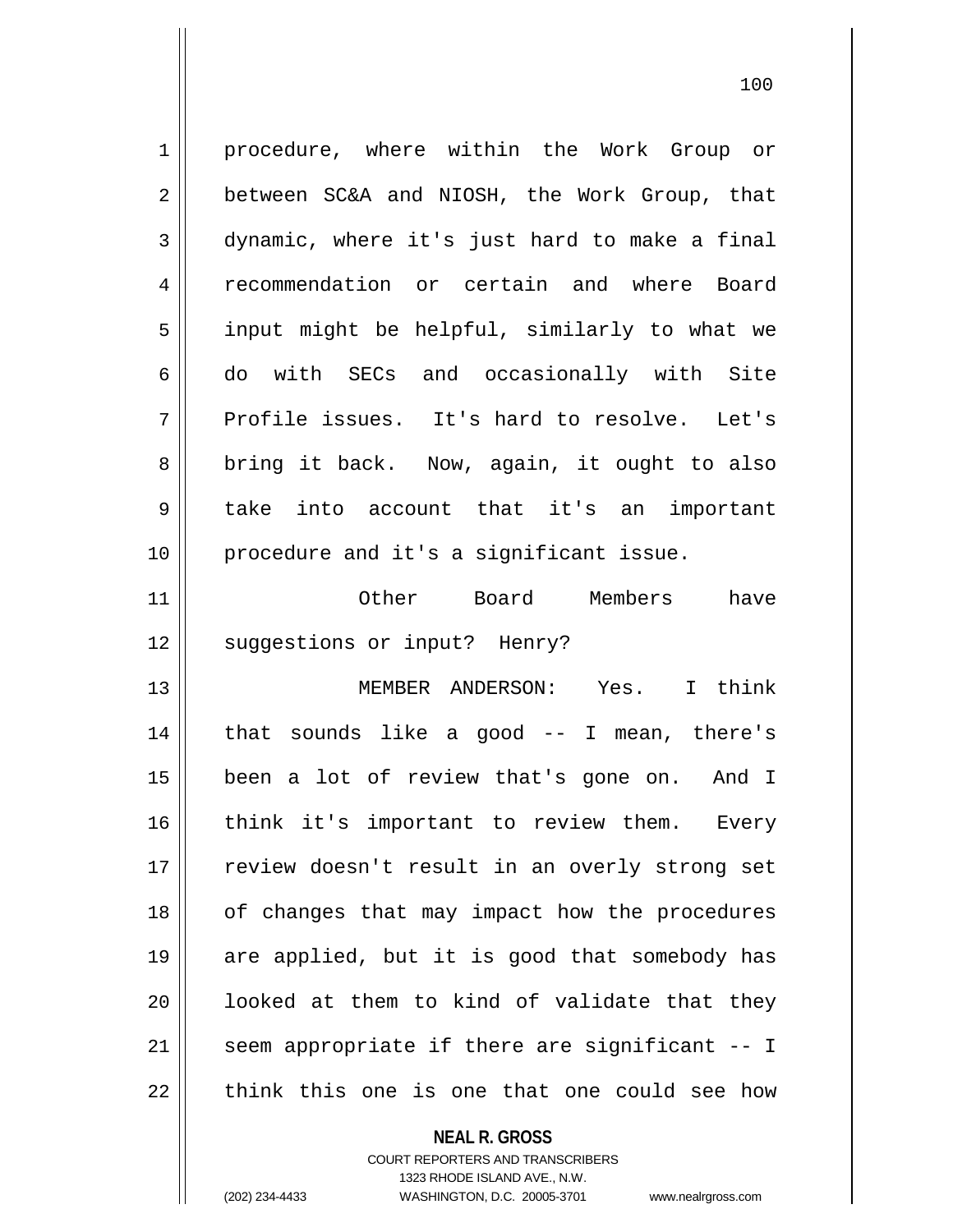1 || this might make an impact moving forward or 2 || might have impacted changes in awards in the  $3 \parallel$  past.

4 || So I would ask the Committee. I 5 would agree. Have the Committee take a look  $6 \parallel$  at them, prioritize some to bring here. And 7 | then, you know, make a recommendation if 8 you're proposing changes. And those changes  $9 \parallel$  ought not just be filed, but we ought to look 10 || at and agree with them all.

11 CHAIRMAN MELIUS: Anybody else 12 agree/disagree? Brad?

13 MEMBER CLAWSON: I agree with 14 || that. I guess one of my things is as a Work 15 || Group Chair, I have seen a lot of our stuff go 16 || to the procedures group. And I know it falls  $17$  | on, really, for me to dig through and see how 18 it's affected, but I want to make sure that 19 || the procedures group, you know, goes through 20 it first. I'd kind of like to see how it's 21 || going to play out into the sites that I was 22 || responsible for participating in because --

## **NEAL R. GROSS**

COURT REPORTERS AND TRANSCRIBERS 1323 RHODE ISLAND AVE., N.W. (202) 234-4433 WASHINGTON, D.C. 20005-3701 www.nealrgross.com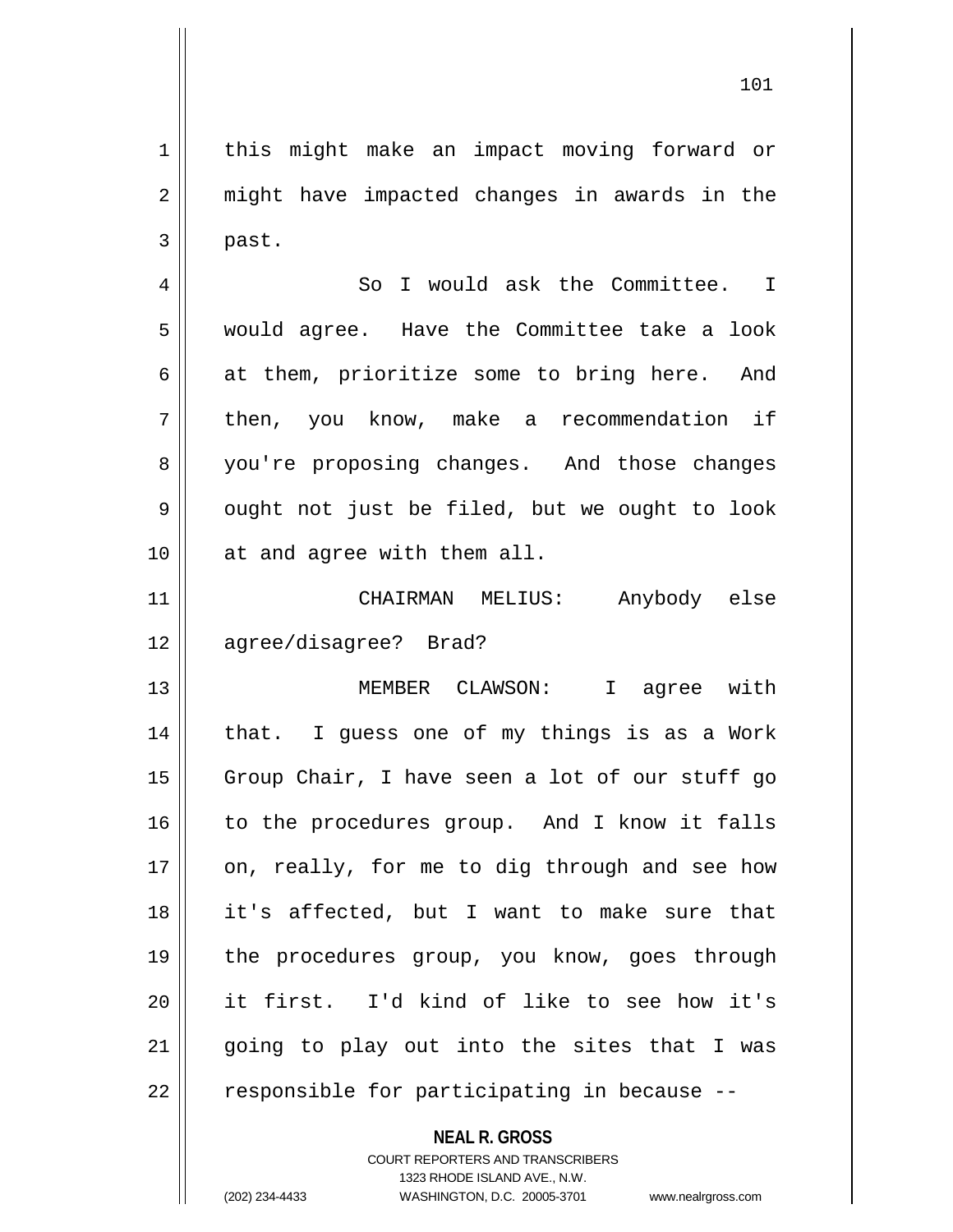**NEAL R. GROSS** COURT REPORTERS AND TRANSCRIBERS 102 1 || MEMBER MUNN: I can't quite hear 2 you, Brad. 3 MEMBER CLAWSON: I would just like  $4 \parallel$  to be a part of after the procedures group has 5 || gone through, you know, the review process or  $6 \parallel$  whatever because I want to see how it is going  $7 \parallel$  to affect the site that --8 MEMBER MUNN: Yes. 9 MEMBER CLAWSON: -- and the 10 process that way. That is my only thing. I 11 || have seen so many of them go to the procedures 12 || group, you know. And we laugh. And it is an 13 || overwhelming task to be able to go through a  $14$  || lot of these and to be able to take them, but 15 I still wanted to follow it to a point 16 | through, too. 17 || MEMBER MUNN: You understand, 18 || Brad, that in most cases where our procedures 19  $\parallel$  are -- that we have under review are directly 20 || related to a specific site. That it's our 21 normal process to refer them to the Work Group  $22$   $\parallel$  for that site for resolution.

1323 RHODE ISLAND AVE., N.W.

(202) 234-4433 WASHINGTON, D.C. 20005-3701 www.nealrgross.com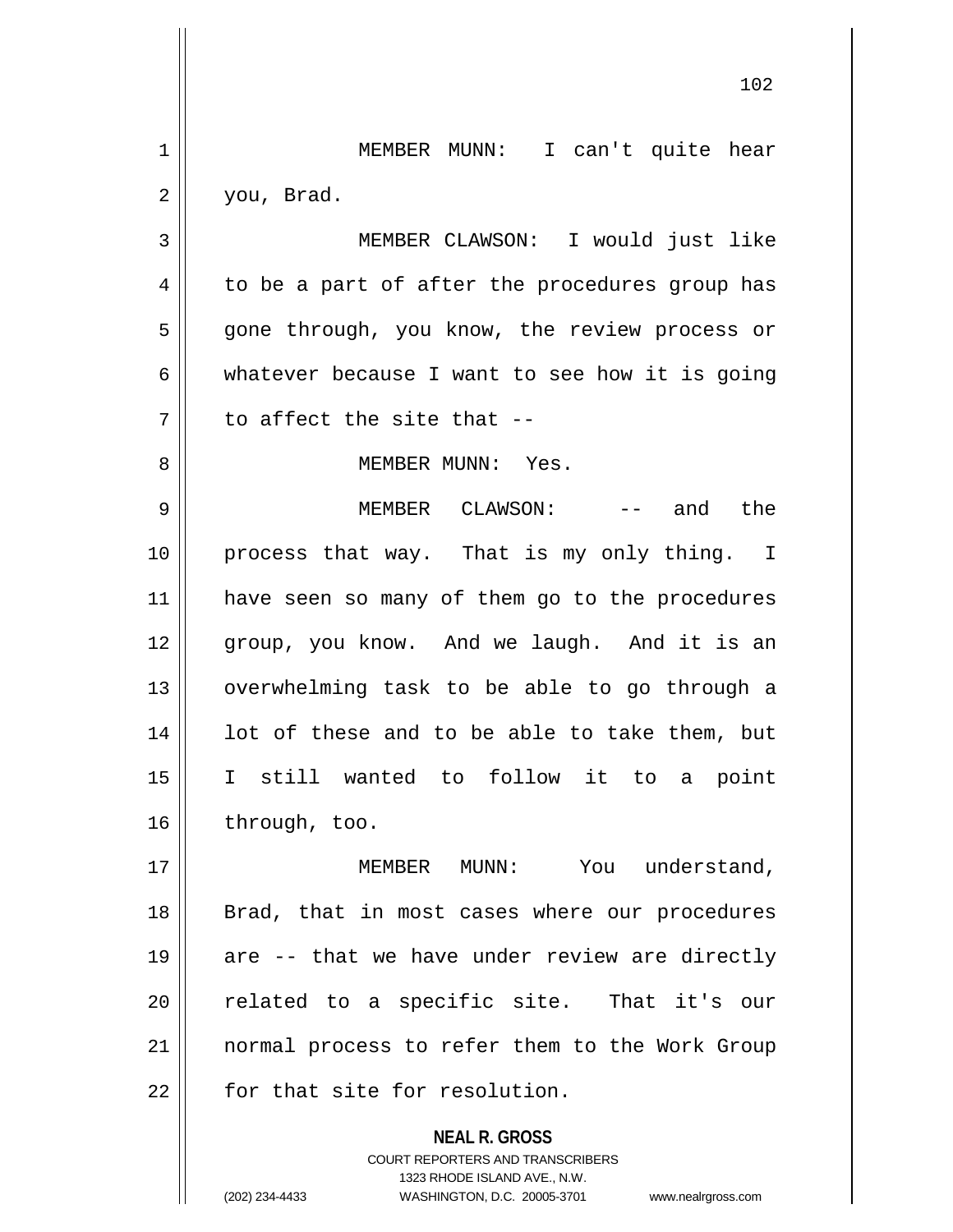| $\mathbf 1$ | And the other point that I perhaps             |
|-------------|------------------------------------------------|
| 2           | need to make again is that what we try to do   |
| 3           | in the Subcommittee, what we have historically |
| 4           | tried to do is to spend most of our time and   |
| 5           | energy addressing the technical issues. And    |
| 6           | we try to administer the exchange of ideas     |
| 7           | that go back and forth between our contractor  |
| 8           | and our agency in an attempt to specifically   |
| 9           | resolve the technical material that really     |
| 10          | gets down in the weeds quite often. We may     |
| 11          | have changed our attitude about those things   |
| 12          | in the past.                                   |
| 13          | It's been I think the position of              |
| 14          | the Board -- it certainly was originally --    |
| 15          | that these, most of these, items were so       |
| 16          | technical in nature that the Board Members     |
| 17          | individually may not have the kind of          |
| 18          | expertise to be able to address them<br>and    |
| 19          | comprehend all of the minute details that are  |
| 20          | involved. And that's the reason that we have   |
| 21          | our technical contractor looking at them. But  |
| 22          | certainly those that are not being resolved on |

**NEAL R. GROSS**

COURT REPORTERS AND TRANSCRIBERS 1323 RHODE ISLAND AVE., N.W. (202) 234-4433 WASHINGTON, D.C. 20005-3701 www.nealrgross.com

 $\mathbf{I}$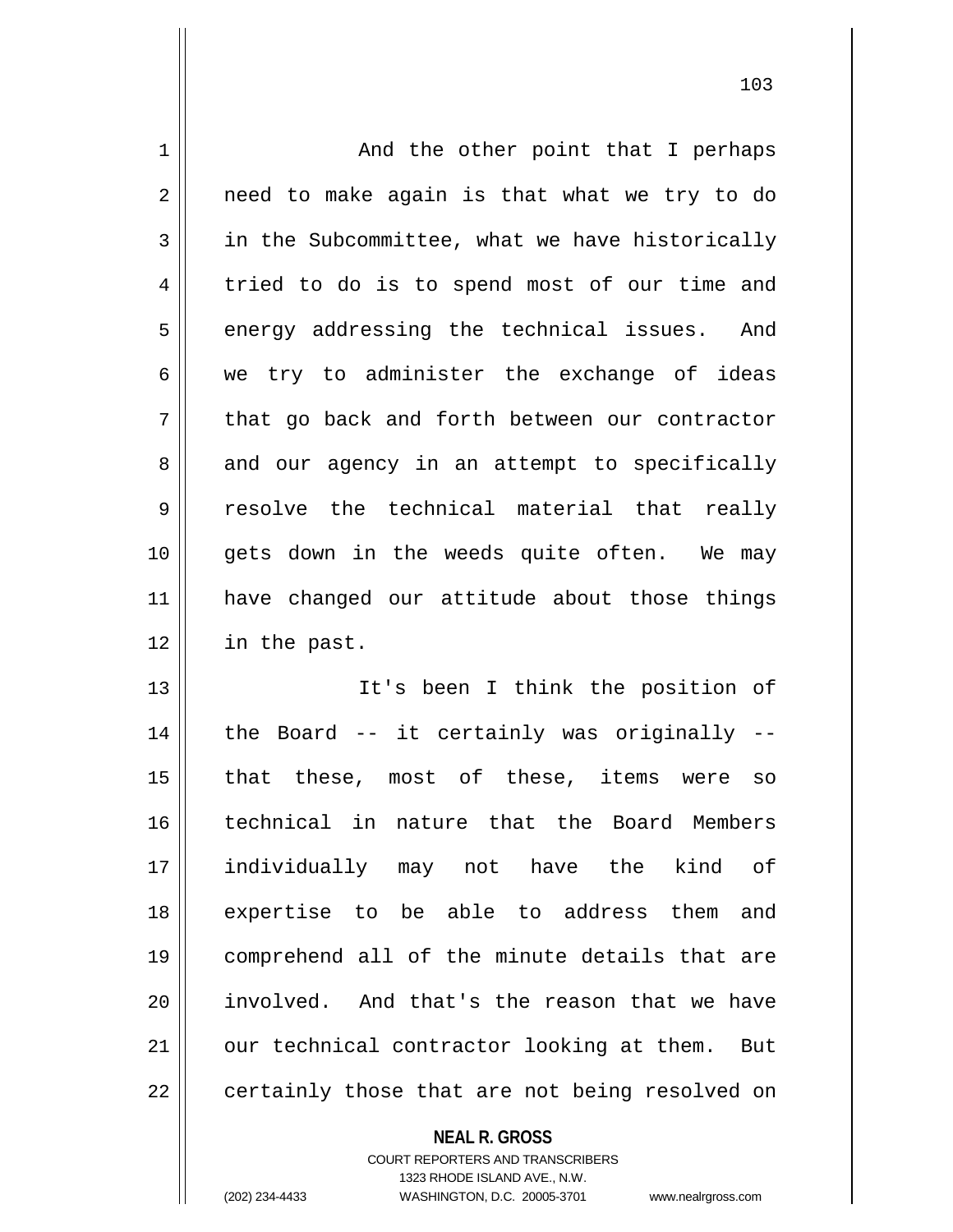1 a technical basis are usually administrative 2 in nature.

3 || It's, as I said, wonderful to get feedback from you folks as to exactly how detailed you want it to be. I don't know that I interpreted Brad's comments correctly. If you're saying that issues that involve any 8 || site in addition to being referred to the 9 site-specific Work Group should come to the Board, I get -- well, we can talk about offline how you see that process flowing in your mind, what you would like to see brought 13 || to you. That's what I really want to hear back from you, is specifically what you would like to have brought to you.

16 CHAIRMAN MELIUS: And I would just 17 add I think we have some similar issues with 18 Site Profile reviews that need to come to the 19 Board also. We have done that selectively but 20 do that and how we resolve when they sort of 21 || overlap. But all of these issues are going to  $22 \parallel$  overlap. You know that. What we deal with in

> **NEAL R. GROSS** COURT REPORTERS AND TRANSCRIBERS 1323 RHODE ISLAND AVE., N.W. (202) 234-4433 WASHINGTON, D.C. 20005-3701 www.nealrgross.com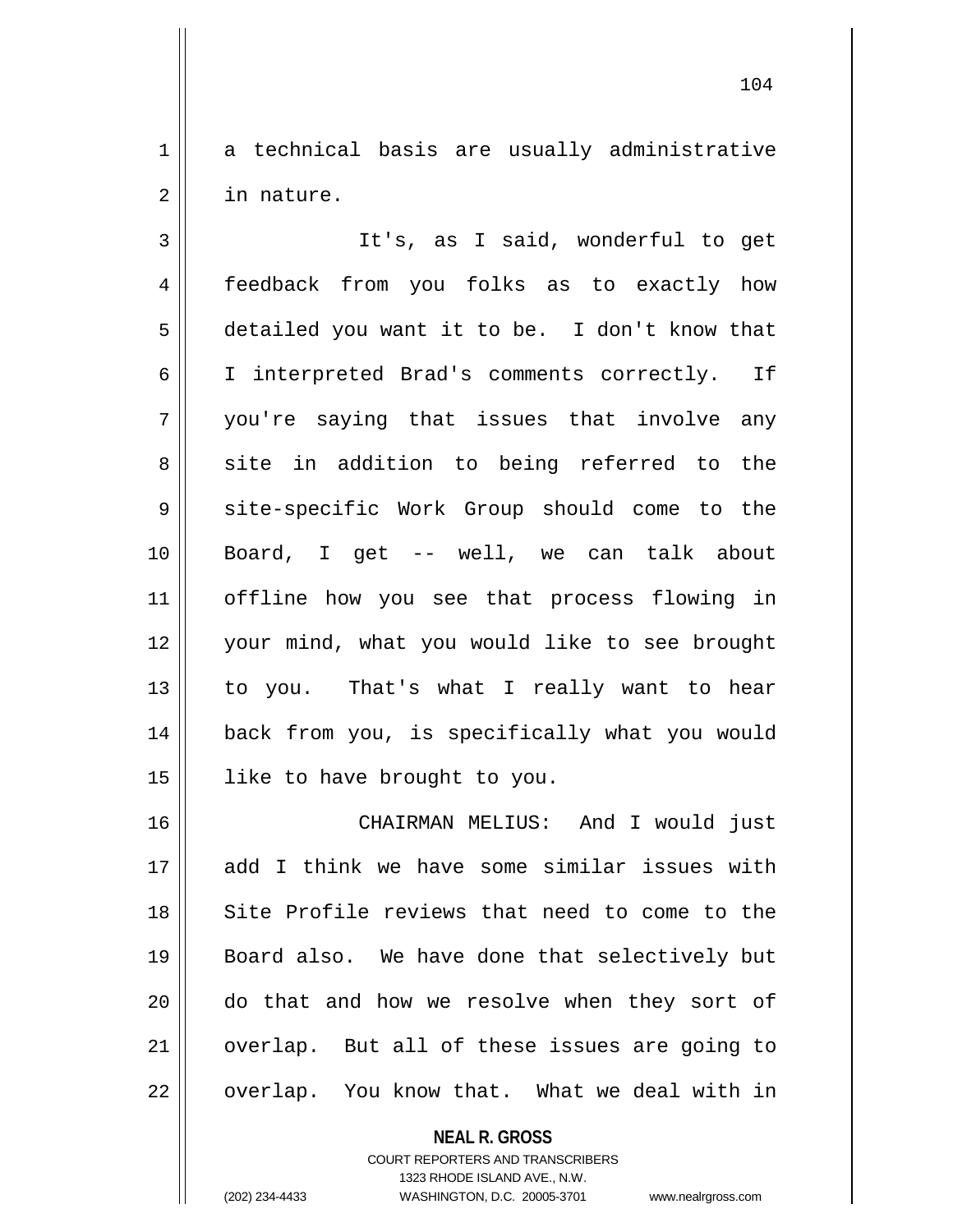1 an SEC and dose reconstruction review and 2 procedures and Site Profile reviews are all 3 part and parcel of the same approach to dose 4 | reconstruction.

5 MEMBER MUNN: Inextricably 6 l related.

7 CHAIRMAN MELIUS: Yes, yes. So if 8 || I understand the consensus of the Board here, 9 what everyone is thinking or saying is that --10 I'm not sure I understand what you all think, 11 probably don't want to know -- is that we will 12 put this on as a specific agenda item. So 13 we'll set aside a specific amount of time next 14 || time, so not just do it, you know, as part of 15 | the Work Group/Subcommittee reports.

 So we'll set aside a significant amount of time for that for two things. One is the Subcommittee to come back with a set of recommendations on sort of ten procedures or whatever is appropriate as priorities for full 21 Board consideration.

22 || The Mod, secondly, I would suggest

**NEAL R. GROSS** COURT REPORTERS AND TRANSCRIBERS

1323 RHODE ISLAND AVE., N.W.

(202) 234-4433 WASHINGTON, D.C. 20005-3701 www.nealrgross.com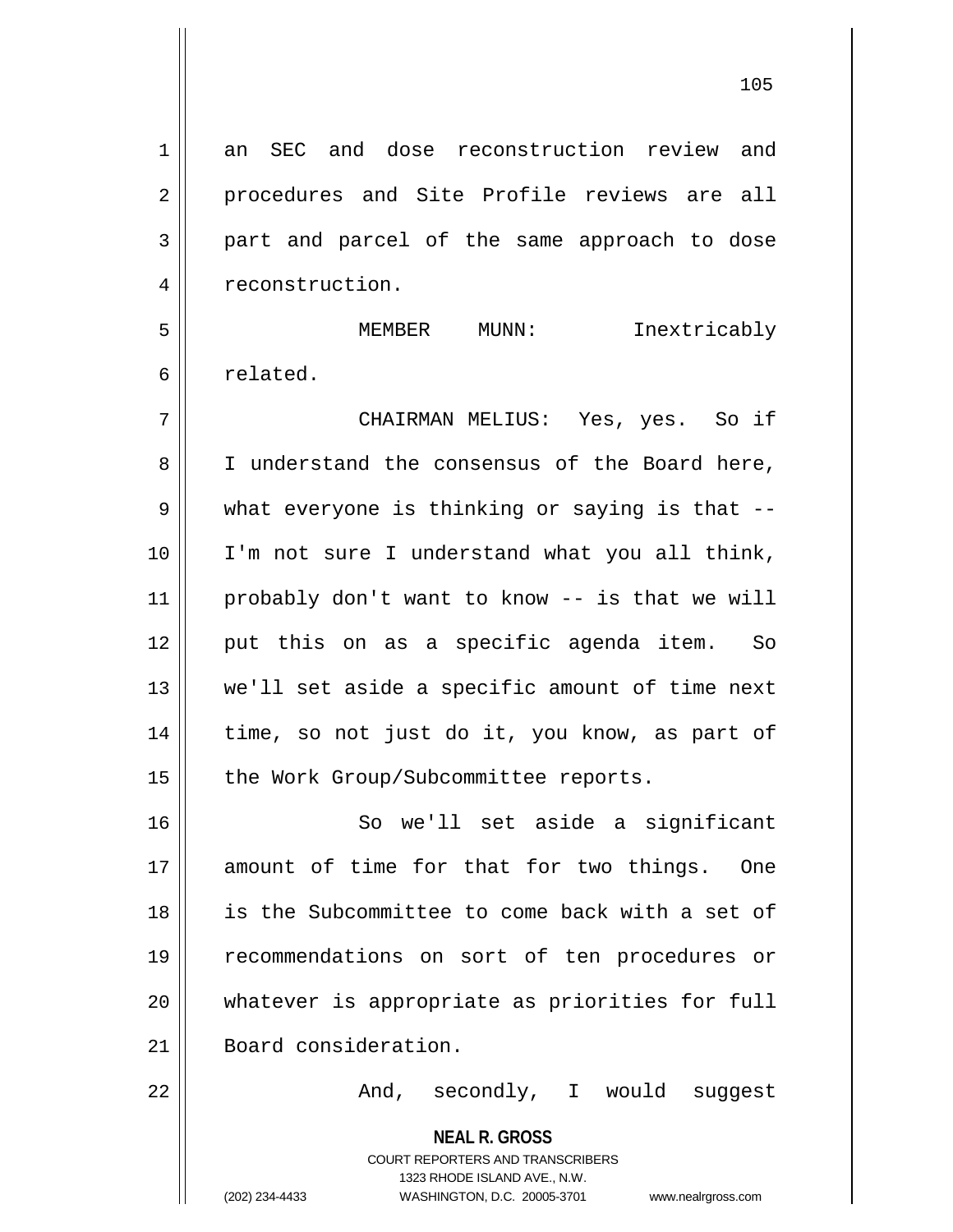**NEAL R. GROSS** COURT REPORTERS AND TRANSCRIBERS 1323 RHODE ISLAND AVE., N.W. (202) 234-4433 WASHINGTON, D.C. 20005-3701 www.nealrgross.com  $1 \parallel$  that we also continue with the OTIB-52. Then  $2 \parallel$  let's use that as an example. It's a 3 complicated one. There are a lot of issues, 4 too. And it's an important one that keeps 5 | coming up. We're wrestling with it in some  $6 \parallel$  ways with Fernald, SRS, and other sites also 7 in terms of its implications for SEC 8 decisions. So we'll set aside time for that. 9 It will be on the agenda. And 10 there is going to be an expectation that 11 people not only look at the PowerPoint, which 12 I'm sure will get changed again because they 13 always do, before the next meeting but also 14 || look at the actual procedure reviews. There's 15 || some of that information also, particularly if 16 you have concerns or questions about a 17 particular issue. 18 So is that satisfactory to do 19 that? Okay. And thank you very much, Wanda,  $20$  || for --21 MEMBER MUNN: You are most 22 welcome.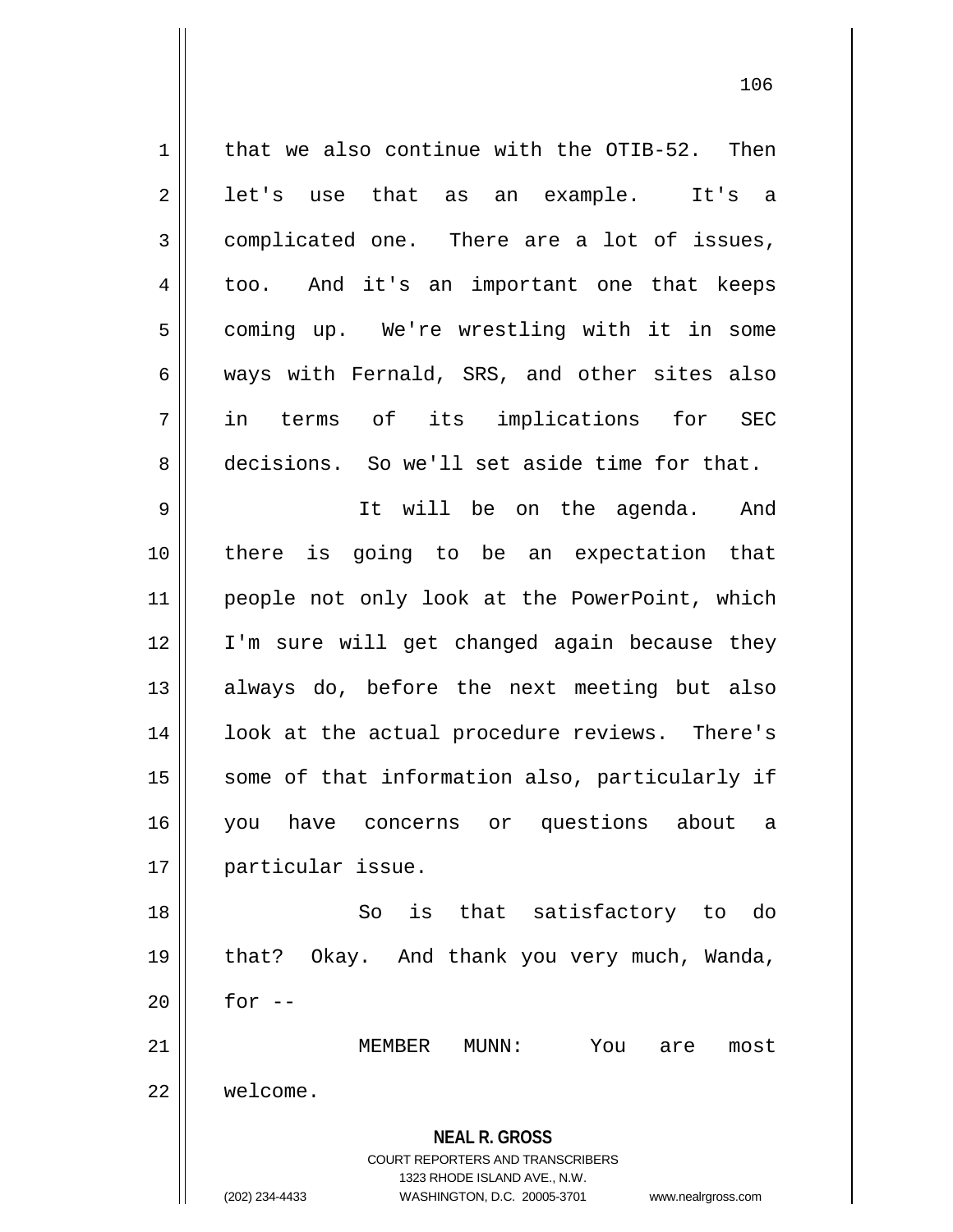1 CHAIRMAN MELIUS: -- putting up 2 || with some of this confusion. 3 MEMBER MUNN: We'll expect next  $4 \parallel$  time to bring you both a list of  $-$  at the 5 very least a list of recommendations from the 6 Subcommittee with respect to material that we 7 believe you would want to see. And we expect 8 || that to be augmented by your instruction on 9 what you want to see as well. Thank you. 10 CHAIRMAN MELIUS: Thank you, 11 Wanda. Okay. We have, really, one other, two 12 || other letters to go through. And I just want

 $13$  || to -- before I do that, I want to talk about 14 || the next meeting. If I understand where we 15 were with LaVon in terms of expected reports, 16 | it's not to expect a lot.

17 || So I think we can plan on probably 18 || a maximum of a two-day meeting in Augusta. 19 And I would again start the week at the 20 | beginning. Twelfth and 13th? Is that?

21 (No response.)

22 CHAIRMAN MELIUS: I don't remember

**NEAL R. GROSS** COURT REPORTERS AND TRANSCRIBERS 1323 RHODE ISLAND AVE., N.W. (202) 234-4433 WASHINGTON, D.C. 20005-3701 www.nealrgross.com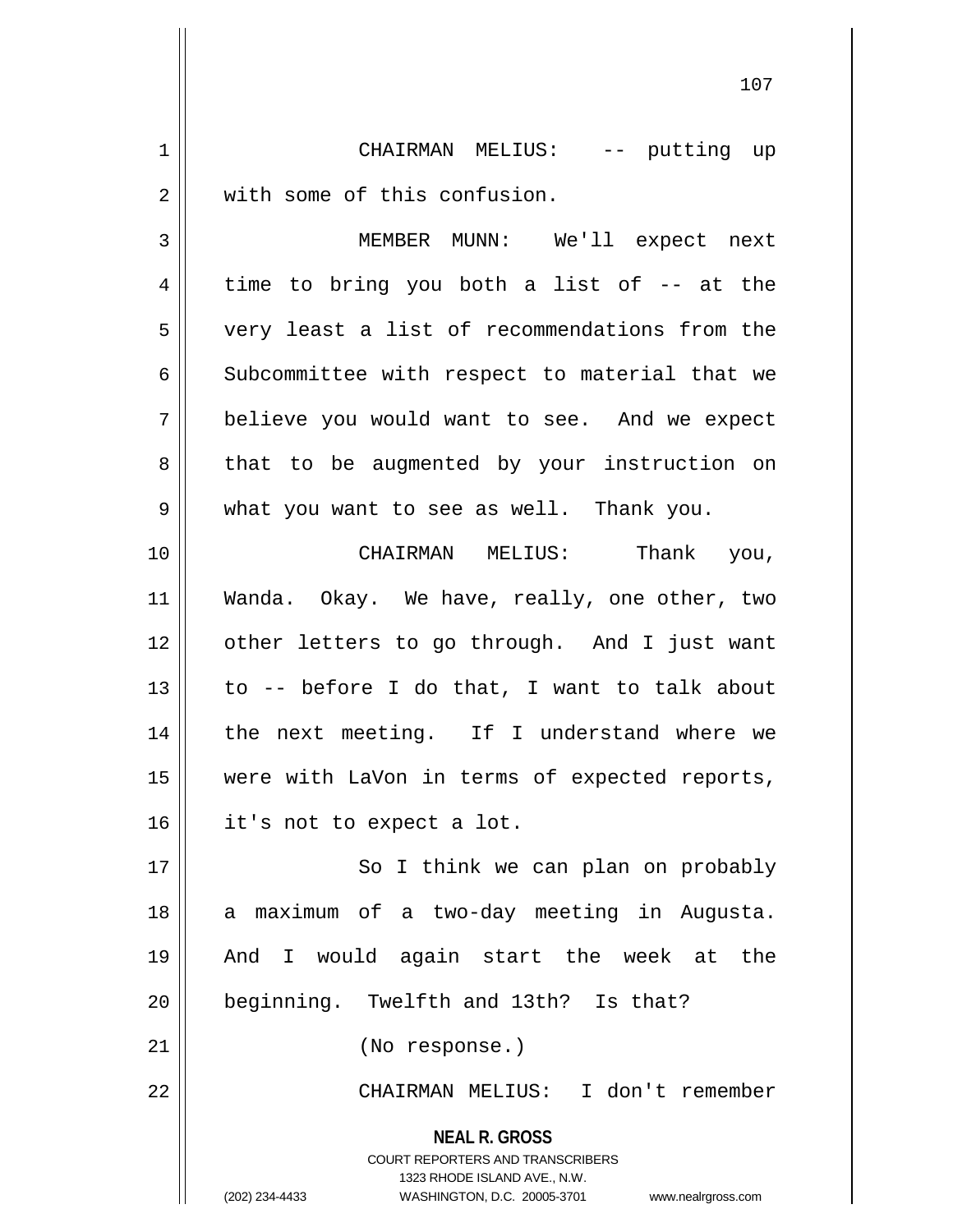**NEAL R. GROSS** COURT REPORTERS AND TRANSCRIBERS 1323 RHODE ISLAND AVE., N.W. 1 || when we set up this meeting if anybody had 2 || conflicts on the 12th or the 13th, but it  $3 \parallel$  would be better for people. If not, if there  $4 \parallel$  aren't any, then let's assume that the 12th  $5 \parallel$  and 13th will be the dates for the meeting now  $6 \parallel$  unless Ted and Zaida run into trouble getting  $7 \parallel$  a hotel or something, but I wouldn't expect  $8 \parallel$  it. 9 Yes? The lawyers? Twelfth and 10 13th, March. The annual ethics training is 11 what, an hour? 12 MR. KATZ: Yes. 13 CHAIRMAN MELIUS: Fifteen minutes? 14 MR. KATZ: Yes. We will plan on  $15$  | an hour. And we'll just do it --16 CHAIRMAN MELIUS: Okay. Okay. 17 || MR. KATZ: -- in advance of the 18 || full meeting, welcome part of the meeting. 19 CHAIRMAN MELIUS: Okay. Okay. 20 We'll fit it in, all five minutes of it, 21 || right? We can do that. No. We don't want to 22 || upset the lawyers, full hour. We'll sit there

<sup>(202) 234-4433</sup> WASHINGTON, D.C. 20005-3701 www.nealrgross.com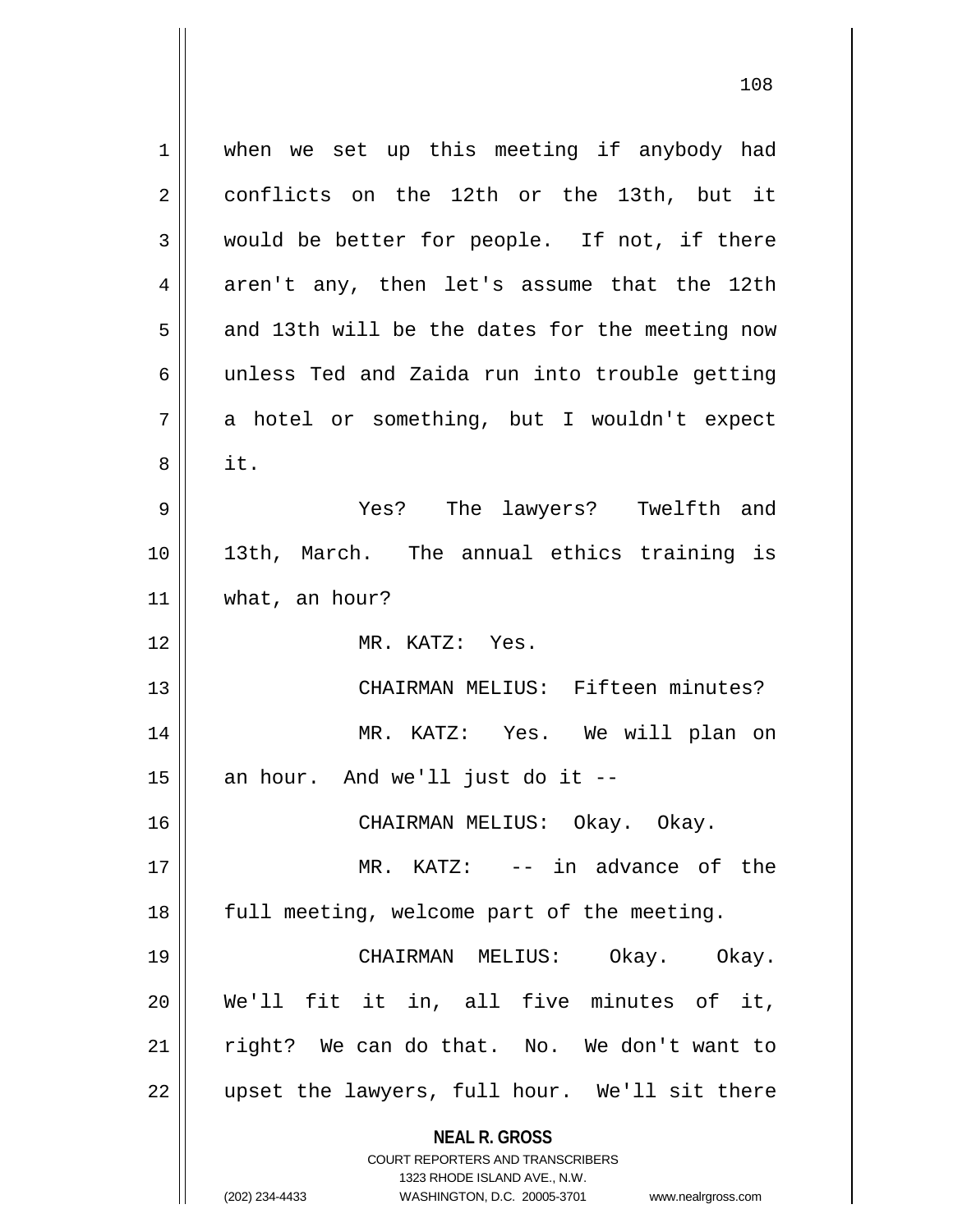1 || in rapt attention. Fourteenth is clear. Can 2 || you circulate that to people who aren't here? 3 || MR. KATZ: Circulate? 4 || CHAIRMAN MELIUS: The timing. 5 MR. KATZ: So we prefer the 13th 6 and 14th? Is that what you're saying? Oh,  $7 \parallel$  no. Twelfth and 13th. Yes. 8 CHAIRMAN MELIUS: The 14th is now  $9 \parallel$  clear. They can pull it off their calendars. 10 MR. KATZ: Right. Okay. Exactly. 11 Okay. Thanks. 12 CHAIRMAN MELIUS: Okay. Bear with 13 me. Now I'll start with Battelle. "The 14 || Advisory Board on Radiation and Worker Health, 15 || the Board, has evaluated Special Exposure 16 Cohort petition 00208 concerning workers at 17 the Battelle Laboratories' King Avenue 18 facility, Columbus, Ohio under the statutory 19 requirements established by the Energy 20 Employees Occupational Illness Compensation 21 || Program Act of 2000, incorporated into 42 CFR  $22 \parallel 83.13.$ 

> COURT REPORTERS AND TRANSCRIBERS 1323 RHODE ISLAND AVE., N.W. (202) 234-4433 WASHINGTON, D.C. 20005-3701 www.nealrgross.com

**NEAL R. GROSS**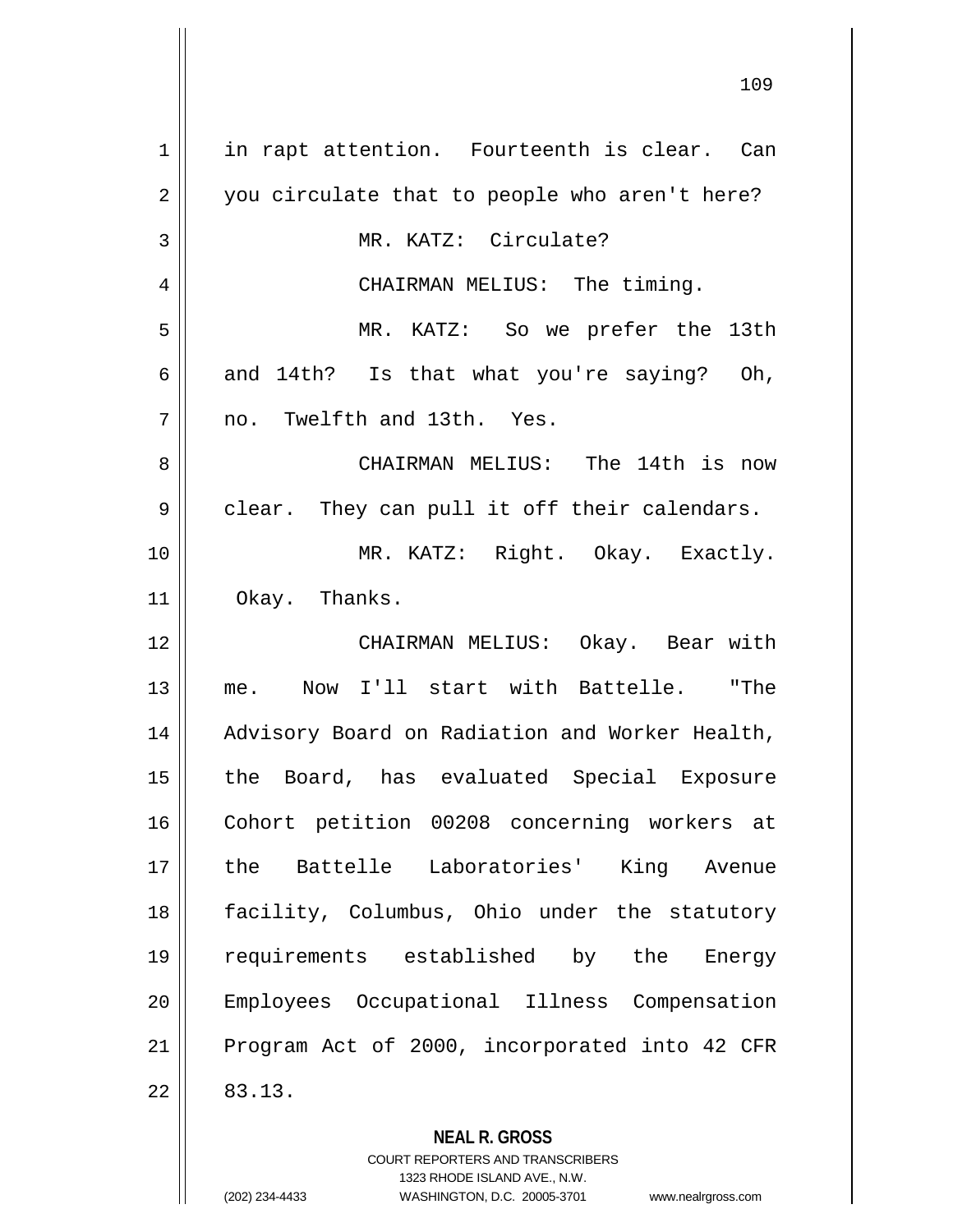| $\mathbf 1$ | "The Board respectfully recommends                                                                                                                                     |
|-------------|------------------------------------------------------------------------------------------------------------------------------------------------------------------------|
| 2           | that SEC status be accorded to 'All atomic                                                                                                                             |
| 3           | weapons employees who worked at the<br>King                                                                                                                            |
| 4           | Avenue facility owned by Battelle Laboratories                                                                                                                         |
| 5           | in Columbus, Ohio during the period from April                                                                                                                         |
| 6           | 16th, 1943 through June 30th, 1956 for a                                                                                                                               |
| 7           | number of workdays aggregating at least 250                                                                                                                            |
| 8           | workdays occurring either solely under this                                                                                                                            |
| 9           | employment or in combination with workdays                                                                                                                             |
| 10          | within the parameters established for one or                                                                                                                           |
| 11          | more other Classes of employees included in                                                                                                                            |
| 12          | the Special Exposure Cohort.'                                                                                                                                          |
| 13          | "This recommendation is based on                                                                                                                                       |
| 14          | the following factors. Individuals employed                                                                                                                            |
| 15          | at the King Avenue facility worked on a number                                                                                                                         |
| 16          | of projects related to the development of                                                                                                                              |
| 17          | nuclear weapons.                                                                                                                                                       |
| 18          | "Two, the National Institute for                                                                                                                                       |
| 19          | Occupational Safety and Health, NIOSH, review                                                                                                                          |
| 20          | of available monitoring data as well<br>as                                                                                                                             |
| 21          | available process and source term information                                                                                                                          |
| 22          | for this facility found that NIOSH lacks the                                                                                                                           |
|             | <b>NEAL R. GROSS</b><br><b>COURT REPORTERS AND TRANSCRIBERS</b><br>1323 RHODE ISLAND AVE., N.W.<br>(202) 234-4433<br>WASHINGTON, D.C. 20005-3701<br>www.nealrgross.com |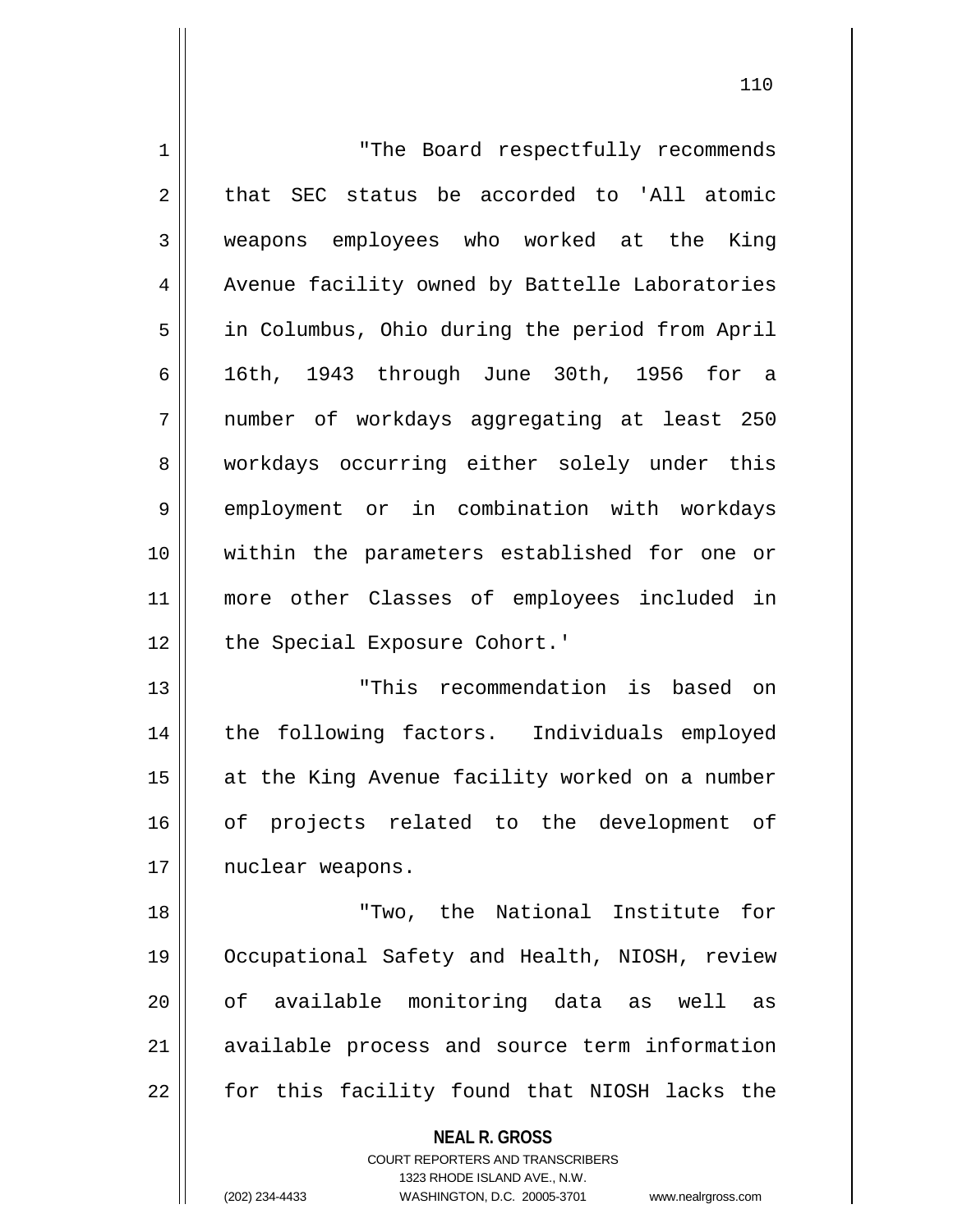| $\mathbf 1$    | sufficient information necessary to complete   |
|----------------|------------------------------------------------|
| $\overline{2}$ | individual dose reconstructions with           |
| 3              | sufficient accuracy for internal radiological  |
| 4              | exposures from thorium, uranium, or their      |
| 5              | progeny to which these workers may have been   |
| 6              | subjected during the time period in question.  |
| 7              | The Board concurs with this determination.     |
| 8              | "Three, NIOSH determined that the              |
| $\mathsf 9$    | health may have been endangered for these      |
| 10             | Battelle King Avenue facility employees during |
| 11             | the time period in question. The Board also    |
| 12             | concurs with this determination.               |
| 13             | "Based on these considerations and             |
| 14             | discussion at the December 11th to 12th, 2012  |
| 15             | Board meeting held in Knoxville, Tennessee,    |
| 16             | the Board recommends that this Class be added  |
| 17             | to the SEC.                                    |
| 18             | "Enclosed is the documentation                 |
| 19             | from the Board meeting where this SEC Class    |
| 20             | was discussed. This documentation includes     |
| 21             | copies of the petition, the NIOSH review       |
| 22             | thereof, and related materials. If any of      |
|                | <b>NEAL R. GROSS</b>                           |

COURT REPORTERS AND TRANSCRIBERS 1323 RHODE ISLAND AVE., N.W.

 $\mathsf{II}$ 

(202) 234-4433 WASHINGTON, D.C. 20005-3701 www.nealrgross.com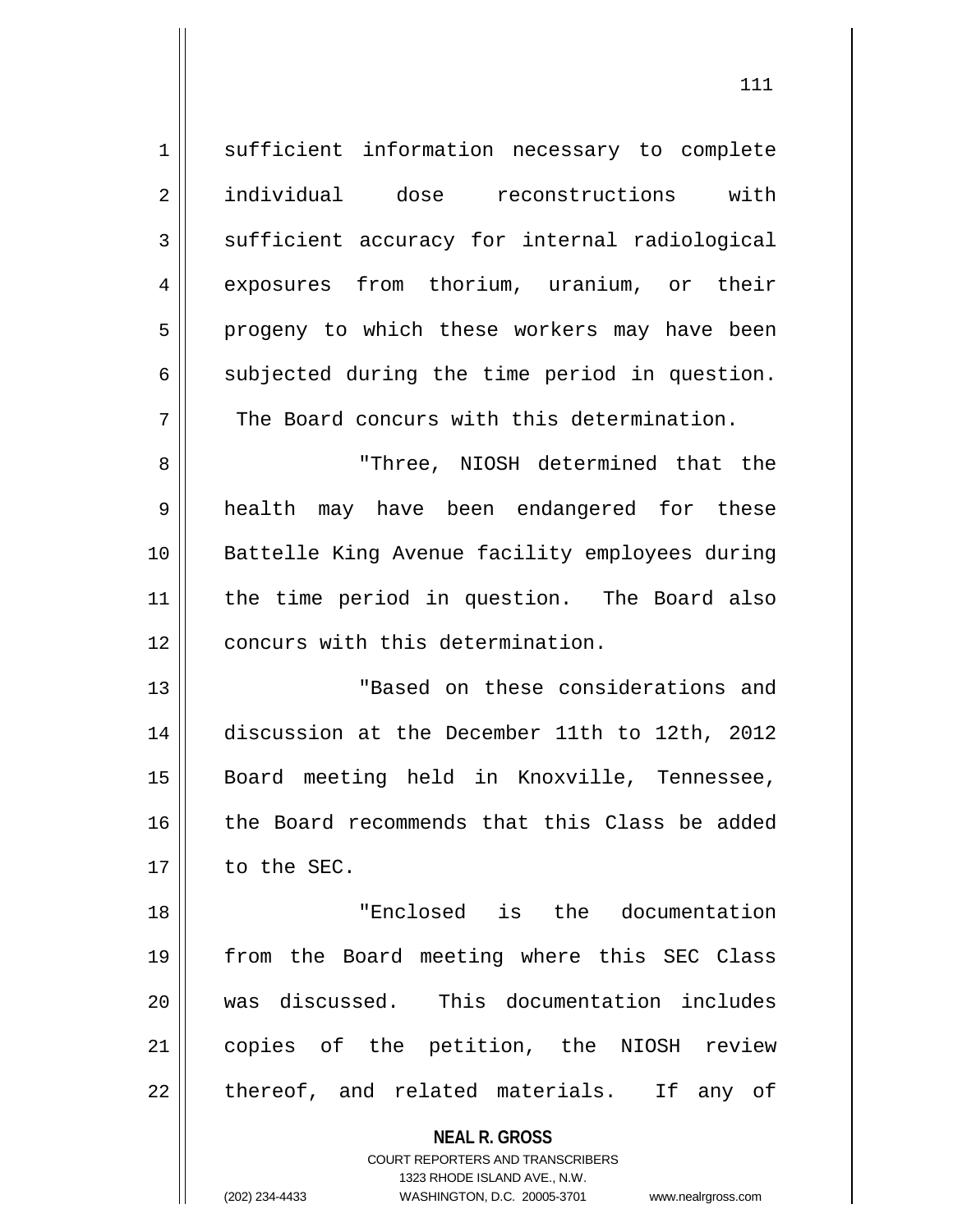$1 \parallel$  these items are unavailable at this time, they 2 | will follow shortly."

3 Any comments, questions, 4 | confusion? Yes? 5 MEMBER ZIEMER: I hate to 6 wordsmith too much because we have standard 7 boilerplate that we have been using over and 8 || over, but I finally noticed in the second

9 || bullet, we have "sufficient information" and 10 || "sufficient accuracy."

11 || The interview in the first the first in the set of the set of the set of the set of the set of the set o 12 || "sufficient" is superfluous. We lack the 13 || information is my view of it. I don't know 14 how others feel, but the two "sufficients" 15 || sounds awkward. And I don't think it's needed  $16$  on the information part unless the attorneys  $17$   $\parallel$  think we do.

 CHAIRMAN MELIUS: No, no. I will tell you it snuck through in an earlier | letter. But I agree with you also. Okay. Next, "The Advisory Board on 22 || Radiation and Worker Health, the Board, has

**NEAL R. GROSS**

COURT REPORTERS AND TRANSCRIBERS 1323 RHODE ISLAND AVE., N.W. (202) 234-4433 WASHINGTON, D.C. 20005-3701 www.nealrgross.com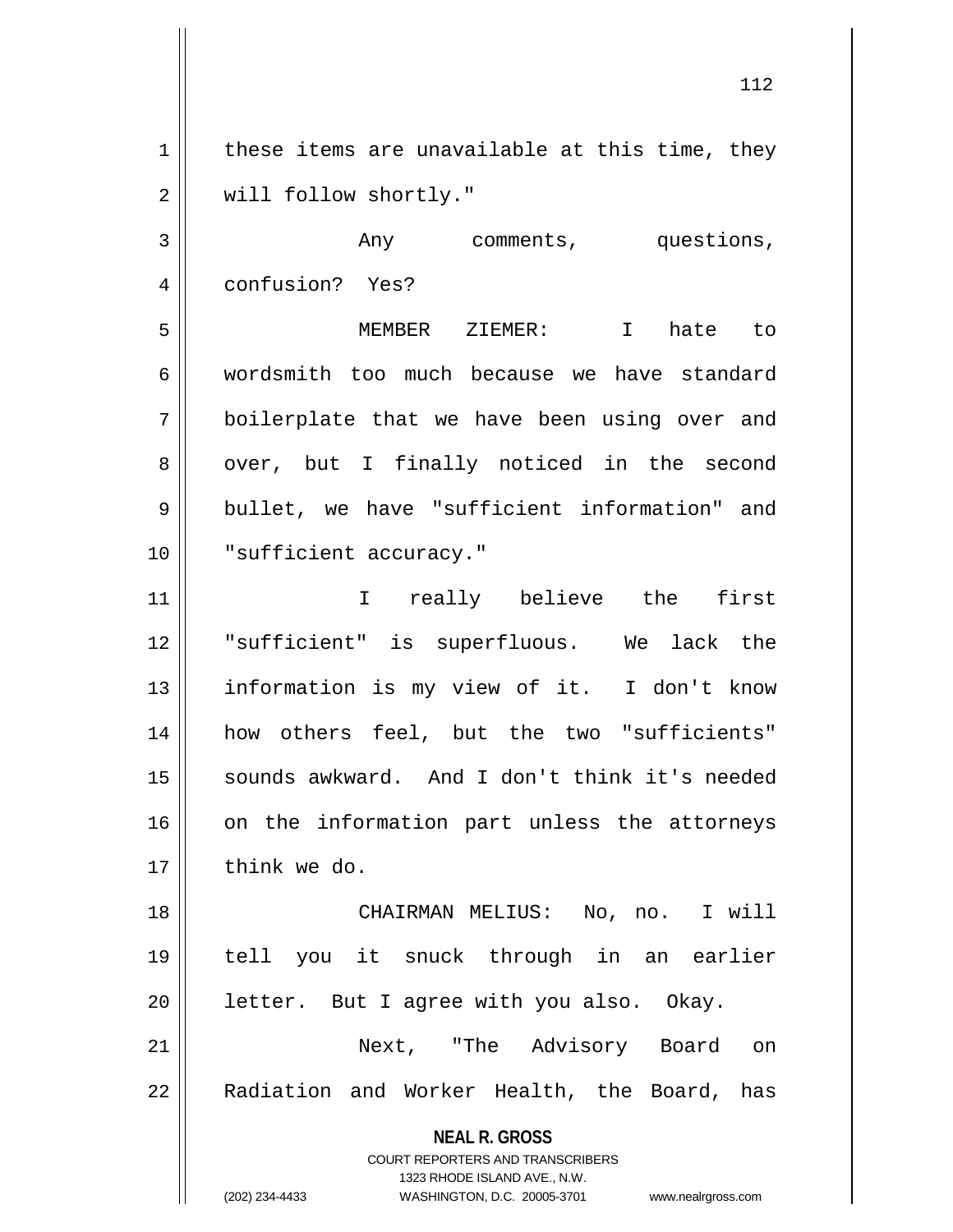| $\mathbf 1$    | evaluated Special Exposure Cohort (SEC)                                                             |
|----------------|-----------------------------------------------------------------------------------------------------|
| $\overline{2}$ | petition 00200 concerning the workers at the                                                        |
| $\mathfrak{Z}$ | Joslyn Manufacturing Supply Company in Fort                                                         |
| 4              | Wayne, Indiana under the statutory                                                                  |
| 5              | requirements established by the Energy                                                              |
| $\epsilon$     | Employees Occupational Illness Compensation                                                         |
| 7              | Program Act of 2000, incorporated into 42 CFR                                                       |
| 8              | 83.13.                                                                                              |
| 9              | "The Board respectfully recommends                                                                  |
| 10             | that SEC status be accorded to 'All atomic                                                          |
| 11             | weapon employees who worked for Joslyn                                                              |
| 12             | Manufacturing Supply Company at the covered                                                         |
| 13             | facility in Fort Wayne, Indiana from March                                                          |
| 14             | 1st, 1943 through December 31st, 1947 for a                                                         |
| 15             | number of workdays aggregating at least 250                                                         |
| 16             | workdays occurring either solely under this                                                         |
| 17             | employment or in combination with the workdays                                                      |
| 18             | within the parameters established for one or                                                        |
| 19             | more other Classes of employees included in                                                         |
| 20             | the Special Exposure Cohort.'                                                                       |
| 21             | "The recommendation is<br>based<br>on                                                               |
| 22             | the following factors. Individuals employed                                                         |
|                | <b>NEAL R. GROSS</b>                                                                                |
|                | <b>COURT REPORTERS AND TRANSCRIBERS</b>                                                             |
|                | 1323 RHODE ISLAND AVE., N.W.<br>(202) 234-4433<br>WASHINGTON, D.C. 20005-3701<br>www.nealrgross.com |
|                |                                                                                                     |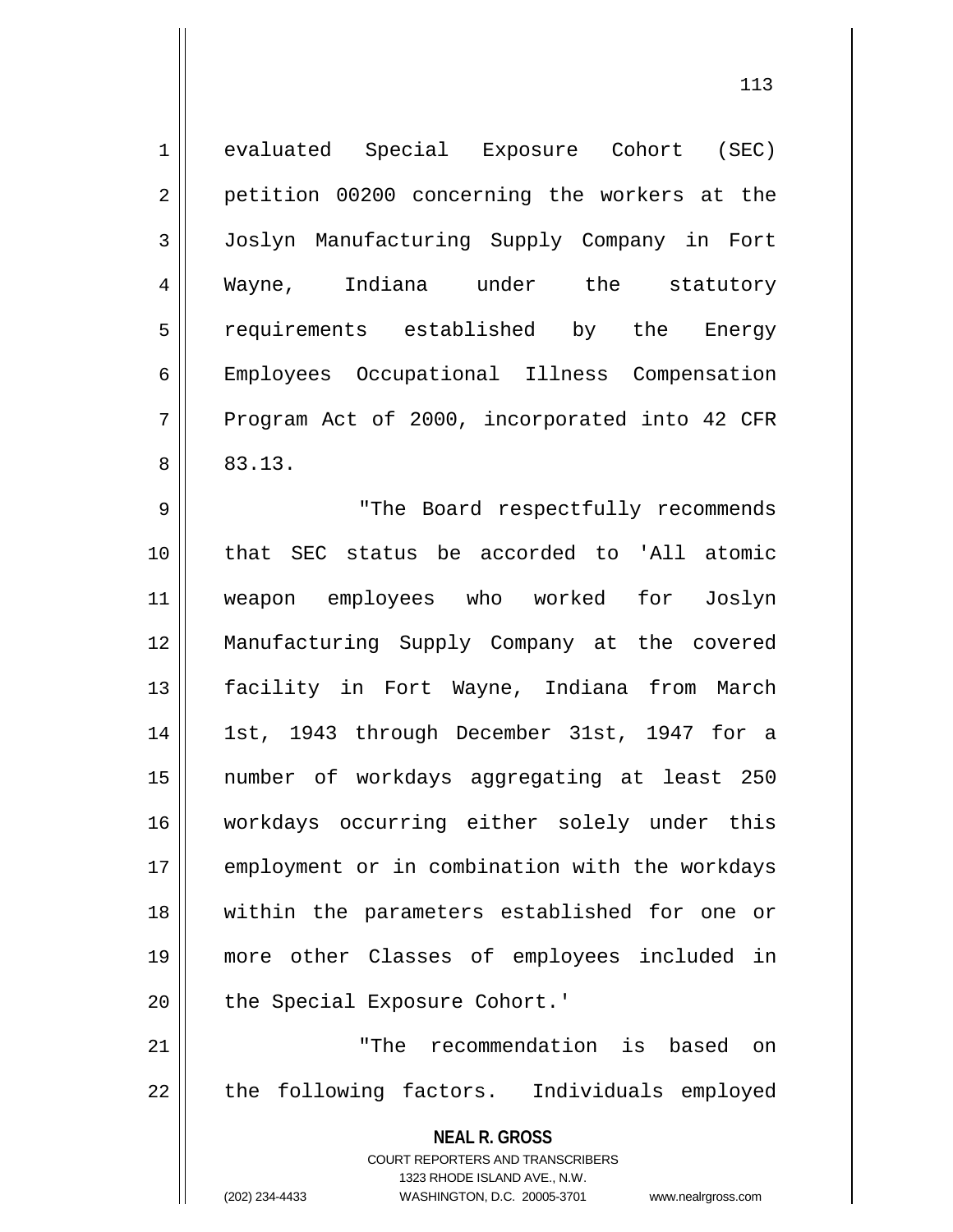1 at the Joslyn Manufacturing Supply Company 2 worked on a number of projects related to the 3 manufacture and development of nuclear 4 weapons.

5 "Two, the National Institute for 6 | Occupational Safety and Health, NIOSH, review 7 of available monitoring data as well as 8 available process and source term information 9 for this facility found that NIOSH lacked the 10 information necessary to complete individual 11 || dose reconstructions with sufficient accuracy 12 for internal radiological exposures from 13 || thorium, uranium, or their progeny to which 14 these workers may have been subjected during 15 || the time period in question. The Board 16 concurs with this determination.

 "Three, NIOSH determined that the health may have been endangered for these Joslyn Manufacturing Supply Company employees during the time period in question. The Board 21 || also concurs with this determination.

22 "Based on these considerations and

**NEAL R. GROSS** COURT REPORTERS AND TRANSCRIBERS 1323 RHODE ISLAND AVE., N.W. (202) 234-4433 WASHINGTON, D.C. 20005-3701 www.nealrgross.com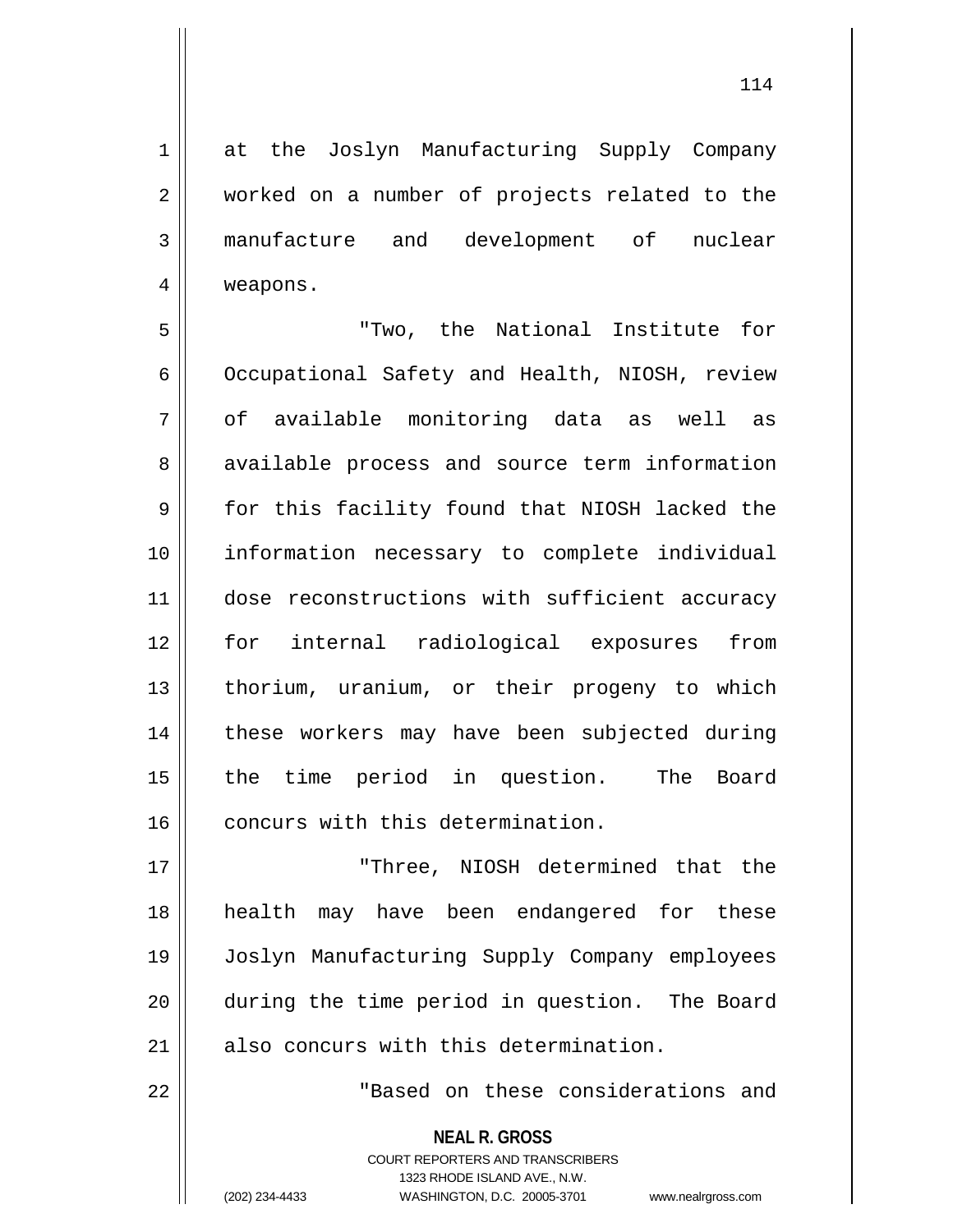1 discussion at the December 11th to 12th, 2012 2 || Board meeting held in Knoxville, Tennessee,  $3 \parallel$  the Board recommends that this Class be added  $4 \parallel$  to the SEC.

5 "Enclosed is the documentation  $6$  from the Board meeting where this SEC Class 7 was discussed. This documentation includes 8 || copies of the petition, the NIOSH review 9 || thereof, and related materials. If any of 10 || these items are unavailable at this time, they 11 | will follow shortly."

12 || The And I dropped the first 13 "sufficient" from the written version. Any 14 || questions or comments to that? I guess I 15 would ask you that when the Department of 16 || Labor or our lawyers, when they review this, 17 it's sort of a new wording where we've added 18 || "covered facility." If that causes a problem, 19 it could be reworded. I wouldn't be 20 | surprised. 21 | Yes, Dave?

22 MEMBER KOTELCHUCK: Well, if we

**NEAL R. GROSS**

COURT REPORTERS AND TRANSCRIBERS 1323 RHODE ISLAND AVE., N.W. (202) 234-4433 WASHINGTON, D.C. 20005-3701 www.nealrgross.com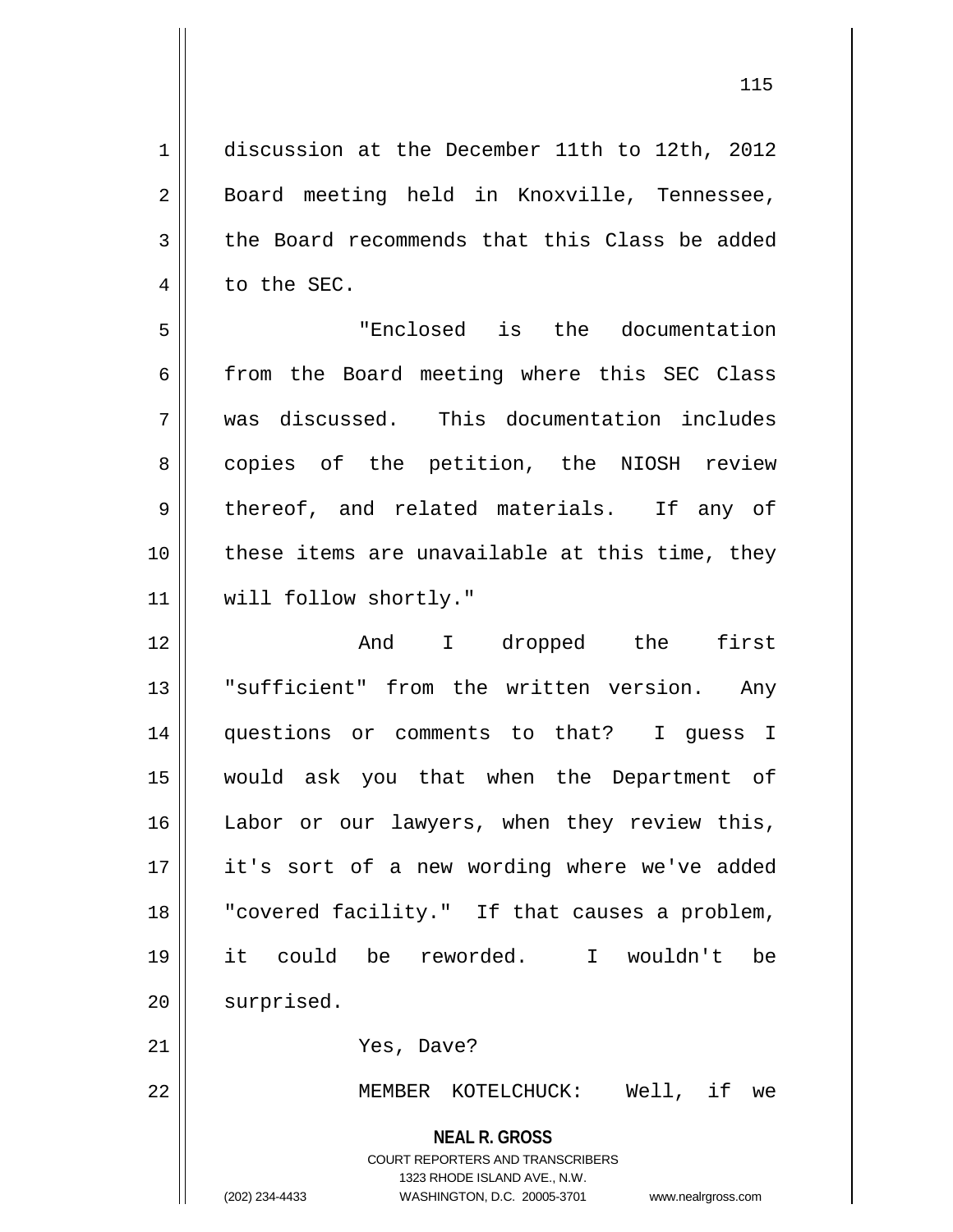**NEAL R. GROSS** COURT REPORTERS AND TRANSCRIBERS 1323 RHODE ISLAND AVE., N.W. 1 aren't going to wordsmith, thorium in the  $2 \parallel$  thing, "thorium, uranium, or their progeny," 3 if you don't have thorium or uranium, you 4 don't have progeny. So that actually should  $5 \parallel$  be "thorium and/or uranium and their progeny." 6 That is, there has to be thorium or uranium. 7 "Thorium and/or uranium and their progeny." 8 CHAIRMAN MELIUS: We will see if 9 || NIOSH accepts that. 10 || **MEMBER KOTELCHUCK:** Okay. 11 CHAIRMAN MELIUS: It has been  $12$  | their wording for several letters. 13 MEMBER KOTELCHUCK: Yes, but I  $14$  | think it is logically not correct. 15 CHAIRMAN MELIUS: I don't 16 disagree. I am just telling you. 17 Okay. Anything else? Any other 18 business? Wanda? 19 MEMBER MUNN: I was just going to 20 comment that when you start looking at the 21 || simplistic language that we were attempting to  $22$  | change with respect to identifying ownership,

(202) 234-4433 WASHINGTON, D.C. 20005-3701 www.nealrgross.com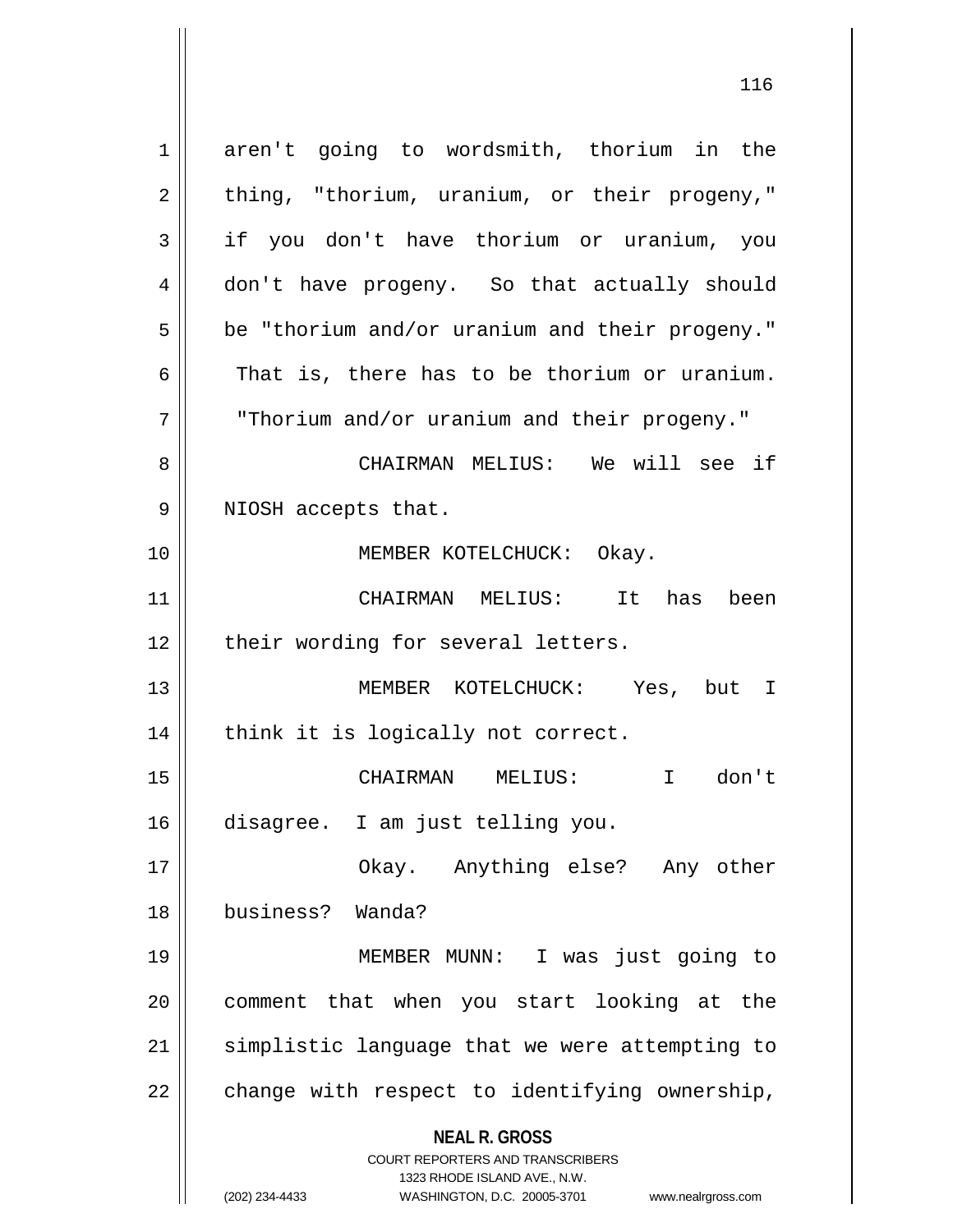1 || you develop a real appreciation for what a  $2 \parallel$  rat's nest that can be. If I read our current  $3 \parallel$  statement here, the use of the word "for" gets 4 || us back into the ownership issue. 5 CHAIRMAN MELIUS: Yes. 6 MEMBER MUNN: And the question  $7 \parallel$  that you think when you see this is -- it's 8 || not applicable in this case since Joslyn did 9 || own the place through the entire period. If 10 that were not the case, then we would -- or 11 || if, for any reason, people were there who were 12 || not specifically employed by Joslyn, but were, 13 nevertheless, exposed, it is an issue. So I 14 || appreciate the comment that the wording is 15 | likely to change. 16 CHAIRMAN MELIUS: I agree. Yes. 17 We've never used "covered facility" language 18 || before. So it's a little tricky. 19 MEMBER MUNN: Yes. It is. 20 CHAIRMAN MELIUS: And if they're 21 || not employed by Joslyn, they're not eligible.

22 || Let's let them work it out with DOL --

**NEAL R. GROSS** COURT REPORTERS AND TRANSCRIBERS

1323 RHODE ISLAND AVE., N.W.

(202) 234-4433 WASHINGTON, D.C. 20005-3701 www.nealrgross.com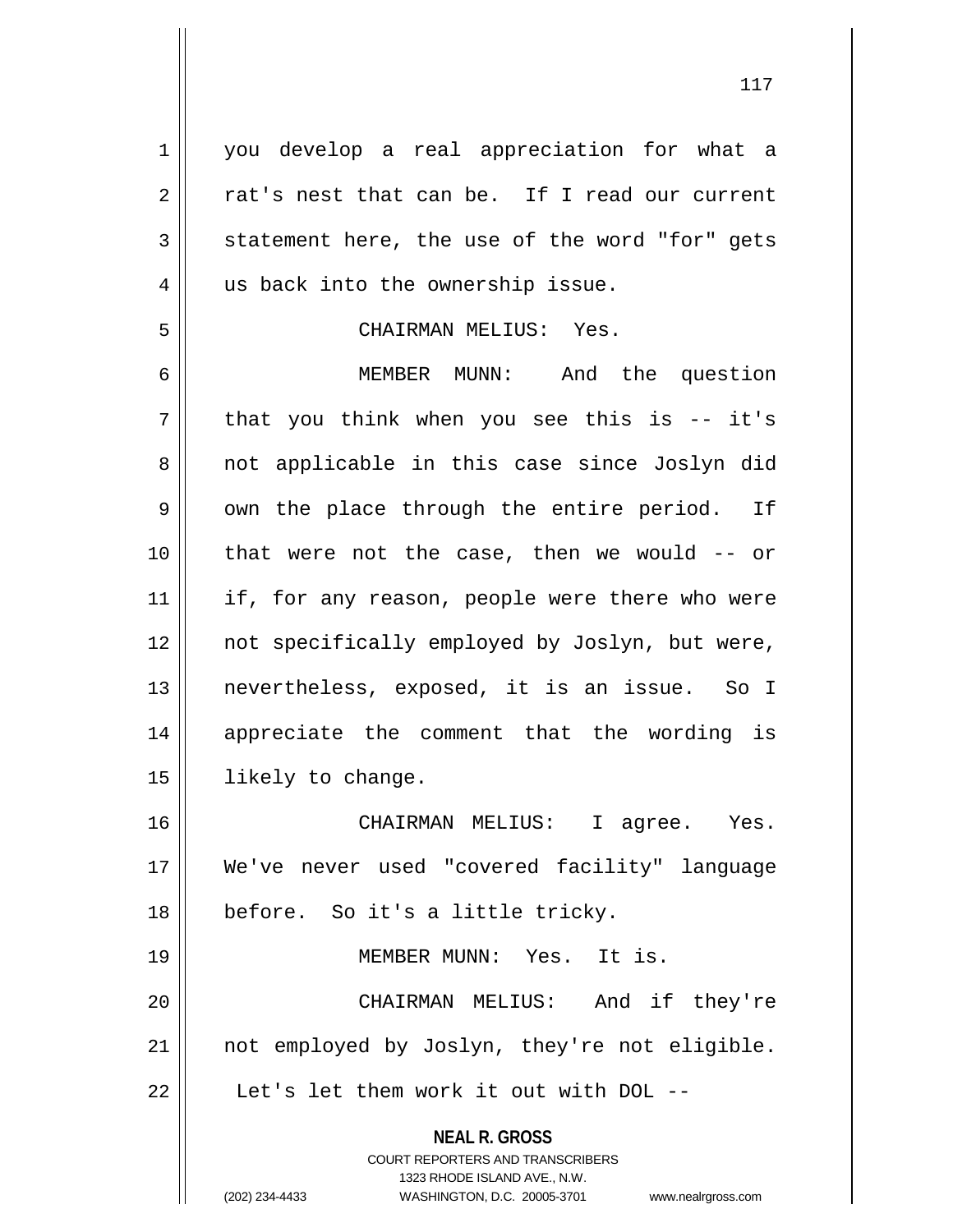|             | 118                                                                                                 |
|-------------|-----------------------------------------------------------------------------------------------------|
| $\mathbf 1$ | MEMBER MUNN: Yes.                                                                                   |
| 2           | CHAIRMAN MELIUS: -- in terms of                                                                     |
| 3           | what the recommendation is. Our attempts to                                                         |
| 4           | do it in these meetings are not always very                                                         |
| 5           | successful because we don't have all the                                                            |
| 6           | information, but it's a good point.                                                                 |
| 7           | Okay. If there is no further                                                                        |
| 8           | business, comments, we are adjourned. See you                                                       |
| 9           | all in Augusta and on the phone.                                                                    |
| 10          | MR. KATZ: Thank you, everybody.                                                                     |
| 11          | (Whereupon, the above-entitled                                                                      |
| 12          | matter went off the record at 11:11 a.m.)                                                           |
| 13          |                                                                                                     |
| 14          |                                                                                                     |
| 15          |                                                                                                     |
| 16          |                                                                                                     |
| 17          |                                                                                                     |
| 18          |                                                                                                     |
| 19          |                                                                                                     |
| 20          |                                                                                                     |
| 21          |                                                                                                     |
| 22          |                                                                                                     |
|             | <b>NEAL R. GROSS</b><br><b>COURT REPORTERS AND TRANSCRIBERS</b>                                     |
|             | 1323 RHODE ISLAND AVE., N.W.<br>(202) 234-4433<br>WASHINGTON, D.C. 20005-3701<br>www.nealrgross.com |